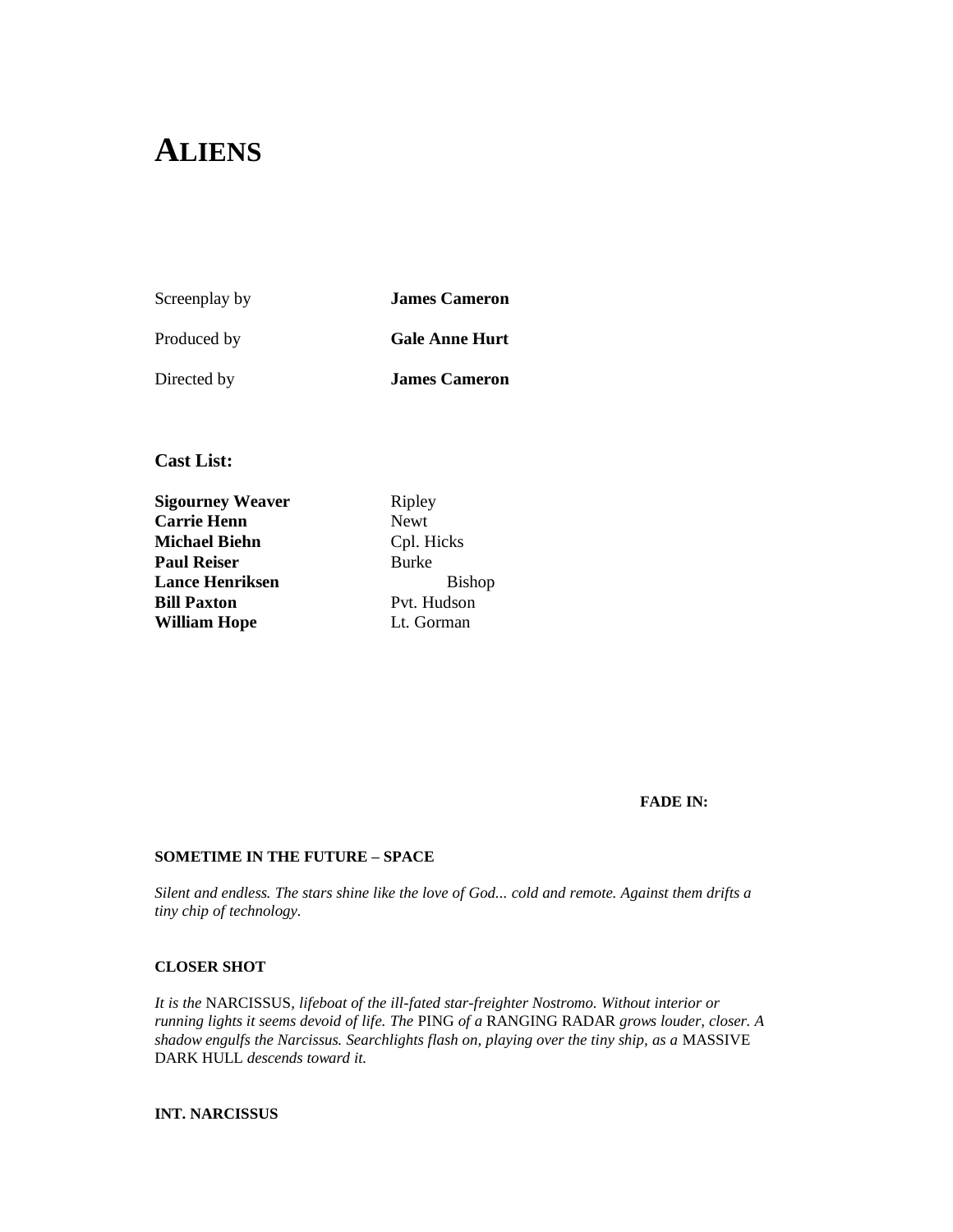*Dark and dormant as a crypt. The searchlights stream in the dusty windows. Outside, massive metal forms can BE SEEN descending around the shuttle. Like the tolling of a bell, a BASSO* PROFUNDO CLANG *reverberates through the hull.*

### **CLOSE ON THE AIRLOCK DOOR**

*Light glares as a cutting torch bursts through the metal. Sparks shower into the room.*

*A second torch cuts through. They move with machine precision, cutting a rectangular path, converging. The torches meet. Cut off. The door falls inward* REVEALING *a bizarre multi-armed figure. A* ROBOT WELDER*.*

FIGURES ENTER*, backlit and ominous.* THREE MEN *in bio-isolation suits, carrying lights and equipment. They approach a sarcophagus-like* HYPERSLEEP CAPSULE*, f.g.*

### **LEADER**

*(filtered)*

**Internal pressure positive. Assume nominal hull integrity. Hypersleep capsules, style circa late twenties...** 

*His gloved hand wipes at on opaque layer of dust on the canopy.*

ANGLE INSIDE CAPSULE *as light stabs in where the dust is wiped away, illuminating a* WOMAN*, her face in peaceful repose.*

WARRANT OFFICER RIPLEY*, sole survivor of the Nostromo. Nestled next to her is* JONES*, the ship's wayward cat.*

### **LEADER**

*(voice over; filtered)* **Lights are green. She's alive. Well, there goes out salvage, guys.**

### **DISSOLVE TO:**

#### **INT. HOSPITAL ROOM – TIGHT ON RIPLEY – GATEWAY STATION**

*She's lying in a bed, looking wan, as a female* MED-TECH *raises the backrest. She is surrounded by arcane white* MEDICAL EQUIPMENT*. The Med-Tech exudes practiced cheeriness.*

#### **MED-TECH**

### **Why don't I open the viewport? Watch your eyes.**

*Harsh light floods in as a motorized shield slides into the ceiling,* REVEALING *a breathtaking vista. Beyond the sprawling complex of modular habitats, collectively called* GATEWAY STATION*, is the curve of* EARTH *as seen from high orbit. Blue and serene.*

### **MED-TECH**

**And how are we today?**

#### **RIPLEY**

*(weakly)*

**Terrible.**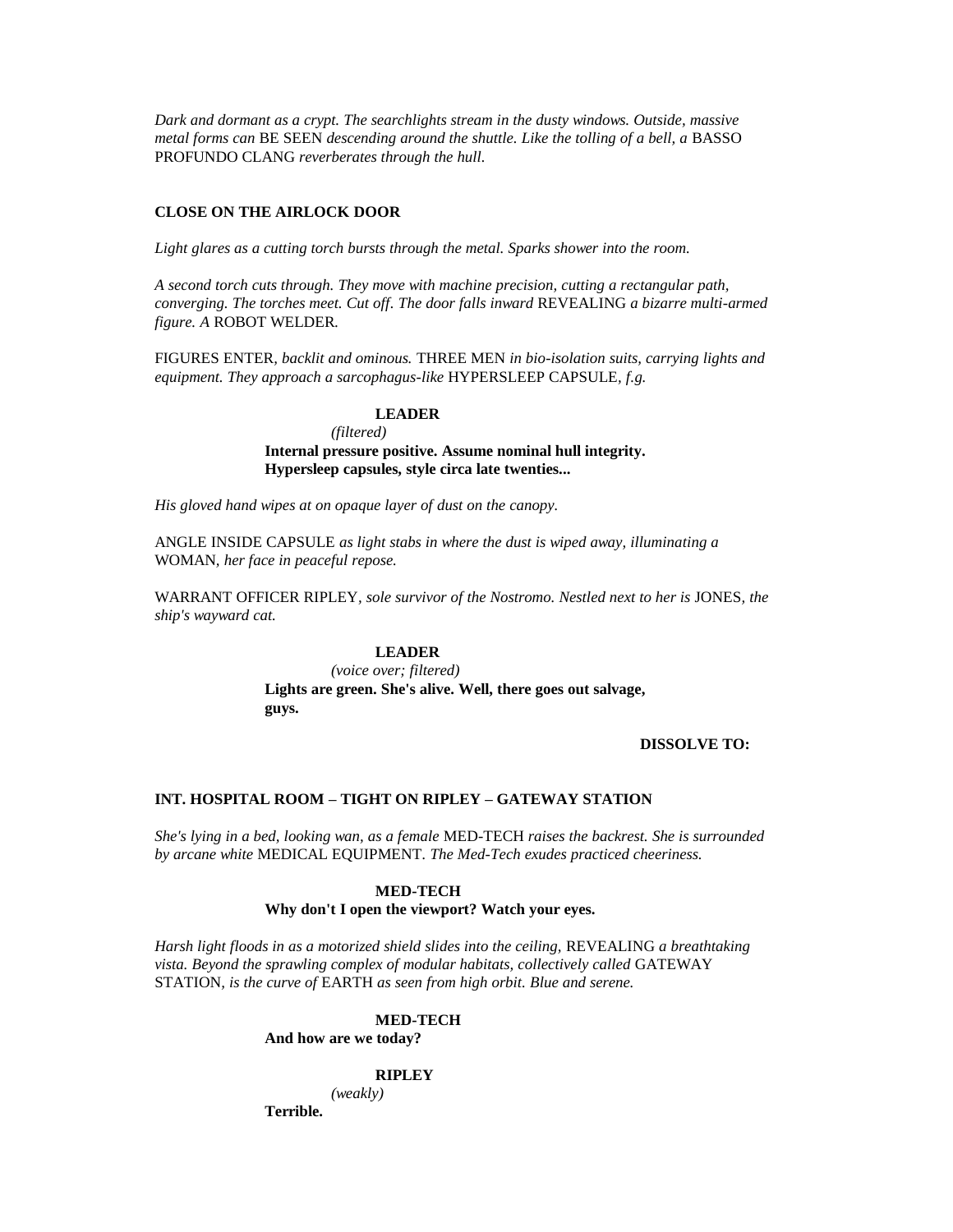### **MED-TECH**

**Just terrible? That's better than yesterday at least.**

#### **RIPLEY**

#### **How long have I been on Gateway station?**

### **MED-TECH**

### **Just a couple of days. Do you feel up to a visitor?**

*Ripley shrugs, not caring. The door opens and a* MAN *enters, although Ripley sees only what he is carrying. A familiar large, orange* TOMCAT*.*

#### **RIPLEY**

**Jones!**

*She grabs the cat like a life preserver.*

### **RIPLEY**

*(cooing baby-cat talk)* **Come here Jonesy you ugly old moose... you ugly thing.**

*Jones patiently endures Ripley's embarrassing display, seeming none the worse for wear. The visitor sits beside the bed and Ripley finally notices him. He is thirtyish and handsome, in a suit that looks executive or legal, the tie loosened with studied casualness. A smile referred to as "winning."*

### **MAN**

**Nice room. I'm Burke. Carter Burke. I work for the company, but other than that I'm an okay guy. Glad to see you're feeling better. I'm told the weakness and disorientation should pass soon. Side effects of the unusually long hypersleep, or something like that.**

#### **RIPLEY**

**How long was I out there? They won't tell me anything.**

### **BURKE**

*(soothing)* **Well, maybe you shouldn't worry about that just yet.**

*Ripley grabs his arm, surprising him.*

#### **RIPLEY**

### **How long?**

*Burke gazes at her, thoughtful.*

#### **BURKE**

**All right. My instinct says you're strong enough to handle this... Fifty-seven years.**

*Ripley is stunned. She seems to deflate, her expression passing through amazement and shock to realization of all she has lost. Friends. Family. Her world.*

> **RIPLEY Fifty-seven... oh, Christ...**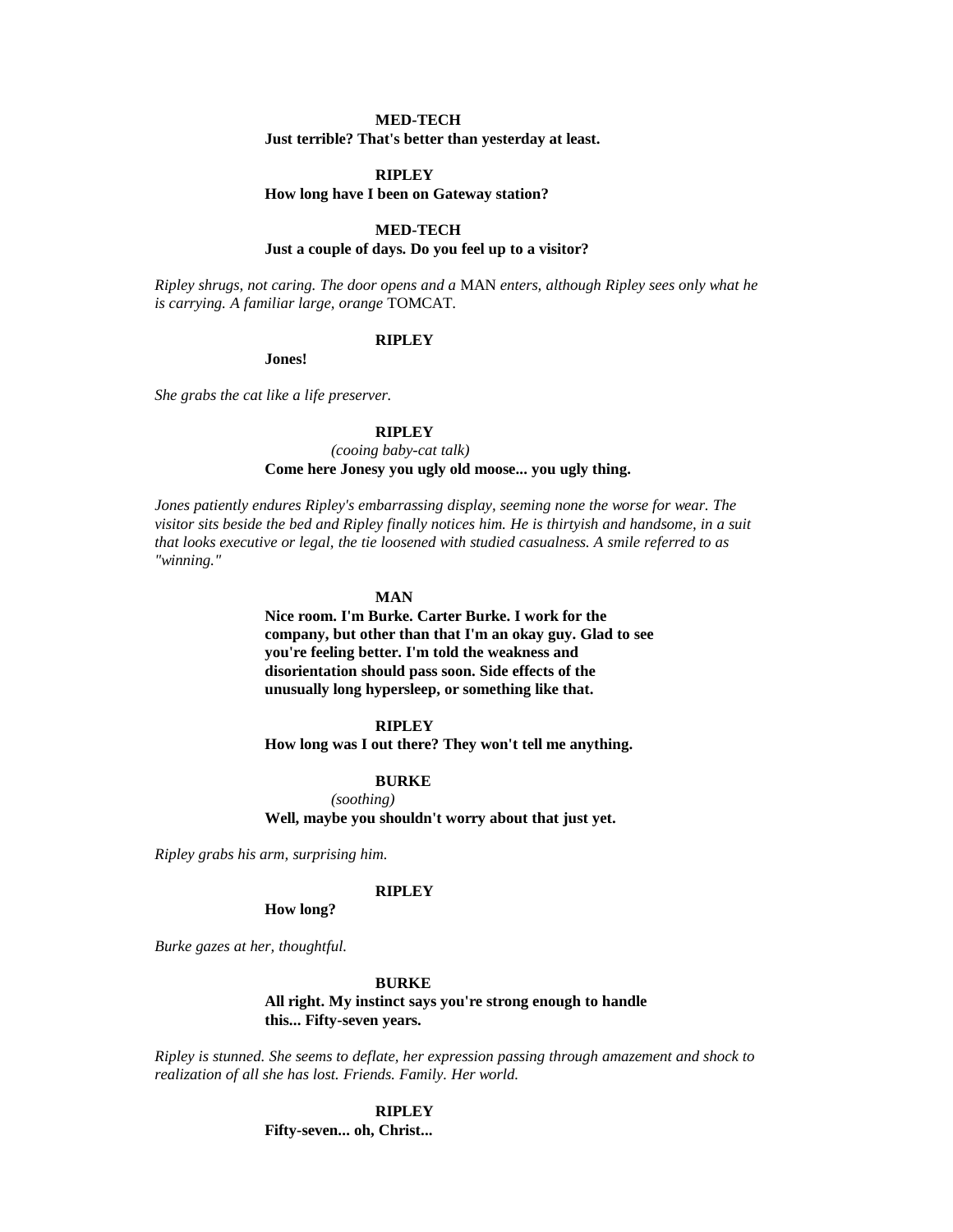#### **BURKE**

### **You'd drifted right through the core systems. It's blind luck that deep-salvage team caught you when they... are you all right?**

*Ripley coughs suddenly as if choking and her expression becomes one of dawning horror. Burke hands her a glass of water from the nightstand. She slaps it away. It shatters with a SMASH. Jones dives, yowling. Ripley grabs her chest, struggling as if she is strangling. The Med-Tech hits a console button.*

#### **MED-TECH**

#### *(shouting)*

### **Code Blue! 415. Code Blue! 4-1-5!**

*Burke and the Med-Tech are holding Ripley's shoulders as she goes into convulsions. A DOCTOR and* TWO TECHS *run in. Ripley's back arches in agony.*

### **RIPLEY**

**No... noooo!**

*They try to restrain her as she thrashes, knocking over equipment. Her EKG races like mad. Jones, under a cabinet, hisses wide-eyed.*

#### **DOCTOR**

### **Hold her... Get me an airway, stat! And fifteen cc's of... Jesus!**

AN EXPLOSION OF BLOOD *beneath the sheet covering her chest! Ripley stares at the* SHAPE RISING UNDER THE SHEET*. Tearing itself out of her.*

#### **HER POV**

*As the sheet rises. A* GLIMPSE OF *the* CHITTERING HORROR*...* IT SCREECHES*.*

### **TIGHT ON RIPLEY**

*Screaming, snapping up* INTO FRAME*. Alone in the darkened hospital room. She gasps for breath, clutching pathetically at her chest. There is no demented horror rigging itself out of her. Her eyes snap about wildly, slowly focusing on the reality of her safety. Shuddering, bathed in sweat, she kneads her breastbone with the heel of her hand and sobs.*

*A* VIDEO MONITOR *beside the bed snaps on. A* MED-TECH*'s face.*

### **MED-TECH**

**Bad dreams again? Do you want something to help you sleep?**

#### **RIPLEY**

*(faint)* **No.. I've slept enough.**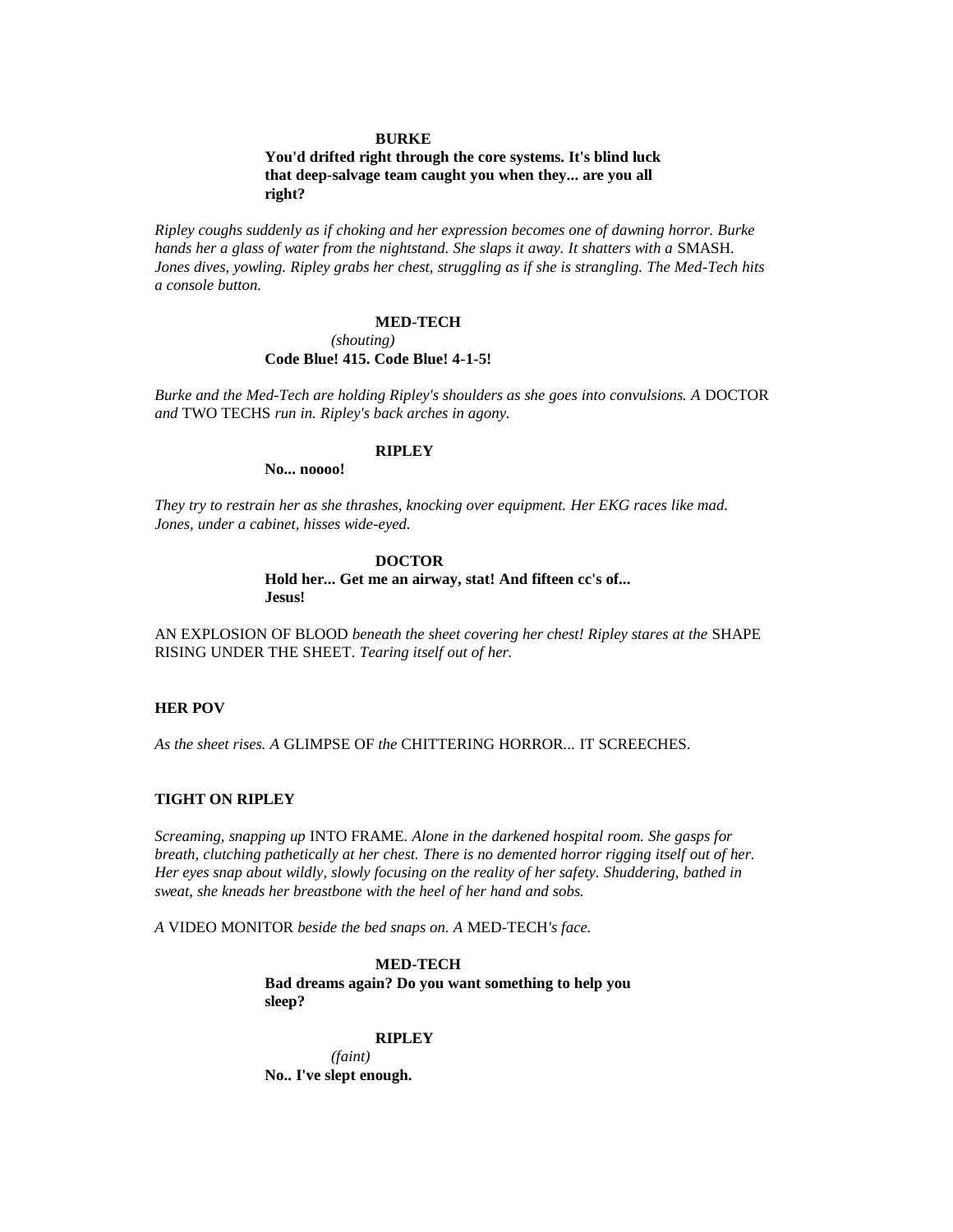*The Med-Tech shrugs and switches off. Touching a button on the nightstand she opens the viewport,* REVEALING *Gateway and the turquoise Earth. She hugs Jones to her and rocks with him like a child, still shattered by the nightmare. Shivering. Sleep is far off.*

### **RIPLEY**

### **We made it, Jones. We made it.**

*But at what price?*

**CUT TO:**

#### **EXT. PARK**

*Sunlight streams in shafts through a stand of poplars, beyond which a verdant meadow is*  VISIBLE*.*

EXTREME F.G. *Jones stalks toward a bird hopping among fallen leaves. He leaps. And smack into A WALL.*

### **RIPLEY**

*(voice over)* **Dumbshit.**

#### **WIDER ANGLE**

*As Jones steps back confused from the* HIGH-RESOLUTION ENVIRONMENTAL WALL SCREEN*, a sort of cinerama video-loop. Ripley sits on a bench in what we now* SEE *is an*  ATRIUM *off the medical center, still somewhere in the bowels of Gateway Station. Benches. Some unenthusiastic potted trees. The sterile corridors* VISIBLE *beyond glass doors b.g.*

*Burke* ENTERS *in his usual mode, casual haste.*

### **BURKE Sorry... I've been running behind all morning.**

*Ripley seems healthier now, but still a bit brittle.*

### **RIPLEY**

**Have they located my daughter yet?**

#### **BURKE**

**Well, I was going to wait until after the inquest...** 

*He opens his briefcase, removing a sheet of printer hard copy, including a telestat photo.*

### **RIPLEY**

**Is she... ?**

#### **BURKE**

*(scanning)* **Amanda Ripley-McClaren. Married name, I guess. Age: sixty-six... at time of death. Two years ago.** *(looks at her)* **I'm sorry.**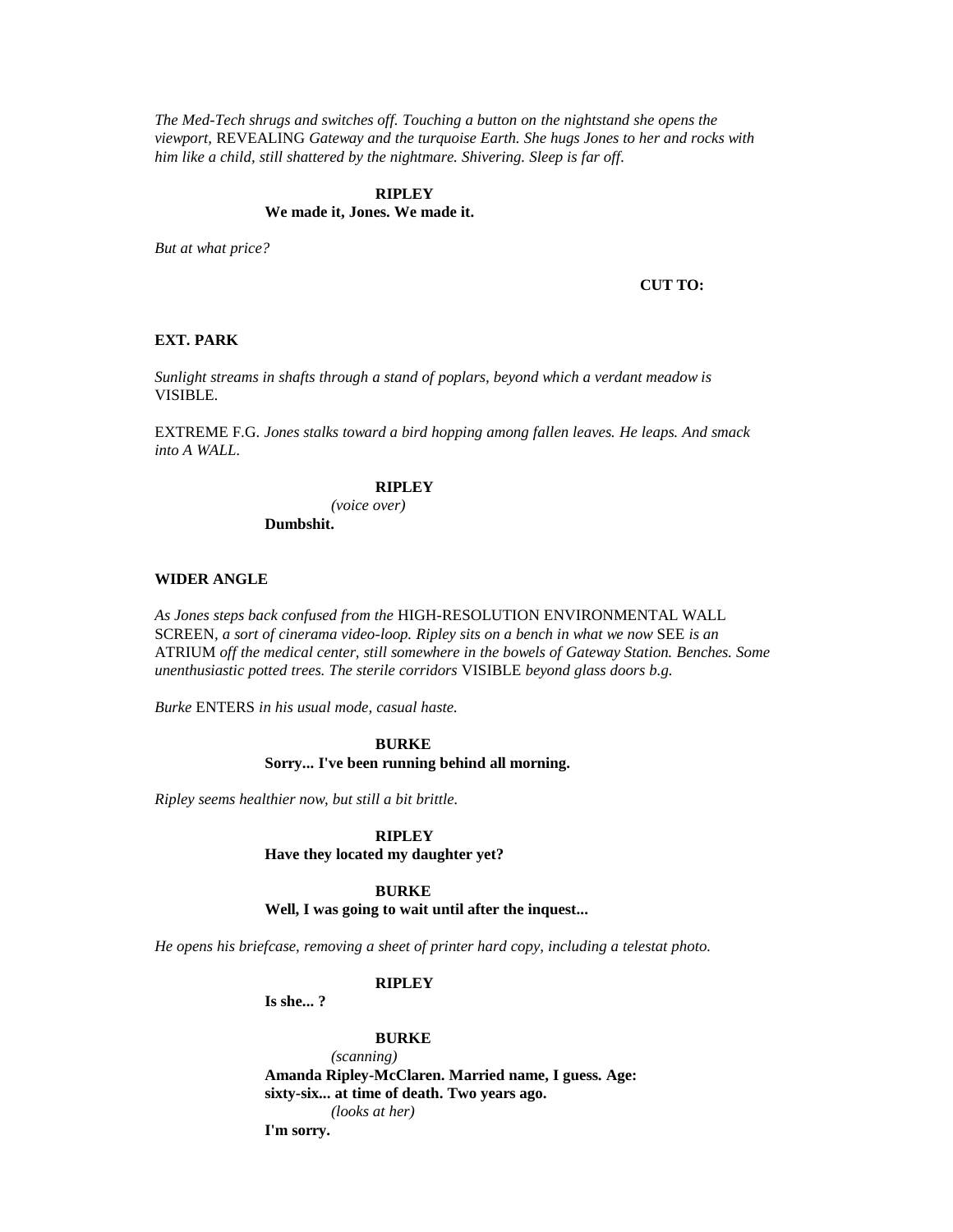*Ripley studies the* PHOTOGRAPH*, stunned.*

*The face of a woman in her mid-sixties. It could be anybody. She tries to reconcile the face with the little girl she once knew.*

### **RIPLEY**

**Amy.**

### **BURKE**

*(reading)* **Cancer. Hmmmm. They still haven't licked that one. Cremated. Interred Parkside Repository, Little Chute, Wisconsin. No children.**

*Ripley gazes off, into the pseudo-landscape, into the past.*

### **RIPLEY**

**I promised her I'd be home for her birthday. Her eleventh birthday. I sure missed that one.** *(pause)* **Well... she has already learned to take my promises with a grain of salt. When it came to flight schedules, anyway.**

*Burke nods, a simpatico presence.*

#### **RIPLEY**

**You always think you can make it up to somebody... later, you know. But now I never can. I never can.**

*Let's get one thing straight... Ripley can be one tough lady. But the terror, the loss, the emptiness are, in this moment, overwhelming. She cries silently.*

*Burke puts a reassuring hand on her arm.*

### **BURKE**

*(gently)*

**The hearing convenes at 0930. You don't want to be late.**

### **INT. CORRIDOR – GATEWAY**

*Elevator doors part and Ripley emerges, in mid-conversation with Burke.* DOLLYING AHEAD OF THEM *as they move rapidly down the corridor.*

#### **RIPLEY**

**You read my deposition... it's complete and accurate.**

#### **BURKE**

**Look, I believe you, but there are going to be some heavyweights in there. You got Feds, you got interstellar commerce commission, you got colonial administration, insurance company guys...** 

#### **RIPLEY**

**I get the picture.**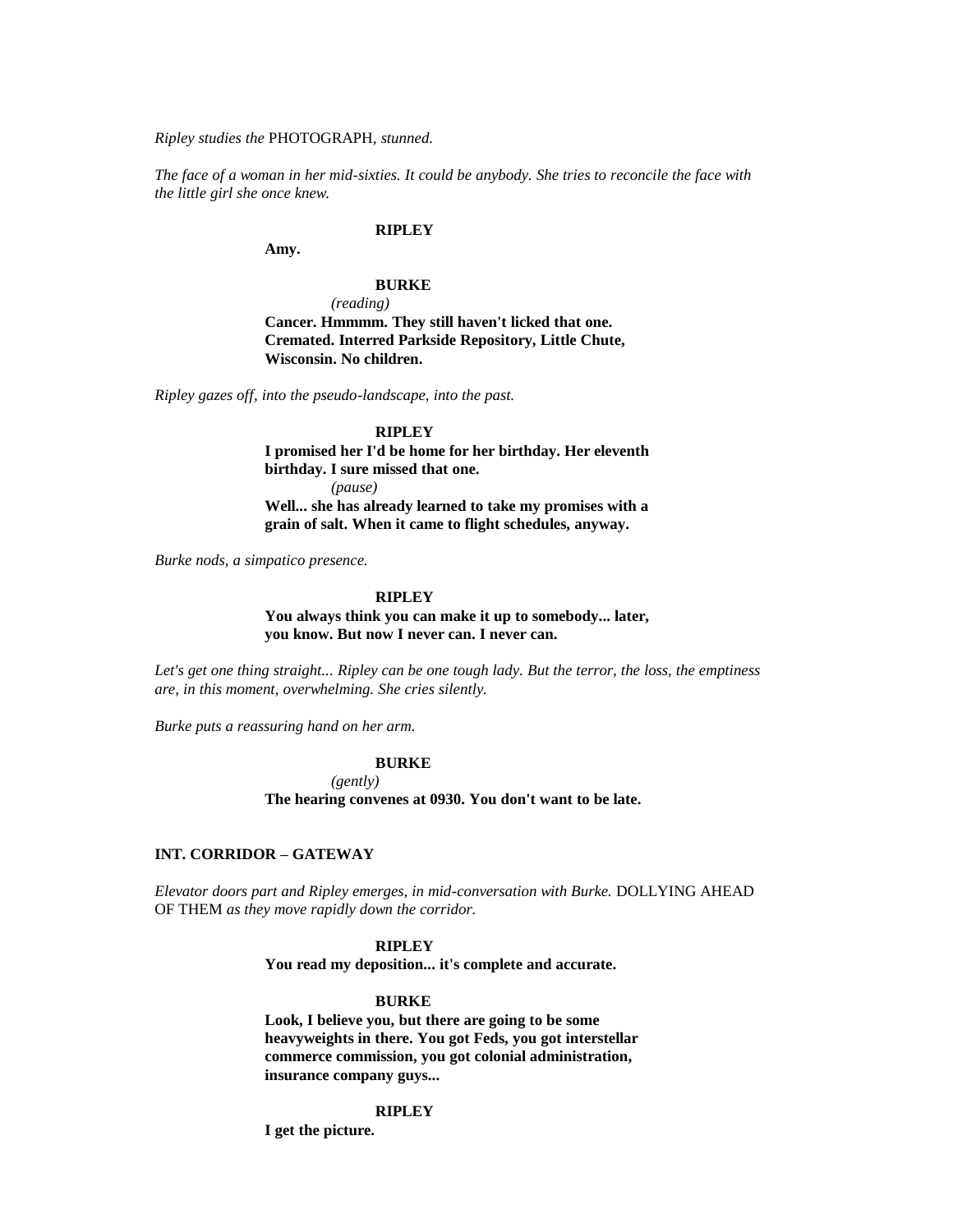#### **BURKE**

**Just tell them what happened. The important thing is to stay cool and unemotional.**

### **INT. CONFERENCE ROOM – ON RIPLEY – GATEWAY**

*She's not cool. Not unemotional.*

### **RIPLEY**

**Do you people have earwax, of what? We have been here three hours. How many different ways do you want me to tell the same story?**

*She faces the* EIGHT MEMBERS *of the board of inquiry at a long conference table. Gray suits and grim faces. They aren't buying. Behind Ripley on a large* VIDEO SCREEN, PARKER *grins*  like a goon from his personnel mugshot. His file prints out next to it. BRETT's face and dossier *replace it, and then the others as the* SCENE *continues...* KANE*,* LAMBERT*,* ASH *the android traitor,* DALLAS*.* VAN LEUWEN*, the ICC representative, steeples his fingers and frowns.*

### **VAN LEUWEN**

**Look at it from our perspective. You freely admit to detonating the engines of, and thereby destroying, an M-Class star-freighter. A rather expensive piece of hardware...** 

### **INSURANCE INVESTIGATOR**

*(dryly)* **Forty-two million in adjusted dollars. That's minus payload, of course.**

#### **VAN LEUWEN**

**The shuttle's flight recorder corroborates some elements of your account. That the Nostromo set down on LV-426, an unsurveyed planet, at that time. That repairs were made. That it resumed its course and was subsequently set for self-destruct. By you. For reasons unknown.**

#### **RIPLEY**

**Look, I told you...** 

#### **VAN LEUWEN**

**It did not, however, contain any entries concerning the hostile life form you allegedly picked up.**

*Ripley sense the noose tightening.*

### **RIPLEY**

**Then somebody's gotten to it... doctored the recorder. Who had access to it?**

*The ECA (Extrasolar Colonization Administration) Representative (ECA REP) just shakes his head.*

> **ECA REP Would you just listen to yourself for one minute.**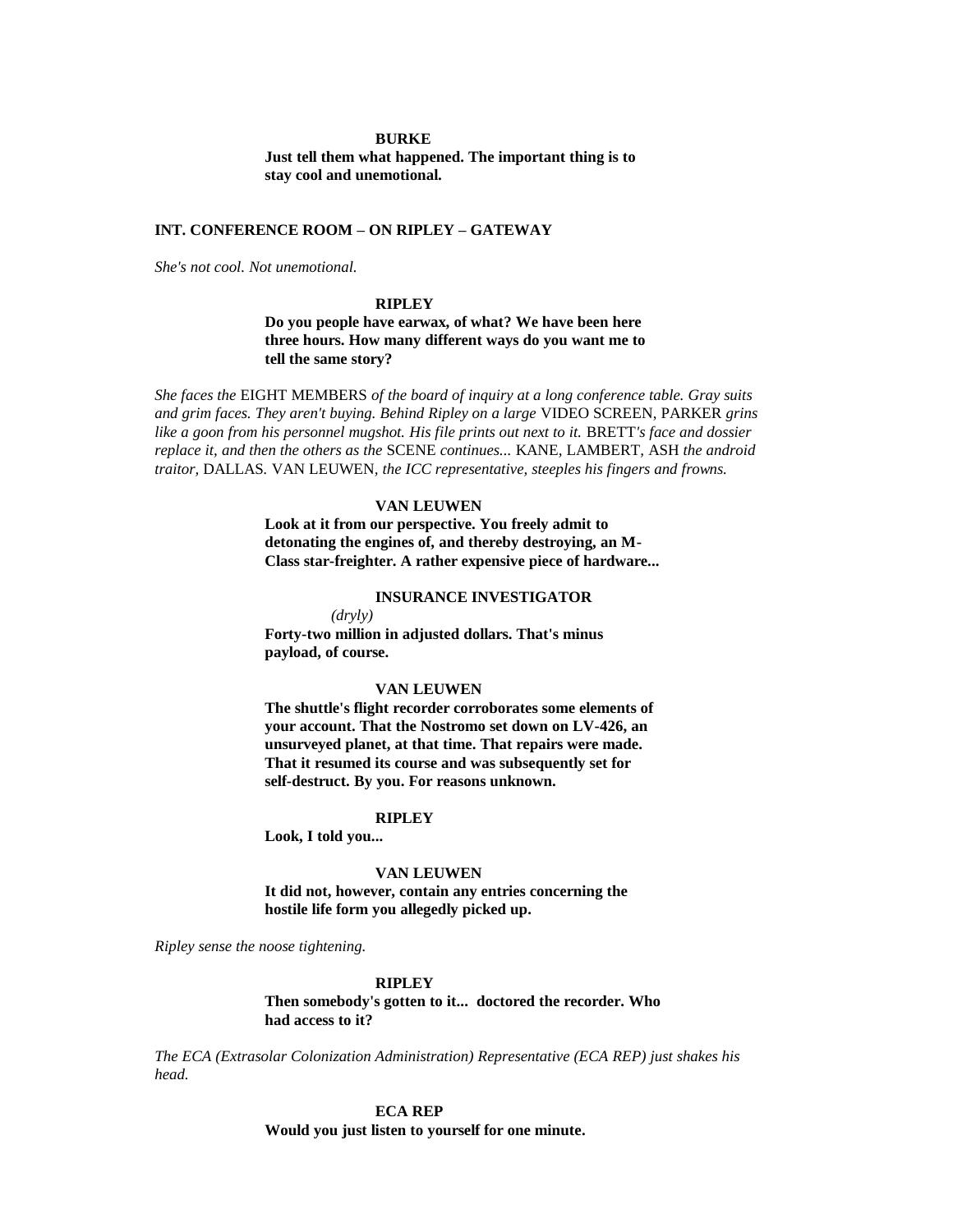*Ripley glares at the ECA Rep, a woman on the ungenerous side of fifty. Van Leuwen sighs with exasperation.*

#### **VAN LEUWEN**

**The analysis team which went over your shuttle centimeter by centimeter found no physical evidence of the creature you describe...** 

### **RIPLEY**

*(losing it)* **That's because I blew it out the Goddamn airlock!** *(pause)* **Like I said.**

### **INSURANCE MAN**

*(to ECA Rep)* **Are there any species like this 'hostile organism' on LV-426?**

#### **ECA REP**

**No. It's a rock. No indigenous life larger than a simple virus.**

*Ripley grits her teeth in frustration.*

### **RIPLEY**

**I told you, it wasn't indigenous. There was an alien spacecraft there. A derelict ship. We homed on its beacon...** 

#### **ECA REP**

**To be perfectly frank, we've surveyed over three hundred worlds and no one's ever reported a creature which, using your words...** 

*(read from Ripley's statement)*

**... 'gestates in a living human host' and has 'concentrated molecular acid for blood.'**

*Ripley glances at Burke, silent at the far end of the table. His expression is grim. Her mouth hardens as a bit of the old nail-eating Ripley surfaces.*

#### **RIPLEY**

**Look, I can see where this is going. But I'm telling you those things exist. Back on that planetoid is an alien ship and on that ship are thousands of eggs. Thousands. Do you understand? I suggest you find it, using the flight recorder's data. Find it and deal with it – before one of your survey teams comes back with a little surprise...** 

### **VAN LEUWEN**

**Thank you, Officer Ripley. That will be...** 

#### **RIPLEY**

*(louder, stepping on him)* **... because just one of those things managed to kill my entire crew, within twelve hours of hatching...**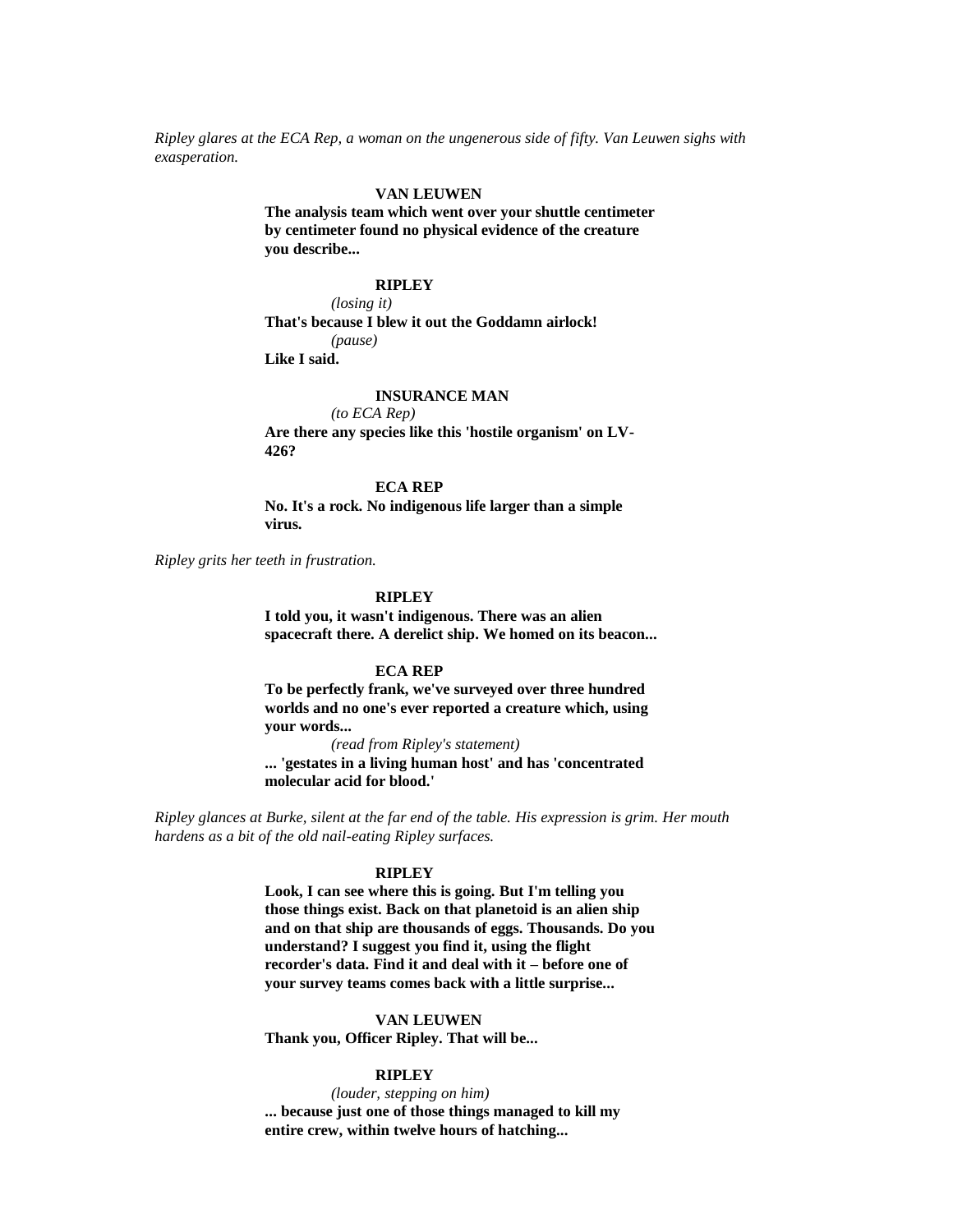*Van Leuwen stands, out of patience.*

#### **VAN LEUWEN Thank you, that will be all.**

*Ripley stares him down, glowering at the board.*

**RIPLEY That's not all, Goddamnit! If those things get back here, that will be all. Then you can just kiss it good-bye, Jack! Just kiss it goodbye.**

*Ripley turns sharply away, trembling with frustration and anger. Dallas looks back at her from the video screen, his eyes burning from the photograph, as we:*

### **CUT TO:**

#### **INT. CORRIDOR**

*Ripley kicks the wall next to Burke who is getting coffee and donuts at a vending machine.*

### **BURKE**

**You had them eating out of your hand, kiddo.**

**RIPLEY**

**They had their minds made up before I even went in there. They think I'm a head case.**

**BURKE**

*(cheerfully)* **You are a head case. Have a donut.**

### **INT. CONFERENCE ROOM – TIGHT ON RIPLEY – LATER**

*Van Leuwen clears his throat.*

#### **VAN LEUWEN**

**It is the finding of this board of inquiry that Warrent Officer Ellen Ripley, NOC-14672. has acted with questionable judgment and is unfit to hold an ICC license as a commercial flight officer.**

*Burke watches Ripley taking it on the chin, white-lipped but subdued.*

### **VAN LEUWEN**

**Said license is hereby suspended indefinitely. No criminal charges will be filed at this time and you are released on own recognizance for a six month period of psychometric probation, to include monthly review by an ICC psychiatric tech...** 

**INT. CORRIDOR**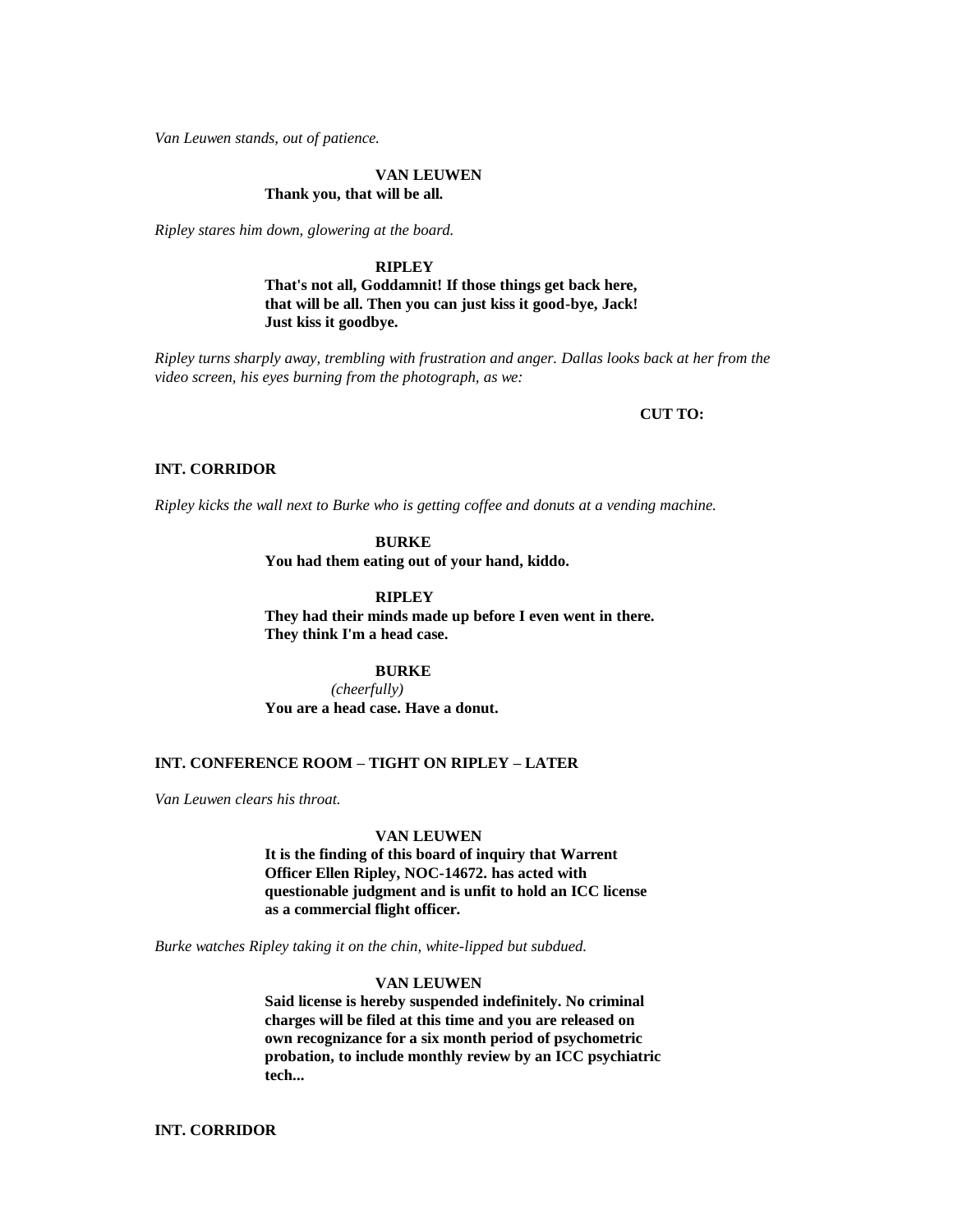**DOLLY BACK** *as the conference room door bangs open and Ripley strides through. She shrugs off Burke's restraining arm and catches up to Van Leuwen walking down the corridor.*

### **RIPLEY**

*(insistent)* **Why won't you check out LV-426?**

### **VAN LEUWEN**

*(condescendingly)*

**Because I don't have to. The people who live there checked it out years ago and they never reported and 'hostile organism' or alien ship. And by the way, they call it Acheron now.**

### **RIPLEY**

**What are you talking about. What people?**

*Van Leuwen steps into an elevator with some others, but Ripley holds the door from closing.*

### **VAN LEUWEN**

**Terraformers... planet engineers. It's what we call a shake 'n' bake colony. They set up atmosphere processors to make the air breathable... big job. Takes decades. They've already been there over twenty years. Peacefully.**

*The door tries to close. Ripley slams it back. People are getting annoyed.*

### **RIPLEY**

**How many colonists?**

### **VAN LEUWEN Sixty, maybe seventy families.**

### **RIPLEY**

*(low)*

**Sweet Jesus.**

#### **ELEVATOR PASSENGER**

**Do you mind?**

*Ripley's hand slides off the door, strengthless.*

### **TIGHT ON HER**

FROM INSIDE *the elevator as the doors close like fate on her lost expression.*

### **EXT. ALIEN LANDSCAPE – DAY**

*A hideous, storm-blasted vista. Tortured rock forms. Bleak twilight at midday.*

PAN SLOWLY ONTO *a* CORRODED METAL SIGN *set in concrete pylons, which reads:*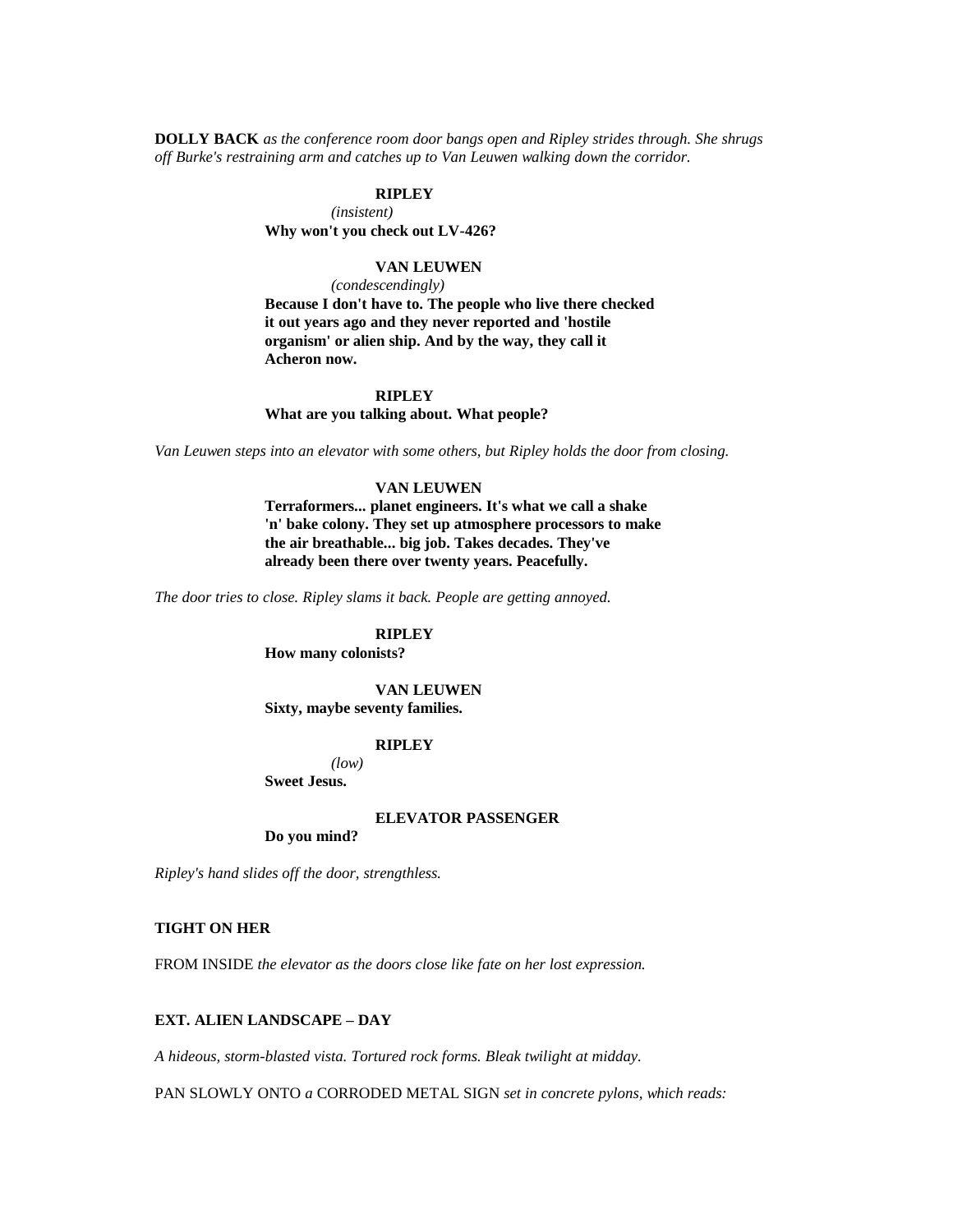### *"HADLEY'S HOPE - POP. 159 WELCOME TO ACHERON"*

*Some local has added below in spray-can graffiti "Have a nice day." Gale-force wind* SCREECHES *around the steel sign, driving a freezing rain.*

*The* COLONY*, b.g., is a squat complex with lots of floodlights.*

### **EXT. COLONY COMPLEX**

*The town is a cluster of bunkerlike metal and concrete buildings connected by conduits. Neon signs throw garish colors across the vaultlike walls, advertising bars and other businesses. It looks like a sodden cross between the Krupps munitions works and a truckstop casino in the Nevada boondocks.*

*Huge-wheeled tractors crawl toadlike in the rutted "street" and vanish down rampways to underground garages.*

### **ANGLE ON THE CONTROL BLOCK**

*The largest structure. It resembles vaguely the superstructure of an aircraft carrier... a flying bridge.*

VISIBLE *across a half kilometer of barren heath, b.g., is the massive complex of the nearest*  ATMOSPHERE PROCESSOR*, looking like a power plant bred with an active volcano. Its fiery glow pulses in the low cloud cover like a steel mill.*

### **INT. MAIN CONCOURSE – NEAR CONTROL BLOCK**

*A central space, laid out like a scaled-down shopping mall with no styling flourishes. We* SEE *a cross section of the types of people who have come to live on Godforsaken Acheron. Tough. Pragmatic. "Grapes of Wrath" faces. Calloused hands. Not too many interior decorators. Some children race in the corridor on things that look suspiciously like "Big Wheels."*

### **INT. OPERATIONS ROOM – CONTROL BLOCK**

*Jammed with computer terminals, technicians, displays... most of the business of running the colony flows through here. It's high tech but used and scrungy. Papers piled up. Coffee cup rings.*

**DOLLY AHEAD OF LYDECKER***, the Assistant Operations Manager, as he catches up to the harried Operating Manager,* SIMPSON*.*

> **LYDECKER You remember you sent some wildcatters out to that plateau, out past the Ilium range, a couple days ago?**

### **SIMPSON**

**Yeah. What?**

### **LYDECKER**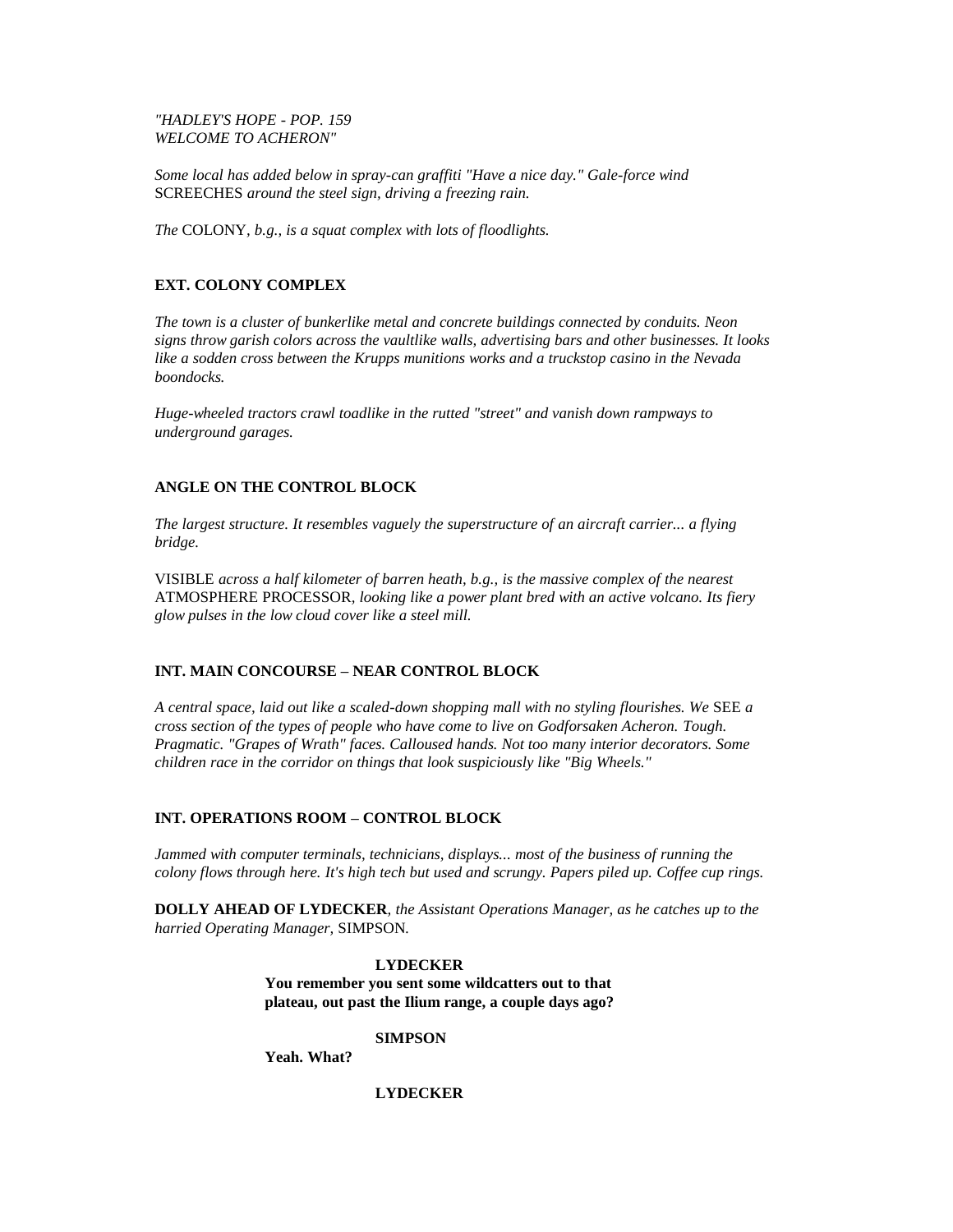**There's a guy on the horn, mom-and-pop survey team. Says he's homing on something and wants to know if his claim will be honored.**

#### **SIMPSON**

**Christ. Some honch in a cushy office on Earth says go look at a grid reference in the middle of nowhere, we look. They don't say why, and I don't ask. I don't ask because it takes two weeks to get an answer out here and the answer's always 'don't ask.'**

#### **LYDECKER**

**So what do I tell this guy?**

#### **SIMPSON**

**Tell him, as far as I'm concerned, he finds something it's his.**

### **EXT. ACHERON – THE MIDDLE OF NOWHERE – A SIX-WHEELED TRACTOR – DAY**

*It roars across corrugated rock, blasting through soggy drifts of volcanic ash.*

#### **INT. TRACTOR**

*At the controls, intent on a* PINGING *scope, is* RUSS JORDEN*, independent prospector. Beside him is his wife/partner* ANNE *and in the back their two kids are playing among the heavy sampling equipment.*

#### **JORDEN**

*(gloating cackle)* **Look at this fat, juicy magnetic profile. And it's mine, mine, mine.**

#### **ANNE**

**Half mine, dear.**

NEWT*, their six-year-old daughter, yells from the back...* 

### **NEWT**

**And half mine!**

#### **JORDEN**

**I got too many partners.**

**NEWT Daddy, when are we going back to town?**

**JORDEN**

**When we get rich, Newt.**

### **NEWT**

**You always say that. I wanna go back. I wanna play 'Monster Maze.'**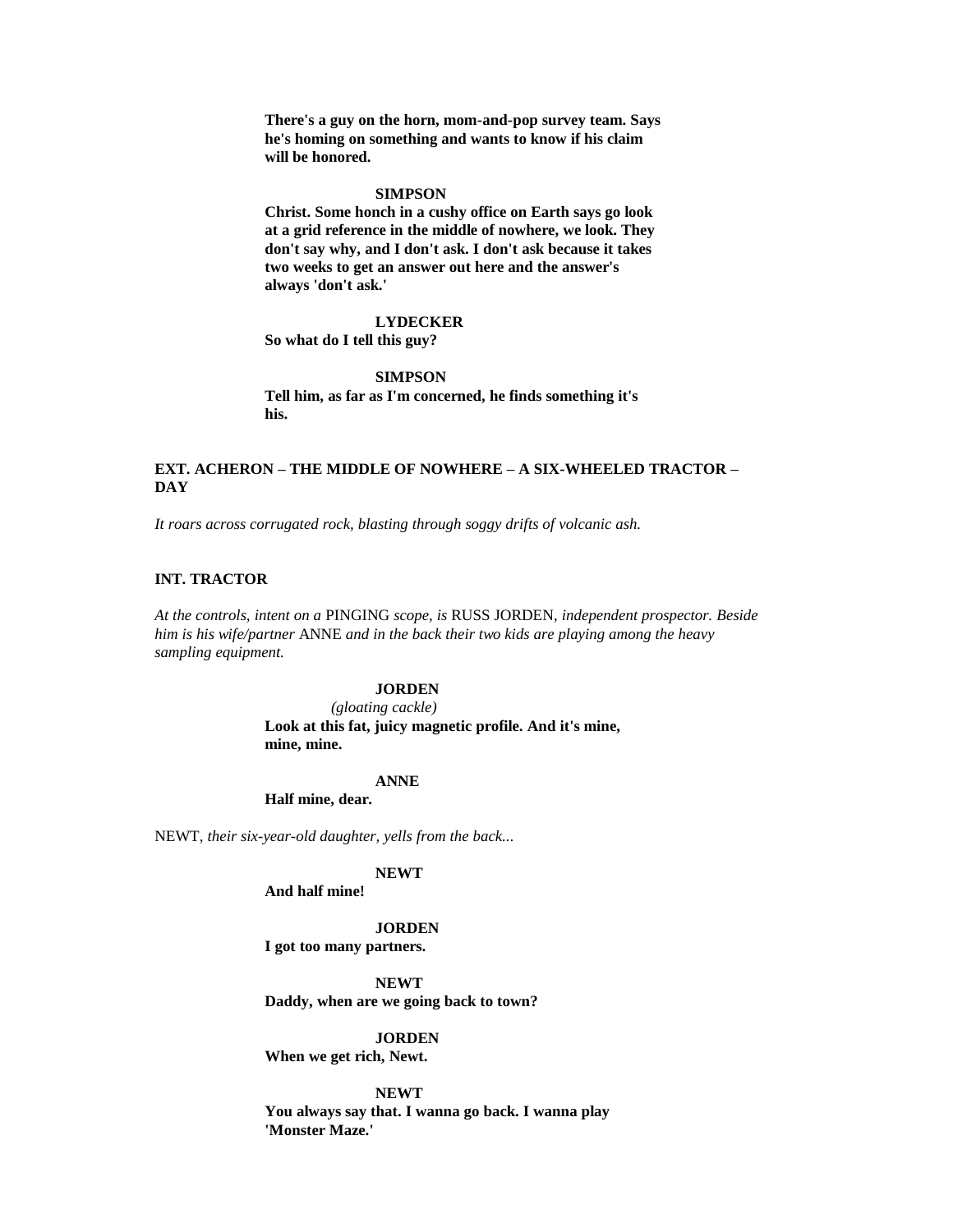*Her older brother* TIM *sticks his jeering face close to hers.*

**TIM You cheat too much.**

**NEWT Do not. I'm just the best.**

**TIM Do too! You go in places we can't fit.**

**NEWT So! That's why I'm the best.**

**ANNE Knock it off! I catch either of you playing in the air ducts again I'll tan your hides.**

**NEWT Mom. All the kids play it...** 

### **JORDEN**

*(reverently)* **Holy shiiit!**

ANGLE THROUGH FRONT CANOPY ON *a bizarre shape looming ahead. An enormous bonelike mass projecting upward from the bed of ash. The tractor slows.*

*Canted on its side and buckles against a rock outcropping by the lava flow, it is still recognizable as an* EXTRATERRESTRIAL SHIP*. Bio-mechanoid. Nonhuman design.*

### **JORDEN**

**Folks, we have scored big this time.**

### **EXT. TRACTOR**

*Jorden and Anne step down, wearing* ENVIRONMENT SUITS*. Carrying* LIGHTS, PACKS, CAMERAS, TEST GEAR*. Their breath clouds in the chill air.*

> **ANNE You kids stay inside. I mean it! We'll be right back.**

*They trudge toward the alien derelict.*

**ANNE Shouldn't we call in?**

**JORDEN**

**Let's wait till we know what to call it in as.**

**ANNE**

*(nervous)* **How about 'big weird thing'?**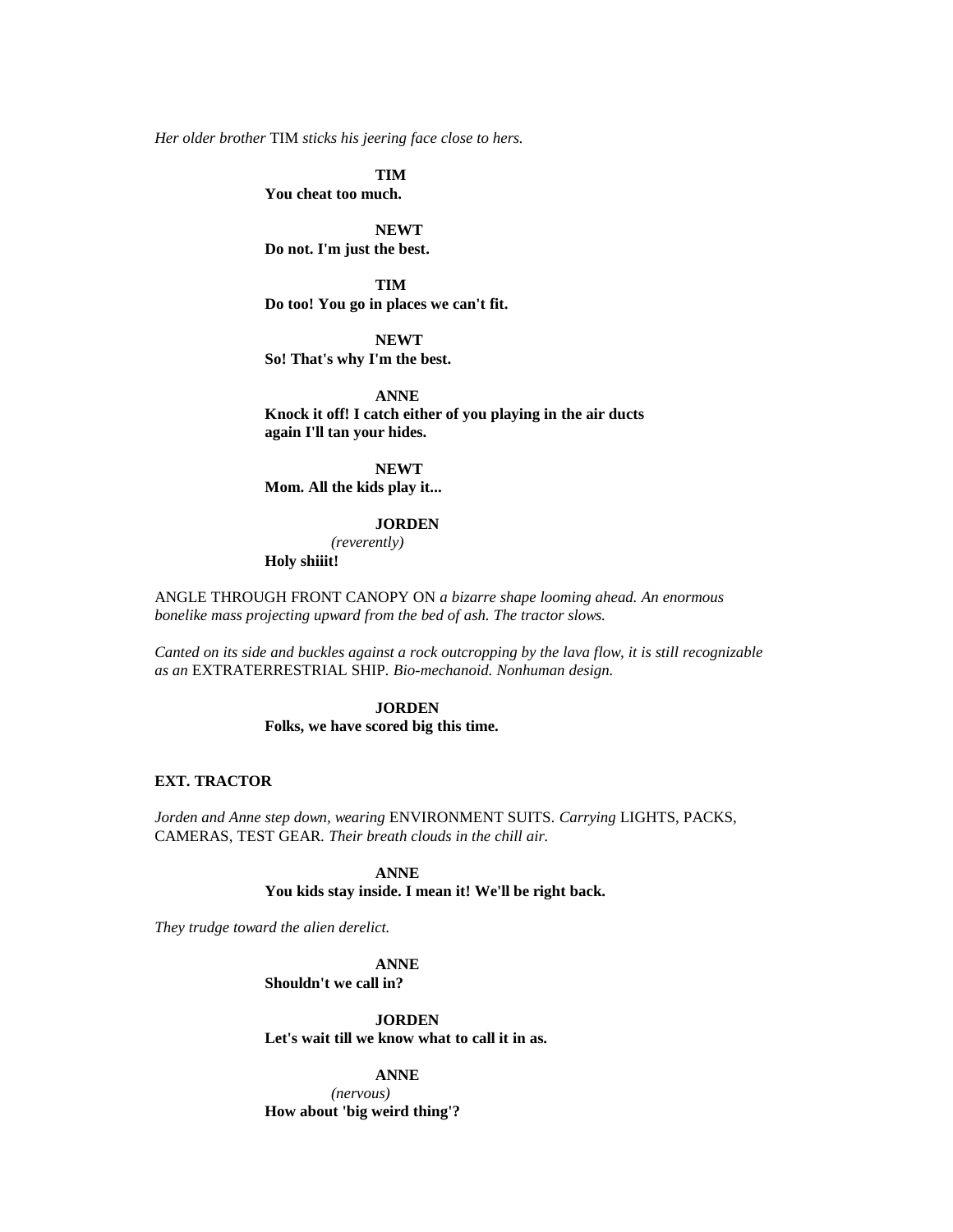*They pause at a twisted gash in the hull. Blackness inside.*

### **INT. / EXT. TRACTOR**

*Newt has her face pressed to the glass, steaming it. Watching her parents enter the strange ship. Tim* GRABS HER *from behind. She* SHRIEKS*.*

**TIM**

**Cheater!**

### **EXT. LANDSCAPE – NIGHT**

*The tractor and the derelict are dark and motionless. The wind* HOWLS *around them.*

*Tim is curled up in the driver's seat. Newt shakes him awake, trying hard not to cry.*

**NEWT Timmy... they've been gone a long time.**

*Tim considers the night. The wind. The vast landscape. He bites his lip.*

**TIM**

*(quavering)*

**It'll be okay, Newt. Dad knows what he's doing.**

*CRASH! Newt* SCREAMS *as the door beside her is* RIPPED OPEN*. A dark shape lunges inside!*

*Anne, panting and terrified, grabs the dash mike.*

**ANNE Mayday! Mayday! This is Alpha Kilo Two Four Niner calling Hadley Control. Repeat. This is...** 

*As Anne shouts the mayday Newt looks past her, to the ground. Russ Jorden lies there inert, dragged somehow by Anne from inside the ship. There is* SOMETHING ON HIS FACE*. An appalling* MULTILEGGED CREATURE*, pulsing with obscene life. Newt begins to* SCREAM *hysterically, competing with the shrieking wind which rises to a crescendo as we:*

#### **CUT TO:**

### **INT. RIPLEY'S APARTMENT – GATEWAY – DAY**

*Silence. Ripley, looking haggard, sits at a table in the dining alcove contemplating the smoke rising from her cigarette. The place is modest, to be charitable, and there are few personal touches. Though it's late in the day Ripley is still wearing a robe. The bed is unmade. Dishes in the sink. Jones prowls across the counter. The* WALLSCREEN *is on, blaring vapidly.*

> **VOICE FROM VIDEO (O.S.) Hey, Bob! I heard you and the family are heading off for the colonies!**

### **BON (O.S.)**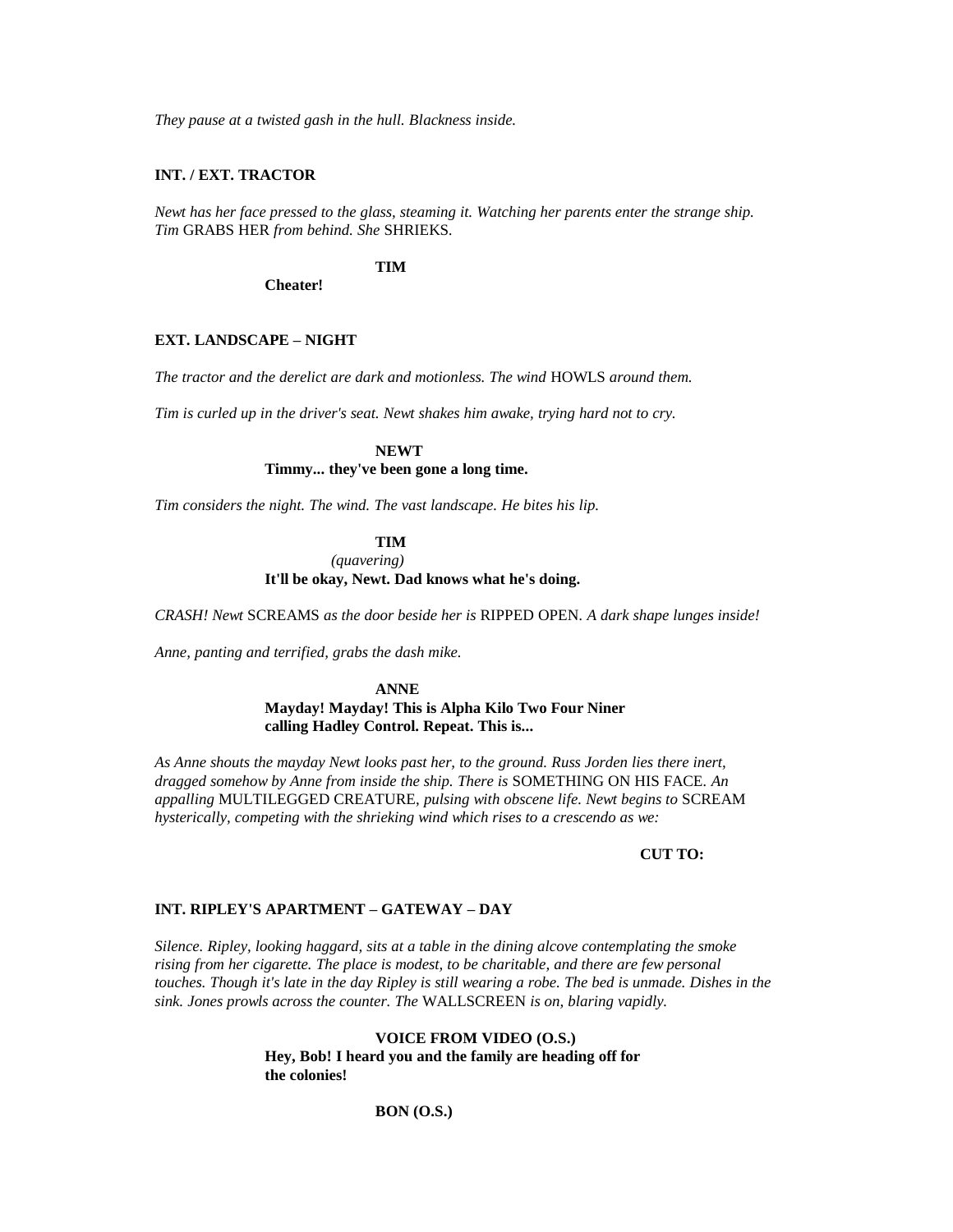**Best decision I ever made, Bill. We'll be starting a new life from scratch, in a clean world. No crime. No unemployment...** 

*The door* BUZZES*. Ripley jumps like a cat. Jones doesn't.*

### **INT. CORRIDOR**

*Carter Burke stands in the narrow, dingy corridor with* LIEUTENANT GORMAN*, Colonial Marine Corps. Young and severe in his officer's dress-black. The door opens slightly.*

### **BURKE Hi, Ripley. This is Lieutenant Gorman of the...**

SLAM*. Burke buzzes again. Talks to the door...* 

**BURKE Ripley we have to talk.** *(pause)* **They've lost contact with the colony on Acheron.**

*The door opens. Ripley considers the ramifications of that. She motions them inside.*

### **INT. RIPLEY'S APARTMENT – A LITTLE LATER**

*Burke and Gorman are seated, nursing coffee. Ripley paces, very tense.*

#### **RIPLEY**

**No. There's no way!**

#### **BURKE**

**Hear me out...** 

### **RIPLEY**

**I was reamed, steamed and dry-cleaned by you guys... and now you want me to go back out there? Forget it.**

*We* SEE *that she's gut scared, covering it with anger. Burke sees it.*

#### **BURKE**

**Look, we don't know what's going on out there. It may just be a down transmitter. But if it's not, I want you there... as an advisor. That's all.**

#### **GORMAN**

**You wouldn't be going in with the troops. I can guarantee your safety.**

#### **BURKE**

**These Colonial Marines are some tough hombres, and they're packing state-of-the-art firepower. Nothing they can't handle... right, Lieutenant?**

### **GORMAN**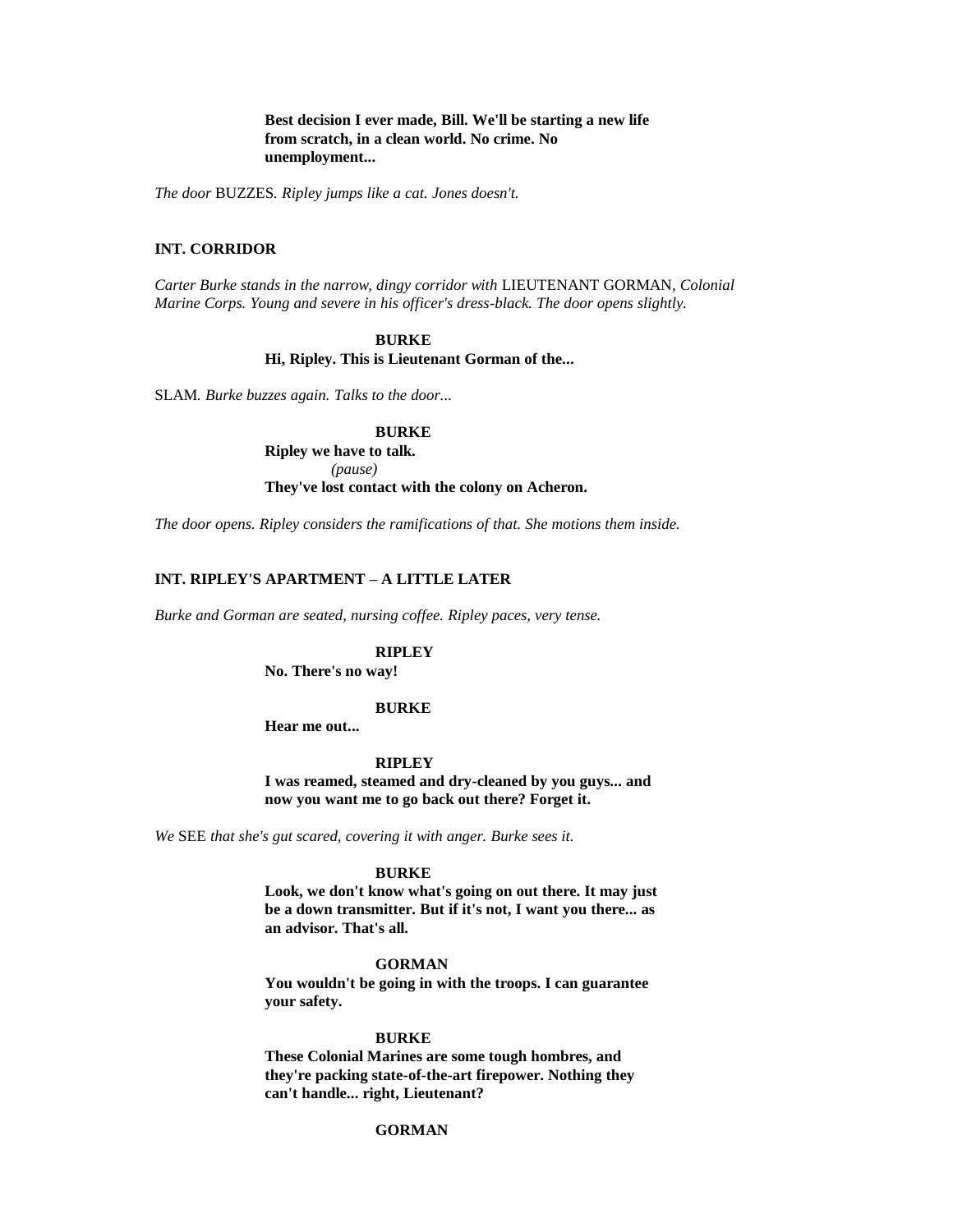*(cool)*

**We're trained to deal with these kinds of situations.**

### **RIPLEY**

*(to Burke)* **What about you? What's your interest in this?**

### **BURKE**

**Well, the corporation co-financed that colony with the Colonial Administration, against mineral rights. We're getting into a lot of terraforming... 'Building Better Worlds.'**

*Burke is revealing his early days in sales.*

**RIPLEY Yeah, yeah. I saw the commercial.**

**BURKE I heard you were working in the cargo docks.**

### **RIPLEY**

*(defensive)*

**That's right.**

#### **BURKE**

**Running loaders, forklifts, that sort of thing?**

### **RIPLEY**

*(shrugging)* **It's all I could get. Anyway, it keeps my mind off of... everything. Days off are worse.**

### **BURKE**

**What if I said I could get you reinstated as a flight officer? And that the company has agreed to pick up your contract?**

#### **RIPLEY**

**If I go.**

#### **BURKE**

**If you go.**

*(pause)*

**It's a second chance, kiddo. And it'll be the best thing in the world for you to face this fear and beat it. You gotta get back on the horse...** 

#### **RIPLEY**

*(frosty)*

**Spare me, Burke. I've had my psych evaluation this month.**

*Burke leans close, a let's-cut-the-crap intimacy.*

### **BURKE**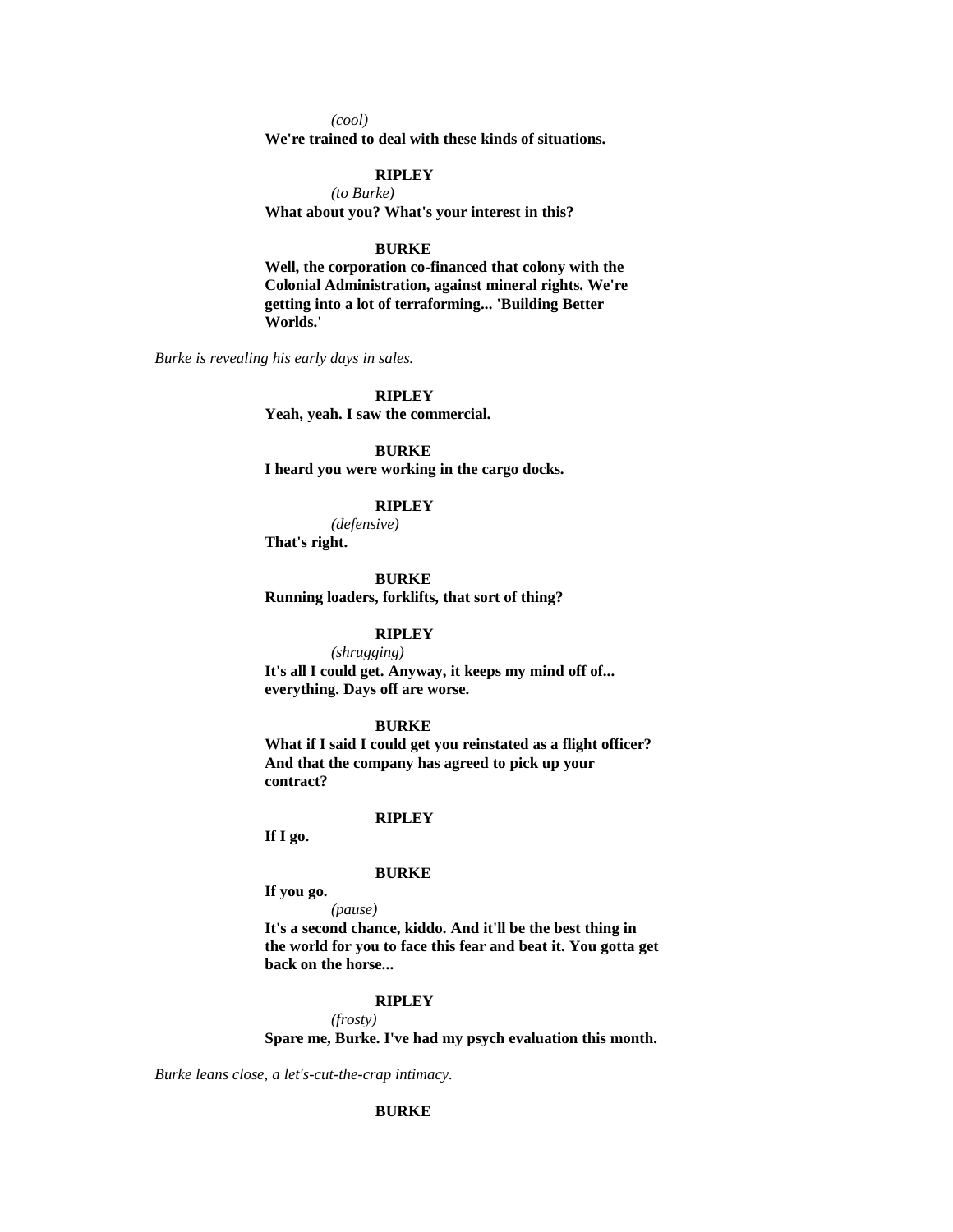**Yes, and I've read it. You wake up every night, sheets soaking, the same nightmare over and over...** 

### **RIPLEY**

*(shouting)* **No! The answer is no. Now please go. I'm sorry. Just go, would you.**

*Burke nods to Gorman who rises with him. He slips a* TRANSLUCENT CARD *onto the table, heads for the door.*

#### **BURKE**

**Think about it.**

### **EXT. ACHERON LANDSCAPE – NIGHT**

*As the wind* HOWLS *through tormented rock,* BUILDING IN PITCH *until we:*

#### **CUT TO:**

### **INT. APARTMENT**

*Ripley lunges* INTO FRAME *with an animal outcry. She clutches her chest, breathing hard. Bathed in sweat she lights a cigarette with trembling hands. Do we hear a faint, desolate wind?*

TIGHT ON PHONE CONSOLE *as Ripley's hand inserts Burke's card into a slot. "STAND BY" prints out on the screen and is replaced by Burke's face, bleary with sleep.*

### **BURKE**

*(on video phone)* **Yello? Oh, Ripley. Hi...** 

### **RIPLEY**

**Burke, just tell me one thing. That you're going out there to kill them. Not study. Not bring back. Just burn them out... clean... forever.**

**BURKE That's the plan. My word on it.**

#### **CLOSEUP – RIPLEY**

*Taking a deep slow breath. It's time to look the demon in the eye.*

#### **RIPLEY**

#### **All right. I'm in.**

*She punches off before Burke replies, before she can change her mind. She turns to Jones sitting on the bed and her tone becomes admonishing...* 

### **RIPLEY**

**And you my dear, are staying right here.**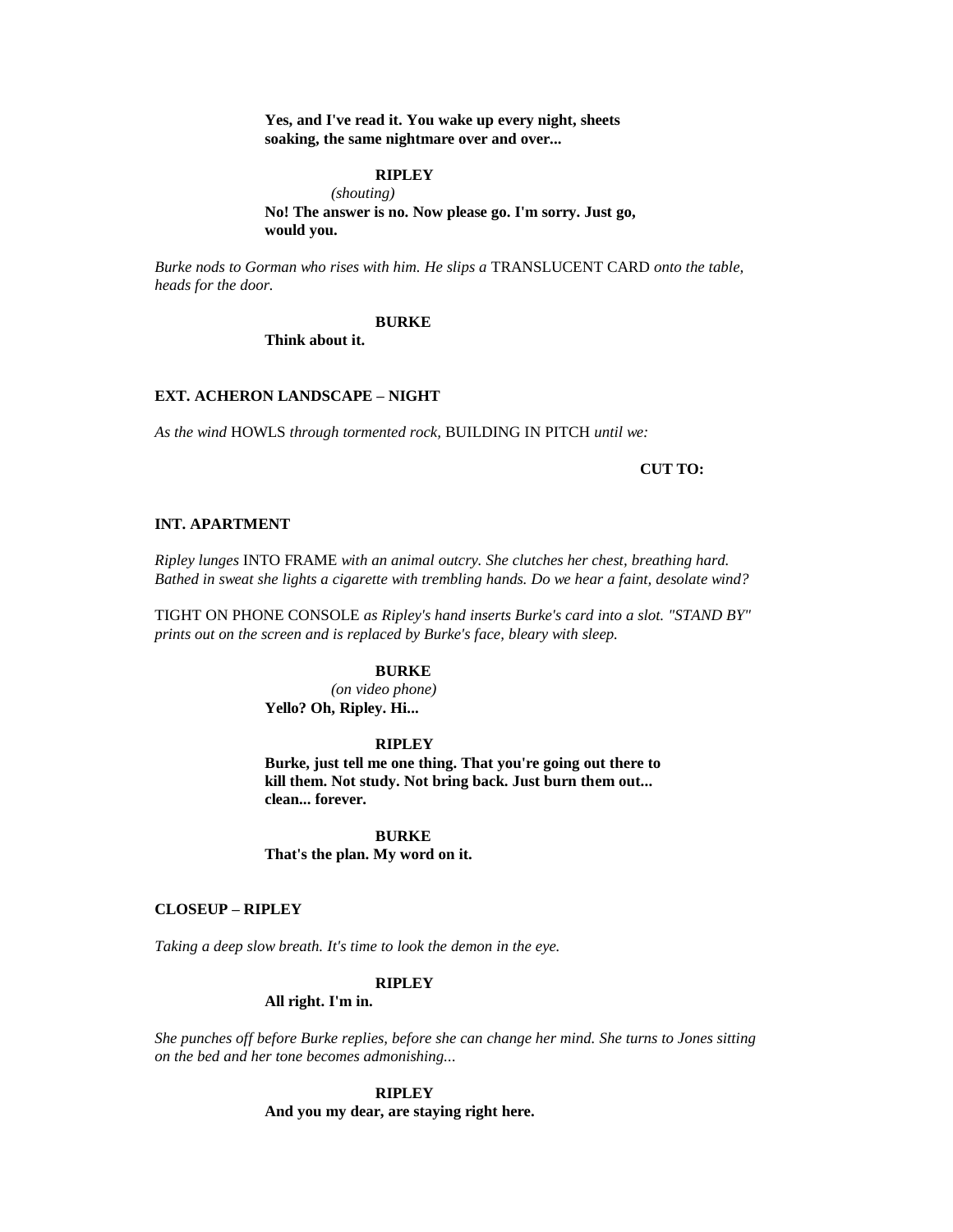*Jones blinks, cynical cat eyes... "count me right out."*

### **CUT TO:**

### **EXT. DEEP SPACE – THREE WEEKS LATER**

*An empty starfield. Metal spires slice* ACROSS FRAME*.*

*A mountain of steel following. A massive military transport ship, the* SULACO*. Ugly, battered... functional.*

### **INT. CORRIDOR TO CARGO LOCK**

*An empty corridor, seemingly miles long. No movement. The* THRUMMING *of hyperdrive engines.*

### **INT. CARGO LOCK**

*An enormous chamber, cavernous and dark. Squatting in the shadows are two orbit-to-surface shuttles.* DROP-SHIPS. *Heavy machinery all around them... cranes, loading equipment.*

### **INT. BRIDGE**

*Dark electronic womb.* CAMERA DOLLIES SLOWLY *among murmuring instrumentation. A sudden high-pitched* TRILLING *accompanies a sequence of lights. An alarm.*

### **INT. HYPERSLEEP VAULT**

*Blackness, until a bank of indicators lights up. Hydraulics lift a grid of equipment from a row of horizontal* HYPERSLEEP CYLINDERS*. It reaches the ceiling. Locks.*

### **CLOSE ON RIPLEY'S CAPSULE**

*As trickles of water run down the frosted canopy.*

### **DISSOLVE TO:**

### **INT. HYPERSLEEP VAULT**

*Lit up, white and sterile.*

*The canopies of the row of capsules are raised. Ripley sits up. Rubs her arms briskly. Next to her Gorman and Burke are stirring and beyond them the troopers, wearing shorts and dog tags. They are:*

MASTER SERGEANT *APONE UNIT LEADER*

CORPORAL HICKS *B-TEAM LEADER*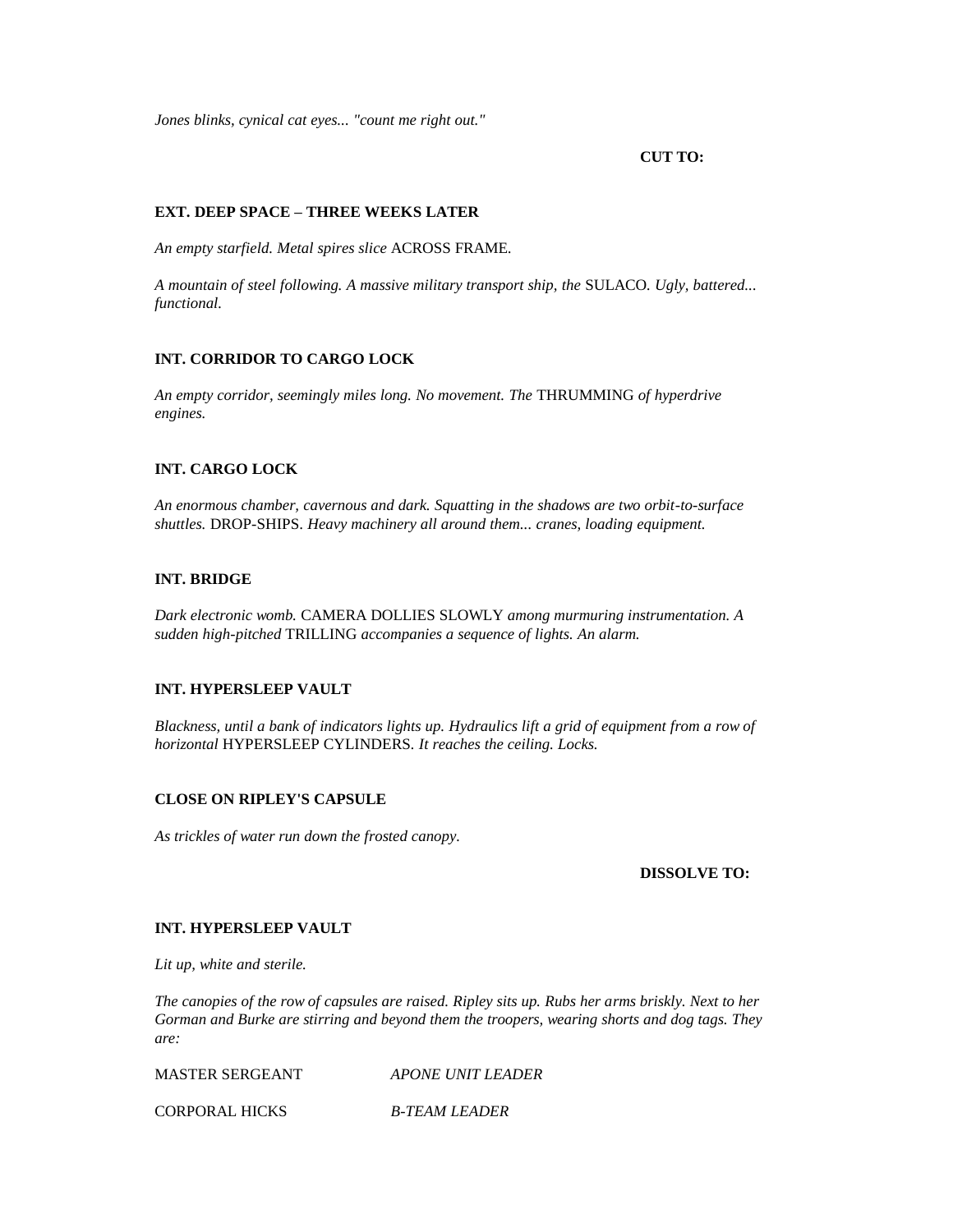CORPORAL DIETRICH *(female) MED-TECH*

| PFC HUDSON              | <i>COM-TECH</i>             |
|-------------------------|-----------------------------|
| PFC VASQUEZ (female)    | 'SMART-GUN' OPERATOR        |
| PRIVATE DRAKE           | 'SMART-GUN' OPERATOR        |
| PRIVATE FROST           | <b>TROOPER</b>              |
| PRIVATE CROWE           | <b>TROOPER</b>              |
| PRIVATE WIERZBOWSKI     | <b>TROOPER</b>              |
| CORPORAL FERRO (female) | DROP-SHIP PILOT             |
| <b>PFC SPUNKMEYER</b>   | <b>DROP-SHIP CREW CHIEF</b> |

The ship is fully automated in interstellar flight so there is no crew, except for EXECUTIVE OFFICER *(ECA) Bishop, who supervises planetary maneuvering.*

GROANS *echo across the chamber.*

### **SPUNKMEYER Arrgh. I'm getting too old for this shit.**

SPUNKMEYER *says this sincerely, though he must have enlisted underage not long ago. Looking surly,* DRAKE *its up. He's young as well but street-tough. Nasty scar curling his lip into a sneer.*

### **DRAKE**

**They ain't payin' us enough for this.**

#### **DIETRICH**

**Not enough to have to wake up to your face, Drake.**

#### **DRAKE**

**Suck air. Hey, Hicks... you look like I feel.**

HICKS*, an older lifer-type who keeps his own counsel, just snorts good-naturedly.*

*Ripley scans the group as they shuffle past her to a bank of lockers. Though not supermen they are lean and hardened... tough, capable, jaded. They combine the specialized techno-combat training of the twenty-first century fighting man with those qualities universal to "grunts" through the ages.*  SERGEANT APONE *moves down the row of freezers.*

#### **HUDSON**

**This floor's freezing.**

**APONE**

**Christ. I never saw such a buncha old women. You want me to fetch your slippers, Hudson?**

#### **HUDSON**

**Would you, Sir?**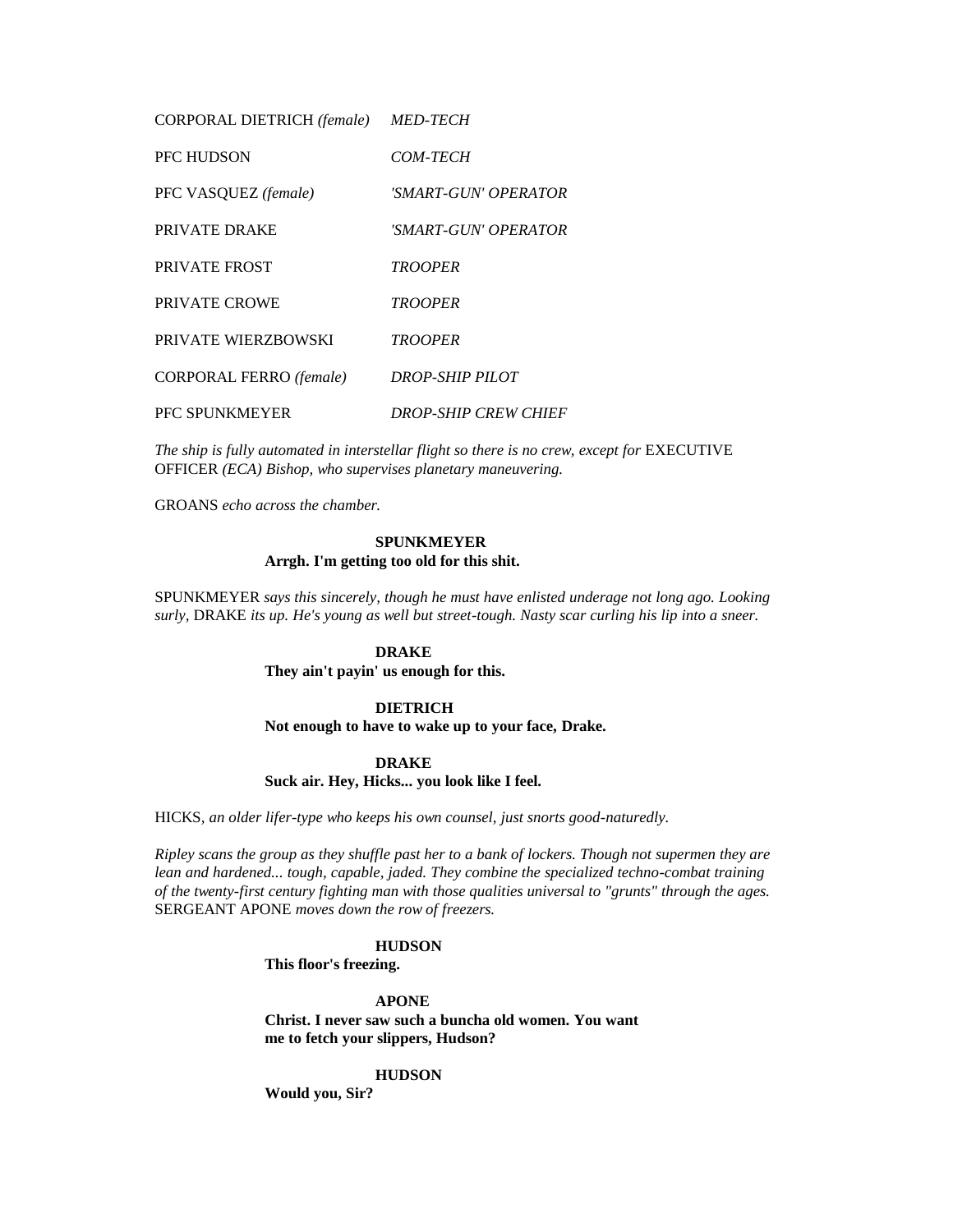*Ripley steps back as the troopers shuffle past nodding cursory hellos. She feels isolated by the camaraderie of this tightknit group.*

VASQUEZ *eyes her coldly as she passes. Like Drake, Vasquez is younger then the rest and her combat-primer was the street in a Los Angeles barrio. She is tough even by the standards of this group. Hard-muscled. Eyes cunning and mean.*

### **HUDSON**

#### **Hey, Vasquez... you ever been mistaken for a man?**

#### **VASQUEZ**

#### **No. Have you?**

*She slaps Drake's open palm and it clenches into a greeting which is part contest. It gets rougher. Painful. Until she cuffs him hard and they break with vicious laughter. Dobermans playing. Conscripted from juvenile prison, the two of them were trained to operate the formidable "*SMART-GUNS*." That is part of their bond.*

BISHOP *is helping everyone like a valet. As he passes close to her Ripley notices a strange*  TATTOO *across the back of his left hand... an* ALPHA-NUMERIC CODE*.*

#### **FROST**

**Hey, hand job, you take my towel?**

### **SPUNKMEYER**

*(overlapping)* **I need some slack, man. How come they send us straight back out like this? We got some slack comin', man.**

### **HICKS**

**You just got three weeks.**

**SPUNKMEYER I mean breathing, not this frozen shit.**

### **DIETRICH**

**Yeah, 'Top'... what about it?**

### **APONE**

**You know it ain't up to me.** *(louder)* **Awright! Let's knock off the grabass. First assembly's in fifteen... let's shag it.**

#### **INT. SHOWERS**

*High pressure water jets and a blast of hot air when you step out... a drive through car wash for people. Through the swirling steam Hudson, Vasquez and* FERRO *are watching Ripley dry off.*

### **VASQUEZ**

**Who's the fresh meat again?**

**FERRO She's supposed to be some kinda consultant...**  *(exaggerated)*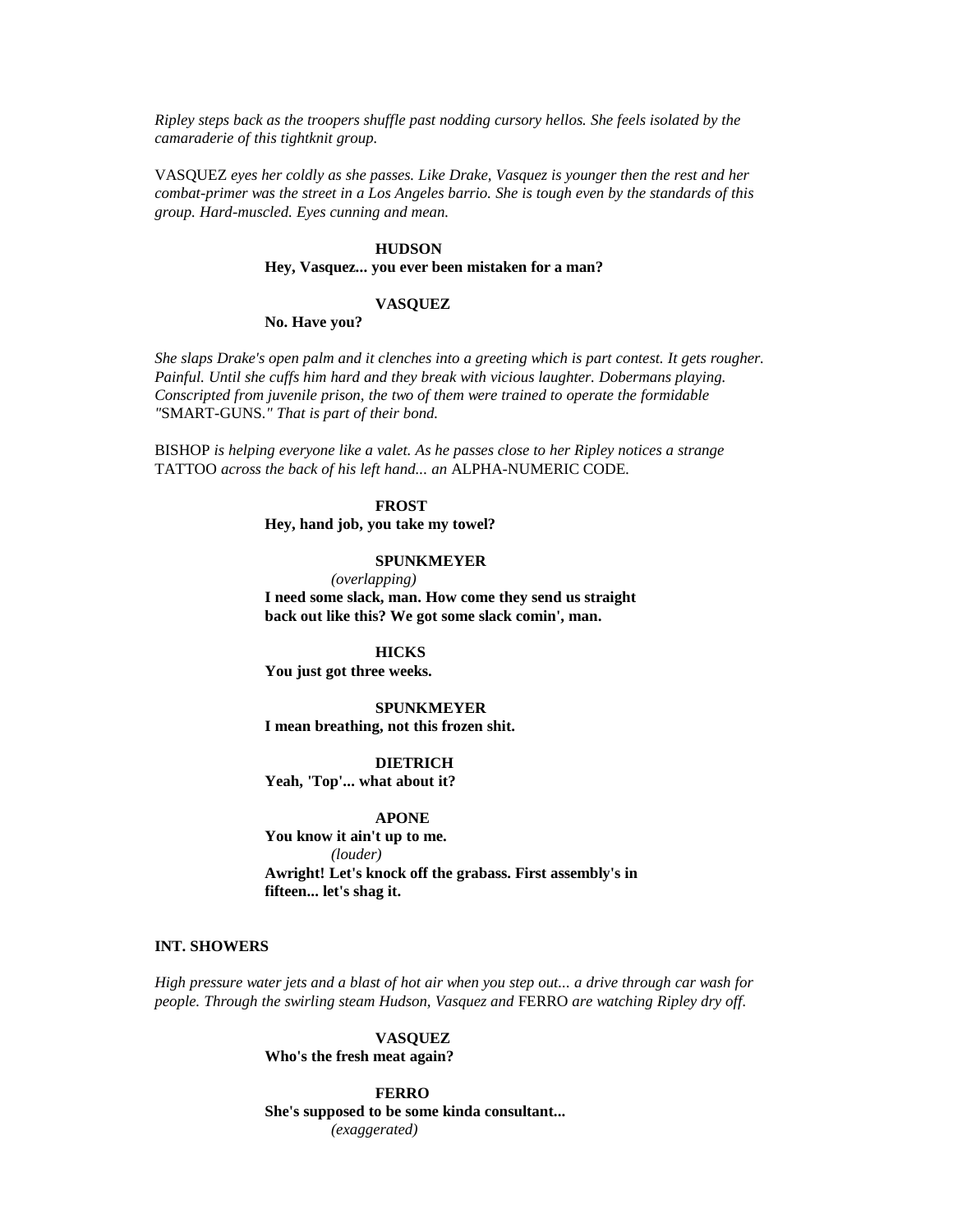**... She was an alien once.**

**HUDSON Whoooah! No shit? I'm impressed.**

**APONE Let's go... let's go. Cycle through!**

### **INT. MESS HALL**

*An unconscious segregation takes place at the troopers assemble at one long table while Gorman, Burke, Bishop and Ripley sit at another. Everybody is nursing a coffee, waiting for eggs from the*  AUTOCHEF*. Among the troopers dress discipline is lax... fatigues customized and emblazoned with patches. Drake's tunic is cut off to a vest and has "Eat the apple and fuck the Corps" stenciled on back. "Peace Through Superior Firepower," "Pray for War" and "I've Served My Time in Hell: Cetti Epsilon NC-104" are some others.*

### **HUDSON**

**Hey, 'Top.' What's the op?**

#### **APONE**

**Rescue mission. There's some juicy colonists' daughters we gotta rescue from virginity.**

*Apone is stocky, grizzled, with peregrine eyes. He runs it loose and fair, but only because he knows his people are the best.*

### **SPUNKMEYER**

**Shee-it. Dumbass colonists. What's this crap supposed to be?**

#### **WIERZBOWSKI**

**Cornbread, I think. Hey, I wouldn't mind getting me some more a that Arcturan poontang. Remember that time?**

### **HICKS**

*(low)*

**Looks like that new Lieutenant's too good to eat with us grunts.**

#### **WIERZBOWSKI**

*(glancing over shoulder)* **Yeah. Got a corn cob up his ass, definitely.**

*Across the room, at the other table, Gorman sits with his creases perfect... the consummate strack NCO. Bishop takes a seat beside Ripley, who pointedly gets up and moves to the far side of the table. He looks wounded.*

#### **BISHOP**

**I'm sorry you feel that way about Synthetics, Ripley.**

*Ripley spins on Burke, her tone accusing.*

#### **RIPLEY**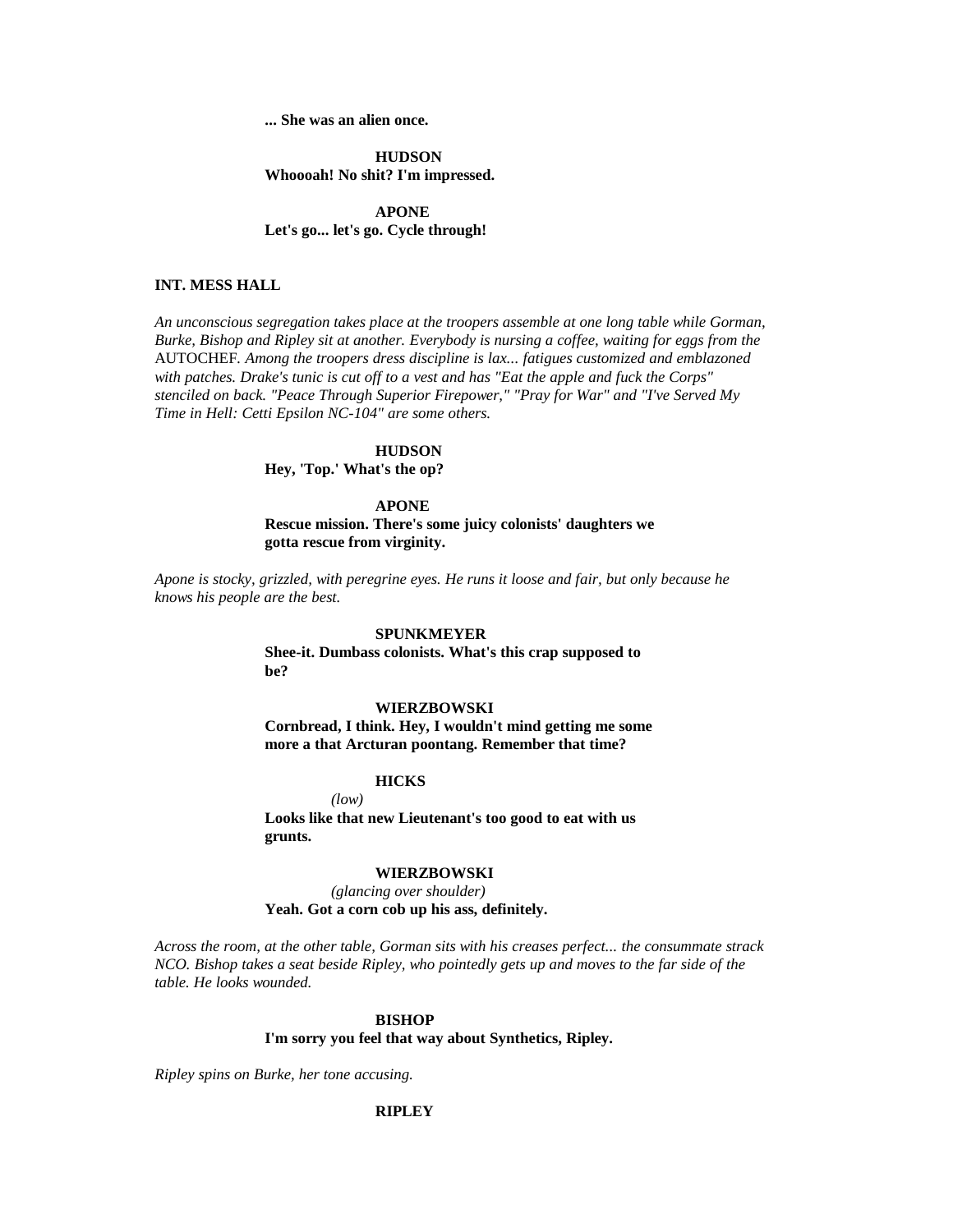**You never said anything about an android being here! Why not?**

#### **BURKE**

**Well, it didn't occur to me. It's been policy for years to have a synthetic on board.**

#### **BISHOP**

**I prefer the term 'artificial person' myself. Is there a problem?**

#### **BURKE**

**A synthetic malfunctioned on her last trip out. Some deaths were involved.**

**BISHOP I'm shocked. Was it an older model?**

**BURKE Cyberdyne Systems 120-A/2.**

*Bishop turns to Ripley, very conciliatory.*

#### **BISHOP**

**Well, that explains it. The A/2's were always a bit twitchy. That could never happen now with out behavioral inhibitors. Impossible for me to harm or, by omission of action, allow to be harmed a human being.** *(smiling)* **More cornbread?**

*WHAM! Ripley knocks the plate out of his hand, halfway across the room.*

### **RIPLEY Just stay away from me, Bishop! You got that straight?**

*Burke and Gorman exchange glances.*

*Wierzbowski, at the next table, shrugs and turns back to the other troopers.*

### **WIERZBOWSKI She don't like the cornbread either.**

### **INT. READY ROOM – TIGHT ON APONE – ARMORY**

*Bellowing.*

#### **APONE**

**Tench-hut!**

#### **WIDER ANGLE**

*As the troops snap to from their lounging among the racks of high-tech weaponry. Gorman enters with Burke and Ripley.*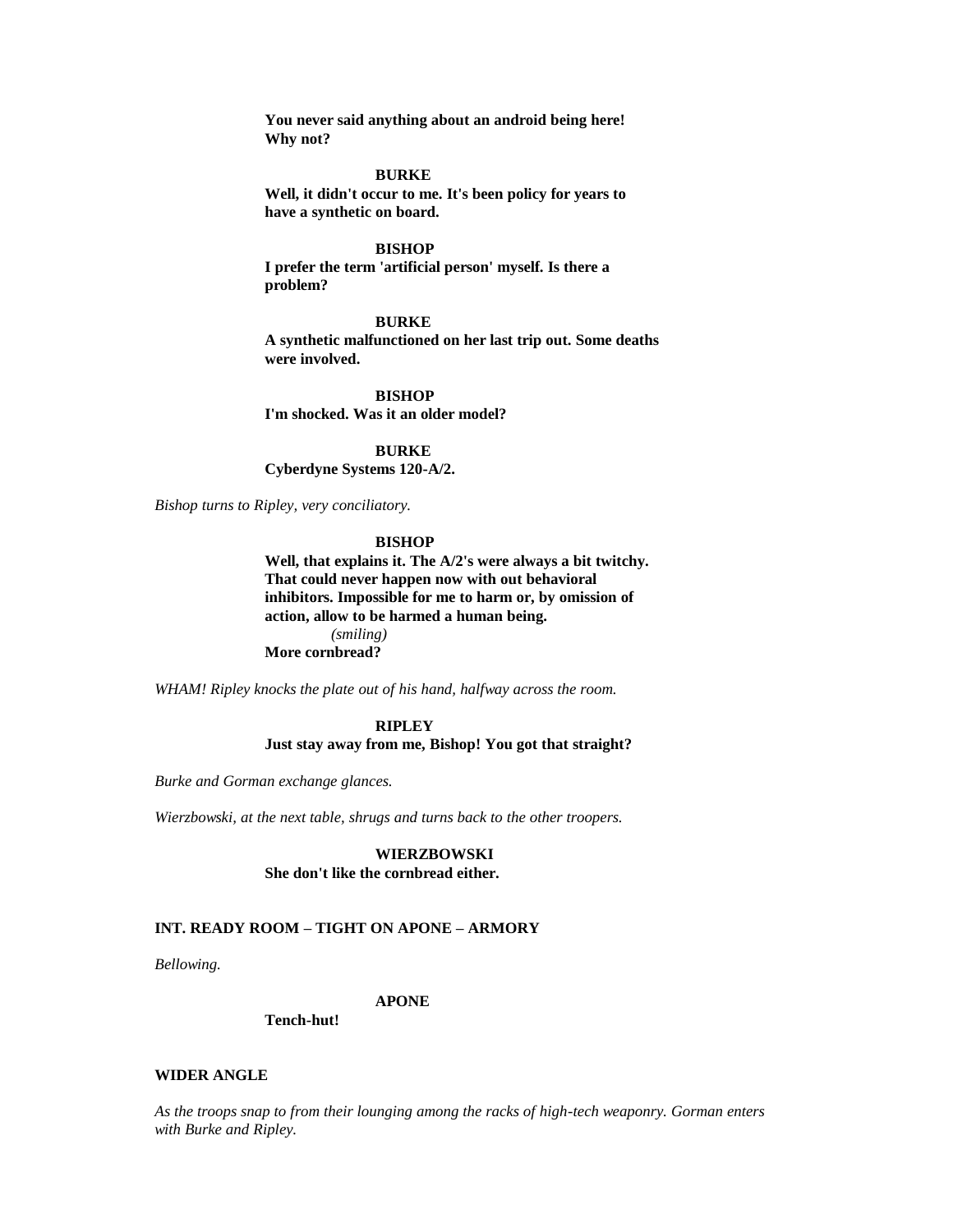#### **GORMAN**

**At ease. I'm sorry we didn't have time to brief before we left Gateway but...** 

#### **HUDSON**

**Sir?**

### **GORMAN**

*(annoyed)* **Yes, Hicks?**

#### **HUDSON**

**Hudson, Sir. He's Hicks.**

### **GORMAN**

**What's the question?**

#### **HUDSON**

**Is this going to be a stand-up fight, Sir, on another bughunt?**

**GORMAN All we know is that there's still no contact with the colony and that a xenomorph may be involved.**

#### **WIERZBOWSKI**

**A what?**

**HICKS** *(to Wierzbowski; low)* **It's a bug-hunt.** *(louder)* **So what are these things?**

*Gorman nods to Ripley, who stands before the troops. She sets some* RECORDING DISKETTES *on the table.*

#### **RIPLEY**

**I've dictated what I know on these.**

### **APONE**

**Tease us a bit.**

#### **SPUNKMEYER**

**Yeah... previews.**

### **RIPLEY**

**Okay. It's important to understand this organism's life cycle. It's actually two creatures. The first form hatches from a spore... a sort of large egg, and attaches itself to its victim. Then it injects an embryo, detaches and dies. It's essentially a walking sex organ. The –**

### **HUDSON**

**Sounds like you, Hicks.**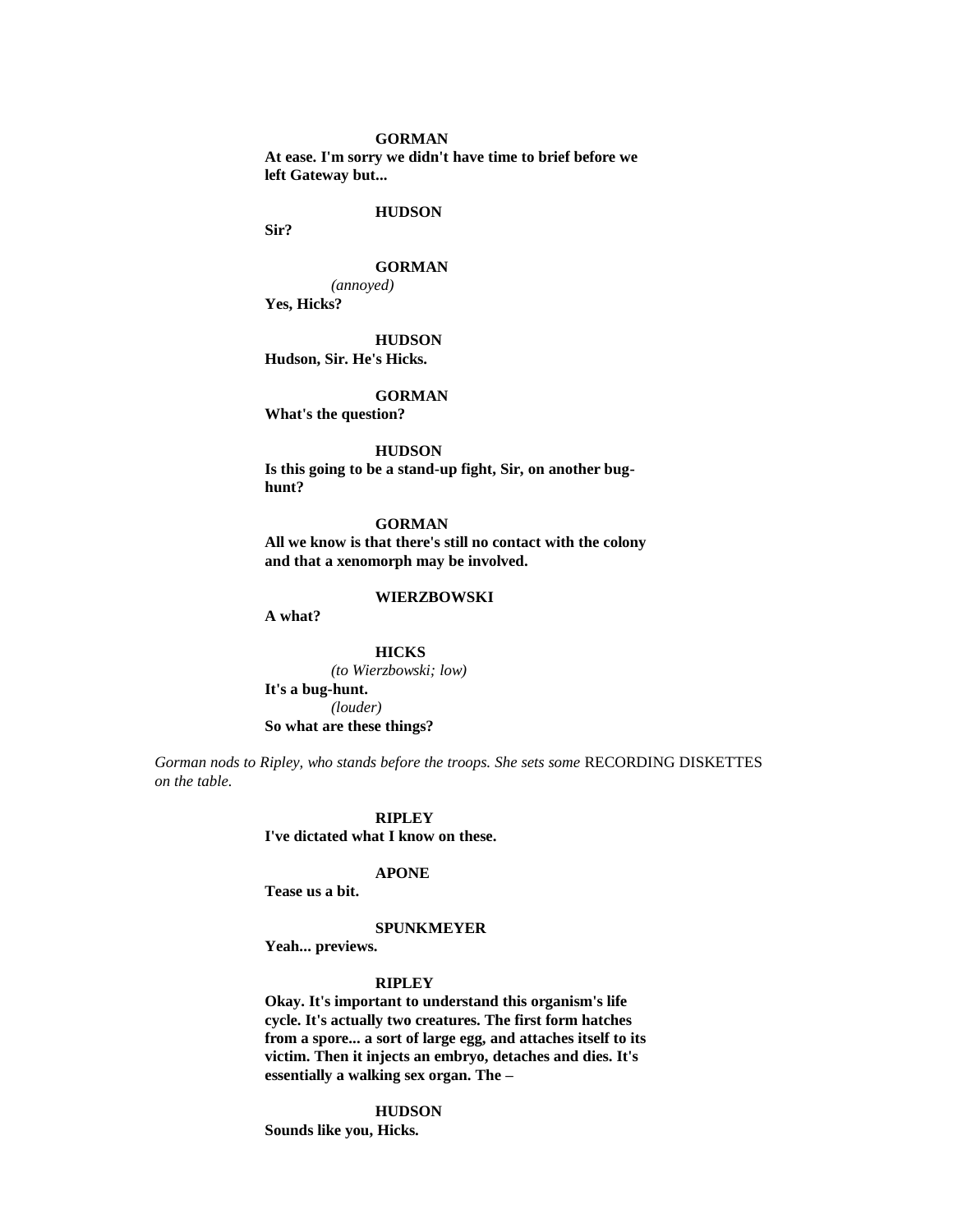### **RIPLEY**

*(controlled)*

**The embryo, the second form, hosts in the victim's body for several hours. Gestating. Then it...**  *(with difficulty)* **... then it... emerges. Moults. Grows rapidly –**

### **VASQUEZ**

**I only need to know one thing.**

#### **RIPLEY**

**Yes?**

### **VASQUEZ**

**Where they are.**

*Vasquez coolly points her finger, cocks her thumbs, and blows away an imaginary alien.*

#### **DRAKE**

**Yo! Vasquez. Kick ass!**

#### **VASQUEZ**

**Anytime. Anywhere.**

**HUDSON**

**Somebody said alien... she thought they said illegal alien and signed up.**

#### **VASQUEZ**

**Fuck you.**

### **HUDSON**

**Anytime. Anywhere.**

### **RIPLEY**

*(icy)* **Am I disturbing you conversation Mr. Hudson?**

*Hudson settles down, smirking. Ripley locks eyes with Vasquez.*

**RIPLEY I hope you're right. I really do.**

### **BURKE**

*(to all)* **I suggest you study the disks Ripley has been kind enough to prepare for you.**

**GORMAN Are there any questions? Hudson?**

**HUDSON How do I get out of this chicken-shit outfit?**

*Gorman scowls then, thanking Ripley with a nod, takes over the predrop briefing.*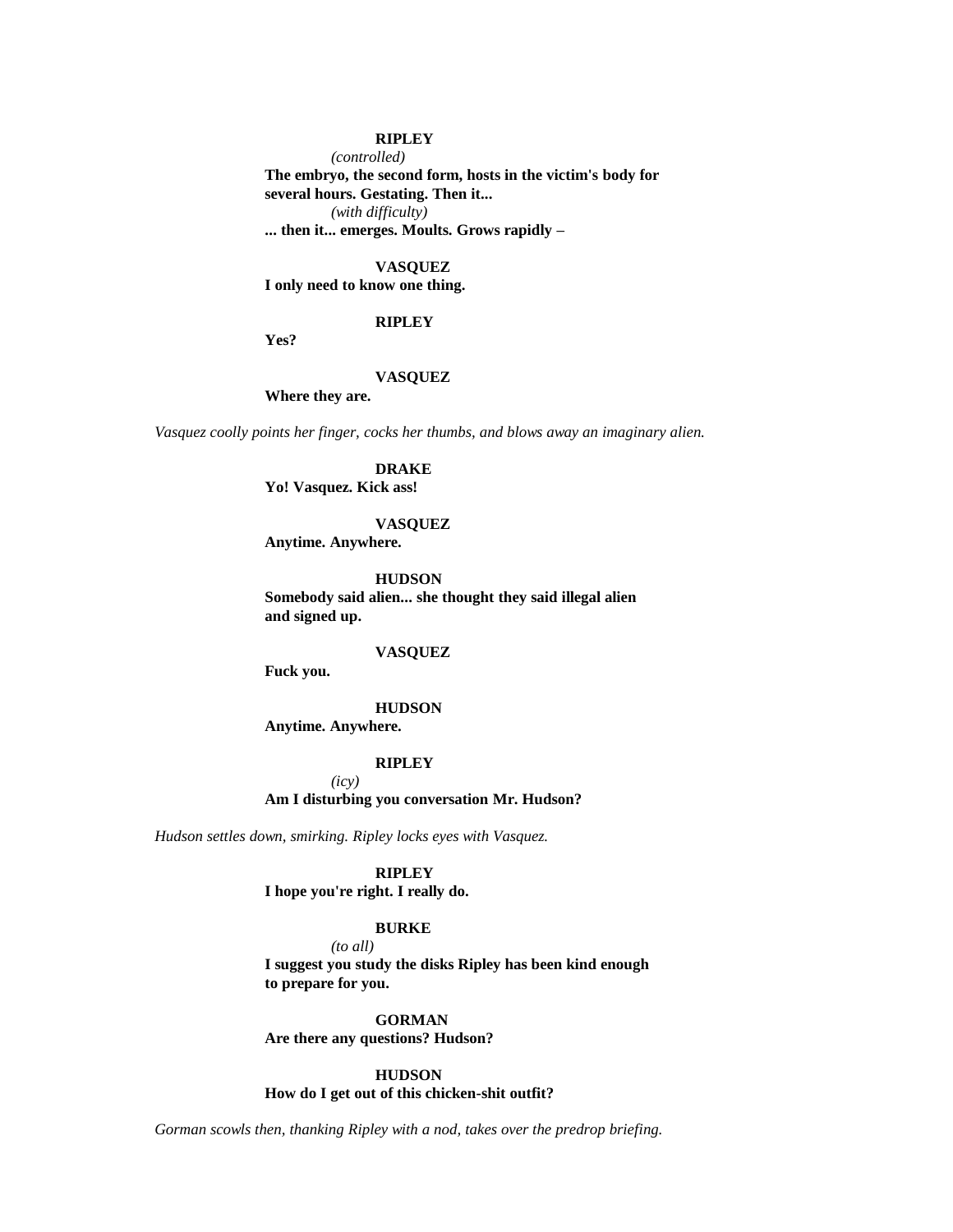#### **GORMAN**

**All right. I want this to go smooth and by the numbers. I want DCS and tactical database assimilation by 0830.** *(some groans)* **Ordnance loading, weapons strip and drop-ship prep details will have seven hours...** 

### **EXT. SPACE – ACHERON**

*They have arrived. From orbit the planet looks serene... Pearlescent cloud cover masking the environmental torment beneath. The* SULACO *floats, its* MANEUVERING JETS FIRING*. A bluish glow. Then twice more, rapidly.*

#### **INT. BRIDGE**

*Bishop is installed in his command seat, hemmed in by instrumentation.*

### **BISHOP**

*(into mike)* **Attention. This concluded final maneuvering operations. Thank you for your cooperation. You may resume work.**

### **INT. LOADING BAY – TIGHT ON MASSIVE FORKS – CARGO LOCK**

*Sliding into a heavy ordnance rack with an echoing* CLANG*.* PULL BACK *as the rack of tactical missiles is lifted,* REVEALING *two powerful hydraulic arms.*

*Spunkmeyer, seated inside a* POWER LOADER*, swings the ordnance up into a belly nacelle of the* DROP-SHIP *where it locks into place. As he exerts pressure with his hands against the servocontrols the hydraulic arms move correspondingly... but with a thousandfold increase in power. The forklift-style* CLAWS *on each arm can crush with tons of pressure. The loader has an open*  ROLL CAGE *to protect the operator, and is supported by squat* HYDRAULIC LEGS *which also move correspondingly with the driver's movements.*

*You have never seen anything like this before. Advanced as it is to us, it's only an old forklift to them... battered and well used. Covered with grease. Repainted many times. Across the back is stenciled "CATERPILLAR."*

*Spunkmeyer's machine swings out from under the drop-ship and we become aware of the intense activity throughout the cavernous loading bay. Troopers on foot or driving* TOW-MOWERS*,*  OVERHEAD LOADING ARMS*... all in motion. Hicks checks off items on an electronic manifest.*

### **INT. READY ROOM – ARMORY**

*Wierzbowski, Drake and Vasquez are fieldstripping light weapons with precise movements. Around them, in racks, is an arsenal of advanced personal artillery.*

*Vasquez likes the feel of the guns, the weight... the authority. Her hands move without hesitation. CLACK. CLACK. CLACK. She swings one of the SMART-GUNS out on a work stand. Using a body brace and* GYRO*-*STABILIZED SUPPORT ARM*, it is a computer-aimed, video targeted*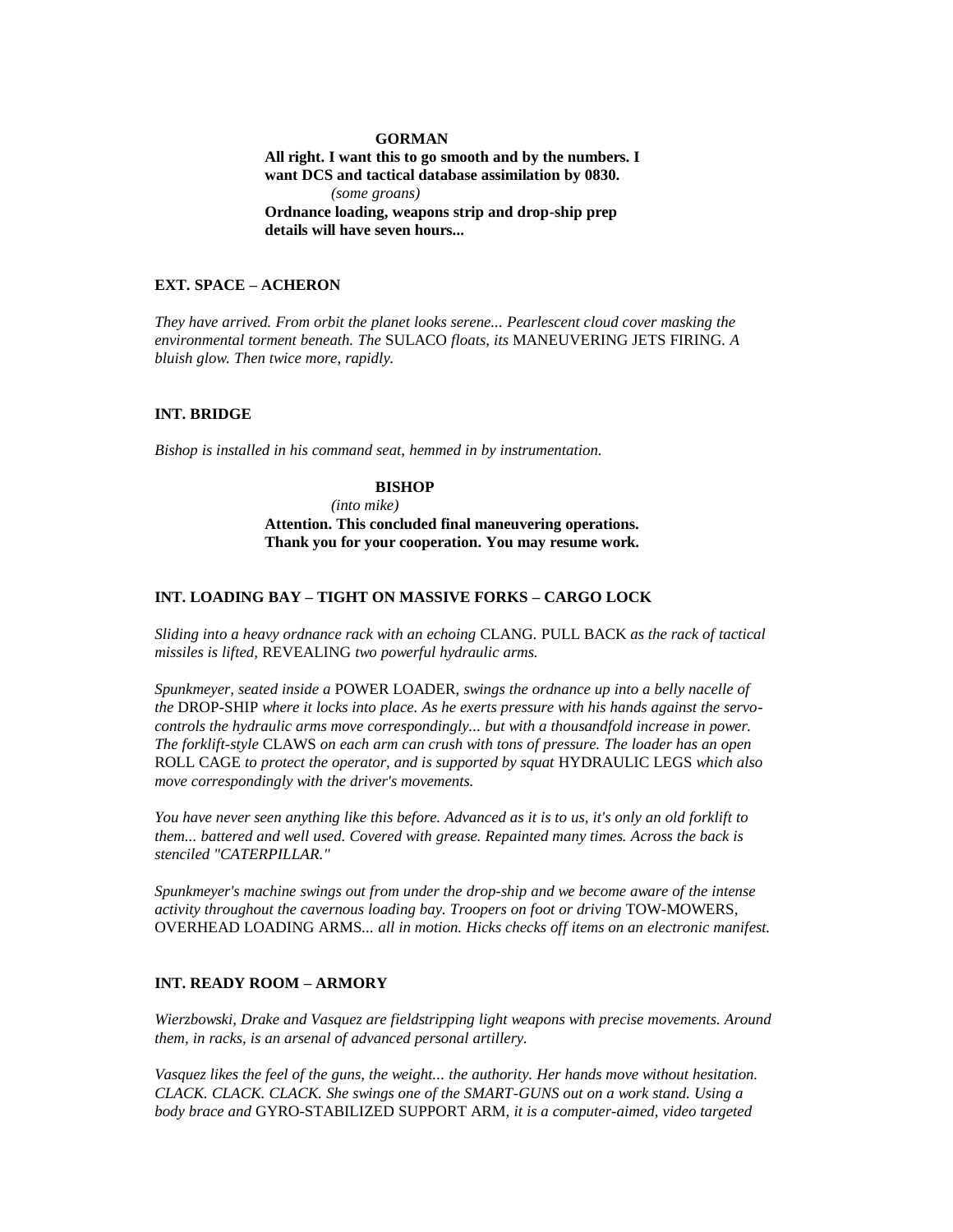*automatic weapon. The futuristic equivalent of a .30 caliber light machine gun. Sort of a steadicam that kills.*

### **INT. LOADING BAY – ANGLE ON BURKE AND GORMAN**

*With pre-flight activity b.g.*

### **BURKE Still nothing from the colony?**

### **GORMAN**

#### **Dead on all channels.**

*Ripley watches the drop-ship being loaded. A cross between a Huey Aircobra gunship and the space shuttle might describe it. An orbit-to-surface troop carrier, heavily armed for the close support of ground missions. She watches a six-wheeled* APC*,* ARMORED PERSONNEL CARRIER*, being raised hydraulically into the ship's belly. Ripley looks around as Frost wheels a rack of incomprehensible equipment toward her.*

### **FROST**

### **Clear, please.**

*Ripley jumps aside, nodding apologetically. She turns. Steps hastily back. Hudson cruises by with a laden*

*forklift.*

### **HUDSON**

**Excuse me.**

#### **ANGLE ON APONE**

*Standing with Hicks, as Ripley approaches him.*

### **RIPLEY**

**I feel like a fifth wheel here. Is there anything I can do?**

#### **APONE**

**I don't know. Is there anything you can do?**

### **RIPLEY**

*(pointing)* **I can drive that loader. I've got a Class Two rating. My latest career move.**

*Apone turns. A* SECOND POWER LOADER *sits unused in an equipment bay.*

### **TWO SHOT APONE AND HICKS**

*Skeptical. Considering.*

### **TIGHT ON POWER SWITCH**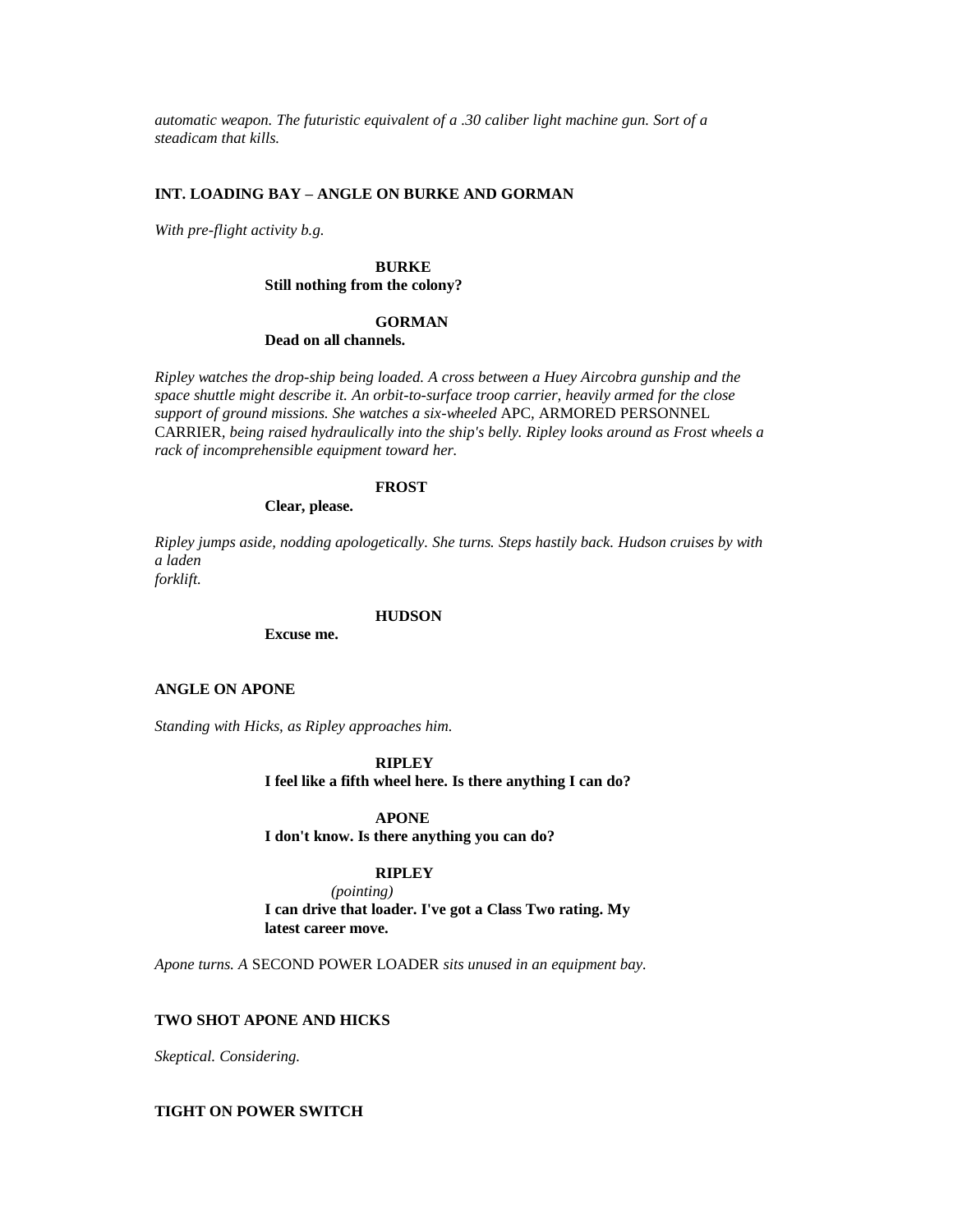*As Ripley's finger punches it on. A* RISING WHINE *of power.*

### **TIGHT ON THE HYDRAULICS**

*As the massive machine stirs to life.*

FULL*, as the loader starts. Ripley is strapped into the safety cage, her arms and legs inserted in the servo-sensor assemblies. She takes a step. BOOM! Two tons of hardened steel takes a step.*

*Ripley spins the wrist servos. The huge claws swing, open... slide smoothly into lifting brackets on a cargo module, nearby. She raises it deftly.*

### **RIPLEY**

### **Where you want it?**

*Hicks looks at Apone, cocks an eyebrow appreciatively.*

### **INT. READY ROOM – ARMORY**

*The troopers are suiting up for the drop. Strapping on their bulky* COMBAT-ARMOR*... interlocking plates like football padding. They tape their wrists. Draw on segmented boots. The sole cleats CLACK like hooves on the deck plates. Lockers* SLAM*.*

WEB BELTS*.* PACKS*.* HARNESSES*.* HELMETS*.* COM-SETS*. Their fingers move methodically over the fastenings. It has its own rhythm... CLICK. CLICK. CLICK.*

### **APONE**

### **Let's move it, girls! On the ready line. Let's go, let's go.**

#### **INT. DROP-SHIP – APC**

*Ripley, wearing a flight jacket and headset, files into the ship with the hulking troopers. Inside they pass directly into the APC we saw loaded earlier and take seats facing each other across a narrow aisle. They will drop already strapped into their ground vehicle for rapid deployment. A*  KLAXON SOUNDS*, signaling depressurization of the cargo lock.*

*Hudson prowls the aisle, his movements predatory and exaggerated. Ripley watches him working his way toward her.*

#### **HUDSON**

**I am ready, man. Ready to get it on. Check-it-out. I am the ultimate badass... state of the badass art. You do not want to fuck with me. Hey, Ripley, don't worry. Me and my squad of ultimate badasses will protect you. Check-it-out...** 

*He slaps the* SERVO-CANNON *controls in the* GUN BAY *above them.*

### **HUDSON**

**Independently targeting particle-beam phalanx. VWAP! Fry half a city with this puppy. We got tactical smartmissiles, phased-plasma pulse-rifles, RPG's. We got sonic electronic ballbreakers, we got nukes, we**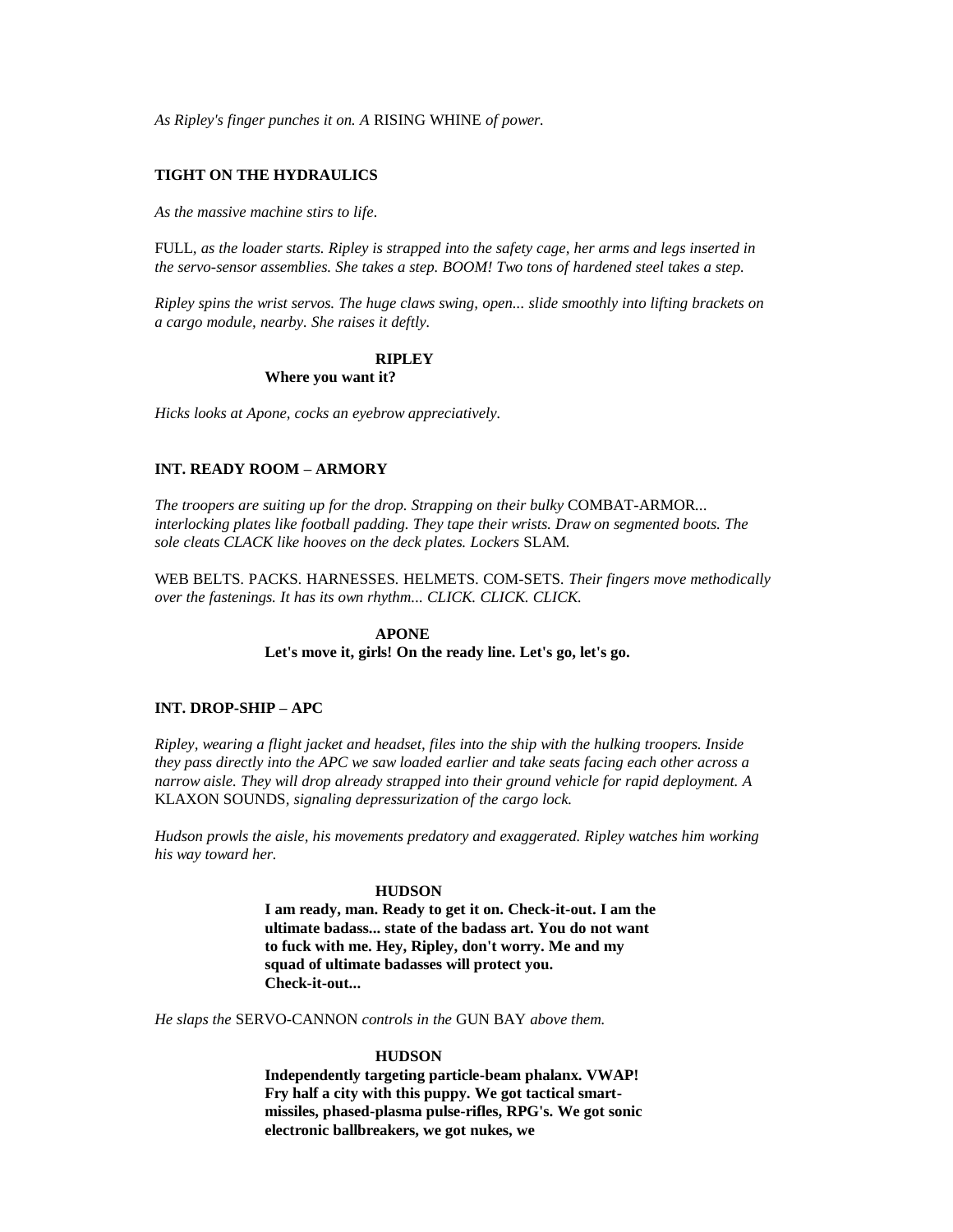### **got knives... sharp sticks –**

*Hicks grabs Hudson by his battle harness and pulls him into a seat. His voice is low, but it carries.*

### **HICKS**

**Save it.**

#### **HUDSON**

**Sure, Hicks.**

*Ripley nods her thanks to Hicks.* MOTORS WHINE *and the craft lurches. Burke, next to Ripley, grins eagerly like this is a sport fishing trip.*

### **BURKE**

**Here we go.**

*She looks like she's in a gas chamber waiting for the pellet to drop.*

#### **EXT. SULACO**

*The drop-ship lowers from the cargo-lock on a massive launch rig. The night side of Acheron yawns below... enigmatic.*

### **INT. COCKPIT**

*Ferro and Spunkmeyer run rapidly through the switches.*

**FERRO Initiate release sequencer on my mark. Three. Two. One. Mark!**

### **EXT. SULACO – DROP-SHIP**

*Hydraulic* WHINE*. Clamps* SLAM BACK*. The ship drops.*

### **INT. DROP-SHIP – APC**

*Apone, stalking the aisle, snatches for a handhold. Bishop, Burke and Gorman groan at the sudden gees.*

*Ripley closes her eyes... the point of no return.*

### **EXT. DROP-SHIP**

*It screams down through the stratosphere, plunging into dark turbulence.*

### **INT. COCKPIT**

*Beyond the canopy is gray limbo. The craft shudders and lurches.*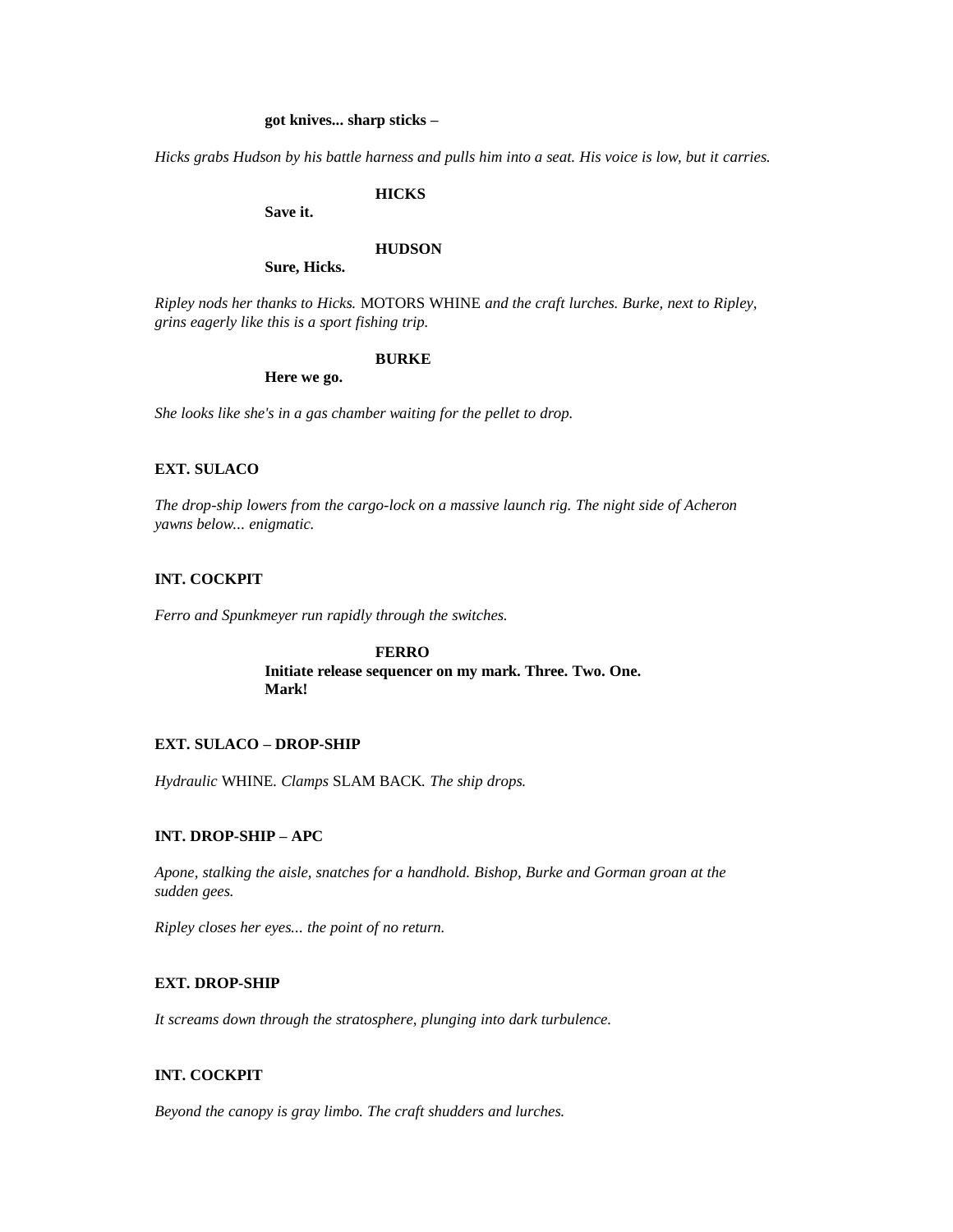### **FERRO**

*(icy calm)* **Switching to DCS ranging.**

**SPUNKMEYER Two-four-o. Nominal to profile. Picking up some hull ionization.**

**FERRO Got it. Rough air ahead.**

**INT. HOLD – APC**

**TIGHT ON HICKS** *asleep in his harness.*

**FERRO** *(voice over; filtered)* **Stand by for some chop.**

### **TIGHT ON GORMAN**

*As the ship begins to buck, his eyes closed. Pale. Sweating. He rubs his hands on his knees repeatedly.*

> **RIPLEY How may drops is this for you, Lieutenant?**

**GORMAN Thirty-eight... simulated.**

**VASQUEZ How many combat drops?**

### **GORMAN**

**Well... two. Three, including this one.**

*Vasquez and Drake exchange do-you-believe-this-shit expressions. Ripley looks accusingly at Burke.*

### **INT. COCKPIT**

### **FERRO**

**Turning on final. Coming around to a seven-zero-niner. Terminal guidance locked in. Where's the damn beacon?**

### **EXT. DROP-SHIP**

*It emerges from the low cloud ceiling. From the twilight haze ahead the distant colony* LANDING BEACONS *become visible.*

**INT. HOLD – APC**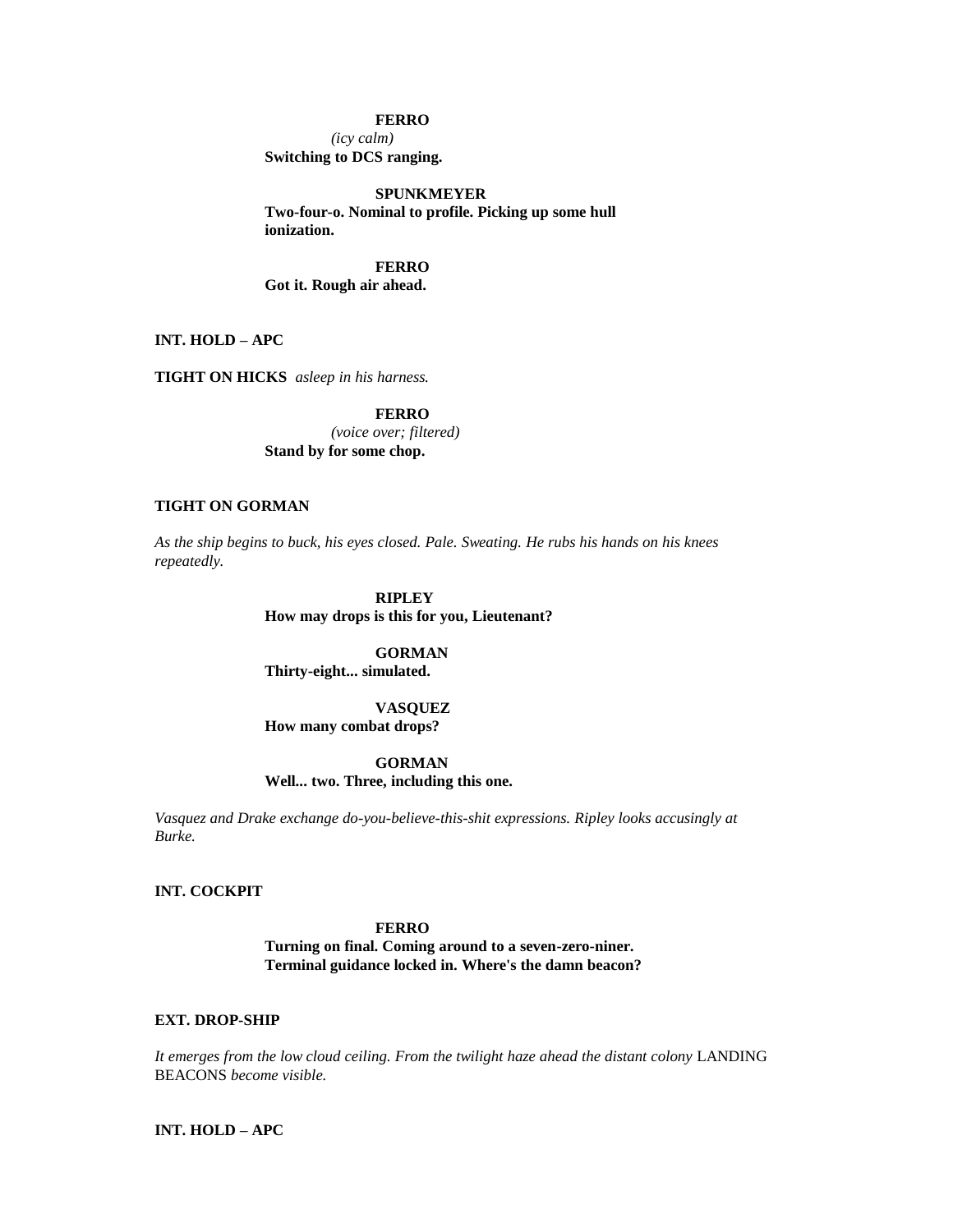*Stumbling as the ship pitches, Ripley makes her way forward to the* MOBILE TACTICAL OPERATIONS BAY *(MTOB), a control console lined with monitor screens. She joins Burke watching over Gorman's shoulder as the Lieutenant plays the board like a video director.*

TIGHT ON MONITOR CONSOLE REVEALING *screens labeled with the names of the troopers. Two for each soldier. The upper screens show images from the IMAGE-INTENSIFIED* VIDEO CAMERAS *in their helmets. The lower screens are* BIO-MONITORS*: EEG, EKG, and other graphic life-function readouts. Other screens show* EXTERIOR VIEWS*.*

#### **GORMAN**

**Let's see. Everybody on line. Drake, check you camera. There seems to be a...** 

### **CLOSE ON DRAKE**

*As he whacks himself on the head with an ammo case. A familiar malfunction.*

### **GORMAN (O.S.)**

**... that's better. Pan it around a bit.**

#### **APONE**

**Awright. Fire-team A. Gear up. Let's move. Two minutes. Somebody wake up Hicks.**

*A clatter of activity as they don backpacks and weapons. Vasquez and Drake buckle on their smart-gun body harnesses.*

*Ripley watches the AP station loom on the exterior screens.*

### **RIPLEY**

**That the atmosphere processor?**

### **BURKE**

**Uh-huh. One of thirty or so, all over the planet. They're completely automated. We manufacture them, by the way.**

### **EXT. SHIP – AP STATION**

*The tiny ship circles the roaring tower. A metal volcano thundering like the engines on God's Lear jet.*

### **INT. HOLD – APC**

*Gorman plays with the controls, zooming the image of the colony.*

### **GORMAN**

*(to Ferro via mike)* **Hold at forty. Slow circle of the complex.**

**RIPLEY The structure seems intact. They have power.**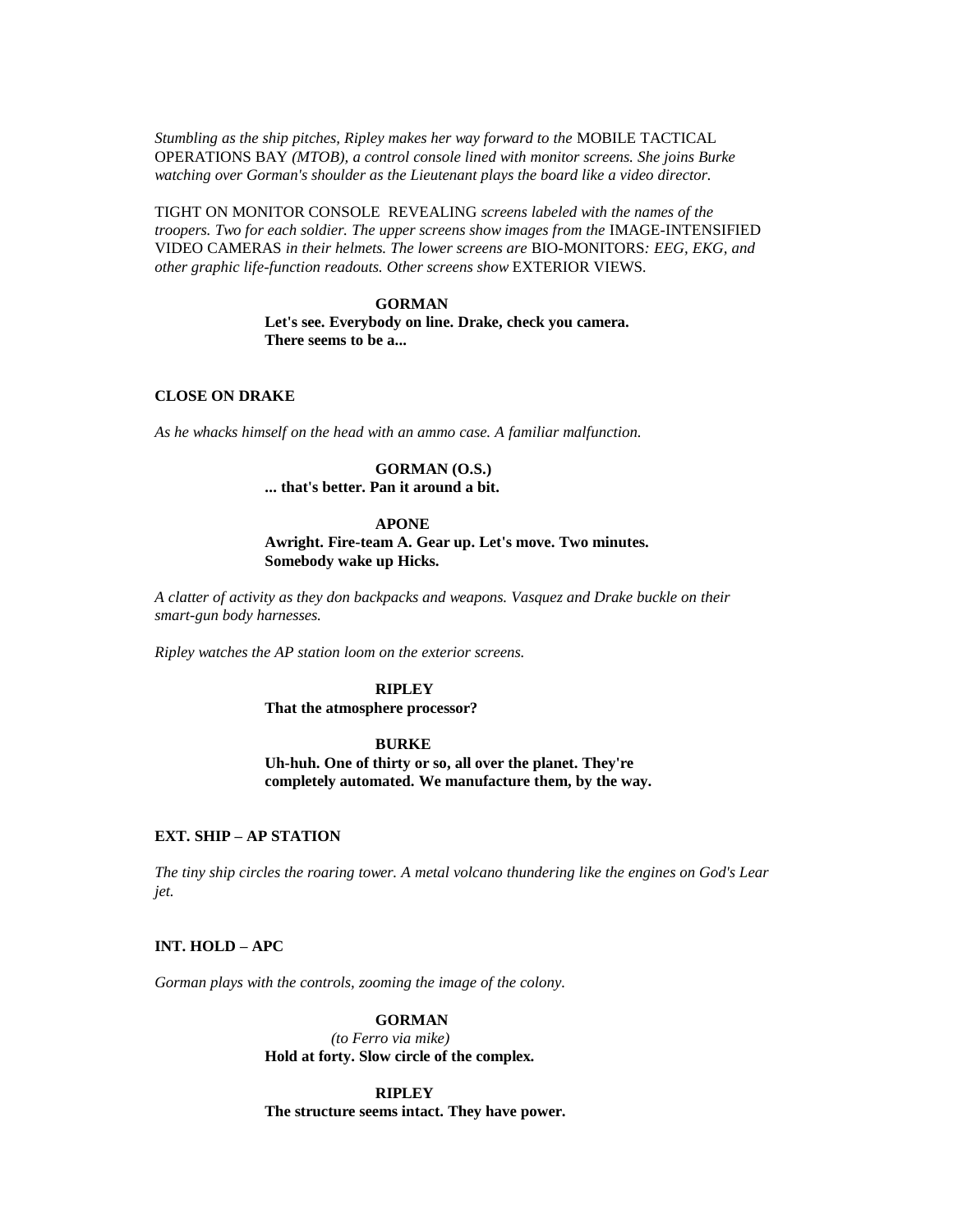*On the screen the colony buildings loom in and the low visibility like wrecks of freighters on the sea floor.*

### **GORMAN**

*(to Apone)* **Okay, let's do it.**

**APONE Awright! I want a nice clean dispersal this time.**

*Ripley turns as Vasquez squeezes past her.*

**VASQUEZ**

**You staying in here?**

### **RIPLEY**

**You bet.**

#### **VASQUEZ**

*(turning away)*

**Figures.**

#### **GORMAN**

*(to Ferro via mike)*

**Set down sixty meters this side of the telemetry mast. Immediate dust off on my 'clear,' then stay on station.**

**APONE Ten seconds, people. Look sharp!**

### **EXT. COLONY COMPLEX**

*Landing beacons sweep harsh light across the wet Tarmac. The ship roars down, extending the loading ramp. Slams down on hydraulic* LANDING LEGS*. The APC hits the ground a moment later, pulling away from the ship as it leaps up in a cloud of spray and peels off, circling.*

*The APC pulls to the edge of the complex. The* CREW DOOR *opens. Troopers hit the ground running. Spread out. They drop behind immediate cover. Apone scans with him image intensifier visor lowered.*

### **APONE'S POV**

*Through the starlight-scope visor. Bright as a sunny day, though contrasty and lurid, we* SEE *the colony buildings. Trash blows in the street. No other movement.*

### **GORMAN**

*(voice over; filtered)* **First squad up, on line. Hicks, get yours in a cordon. Watch the rear.**

**APONE Vasquez, take point. Let's move.**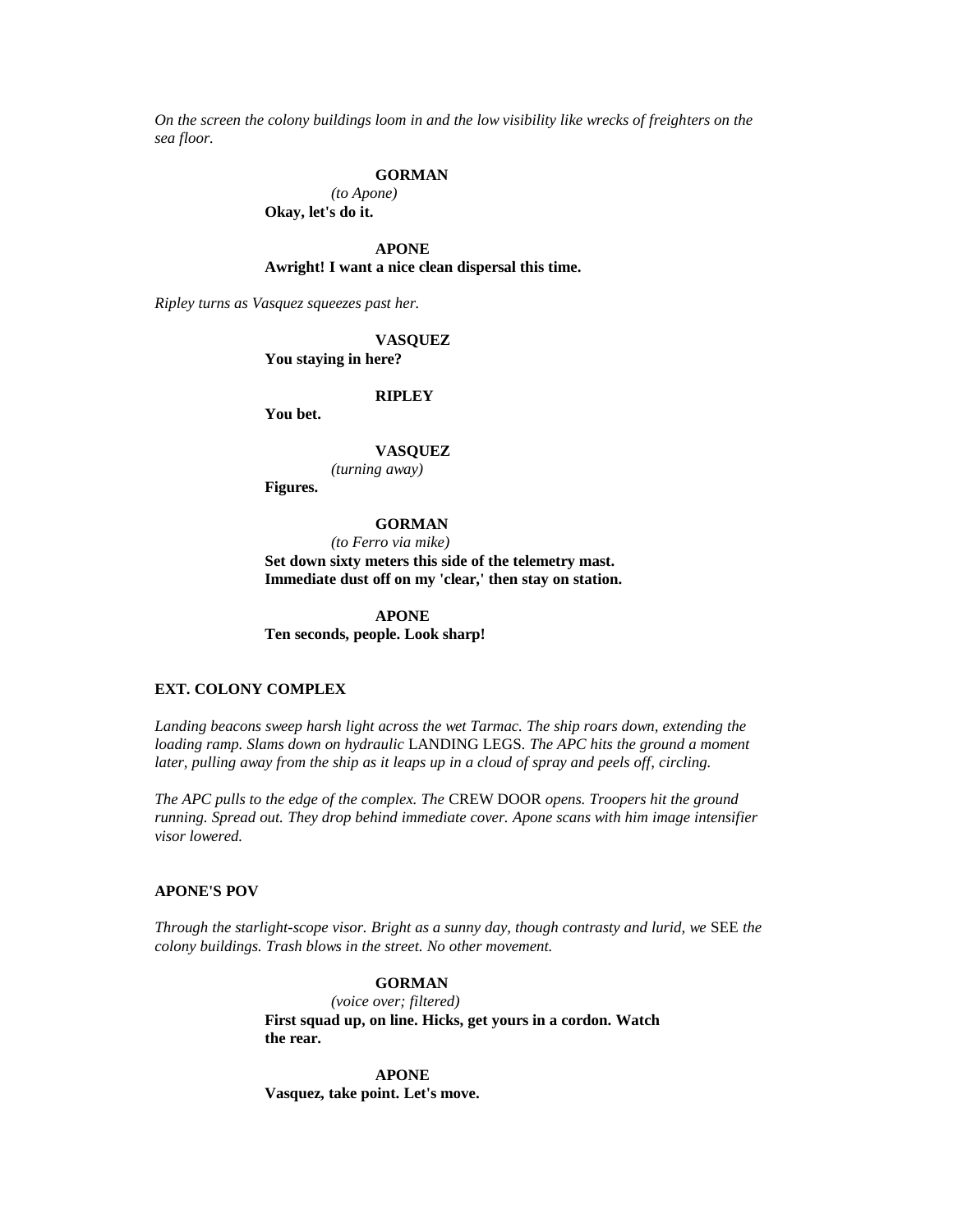*Sprinting in a skirmish line, Apone's team advances on the colony main entry-lock. Parked tightly across the doors are two heavy-duty tractors. Vasquez reaches one of the tractors, looks inside. The controls are ripped out, as if by a crowbar or axe. She moves on.*

### **EXT. COLONY BUILDING**

*Vasquez reaches the main doors, Drake flanking on the right. Apone tries the door controls. Nothing.*

### **APONE**

### **Sealed. Hudson, run a bypass.**

*Hudson, all business now, moves up and studies the door control panel. He pries off the facing and starts clipping on the bypass wires.*

#### **APONE**

#### **First squad, assemble on me at the main lock.**

*The wind roars around the bleak structures. A neon sign creaks overhead. Hudson makes a connection. The door shrieks in its tracks and rumbles aside. It jams partway open. Apone motions Vasquez inside. She eases over the wrecked tractor, through the doors. The others follow.*

### **GORMAN**

*(voice over; filtered)* **Second team, move up. Flanking positions.**

### **INT. COLONY – MAIN CONCOURSE**

**DOLLYING SLOWLY FORWARD**, *following Vasquez and Apone as they move into the broad corridor. A few emergency lights are still on. Wind moans along the concourse. Pools of water cover the floor. Farther down, rain drips through blast holes in the ceiling. Evidence of a fire fight with pulse-rifles.*

### **ON VASQUEZ**

*Moving forward. Taut. Alert. Her smart-gun cannon swinging slowly in an arc. She studies the video aiming monitor, looking down rather than ahead. Their footsteps echo.*

### **INT. APC**

*Ripley watches as the bobbing images reveal the empty colony building.*

**GORMAN Quarter and search by twos. Second team move inside. Hicks, take the upper level. Use your motion trackers.**

### **INT. MAIN CONCOURSE – SECOND LEVEL**

*Hicks leads his squad up the stairwell to second level. They emerge cautiously. An empty corridor recedes into the dim distance. Hicks unslings a rugged piece of equipment. Aims it down the hall. He adjusts the "gain". It remains silent.*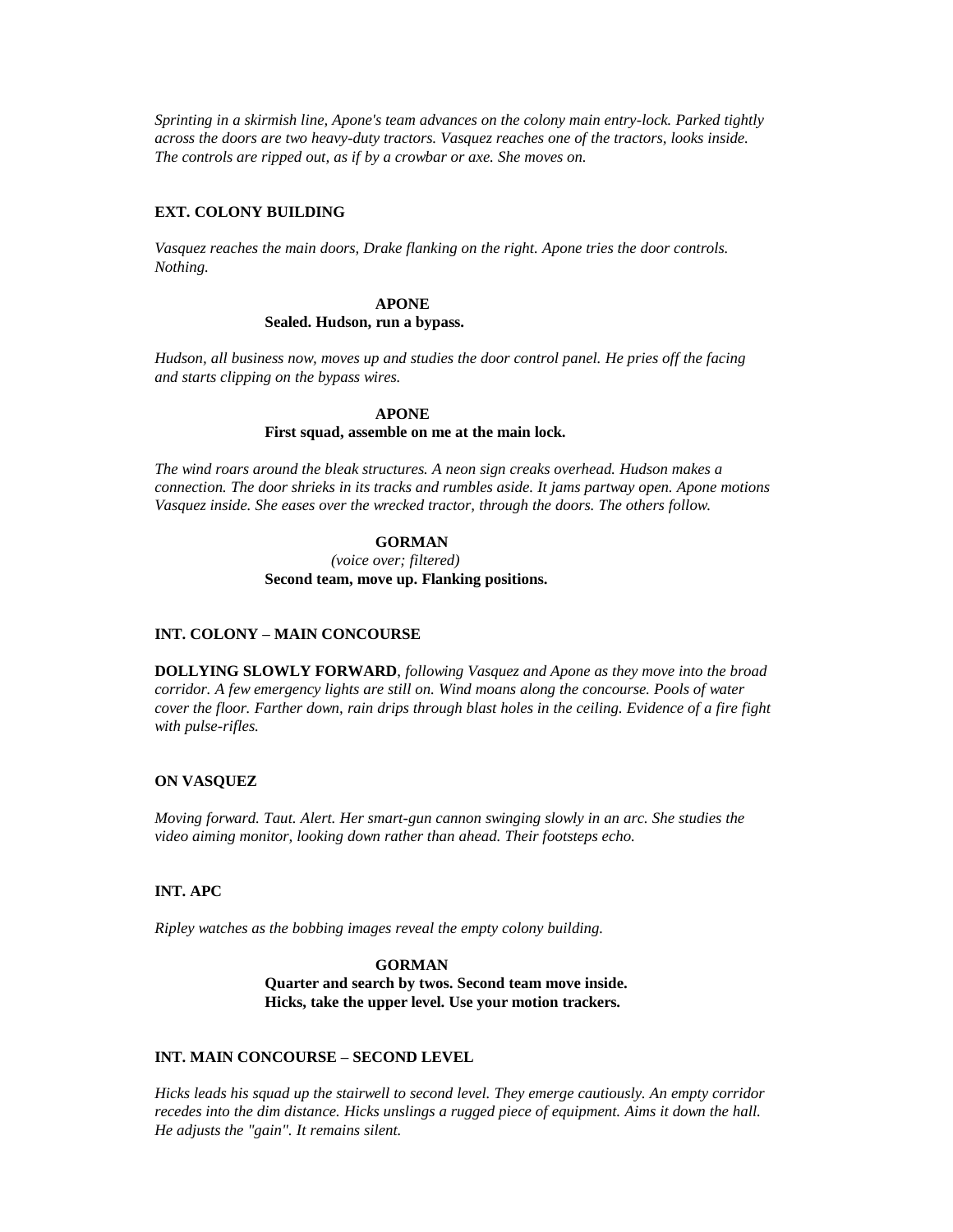### **HICKS**

### **Nothing. No movement.**

*They pass rooms and offices. Through doors they see increasing signs of struggle. Furniture overturned. Papers scattered... floating sodden in the puddles.*

### **INT. APC**

*Ripley et al watching.*

### **BURKE Looks like my room in college.**

*Nobody laughs.*

### **INT. SECOND LEVEL**

*Hicks' group passes several burnt-out rooms. There are no bodies. In several offices the exterior windows are blown out, admitting wind and rain. Hicks picks up a half-eaten donut beside a coffee cup overflowing with rainwater.*

### **INT. LOWER LEVEL – QUARTERS**

*Apone's men are searching systematically in pairs. They pass through the colonists' modest apartments, little more than cubicles. Hudson, on tracker, flanks Vasquez as they move forward. Hudson touches a splash of color on the wall. Dried blood. His tracker* BEEPS*.*

*Vasquez whirls, cannon aimed. The* BEEPING *grows more frequent as Hudson advances toward a half open door. The door is splintered partway out of its frame. Holes caused by pulse-rifle rounds pepper the walls. Vasquez eases up to the door. Kicks it in. Tenses to fire.*

*Inside, dangling from a piece of flex conduit, a junction-box swings like a pendulum in the wind from a broken window. It clanks against the rails of a child's bunkbed as it swings.*

### **INT. DROP-SHIP – APC**

*Ripley watches Hicks' monitor.*

### **RIPLEY**

**Wait! Tell him to...**  *(plugs in headset jack)* **... Hicks. Back up. Pan left. There!**

### **TIGHT ON MONITOR**

*As the image shifts, revealing a section of wall corroded almost through in an irregular pattern.*

### **TIGHT ON RIPLEY**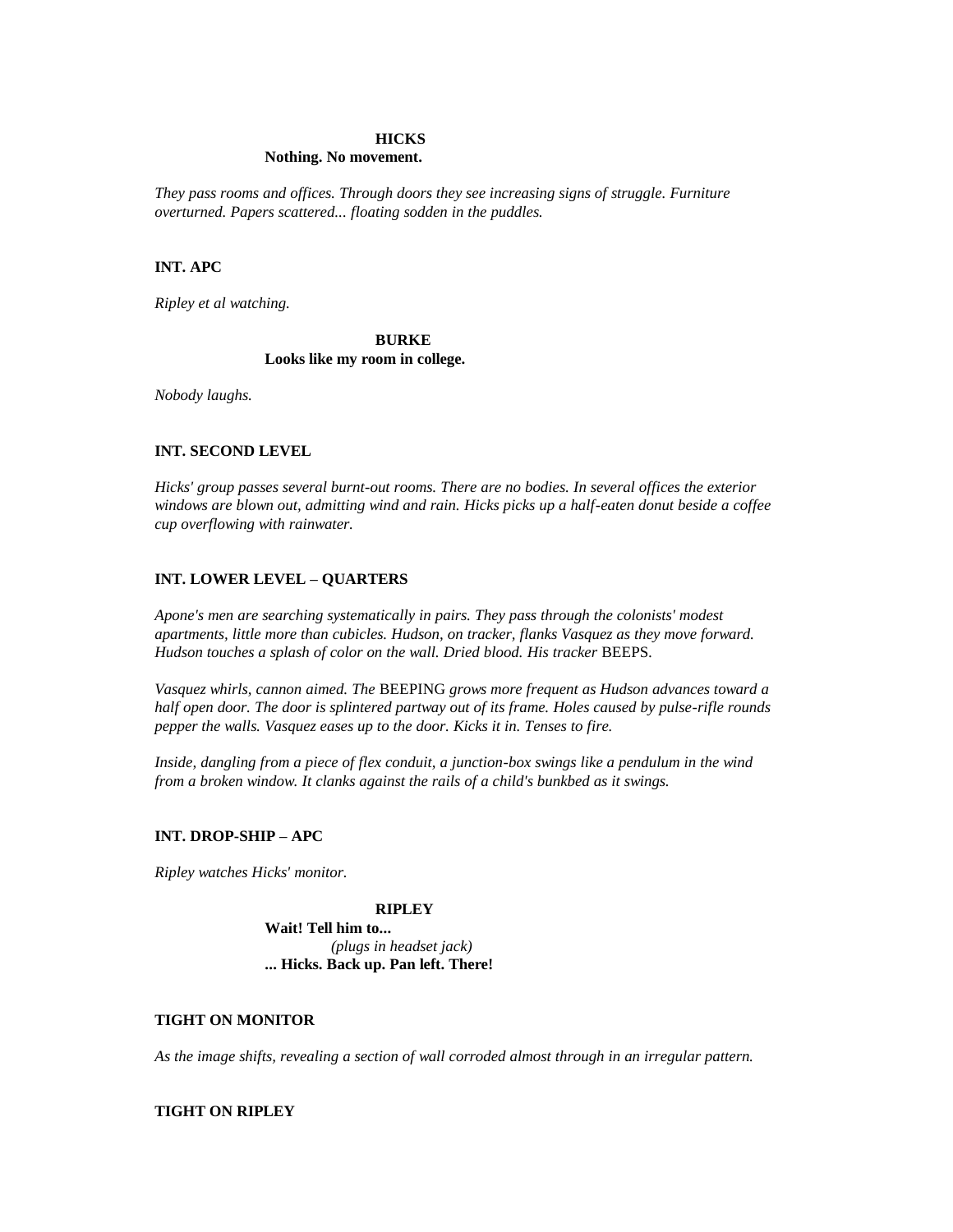*Knowing what it is.*

**HICKS** *(voice over; filtered)* **You seeing this okay? Looks melted.**

*Burke raises an eyebrow at Ripley.*

## **BURKE**

### **Hmm. Acid for blood.**

### **HICKS**

*(voice over; filtered)* **Looks like somebody bagged them one of Ripley's bad guys here.**

### **INT. FIRST LEVEL**

*Hudson is looking at something.*

### **HUDSON**

### **Hey, if you like that, you're gonna love this...**

#### **WIDER ANGLE**

*Showing the trooper standing beneath a gaping hole. Another hole, directly beneath, is at his feet. The acid has melted right down through two levels into the maintenance level. Revealing pipes, conduit, equipment... eaten away by the ferocious substance.*

### **APONE**

**Second squad? What's your status?**

#### **HICKS**

*(voice over; filtered)* **Just finished our sweep. Nobody home.**

#### **APONE**

*(to Gorman)* **The place is dead, Sir. Whatever happened, we missed it.**

### **INT. APC**

*Gorman turns to the others.*

### **GORMAN**

**All right, the area's secured. Let's go in and see what their computer can tell us.** *(into mike)*

**First team head for operations. Hudson, see if you can get their CPU on line. Hicks, meet me at the south lock by the up-link tower...**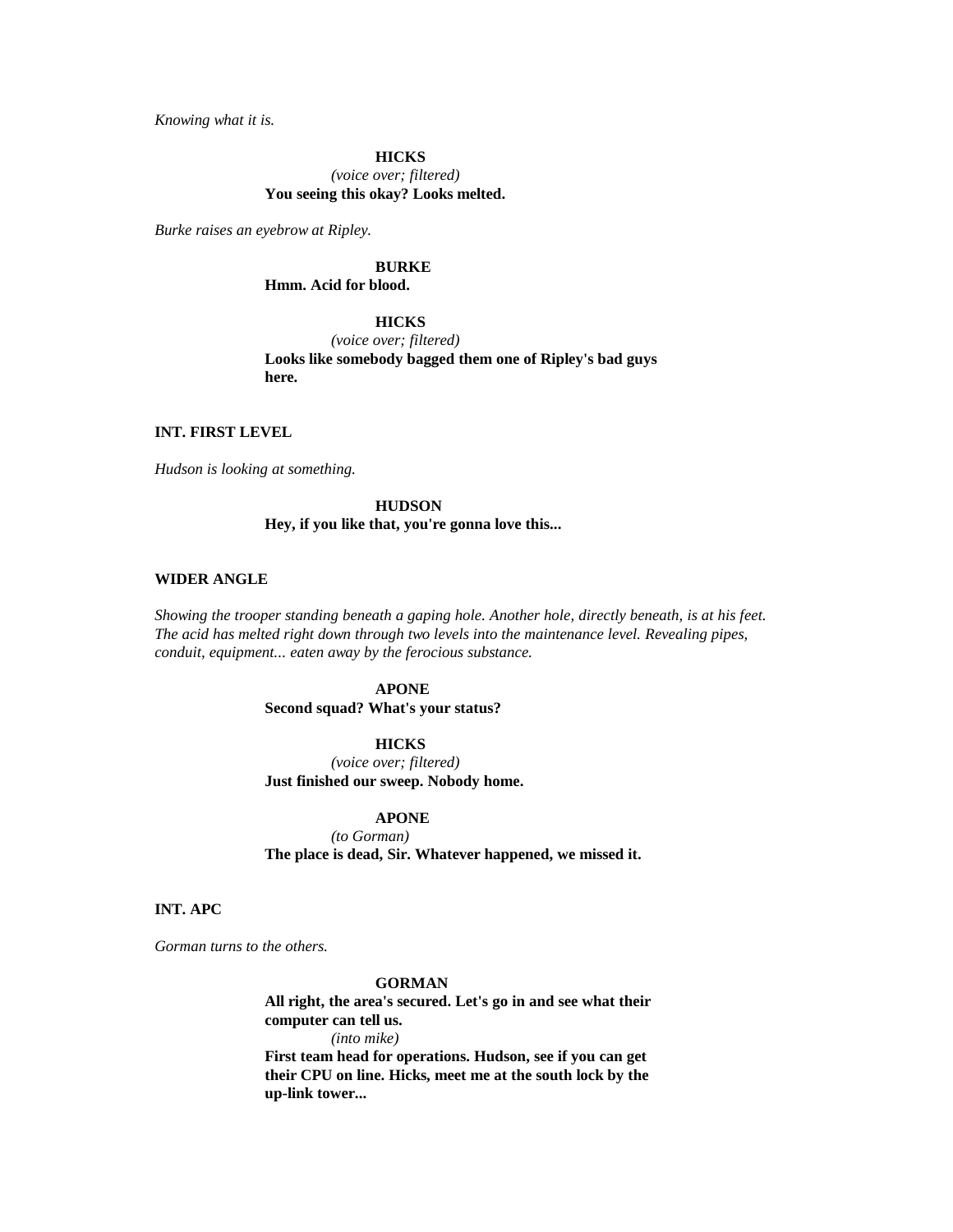### **INT. FIRST LEVEL**

### **GORMAN**

*(voice over)* **... We're coming in.**

**HUDSON** *(cupping his mike)* **He's coming in. I feel safer already.**

#### **VASQUEZ**

*(sotto voice)* **Pendejo jerkoff.**

### **EXT. COLONY COMPLEX**

*Lights arc across the dormant buildings as the APC turns onto the "main drag." It trundles down the rutted street, throwing up sheets of filthy water as the massive wheels hit pondlike potholes. Windblown rain lashes across the headlights.*

*Hicks emerges from the south lock just as the APC rolls up close to the entrance. The crew-door slides back. Gorman emerges, followed by Burke, Bishop, and Wierzbowski. Burke looks back to see Ripley stop in the APC doorway, eyeing the ominous colony structure. She meets his eyes. Shakes her head "no." Not ready.*

### **HUDSON**

*(voice over; filtered)* **Sir, the CPU is on-line.**

**GORMAN Okay, stand by in operations.** *(to those present)* **Let's go.**

### **INT. APC**

*The crew-door cycles home with a clang. Ripley sits in the dark interior, lit by the tactical displays. The wind howls outside, an incredibly desolate sound. She hugs herself. Alone. Unarmed. She knows she's in a tank, but remembers the acid. Leaps up. Hits the door switch.*

### **EXT. APC – SOUTH LOCK**

*The crew-door opens and Ripley emerges. In time to see the lock doors rumbling closed.*

#### **RIPLEY**

*(shouting)*

### **Burke!**

*The wind snatches her words away. The crew door whines shut behind her. She walks to the exterior lock door-controls and studies them. She punches some unfamiliar buttons. Nothing happens. She looks really nervous, alone in the howling wind. She hits another button. The doormotors come to life and she relaxes a little. Glances behind her.* AND SCREAMS*! There's a face right there! Right at her shoulder. She jumps back, gasping for breath.*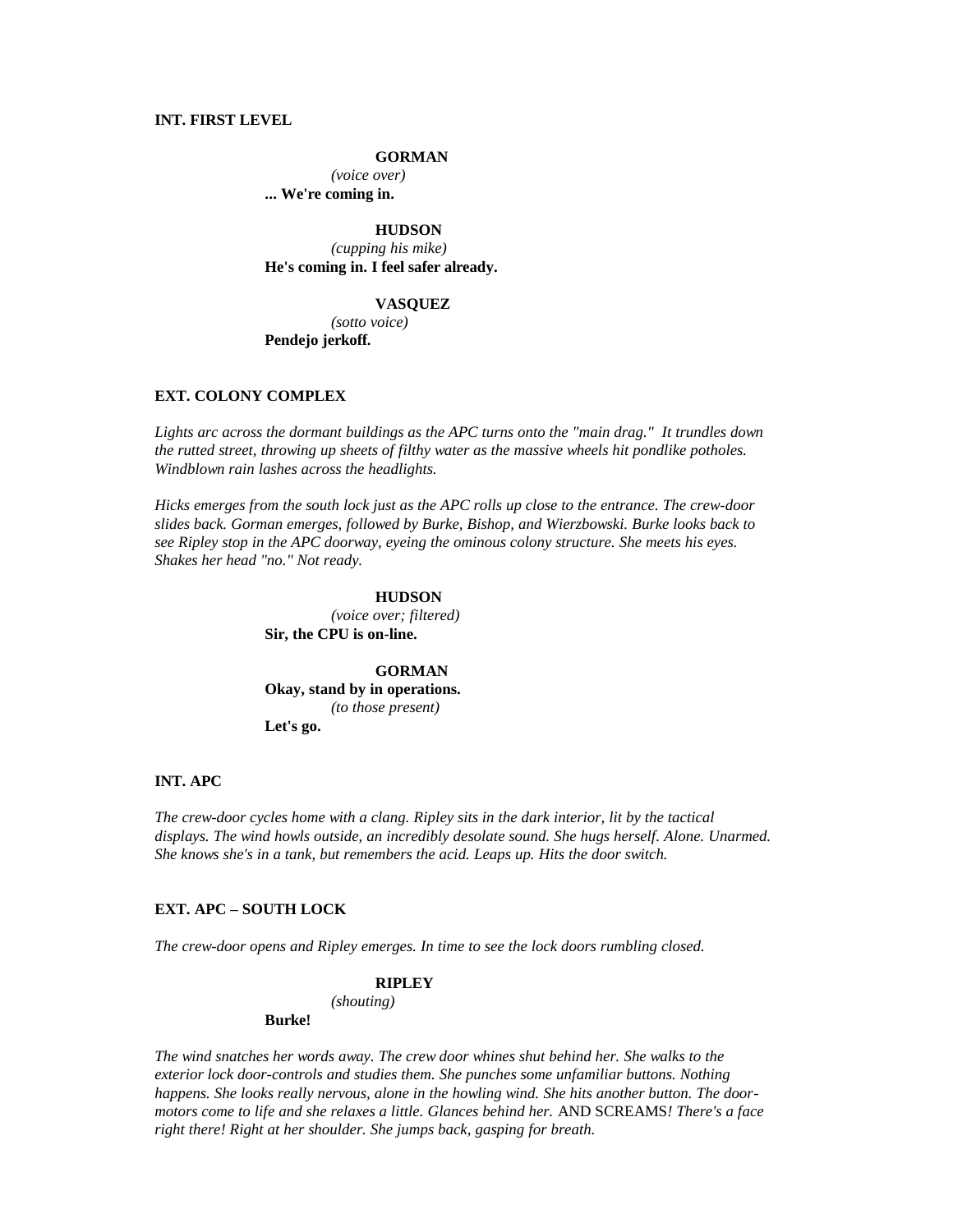### **WIERZBOWSKI**

**Scare you?**

### **RIPLEY**

### **Christ, Wierzbowski!**

### **WIERZBOWSKI Sorry. Hicks said to keep an eye on you.**

*He gestures for her to precede him inside.*

### **INT. CONTROL BLOCK CORRIDOR**

*Ripley catches up with the others as they move into the bowels of the complex.*

### **GORMAN**

*(to Burke)* **Looks like you company can write off its share of this colony.**

### **BURKE**

*(unconcerned)* **It's insured.**

### **ON RIPLEY**

*As they move along the corridor... reacting to the fact that she is back in alien country. She sees the ravaged administration complex. Fire-gutted offices. Hicks notices her looking around nervously. He motions to big Wierzbowski with his eyes and the trooper casually falls in beside her on the other side, rifle at ready. A two-man protective cordon. She glances at Hicks. He winks, but so fast maybe it's something in his eye.*

*Trooper Frost emerges from a side corridor ahead.*

**FRONT Sir, you should check this out...** 

*He leads the way into the corridor.*

### **INT. CORRIDOR**

*This wing is completely without power. The troopers switch on their pack lights and the beams illuminate a scene of devastation worse than they have seen. Her expression reveals that Ripley is about to turn and flee.*

### **FROST**

### **Right ahead here...**

*They approach a barricade blocking the corridor, a hastily welded wall of pipes, steel-plate, outer-door panels. Acid holes have slashed through the floor and walls in several places. The metal is scratched and twisted by hideously powerful forces, peeled back like a soup can on one side. They squeeze through the opening.*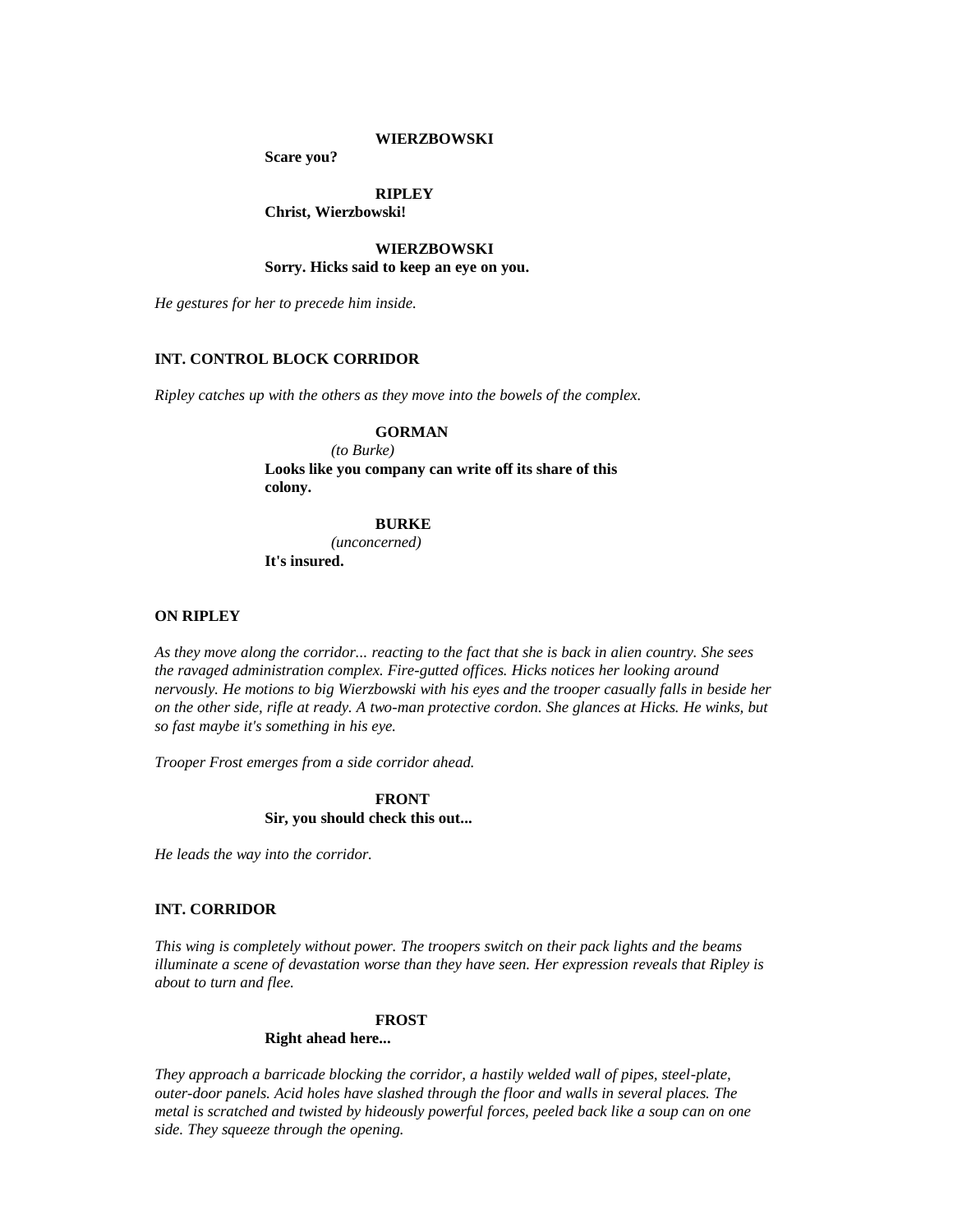### **INT. MEDICAL WING**

*They pack-lights play over the devastation of the colonists' last ditch battle. The equipment of the med labs has been uprooted to add to the barrier. The walls are perforated by pulse-rifle fire and acid. Scorched by untended fires to bare metal. A few instruments glow with emergency power.*

#### **WIERZBOWSKI**

**Last stand.**

### **GORMAN**

**No bodies?**

**FROST No, Sir. Looks like it was a helluva fight.**

#### **TIGHT ON RIPLEY**

*Transfixed by something.*

#### **RIPLEY**

*(low)* **Over there.**

*The others turn and approach, seeing what she sees. She has entered a second room, part of the med lab area. In a storage alcove at near eye level stand seven transparent cylinders.* STASIS TUBES*. They glow faintly with an eerie violet light given off by the field which preserves the specimens inside.*

*They look like jars containing* SEVERED ARTHRITIC HANDS*, the palsied fingers curled in a death-rictus. Structurally they are more like spiders with sickening translucent skin, a flacid scrotal body, gill-like organs underneath drifting in the suspension fluid. Something you definitely do not want on your face, for example.*

### **BURKE**

**Are these the same...?**

*Ripley nods, unable to speak. Burke leans closer in fascination. His face almost touching one cylinder, is lit by its glow.*

## **RIPLEY**

#### **Watch it, Burke...**

*The creature inside lunges suddenly, slamming against the glass. Burke jumps back. From the palm of the thing's handlike body emerges a pearl-escent* TUBULE*. Like a tapered piece of intestine, which slithers tonguelike over the inside of the glass. Then it retracts into a sheath between the "gills."*

#### **HICKS**

*(to Burke)*

### **It likes you.**

*Only two of the creatures seem to pulse with life. Burke taps the other stasis cylinders but the hand-things remain inertly clenched.*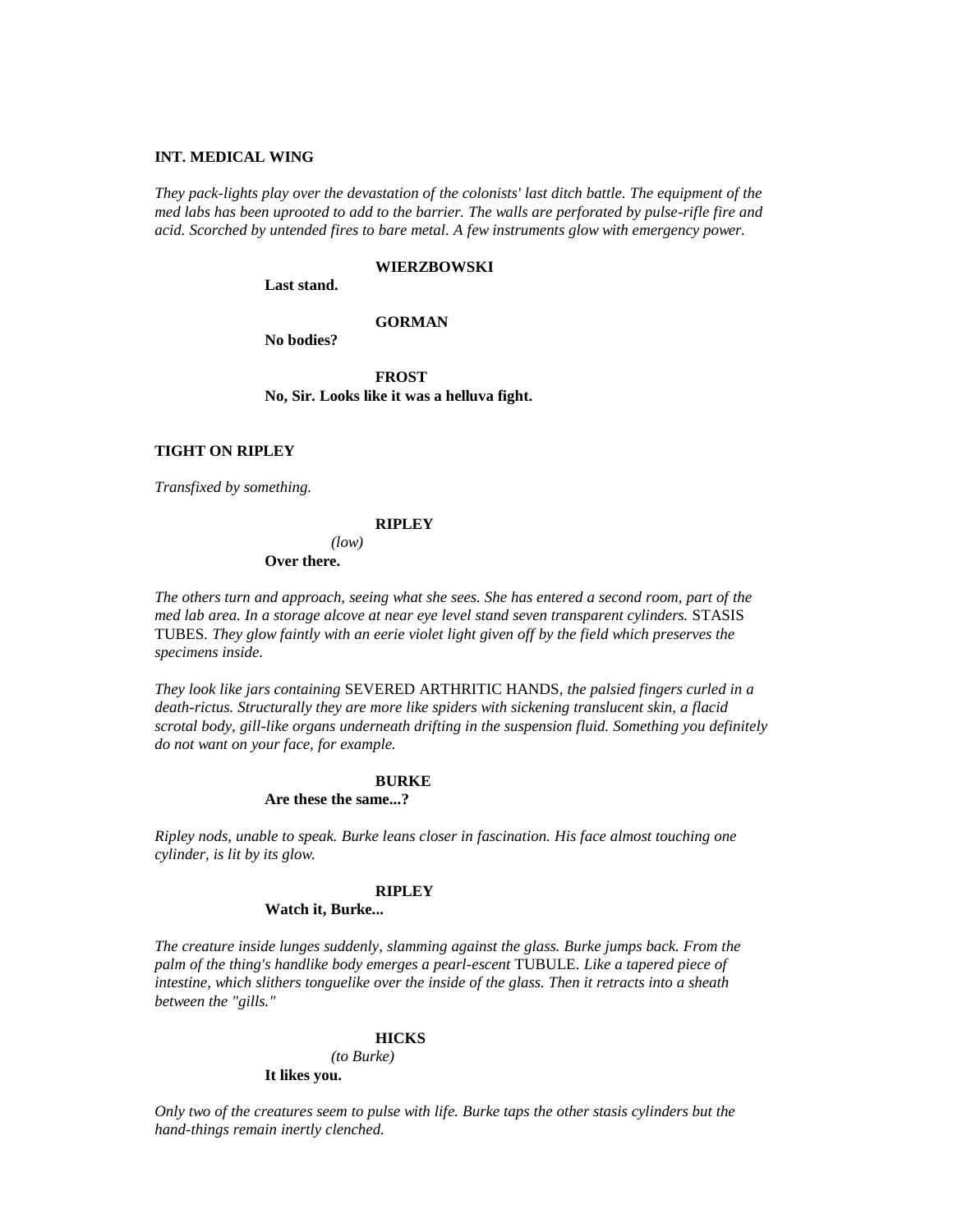### **BURKE**

### **These are dead. There's just the two alive.**

*On top of each cylinder is a file folder. Ripley takes a folder from above one of the live specimens. Inside is a medical chart printout with handwritten entries.*

## **RIPLEY**

*(reading)* **Removed surgically before embryo implantation. Subject: Marachuk, John L.Died during procedure.** *(looking up)* **They killed him getting it off.**

#### **HICKS**

### **Poor bastard.**

*They are startled by a* LOUD BEEP*. They turn. Hicks is intent on his motion tracker, aimed back toward the shattered barricade. BEEP. BEEP.*

## **HICKS**

**Behind us.**

*He gestures at the corridor they just passed through.*

#### **RIPLEY**

**One of us?**

### **GORMAN**

*(into headset)* **Apone... where are your people? Anybody in D-Block?**

#### **APONE**

*(voice over; filtered)* **Negative. We're all in Operations.**

*Vasquez swings the smart-gun to ready position on its support arm, locking it with an authoritative*  CLICK*. She and Hicks head toward the source of the signal, the others following.*

#### **INT. CORRIDOR**

*Hicks' tracker is reading out more rapidly. They turn into the kitchens, a stainless steel labyrinth.*

*Ripley hangs back. Then realizes there is nothing behind her but darkness. She catches up to the group.*

## **INT. KITCHENS**

*The troopers enter, their lights bouncing around the stainless steel surfaces.*

#### **HICKS**

**It's moving.**

*Vasquez is scanning, gaze intense. The other troops grip their weapons tightly.*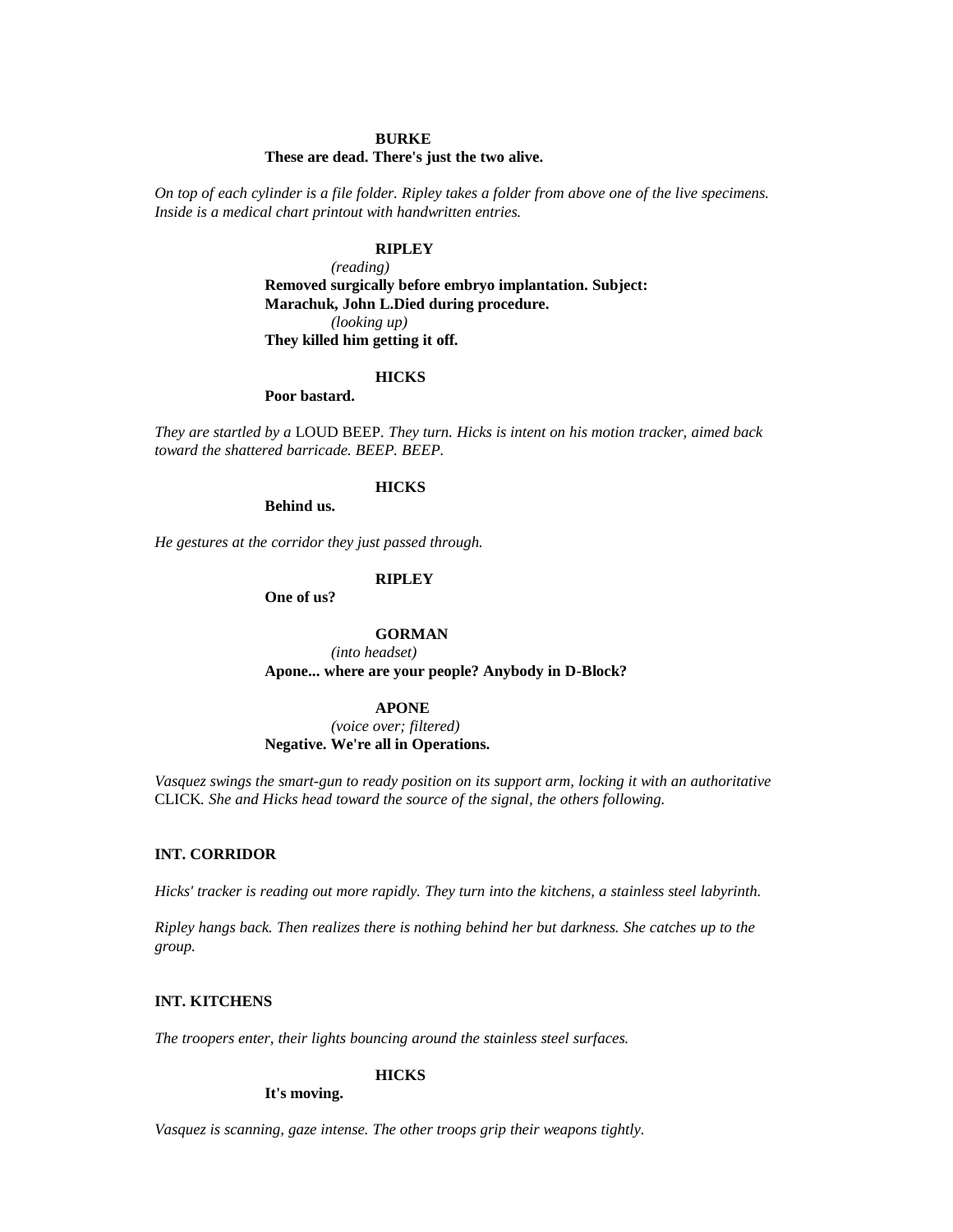#### **VASQUEZ**

#### **Which way?**

*Hicks nods toward a complicated array of food processing equipment. They move forward, weapons leveled.*

*Ripley shuffles forward in the dark. Wierzbowski trips over a metal cannister, sending it*  CLANGING*. Ripley half climbs the wall.*

*Hicks' tracker beeps steadily. The beeps merge. Become a solid tone.* CRASH*. Something moves in the dark, toppling a rack of stockpots.*

### **ON VASQUEZ**

*Pivoting smoothly to fire. In the same instant Hicks' rifle slashes* INTO FRAME*. Slams Vasquez' barrel upward. A* STREAM OF TRACER FIRE *rips into the ceiling, the rounds* SEARING LIKE LIGHTNING*.*

### **VASQUEZ**

**You fuck!**

*Hicks ignores her, moving past and aiming his light under a row of steel cabinets. He gestures to Ripley, who steps forward. Trusting his judgment. She crouches beside him.*

## **RIPLEY'S POV**

*Lit by Hicks' pack-light... a tiny cowering figure. A very dirty, very terrified* NEWT JORDEN*. She clutches a plastic food packet in one hand, its top gnawed partway through. In the other hand she grips the* HEAD OF A LARGE DOLL*, holding it by the hair. Just the head. Eyes staring. Newt is pathetically emaciated... fragile-looking as Dresden china, her hair tangled and matted.*

#### **RIPLEY**

*(soothingly)* **Come on out. It's all right...** 

*Ripley moves toward her, reaching slowly under the cabinet. Newt backs away, trembling visibly, her vision fixated like a rabbit blinded by headlights. Ripley's hand almost reaches her.*

*The kid bolts like a shot, scuttling along beneath the cabinetry. Ripley scrambles to follow... to keep her in sight. Crabbing frantically sideways. Hicks makes a grab, catching one tiny ankle. He snaps his hand out a moment later.*

## **HICKS Ow! Shit. Watchit, she bites.**

*The girl reaches a ventilation duct set in the baseboard, its grille kicked out. She scrambles inside, her tiny body barely fitting, wriggling like a fish.*

*In his bulky armor Hicks knows he'll never make it into the tiny duct. Ripley dives. She squirms into the duct without thinking. Just ahead she sees Newt enter a dark space and slam a steel hatch. Ripley pushes the hatch open before the child can latch it, and crawls in after her.*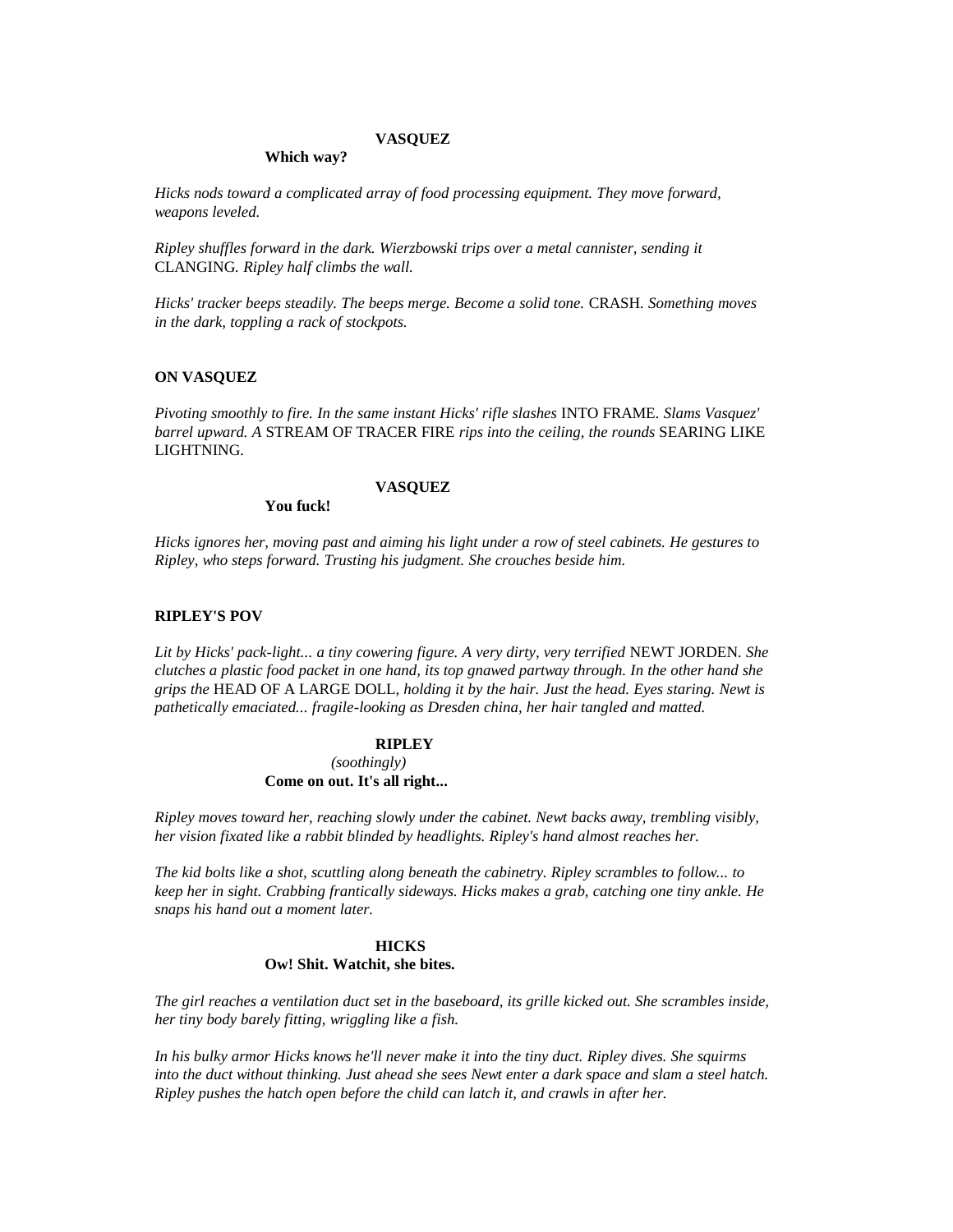*Newt is backed into a cul-de-sac in the tiny steel chamber. Ripley shines her light around in amazement. It is a* NEST*. A nest built by a child. Wadded up blankets and pillows line the space, mixed up with a haphazard array of* TOYS*,* STUFFED ANIMALS*,* DOLLS*,* CHEAP JEWELRY*,*  COMIC BOOKS*,* EMPTY FOOD PACKETS*, even a battery operated* TAPE PLAYER*. All foraged from the wrecked colony. Ripley marvels at the child's incredible adaptability, the ability to functions even in this nightmarish environment.*

*Newt edges along the far wall and dives for the hatch.*

*Ripley grabs her, controlling her in a bear hug. The kid struggles wildly, like a cat at the vets. Eyes wide, hands lashing out in a frenzy... but silent. No scream.*

> **RIPLEY It's okay, it's okay. It's over... you're going to be all right now... it's okay... you're safe...**

*Newt goes limp, almost catatonic.*

### **CLOSE ON NEWT'S TRAUMATIZED, VACANT STARE**

*Her lips are white and trembling, her eyes track wildly and she flinches from unseen terrors. We*  READ *a dark nightmare world in her eyes.*

*Ripley's light falls on something amidst the debris... a* FRAMED PHOTOGRAPH *of Newt, dressed up and smiling, a ribbon in her hair. In embossed gold letters underneath it says:*

*"FIRST GRADE CITIZENSHIP AWARD REBECCA JORDEN"*

## **INT. OPERATIONS – ON NEWT – MANAGER'S OFFICE**

*Sitting huddles in a chair, arms around her knees. Looking at a point in space.*

**GORMAN (O.S.)**

**What's her name again?**

**DIETRICH (O.S.)**

**Rebecca.**

## **WIDER ANGLE REVEALING GORMAN**

*Sitting in front of her while Dietrich watches the readouts from a* BIO-MONITORING CUFF *wrapped around Newt's tiny arm.*

> **GORMAN Now think, Rebecca. Concentrate. Just start at the beginning...**

*No response. Ripley enters, carrying a coffee mug.*

**GORMAN Where are your parents? You have to try...** 

## **RIPLEY**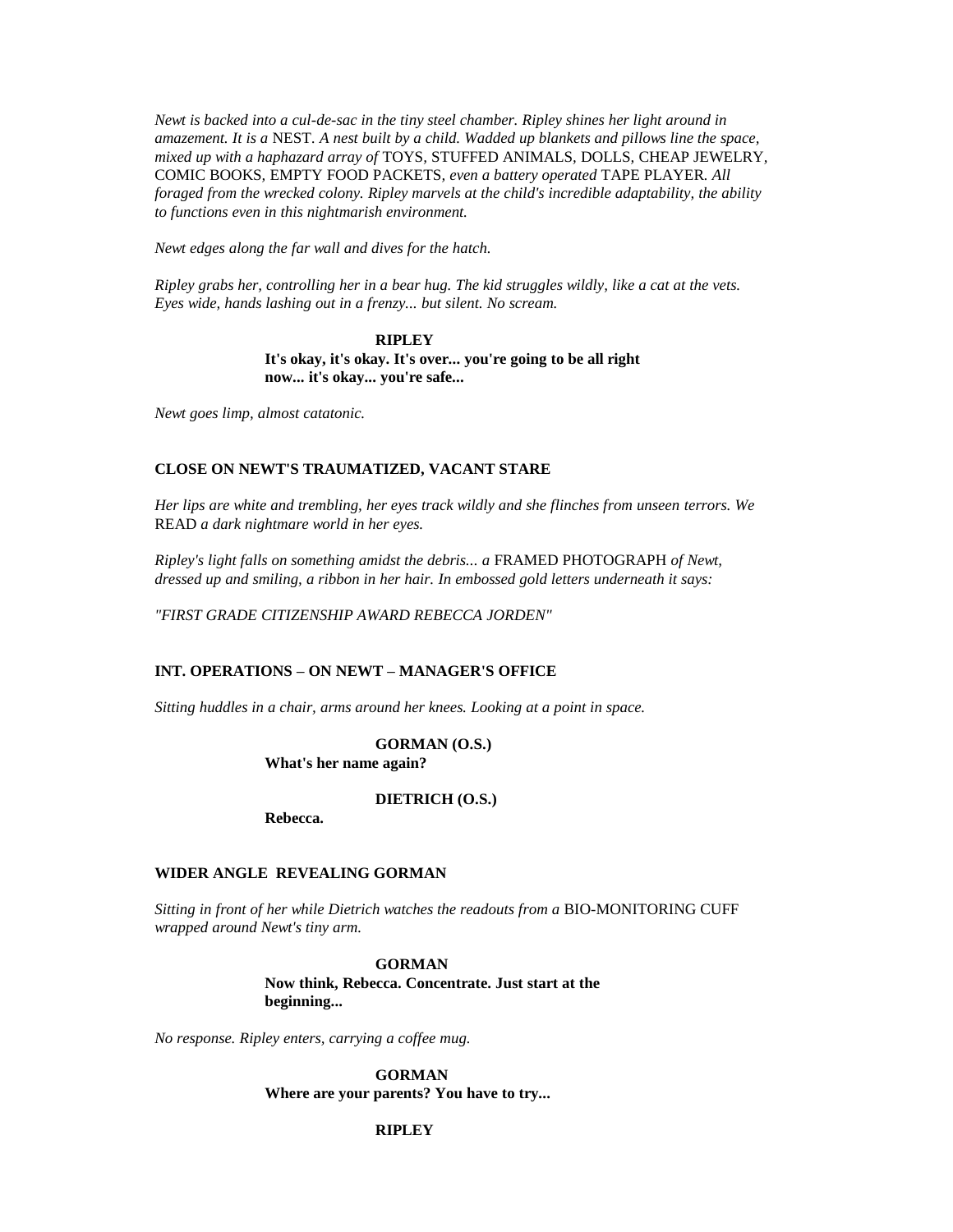### *(sharply)* **Gorman! Give it a rest would you.**

*Gorman stands with a sigh of dismissal.*

### **GORMAN**

**Total brain-lock.**

#### **DIETRICH**

*(shrugs)* **Physically she's okay. Borderline malnutrition, but I don't think any permanent damage.**

*She unsnaps the bio-monitoring cuff.*

## **GORMAN**

**Come on, we're wasting our time.**

*Gorman and the others exit, leaving only Ripley with Newt. Through the window of the office, out on the main floor of the operations room, we* SEE *Gorman join Burke and Bishop at a computer terminal.*

*Ripley kneels beside Newt, brushing the girl's unkempt hair out of her eyes in a gentle, maternal fashion.*

### **RIPLEY**

## **Here, try this. A little instant hot chocolate.**

*She wraps the child's hands around the cup. Raises it to her lips for her. The girl drinks mechanically, spilling down her chin.*

## **RIPLEY**

*(soothing)*

**Poor thing. You don't talk much do you? That's okay by me. Most people do a lot of talking and they wind up not saying very much.**

*She sets the cup down and wipes the child's chin clean.*

### **RIPLEY**

**Uh oh. I made a clean spot here. Now I've done it. Guess I'll just have to do the whole thing.**

*She pours water from a squeeze bottle onto a small cloth and gently washes the little girl's face. Newt's eyes seem to focus on her for the first time.*

> **RIPLEY Hard to believe... there's a little girl under all this. And a pretty one at that.**

*Newt gazes at her. Ripley smiles.*

### **INT. OPERATIONS**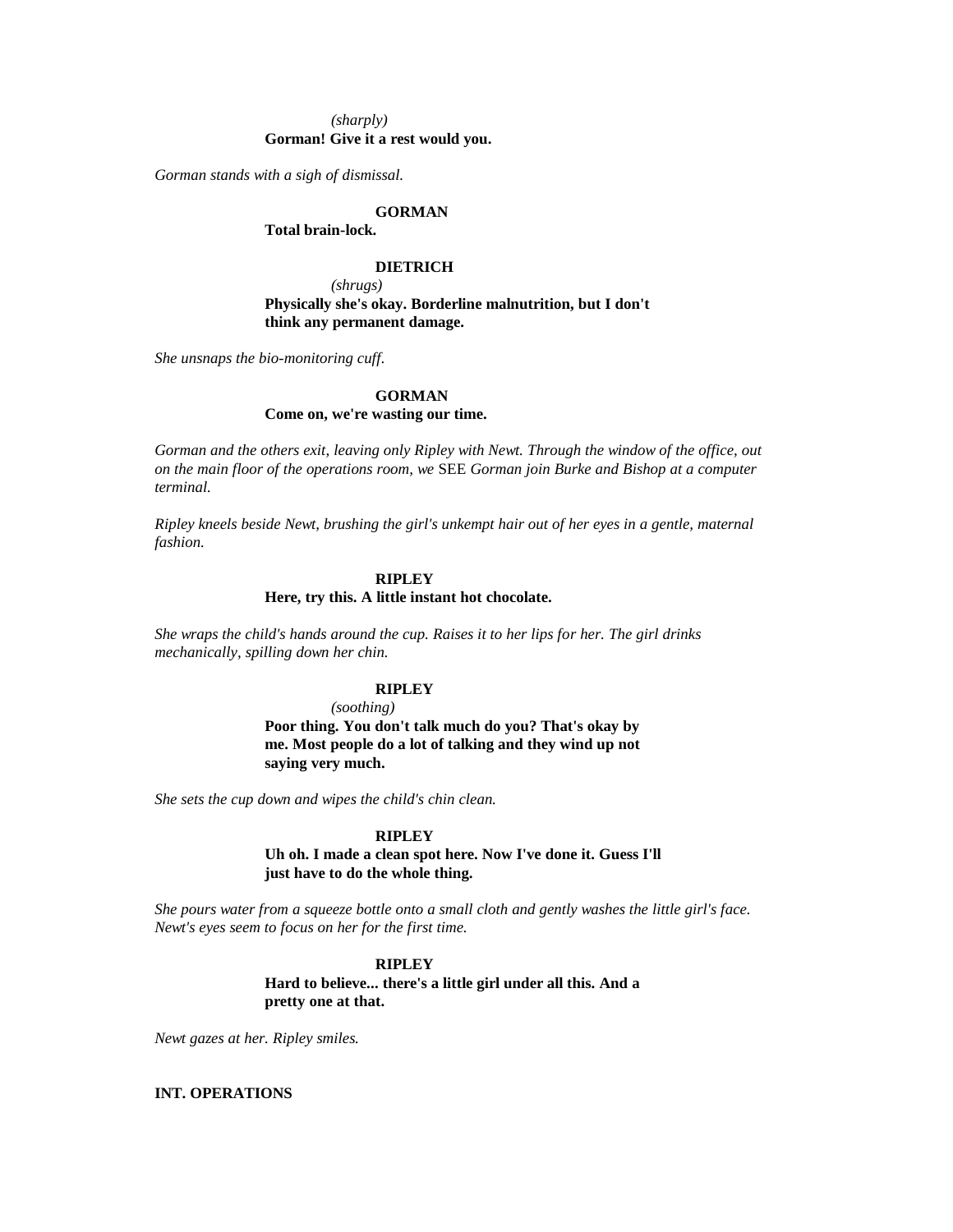*The ground teams are gathered around a terminal in the computer center. Hudson has the CPU main computer on-line and reading out.*

## **TIGHT ON MONITOR SCREEN**

*As an abstract of the main colony ground plan drifts across the screen. Searching.*

*Hudson bashes at the keyboard, his fingers dancing expertly.*

**BURKE**

*(to Gorman)* **What's he scanning for?**

## **GORMAN**

**PDT'S. Personal-Data Transmitters. Every adult colonist had one surgically implanted.**

**HUDSON**

**If they're within twenty clicks we'll read it out here, but so far... zip.**

#### **INT. OFFICE**

*Ripley is washing Newt's tiny hands with a cloth, pink skin emerging from black grime.*

#### **RIPLEY**

**I don't know how you managed to stay alive but you're one brave kid, Rebecca.**

*Newt's voice is almost inaudible.*

### **NEWT**

**N-newt.**

*Ripley leans closer. Feels like she's breathing on coals. The sound was incomprehensible.*

### **RIPLEY**

**What did you say?**

**NEWT Newt. My n-name's Newt. Nobody calls me Rebecca except my dork brother.**

*Ripley grins inanely, not wanting to move or speak... or break the spell.*

# **RIPLEY**

**Well, Newt it is then. My name's Ripley... and people call me Ripley.**

*Ripley picks up her tiny limp hand, shaking it formally.*

**RIPLEY Pleased to meet you. And who is this? Does she have a name?**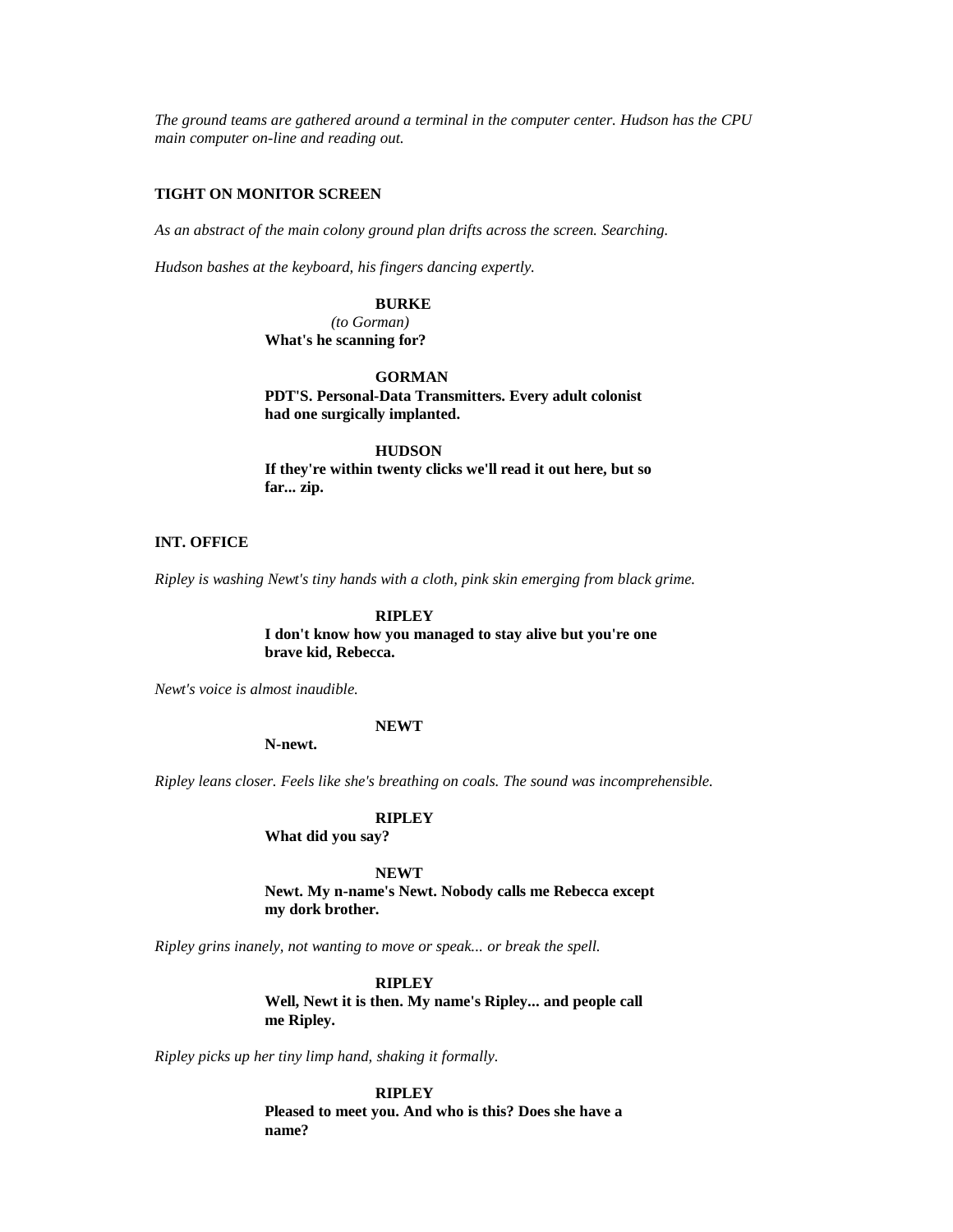*Newt glances at the disembodied doll, still clutched in one filthy hand.*

**NEWT**

**Casey. She's my only friend.**

## **RIPLEY**

**What about me?**

*Newt's reply is flat, neutral.*

**NEWT I don't want you for a friend.**

### **RIPLEY**

**Why not?**

## **NEWT**

**Because you'll be gone soon, like the others. Like everybody. You'll be dead and you'll leave me alone.**

*Ripley gazes at her, chilled both by the ominous statement and by the situation which could have produced this outlook in a child.*

#### **RIPLEY**

**Oh, Newt. You mom and dad went away like that, didn't they?**

*Newt nods, staring at her knees.*

## **RIPLEY**

*(soothingly)* **They'd be here if they could, honey. I know they would.**

#### **NEWT**

*(with cold certainty)*

**They're dead.**

#### **RIPLEY**

**Newt. Look at me... Newt. I won't leave you. I promise.**

## **NEWT**

**You promise?**

#### **RIPLEY**

**Cross my heart.**

#### **NEWT**

**And hope to die?**

*Ripley smiles grimly at the inadvertently macabre expression.*

### **RIPLEY**

*(quietly)* **And hope to die.**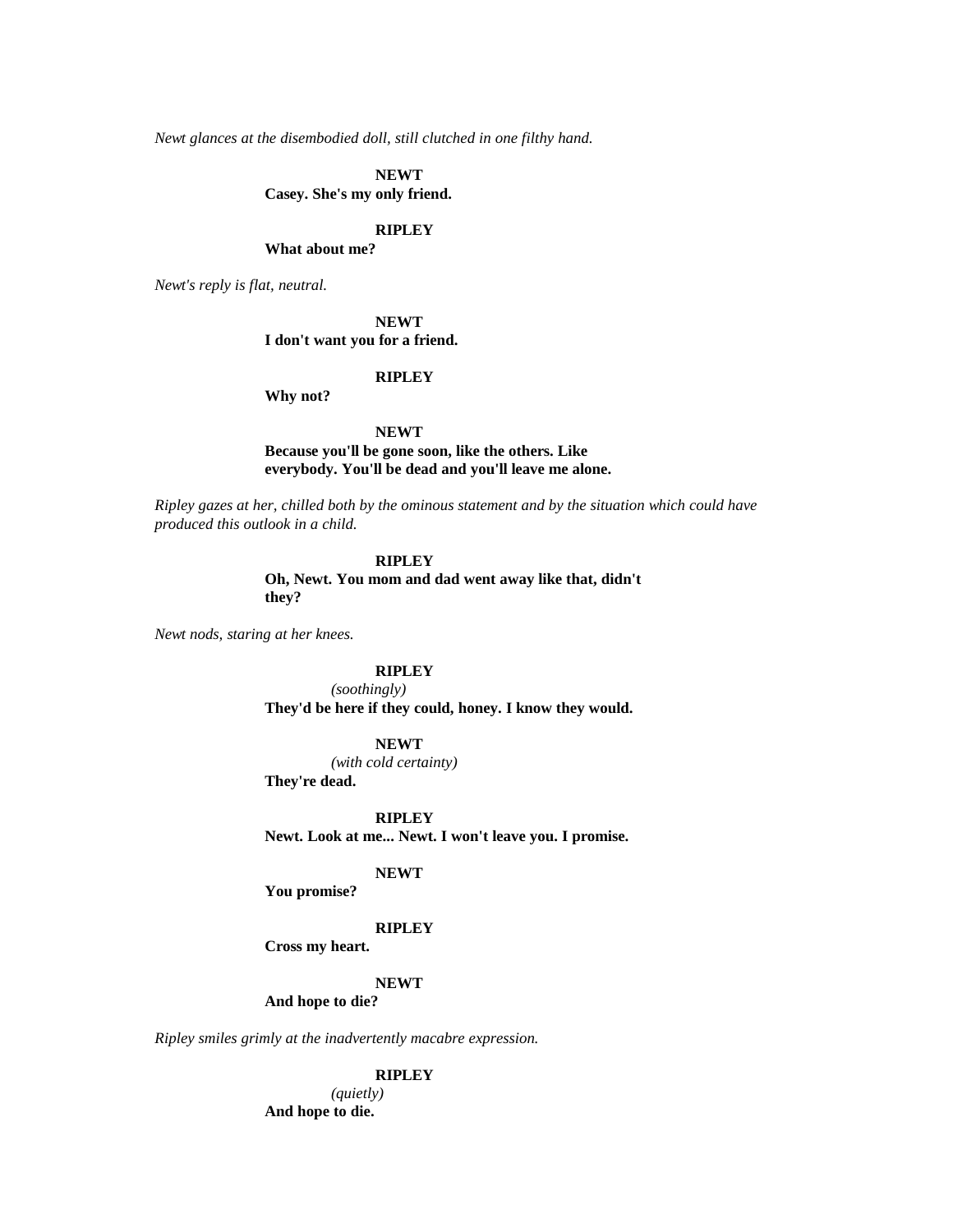*And because she's a child, the darkest terrors, even the ones seen and not imagined, can still be banished by a smile and a single promise.*

*Newt's eyes brim as she gazes at Ripley. Her lower lip starts to tremble, and her face slowly deforms into an abject mask. She sobs as she clamps her arms around Ripley's neck. The sobs come in waves as Ripley rocks her, tears of suppresses terror and grief and hurt rolling down her face. It is a breakthrough.*

*Ripley closes her eyes, hoping that this promise can be kept.*

## **INT. OPERATIONS**

*Everyone jumps as Hudson cries out triumphantly.*

**HUDSON Hah! Stop your grinnin' and drop your linen! Found 'em.**

### **GORMAN**

**Alive?**

**HUDSON Unknown. But, it looks like all of them. Over at the processing station... sublevel 'C' under the south tower.**

## **TIGHT ON SCREEN**

*Showing an amoebalike cluster of flashing blue dots clumped tightly in one area.*

**HICKS Looks like a Goddamn town meeting.**

#### **GORMAN**

**Let's saddle up.**

**APONE Awright, let's go girls, they ain't payin' us by the hour.**

## **EXT. ACHERON - TWILIGHT**

*The APC roars across the stygian landscape, traversing the causeway which connects the colony to the* ATMOSPHERE STATION *a kilometer away. Behind it the drop-ship settles to the ground at the colony landing field.*

## **PAN WITH THE APC TO REVEAL THE MASSIVE STRUCTURE**

*Like a vast foundry the conical exhaust tower flickers with spectral light.*

### **INT. APC**

*The troopers sit, more subdued now, swaying and bouncing in the heavily sprung vehicle. Wierzbowski is in the saddle. Ripley and Newt sit side by side just aft of the driver's cockpit.*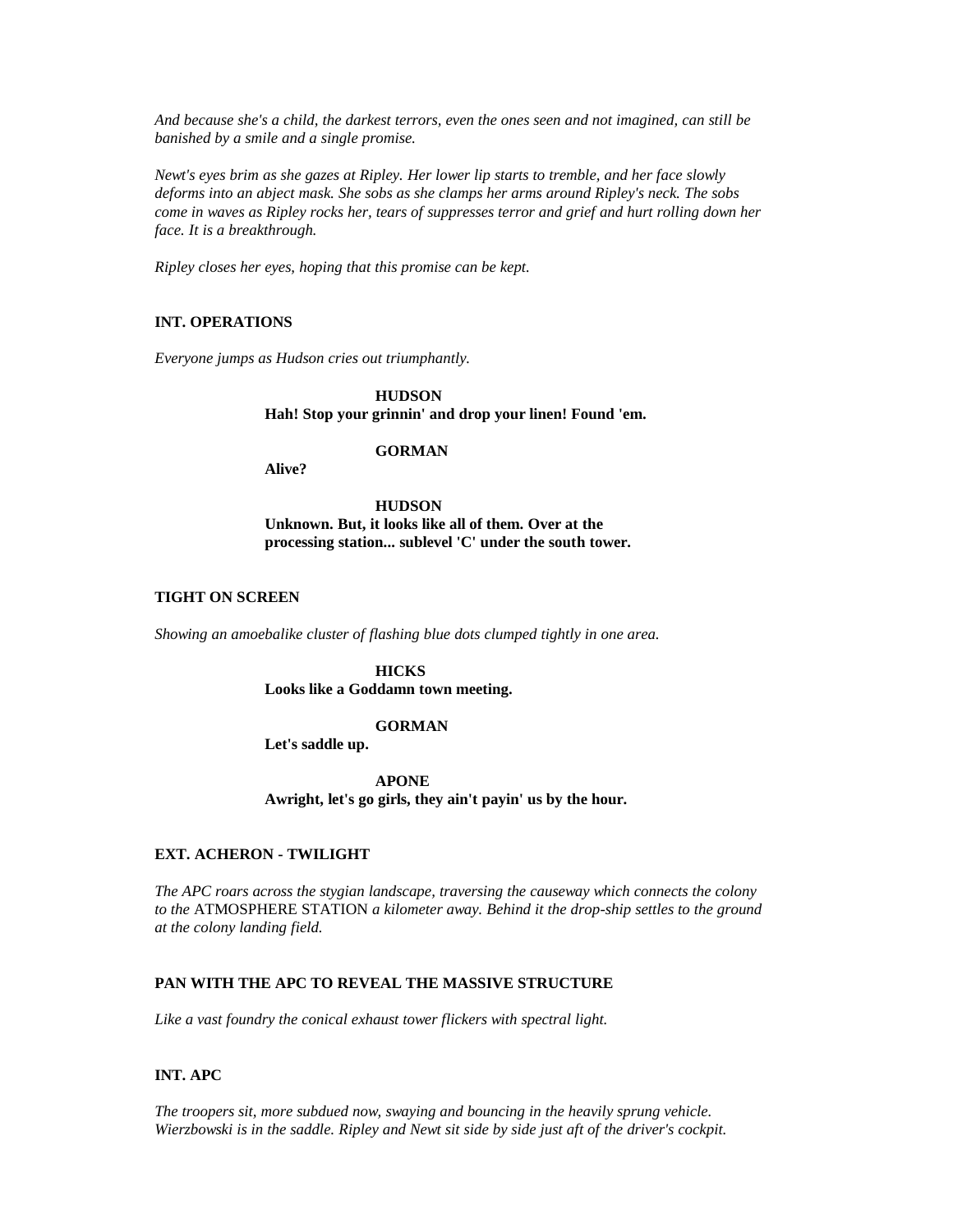## **NEWT I was the best at the game. I knew the whole maze.**

**RIPLEY The 'maze'? You mean the air ducts?**

**NEWT Yeah, you know. In the walls, under the floor. I was the ace. I could hide better than anybody.**

#### **RIPLEY You're really something, ace.**

*Ripley's gaze shifts out the windshield as the processing station looms ahead.*

# **EXT. APC / STATION**

*The vast structure towers above the parked personnel carrier. Deploying in front of the APC, backlit by its lights, the troopers cast long shadows. They look ominous. Hulking techno-samurai.*

*The base of the station is a depthless maze of conduits and pressure vessels, like an oil refinery. Or a Dantean version of one. The* THRUM *of functioning machine systems echoes through the labyrinth.*

## **GORMAN**

*(voice over; static)* **Forty meters in. Ramp on axial two-two. Access to sublevels.**

*The troopers start down the open rampway. Light filters down through several levels of steel mesh floor, catwalks and pipes. Below that is darkness.*

### **GORMAN**

*(voice over; static)* **B-Level. Next one down.**

*The thrumming of machines grows louder as they descend.*

## **INT. APC**

*Huddles around the screens are Ripley, Burke and Gorman. Newt squeezes in from behind. Gorman is doing his video wizard bit, dancing on the buttons.*

### **GORMAN**

*(to team)*

**We're not making that out too well. What is it?**

## **HUDSON**

*(voice over; static)* **You tell me. I only work here.**

**INT. COMPLEX**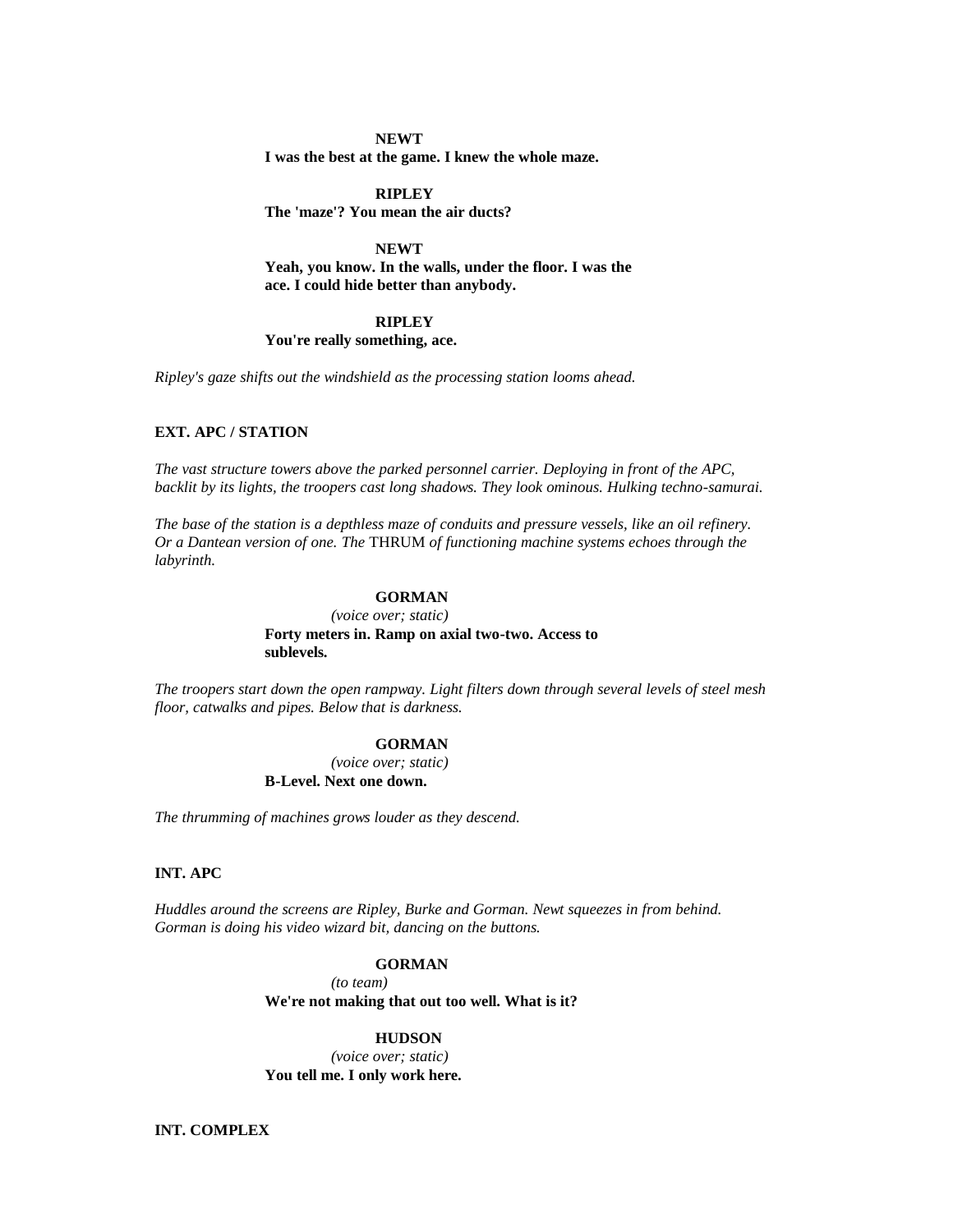*The group stands before a bizarre tableau. Among the refinerylike lattice of pipes and conduits something new and not of human design had been added.*

*It is a structure of some sort, extending from and crudely imitating the complex of plumbing, but made of some strange encrusted substance. It vaguely resembles the chambered nests of swallows on a much larger scale, and it attenuates so gradually into the original hardware that it is hard to see where one ends and the other begins.*

*The alien structure seems to extend far back into the complex of machinery. The plant thrums loudly, its functioning seemingly not impaired.*

# **INT. APC**

*Ripley stares at the scene in dread fascination.*

### **GORMAN**

**What is it?**

# **RIPLEY**

**I don't know.**

#### **GORMAN**

*(to team)* **Proceed inside.**

## **INT. ALIEN STRUCTURE**

*They enter the organic labyrinth, playing their lights over the walls. Revealing a BIO-*MECHANICAL LATTICE*, like the marrow of some vast bone. The air is thick with* STEAM*. Trickling water. The place seems almost alive.*

# **INT. APC**

*They watch in various helmet-camera POV's of the wall detail.*

### **RIPLEY**

*(low)* **Oh God...** 

#### **CLOSE ON VIDEO**

*As it* PAN SLOWLY*...* REVEALING *a bas-relief of detritus from the colony: furniture, wiring, human bones, skulls... Fused together with a translucent, epoxylike substance.*

## **DIETRICH**

*(voice over; static)* **Looks like some sort of secreted resin.**

**GORMAN They ripped apart the colony for building materials.**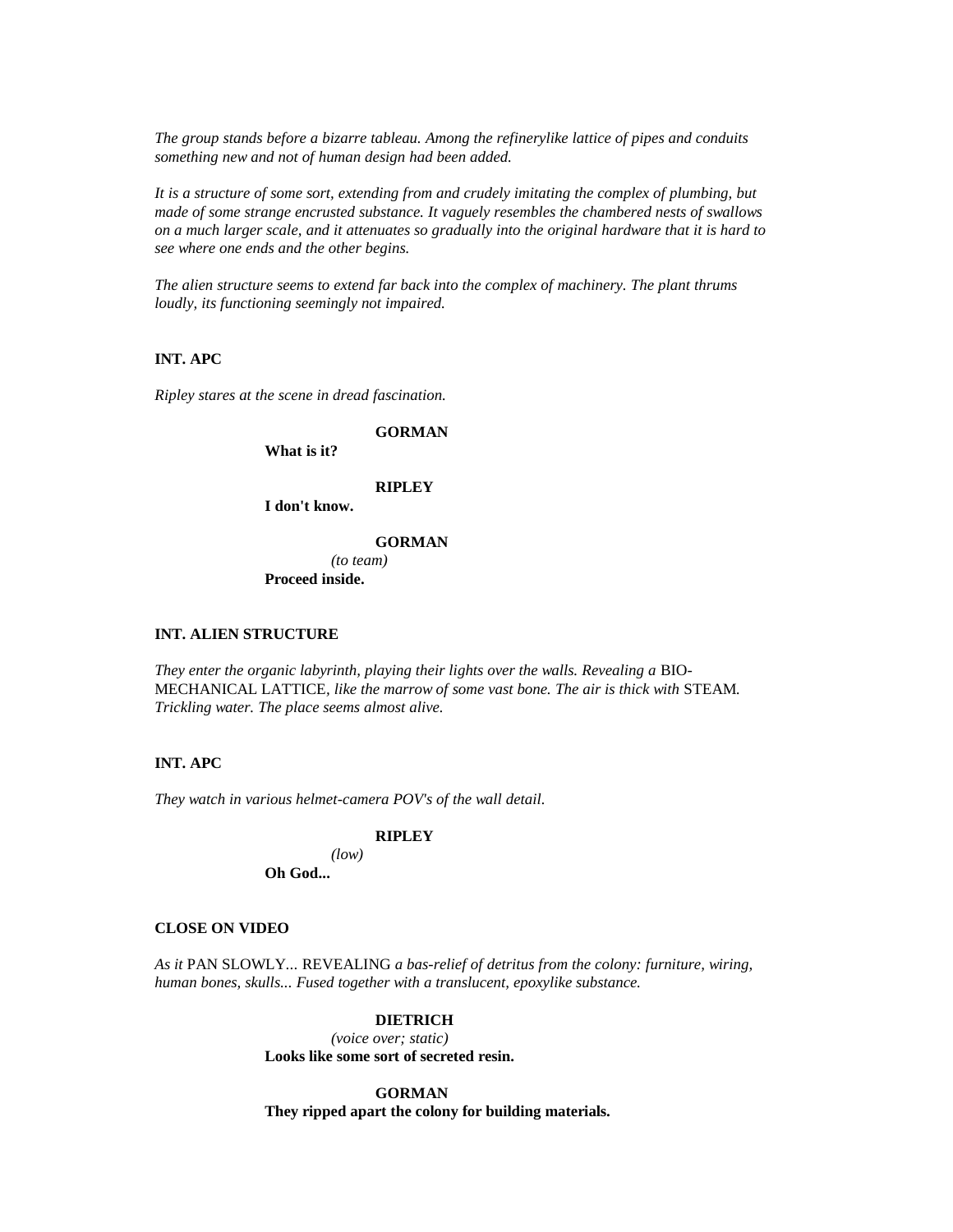### **RIPLEY**

**And the colonists... When they were done with them.** *(turning)* **Newt, you better go sit up front. Go on.**

# **INT. ALIEN STRUCTURE**

*Steam swirls around them as the troopers move deeper inside.*

## **FROST**

**Hotter'n hell in here.**

# **HUDSON**

**Yeah... but it's a dry heat.**

### **INT. APC**

*Ripley leans forward suddenly, studying the graphic readout of the* STATION GROUND PLAN*.*

## **RIPLEY**

**They're right under the primary heat exchangers.**

#### **BURKE**

**Yeah? Maybe the organisms like the heat, that's why they built...** 

## **RIPLEY**

**That's not what I mean. Gorman, if your men have to use their weapons in there, they'll rupture the cooling system.**

### **BURKE**

*(realizing)*

**She's right.**

#### **GORMAN**

**So.**

### **RIPLEY**

**So... then the fusion containment shuts down.**

### **GORMAN**

*(impatient)*

**So? So?**

**BURKE**

**We're talking thermonuclear explosion.**

## **GORMAN**

**Shit.**

*(into mike)* **Apone, collect magazines from everybody. We can't have any firing in there.**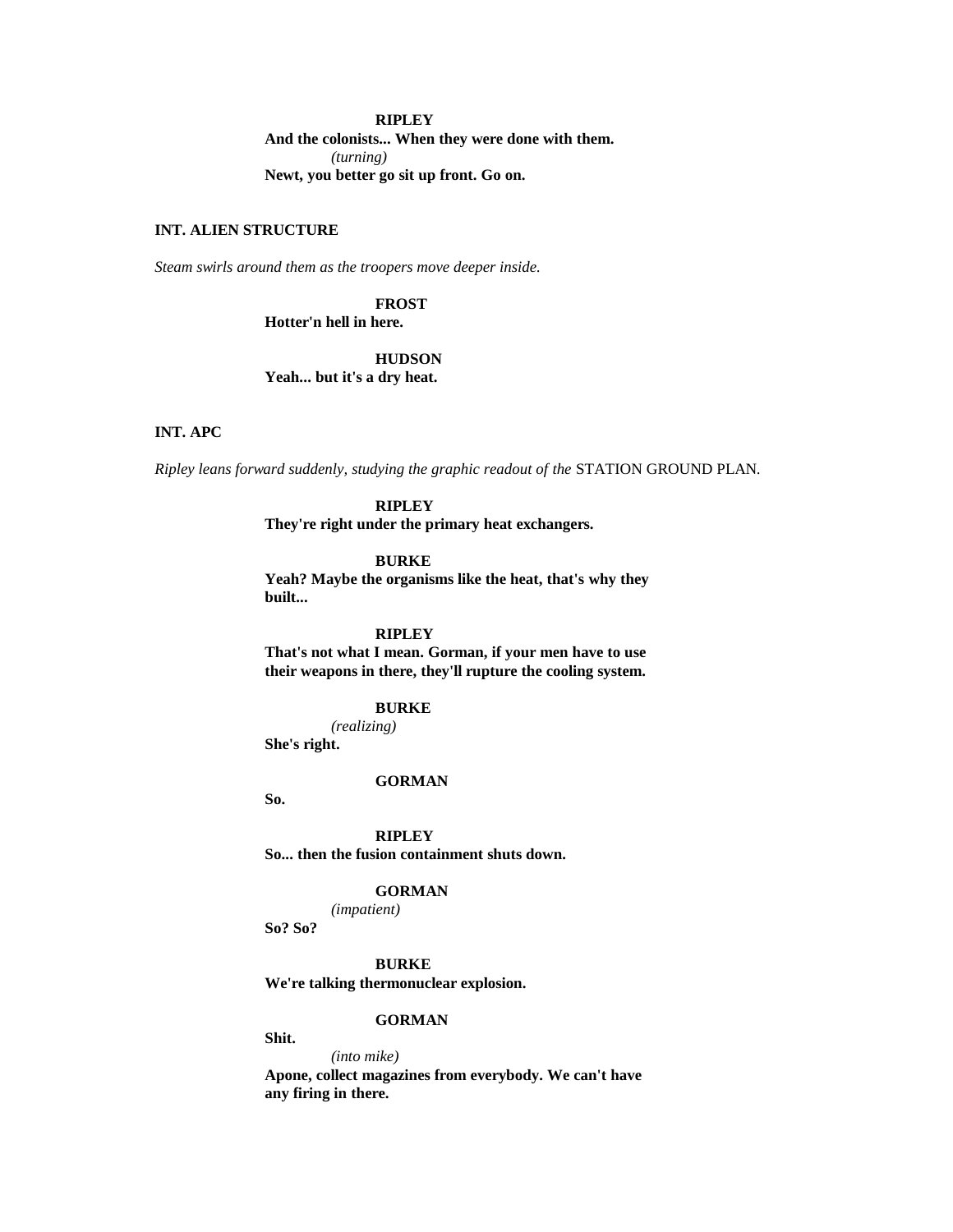## **INT. ALIEN STRUCTURE**

*The troopers look at each other in dismay.*

#### **WIERZBOWSKI**

### **Is he fucking crazy?**

**HUDSON What're we supposed to use, man? Harsh language?**

#### **GORMAN**

*(voice over; static)* **Flame-units only. I want rifles slung.**

#### **APONE**

## **Let's go. Pull 'em out.**

*He walks among the troopers, collecting the magazines from each one's weapon.*

*Vasquez turns hers over reluctantly.*

*The three who are carrying them get out small incinerator units. When Apone moves on, Vasquez slips a spare magazine from concealment and inserts it in her weapon. Drake does the same. Hicks hangs back in the shadows. He opens a cylindrical sheath attached to his battle-harness. Slides out an old style* PUMP TWELVE-GAUGE *with a sawed-off butt stock. Chambers a round.*

# **HICKS**

*(low, to Hudson)* **I always keep this handy. For close encounter.**

**APONE (O.S.) Let's move. Hicks, back us up.**

## **INT. LARGER CHAMBER**

*The air is thick. Lights flare.*

#### **GORMAN**

*(voice over; very faint)* **Any movement?**

*Hudson watches his tracker, scanning.*

#### **HUDSON**

### **Nothing. Zip.**

*Apone stops, his expression changing. They face a wall of living horror. The colonists have been brought here and entombed alive...* 

COCOONS *protrude from the niches and interstices of the structure. The cocoon material is the same translucent epoxy. The bodies are frozen in carelessly twisted positions. Macabre image of frozen agony. Many are disiccated. Skeletal. Rip-cages burst outward, as if exploded from within. Paralyzed, brought here, entombed in living death as hosts for the embryos growing within then.*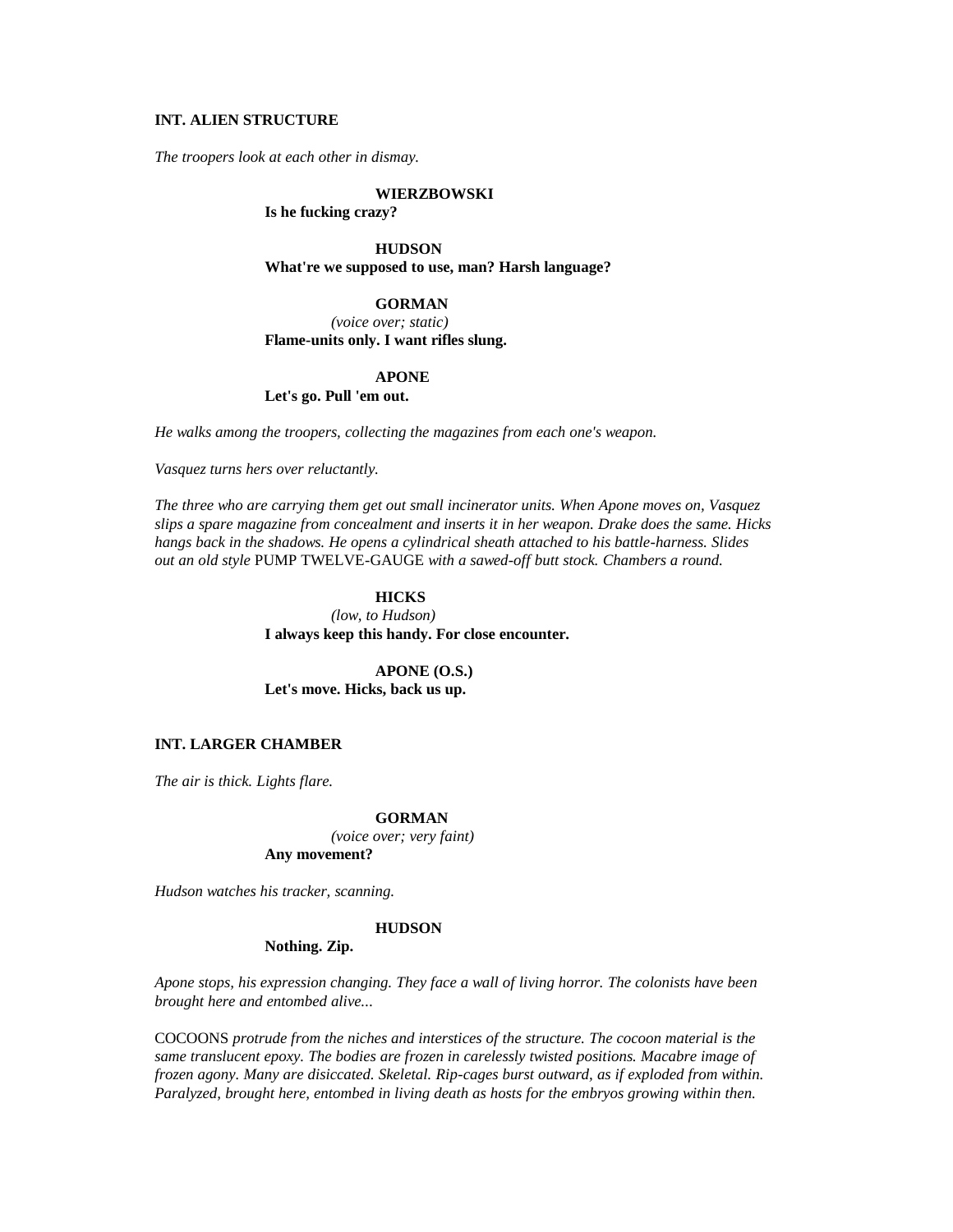*Dietrich moves close to examine one of the figures, perhaps the most "recent." A* WOMAN*, ghost-white and drained. The* WOMAN'S EYES SNAP OPEN*... They seem to plead.*

### **DIETRICH**

**Sir!**

*The woman's lips move feebly.*

**WOMAN Please... God... kill me.**

#### **INT. APC**

*Ripley watches the woman, white knuckled. The sound of* RETCHING *comes over the general frequency.*

### **INT. COCOON CHAMBER**

*The woman begins to convulse. She* SCREAMS*, a sawing shriek of mindless agony.*

### **APONE Flame thrower! Move!**

*Frost hands it to him. Suddenly, the woman's chest* EXPLODES *in a gout of blood. A* SMALL FANGED HEAD EMERGES*,* HISSING VICIOUSLY*.*

*Apone pulls the trigger. Then the other troopers carrying flame throwers open fire. An orgy of purging fire. The cocoons vanish in the shimmering heat.*

*A* SHRILL SCREECHING *begins, like a siren made from fingernails on blackboards.*

## **ANGLE ON WALL**

*As something begins to emerge. Dimly glimpsed, a glistening bio-mechanoid creature larger then a man. Lying dormant, it had blended perfectly with the convoluted surface of fused bone. The troopers don't see it. Smoke from the burning cocoons quickly fills the confined space. Visibility drops to zero.*

|           | <b>HUDSON</b> |
|-----------|---------------|
| Movement! |               |

**APONE**

**Position?**

**HUDSON**

**Can't lock up...** 

**APONE**

*(with an edge)* **Talk to me, Hudson.**

**HUDSON Uh, seems to be in front and behind.**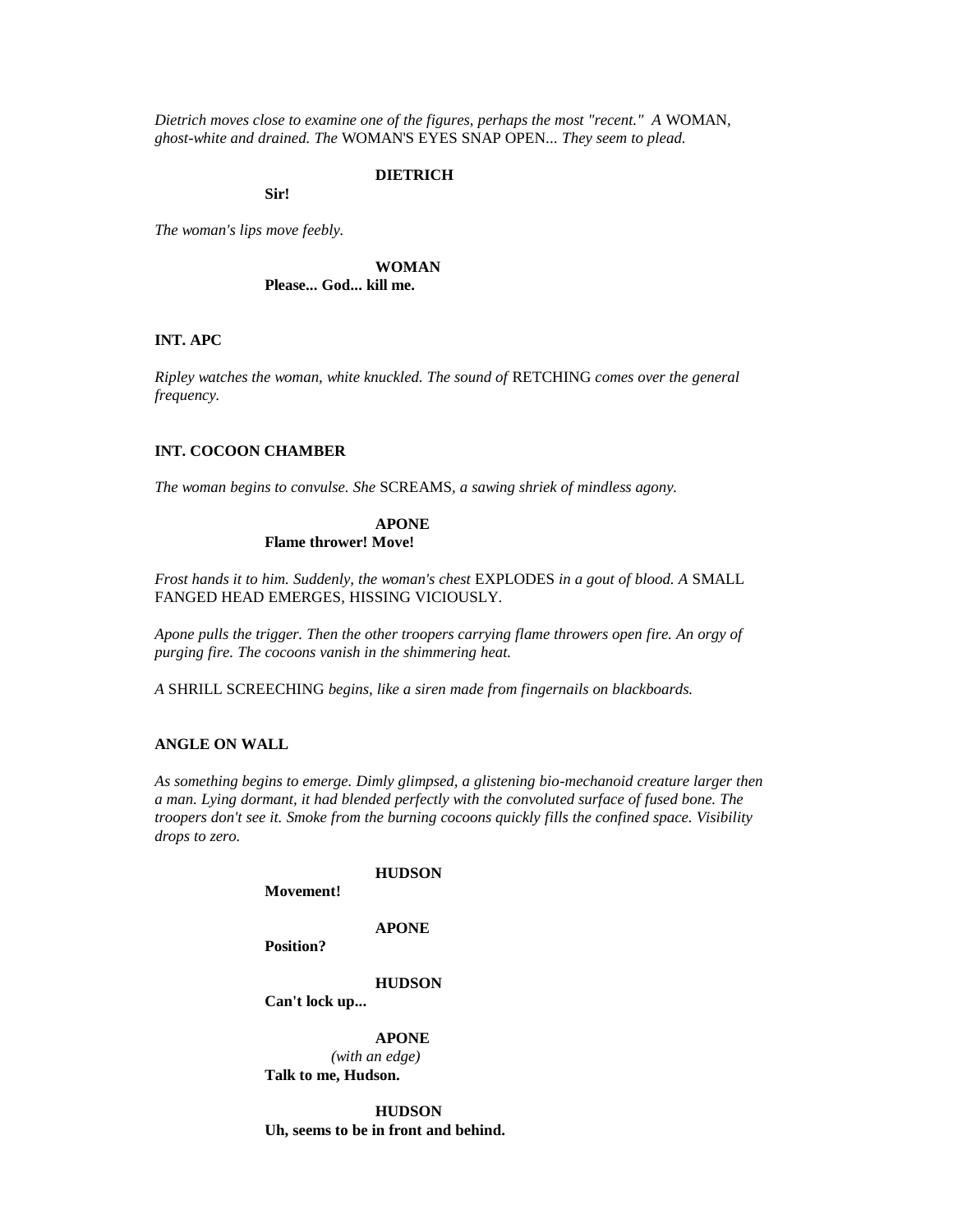## **INT. APC**

*Gorman is plating with the gain controls on the monitors.*

## **GORMAN**

# **We can't see anything back here, Apone. What's going on?**

*Ripley senses it coming, like a wave at night. Dark, terrifying and inevitable.*

## **RIPLEY**

*(low)*

**Pull you team out, Gorman.**

## **INT. COCOON CHAMBER – TIGHT ON SEVERAL WALLS AND CEILING NICHES**

*As they come alive. Bonelike, tubelike shapes shift, becoming emerging* ALIENS*. Dimly glimpsed... glints of slime. Silhouettes.*

# **APONE**

## **Go to infrared. Looks sharp people!**

*The squad members snap down their image-intersifier visors.*

## **HUDSON Multiple signals. All round. Closing.**

*Dietrich turns to retreat, her flamethrower held tightly. A nightmarish silhouette materializes out of the smoke behind her! It strikes like lightning.* SEIZES HER*. She fires reflexively, wild. The jet of flame engulfs Frost nearby.*

*Apone spins as the double* SCREAM*. Can't see anything in the think smoke.*

### **INT. APC**

*Ripley watches Frost's monitor go black. His bio-readouts flatten. The other screens show glimpses of shimmering infrared silhouettes of the aliens, the images bobbing and panning confusedly.*

### **INT. COCOON CHAMBER94**

*Vasquez nods to Drake with grim satisfaction.*

### **VASQUEZ**

**Let's rock.**

*They* OPEN UP *simultaneously, lighting up the smoke like welders' arcs.*

**GORMAN**

*(voice over; static)* **Who's firing? I ordered a hold fire, dammit!**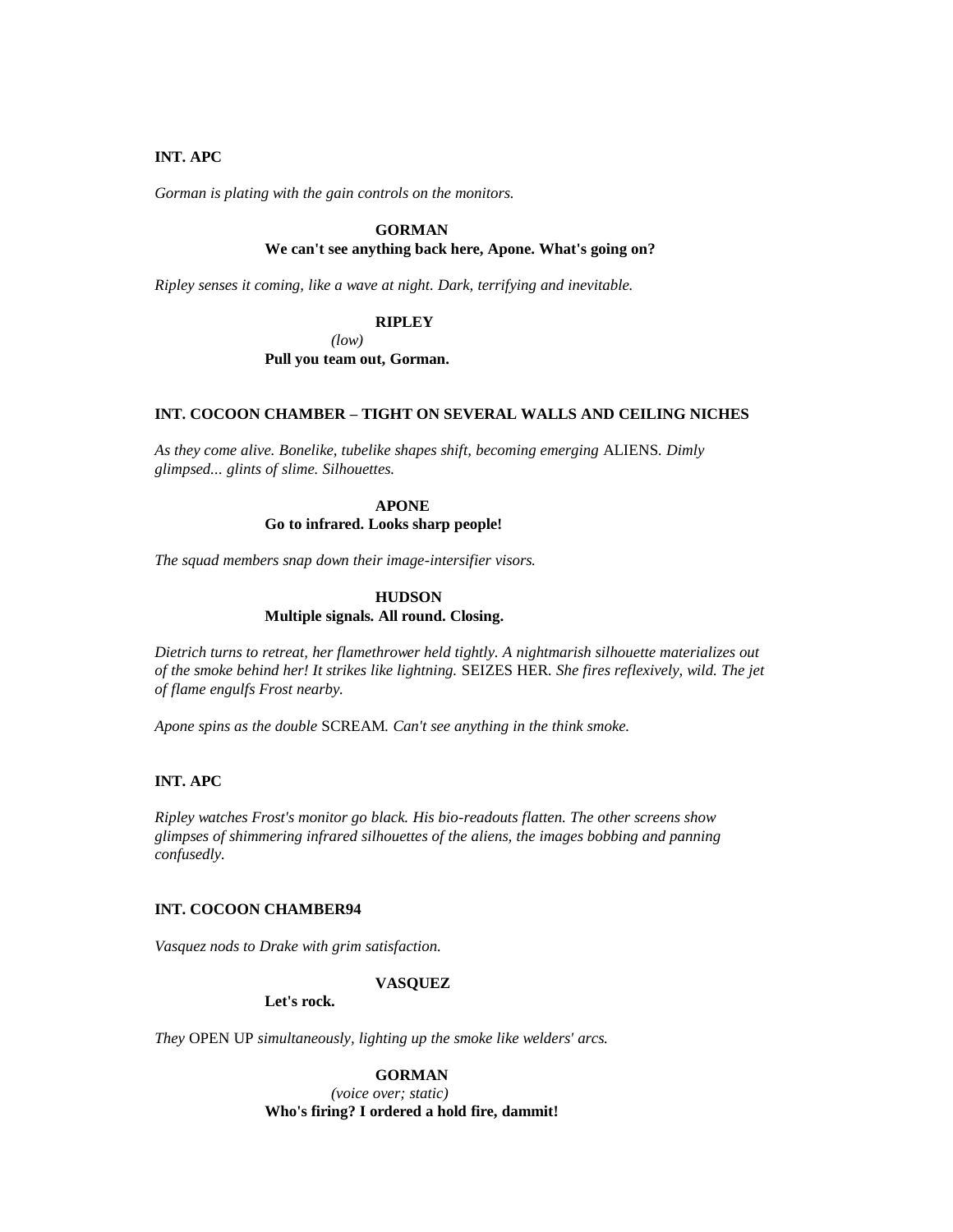*Vasquez rips off her headset. She is riveted to the targeting screen, moving ferret-quick in a pivoting dance. Thunder and lightning. Better than sex for her. FLASH-CRACK! An alien*  SCREECH *from the darkness.*

### **INT. APC**

*The battle of phantoms unfolds on the video screens. Ripley flinches as another scream comes over the open frequency. Wierzbowski's monitor breaks up. His life signs plummet. Voices blend and overlap.*

### **HUDSON (V.O.) Let's get the fuck out of here!**

# **HICKS (V.O.)**

**Not that tunnel, the other one!**

**CROWE (V.O.)**

### **You sure? Watch it... behind you. Fucking move, will you!**

*Gorman is ashen. Confused. Gulping for air like a grouper. How could the situation have unraveled so fast?*

#### **RIPLEY**

#### *(to Gorman)* **GET THEM OUT OF THERE! DO IT NOW!**

#### **GORMAN**

**Shut up. Just shut up!**

*CRASH! Crowe's telemetry cuts off like the plug was pulled. Flat line.*

#### **GORMAN**

**Uh... Apone, I want you to lay down a suppressing fire with the incinerators and fall back by squads to the APC, over.**

**APONE (V.O.) Say again? All after incinerators?**

*Ripley watches it fall apart.*

**GORMAN**

**I said...** 

## **INT. COCOON CHAMBER**

*Apone adjusts his headset.*

#### **GORMAN**

*(voice over; static)* **... lay down** *(garbled)* **... by squads to...** *(garbled)*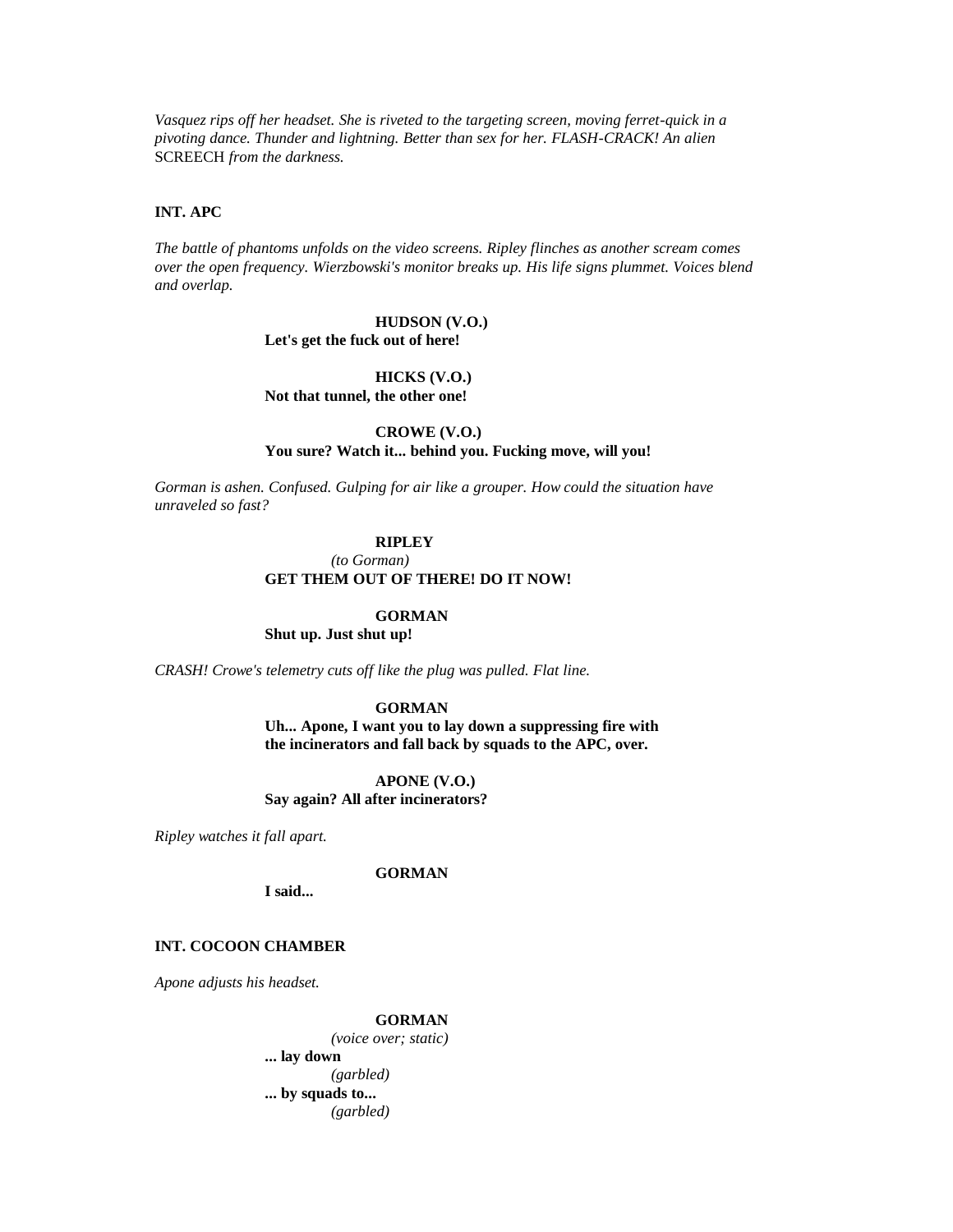*Gorman's voice breaks up completely. A* SCREAM*. Apone whirls, uncertain.*

## **APONE Dietrich? Crowe? Sound off! Wierzbowski?**

*Nothing. He spins. Almost blows Hudson's head off.*

## **HUDSON**

*(freaked)* **We're getting juked! We're gonna die in here!**

*Apone hands him a magazine. Hudson slaps it home, looking truly terrified.*

## **APONE**

### **Yeah. Right. Right! Fuck the heat exchanger!**

*He* FIRES*. Vasquez, nearby, is laying down a horrendous field of fire. Strobe-bright flashes sear the darkness. She pivots, firing mechanically in controlled bursts. Scoring points in her own private video game.*

*She* SPINS *as Hicks approached laterally. WHAM! She fires "at" him. Hicks whirls... to see a nightmarish figure right behind him, catapulted backwards by Vasquez' blast.*

## **INT. APC**

*Apone's monitor* SPINS CRAZILY AND GOES DARK*.*

### **GORMAN**

*(distantly)* **I told them to fall back...** 

#### **RIPLEY**

*(viciously)* **They're but off! Do something!**

*But he's gone. Total brain-lock.*

## **TIGHT ON RIPLEY**

*As she struggles with a decision. She's terrified... of what she knows she's about to do. But more than that, she's furious. Shouldering past a paralyzed Gorman she runs up the aisle of the APC.*

### **RIPLEY**

*(in passing)* **Newt, put your seatbelt on!**

*Ripley jumps into the driver's seat of the APC. Takes a deep breath. Starts slapping switches.*

### **GORMAN Ripley, what the hell... ?**

*She slams the tractor into gear.*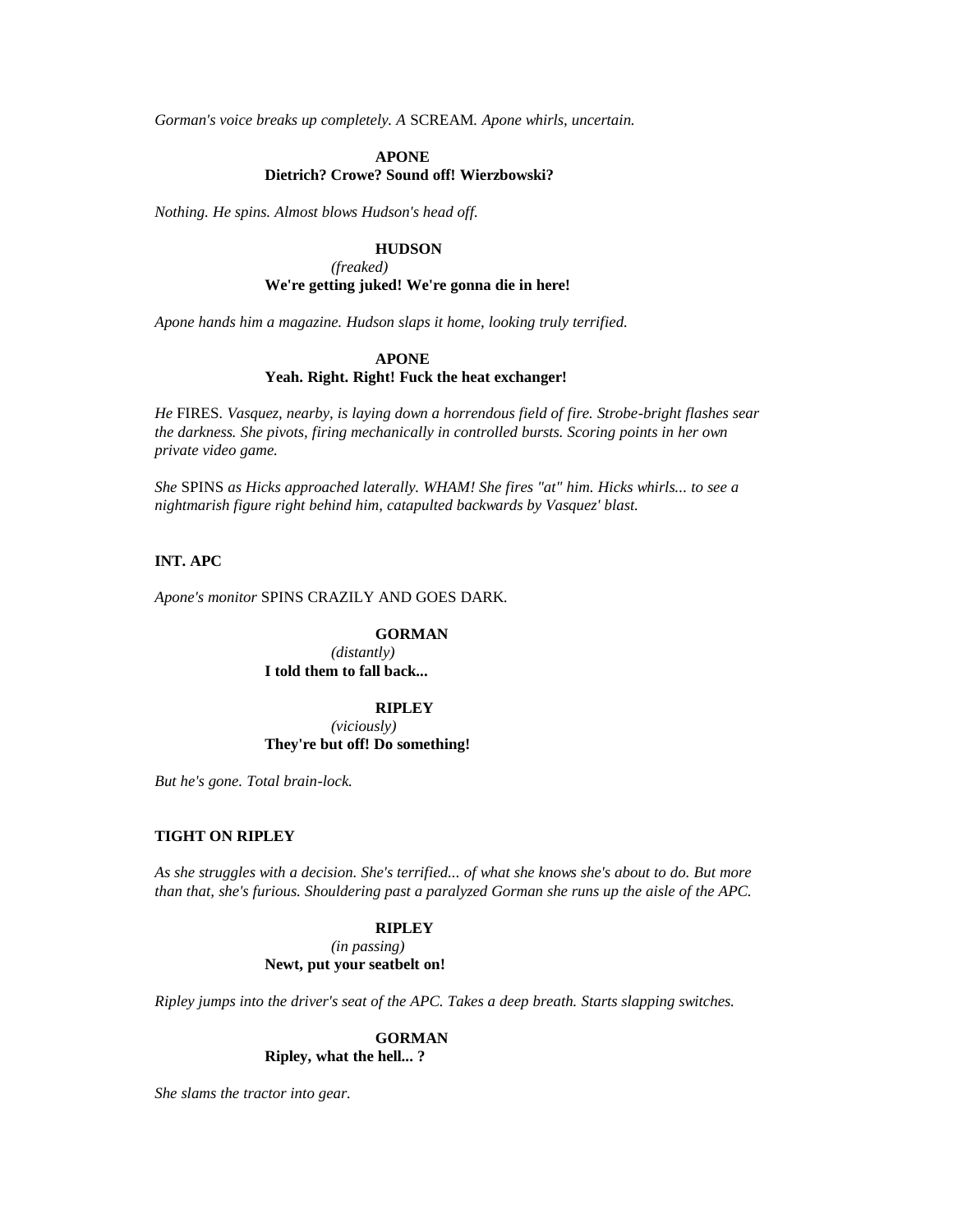## **EXT. APC**

*As the drive-wheels spin on the wet ground. The massive machine leaps forward.*

## **INT. APC**

*Ripley sees smoke pouring out of the complex ahead as she slides sideways onto the descending rampway. She slams the left and right drive-wheel actuators viciously, spinning the machine in a roaring pivot. Gorman lunges forward along the aisle, abandoning his command center.*

## **GORMAN**

## *(shrill)* **What are you doing? Turn around! That's an order!**

*He claws at her, hysterical. Burke pulls him off.*

## **INT. ALIEN STRUCTURE**

*The APC roars down into the smoky structure, tearing away outcroppings of alien-encrustation. Ripley hits the floodlights. Strobe-beacon. Siren. She homes on the flash of weapons fire ahead.*

# **INT. COCOON CHAMBER**

*The APC crashes inside, showering debris. Hicks, supporting a limping Hudson, appears out of the smoke. The APC pulls up broadside and Burke gets the crew-door open.*

*Drake and Vasquez back out of the dense mist, firing as they fall back.*

*Drake goes empty, slams the buckles cutting loose his smart-gun harness, and unslings a flame thrower.*

*Hicks pushes Hudson inside, leaps in after him and drags Vasquez inside, massive gear and all. She sees a* DARK SHAPE *lunge toward Drake. She fires one burst, prone. Clean body hit.*

*The flash lights up the hideous inhuman grin, blowing open the thing's thorax. A spray of*  BRIGHT YELLOW ACID *slashes across Drake's face and chest, eating into him like a hot knife through butter. He drops in boiling smoke, reflexively triggering his flame thrower.*

*The jet of liquid fire arcs around as he falls, engulfing the back half of the APC.*

## **INT. APC**

*Vasquez rolls aside as a gout of napalm shoots through the crew-door, setting the interior on fire. Hicks is rolling the door closed when Vasquez lunges, clawing out the opening. He stops her, dragging her inside.*

## **VASQUEZ**

### **Drake! He's down!**

*Hicks screams right in her face.*

## **HICKS**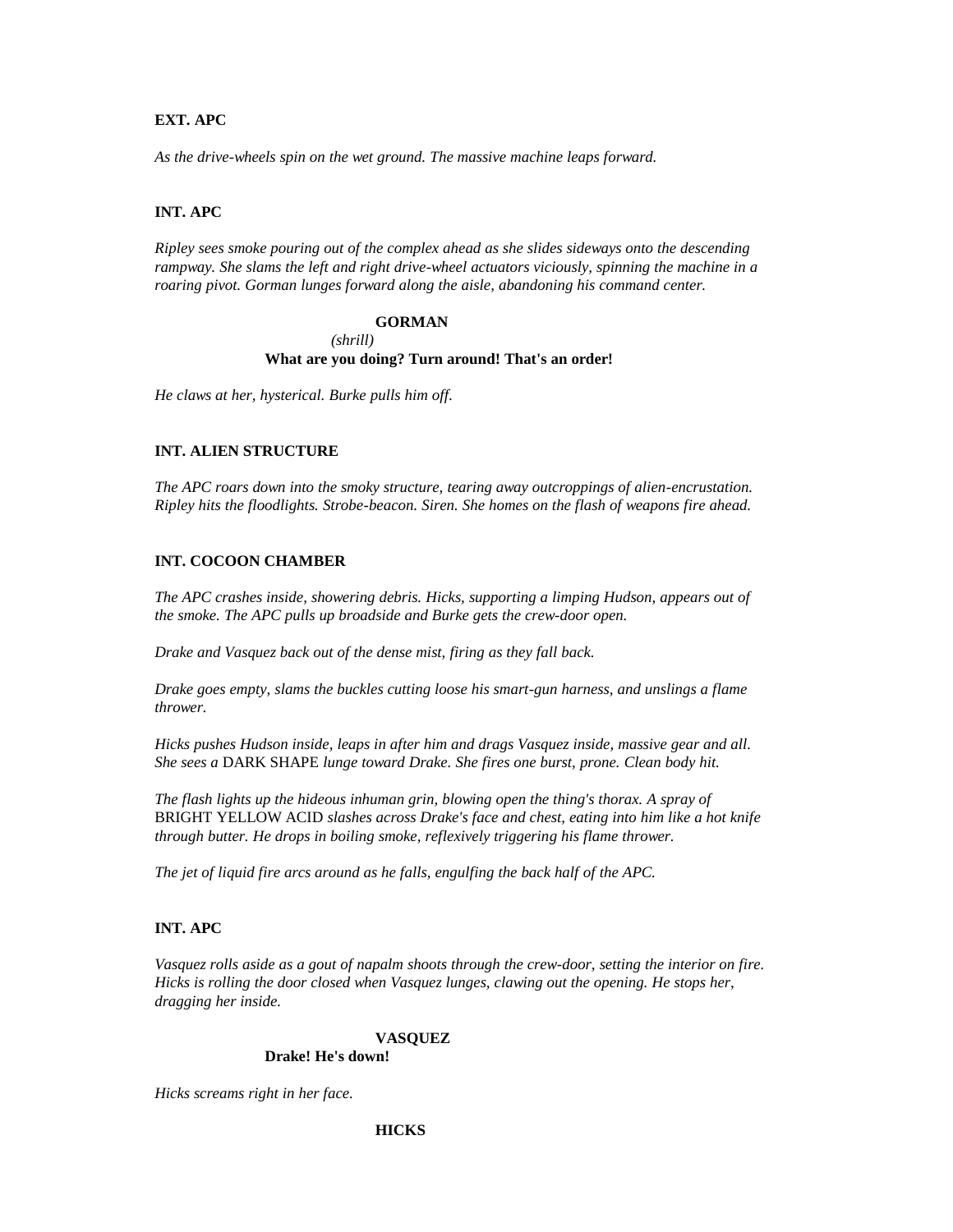#### **He's gone! Forget it, he's gone!**

#### **VASQUEZ**

*(irrational)* **No.. No, he's not. He's –**

*Burke and Hudson help him drag her from the door.*

#### **HICKS**

*(to Ripley)*

**Let's go!**

*Ripley jams reverse. Nails the throttle. The APC bellows backward up the ramp. Hudson disappears under a pile of equipment as a storage rack breaks free. Hicks gets the door almost closed. Suddenly* CLAWS *appear at the edge. Newt screams. Against the combined efforts of Hicks, Burke and Vasquez the door is being* SLOWLY WRENCHED OPEN FROM OUTSIDE*. Hicks yells at a paralyzed Gorman.*

### **HICKS Get on the Goddamn door!**

*Gorman backs away, eyes wide. Hicks jams his shoulder against the latching lever and frees one hand to raise his 12-gauge. An alien head wedges through the opening, its hideous mouth opening. And Hicks jams his* SHOTGUN MUZZLE *between its jaws and pulls the trigger! BLAM! The creature is flung backward, its shattered head fountaining acid blood. The spray eats into the door, the deck, hits Hudson on the arm. He shrieks. They slide the door home and dog it tight.*

## **EXT. APC**

*The armored vehicle roars backward up the ramp. Slams into a mass of conduit. Tears free. Ripley works the shifters, pivoting the massive machine. Everybody's shouting, trying to put out the fire. Pandemonium.*

## **INT. / EXT. APC**

*Something lands on the roof with a metallic clang.*

*Gorman has plastered himself against a wall, as far from the door as possible. A latch lever behind his head turns. The small hatch against which he was leaning is ripped away and*  SOMETHING *snatches him out the opening He disappears to the waist with a shriek, legs kicking. The alien clings to the roof, pulling him out. Its tail whips over, scorpionlike, and buries a four inch stinger in Gorman's shoulder. Hicks grabs a joy stick at the FIRE-CONTROL* CONSOLE *and turns it rapidly. On the roof the alien looks up as servo-motors whir. A remote control turret cannon, a 20mm chain-gun, swivels toward it in a curt arc.* VOOM*. The creature is blasted off the vehicle's armored back and tumbles away. Gorman, slumped unconscious, is dragged back inside.*

*The APC rips away a section of catwalk and heads for clear air, its flank trailing fire like a comet. Ripley fights the controls as the big machine slews, broadsiding a control-room out-building. Office furniture and splintered wall sections are strewn in the APC's wake.*

*Suddenly, an alien arm arcs down, right in front of Ripley's face. It smashes the windshield. Glistening, hideous jaws lunge inside...*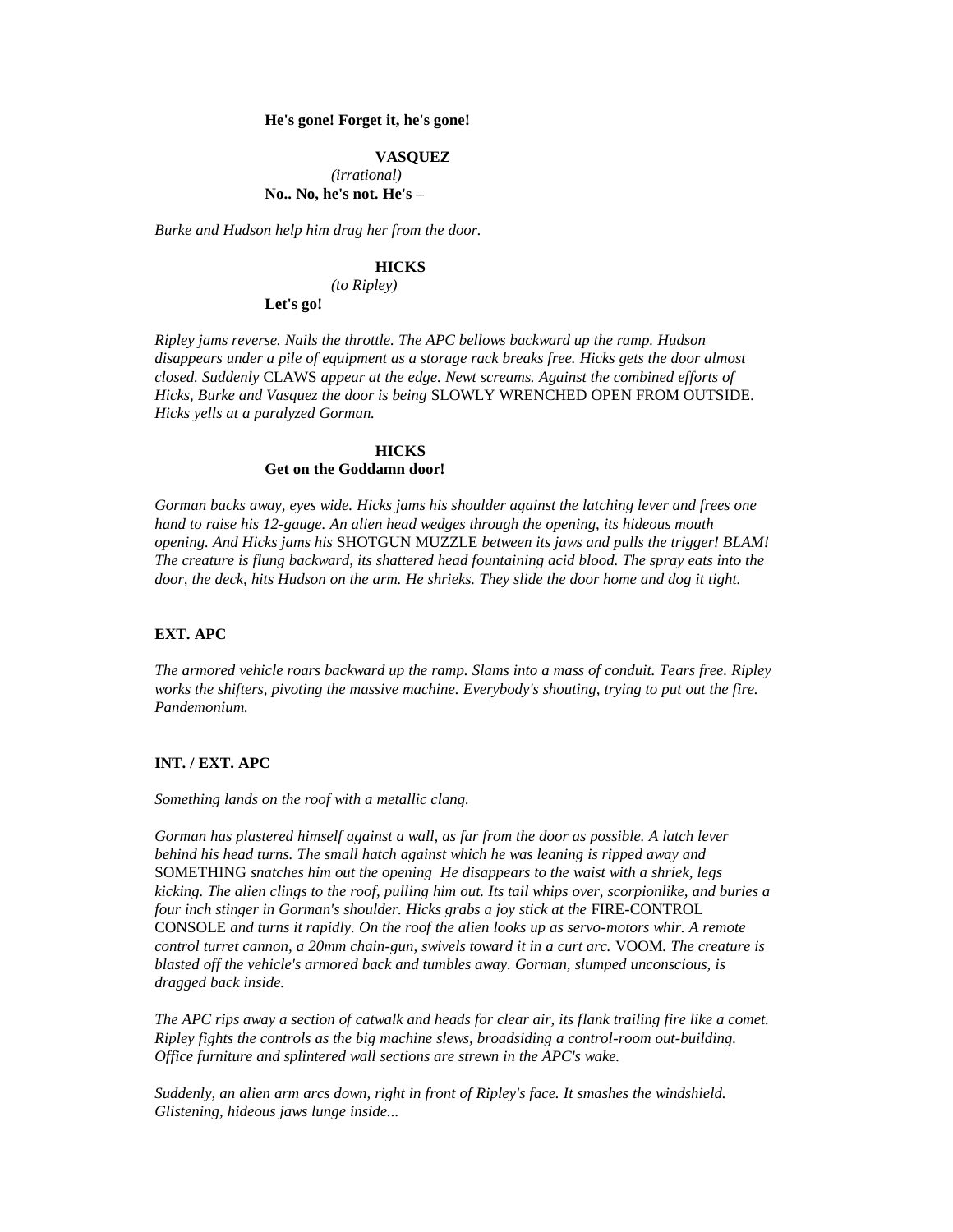*Ripley recoils. Face to face once again with the same mind-numbing horror. She reacts instinctively. Slams both sets of brakes with all her strength. The huge wheels lock. The creature flips off, landing in the headlights. Ripley hits full throttle. The APC roars forward, smashing over the abomination. Its skeletal body is crushed under the massive wheels. It rolls, tumbling... lost in the darkness behind as the machine thunders onto the causeway and away from the station.*

*A sound like bolts dropped in a meat grinder is coming from the APC's rear end. Hicks eases Ripley's hand back on the throttle lever. Her grip is white knuckled.*

### **HICKS**

#### **It's okay... we're clear. We're clear. Ease up.**

*The grinding clatter becomes deafening even as she slows the machine.*

### **HICKS Sounds like a blown transaxle. You're just grinding metal.**

#### **EXT. APC**

*The tractor limps to a halt. A* HALF-KILOMETER *from the atmosphere processing station. The APC is a smoking, acid-scarred mess.*

## **INT. APC**

*Ripley, still running on the adrenaline dynamo, spins out of her seat into the aisle.*

# **RIPLEY**

## **Newt? Where's Newt?**

*Feeling a tug at her pants leg she looks down. Newt is wedged into a tiny space between the driver's seat and a bulkhead. She is trembling, and looks terrified, but it's not the basket case catatonia of before.*

## **RIPLEY**

**You okay?**

*Newt gives her a* THUMBS-UP*, wan but stoic. Ripley goes back to the others. Hudson is holding his arm and staring in stunned dismay at nothing, playing it all back in his mind.*

> **HUDSON Jesus... Jesus... I don't believe it.**

*Burke tries to have a look at Hudson's arm.*

#### **HUDSON**

*(jerking away)* **I'm all right, leave it!**

*Ripley joins Hicks who is bent over Gorman, checking for a pulse.*

**HICKS He's alive. I think he's paralyzed.**

## **VASQUEZ**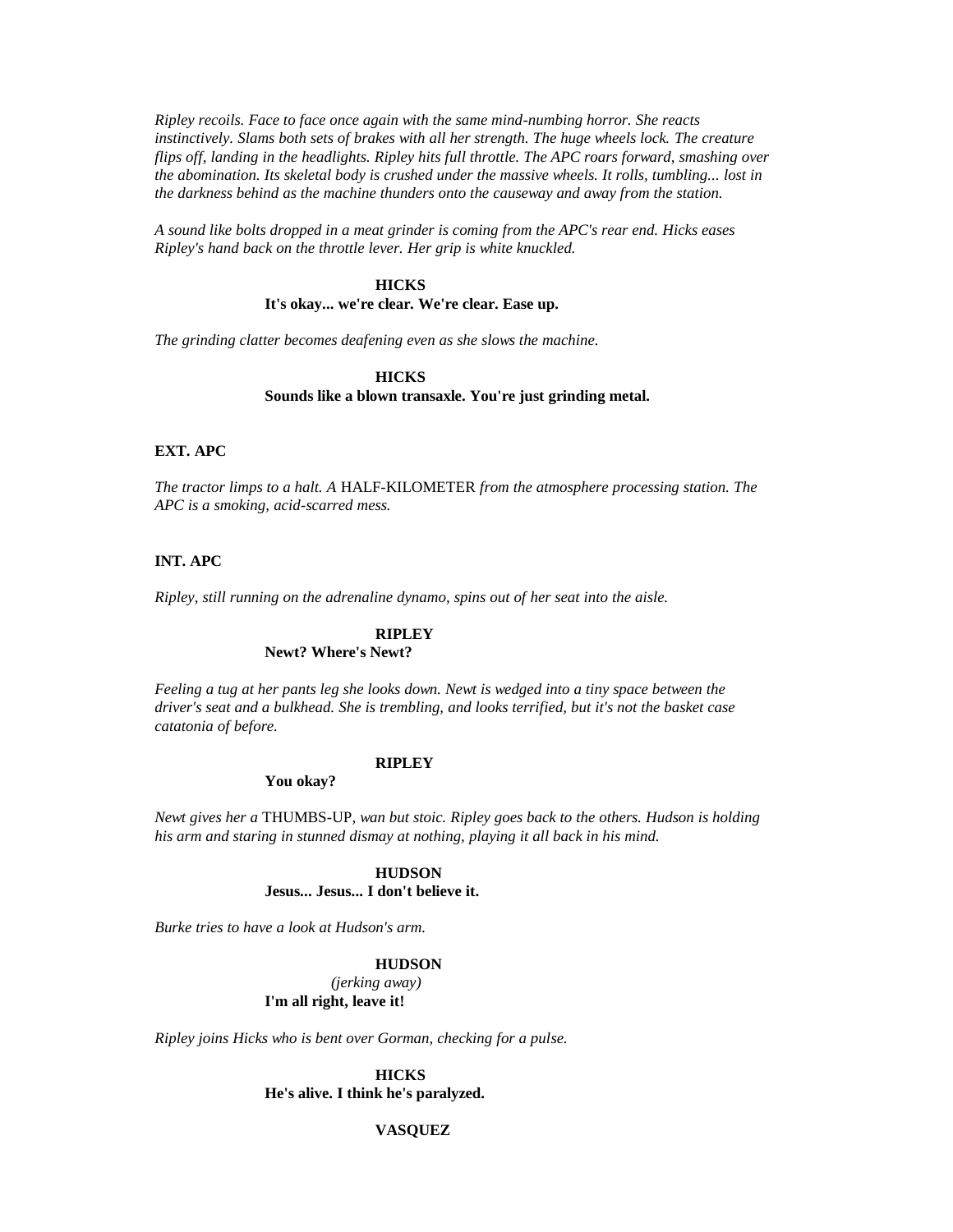#### **He's fucking dead!**

*She grabs Gorman by the collar, hauling him up roughly, ready to pulp him with her other fist.*

### **VASQUEZ**

#### *(to Gorman)*

### **Wake up pendejo! I'm gonna kill you, you useless fuck!**

*Hicks pushes her back. Right in her face.*

### **HICKS**

### **Hold it. Hold it. Back off, right now.**

*Vasquez releases Gorman. His head smacks the deck. Ripley opens Gorman's tunic, revealing a bloodless purple puncture wound.*

#### **RIPLEY**

**Looks like it stung him.**

**HUDSON**

**Hey... hey! Look, Crowe and Dietrich aren't dead, man.**

*They turn to see Hudson at the MTOB monitors, pointing at the bio-function screens.*

### **HUDSON**

**They must be like Gorman. Their signs are real low but they ain't dead!**

*Hudson is pale, panicky, and his voice echoes around the tiny metallic space and comes back to all of them as the near hysteria they all feel, fluttering just at the edges of their minds.*

### **RIPLEY**

**You can't help them. Right now they're being cocooned just like the others.**

### **HUDSON**

*(sagging)* **Oh, God. Jesus. This ain't happening.**

*Ripley and Vasquez lock eyes. Ripley doesn't want it to be "I told you so" but Vasquez reads it that way. She turns away with a snap.*

## **INT. MED LAB**

*Bishop is hunched over an ocular probe doing a dissection of one of the dead parasites. Spunkmeyer enters with some electronics gear on a hand truck and parks it near Bishop's work table.*

## **SPUNKMEYER**

### **Need anything else?**

*Bishop waves "no" without looking up.*

### **EXT. COLONY – DROP-SHIP**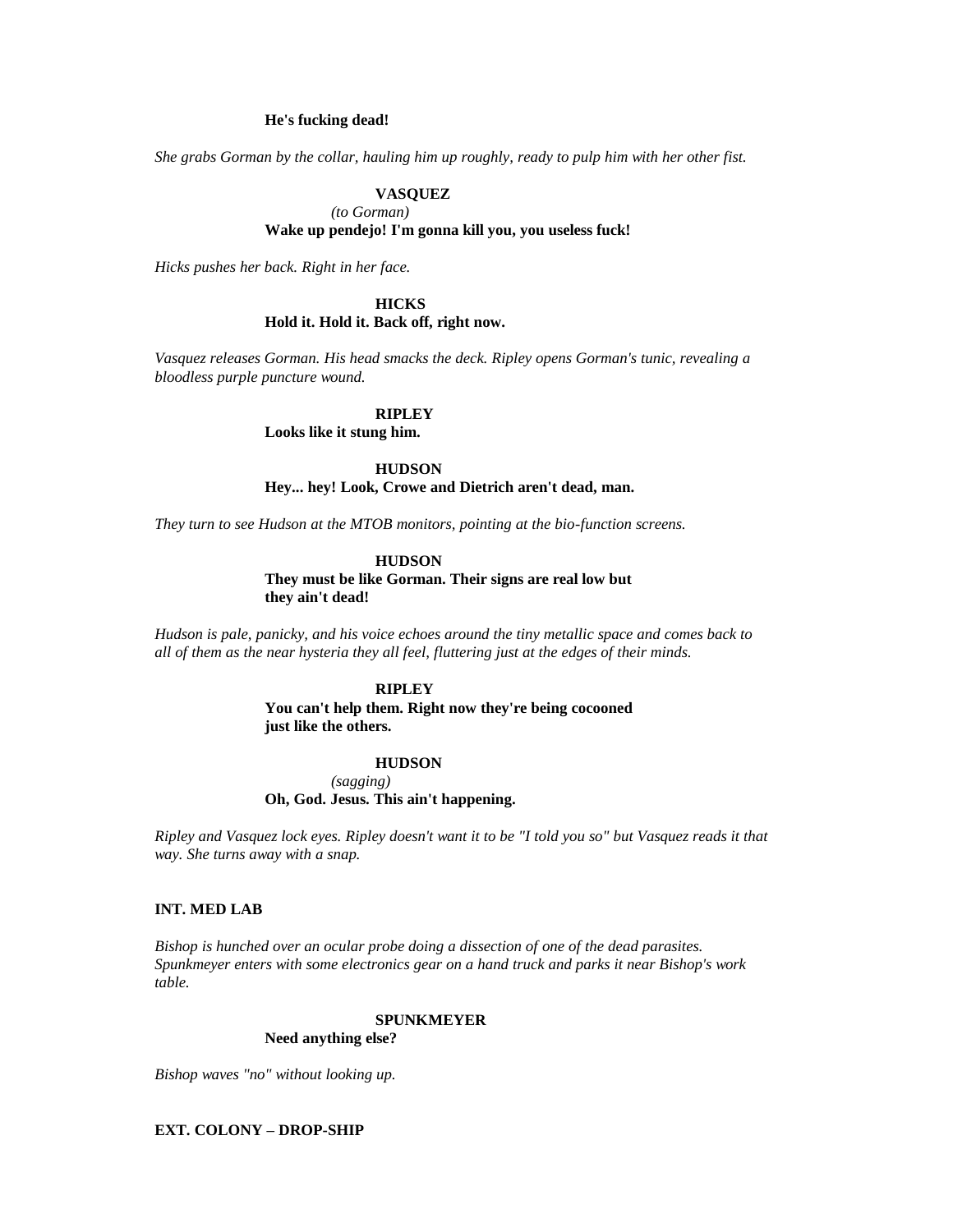*Spunkmeyer emerges, crossing the Tarmac to the loading ramp of the ship. As he nears the top of the ramp, his boot slips... skidding on something wet. Kneeling, he touches a small puddle of thick slime. He shrugs, and hits the controls to retract the ramp and close the doors.*

## **INT. APC**

**ON VASQUEZ** *wired and intense.*

#### **VASQUEZ**

**All right, we can't blow the fuck out of them... why not roll some canisters of CN-20 down there. Nerve gas the whole nest?**

### **HUDSON**

**Look, man, let's just bug out and call it even, okay?**

#### **RIPLEY**

*(to Vasquez)*

**No good. How do we know it'll effect their biochemistry? I say we take off and nuke the entire site from orbit. It's the only way to be sure.**

#### **BURKE**

**Now hold on a second. I'm not authorizing that action.**

## **RIPLEY**

**Why not?**

*Burke senses the challenge in her tone and backpedals flawlessly into conciliatory mode.*

#### **BURKE**

**Well, I mean... I know this is an emotional moment, but let's not make snap judgments. Let's move cautiously. First, this physical installation had a substantial dollar value attached to it –**

#### **RIPLEY**

**They can bill me. I got a tab running. What's second?**

#### **BURKE**

**This is clearly an important species we're dealing with here. We can't just arbitrarily exterminate them –**

### **RIPLEY**

**Bullshit!**

**VASQUEZ Yeah, bullshit. Watch us.**

**HUDSON**

**Maybe you haven't been keeping up on current events, but we just got out asses kicked, pal!**

*Ripley faces Burke squarely and she's not pleased.*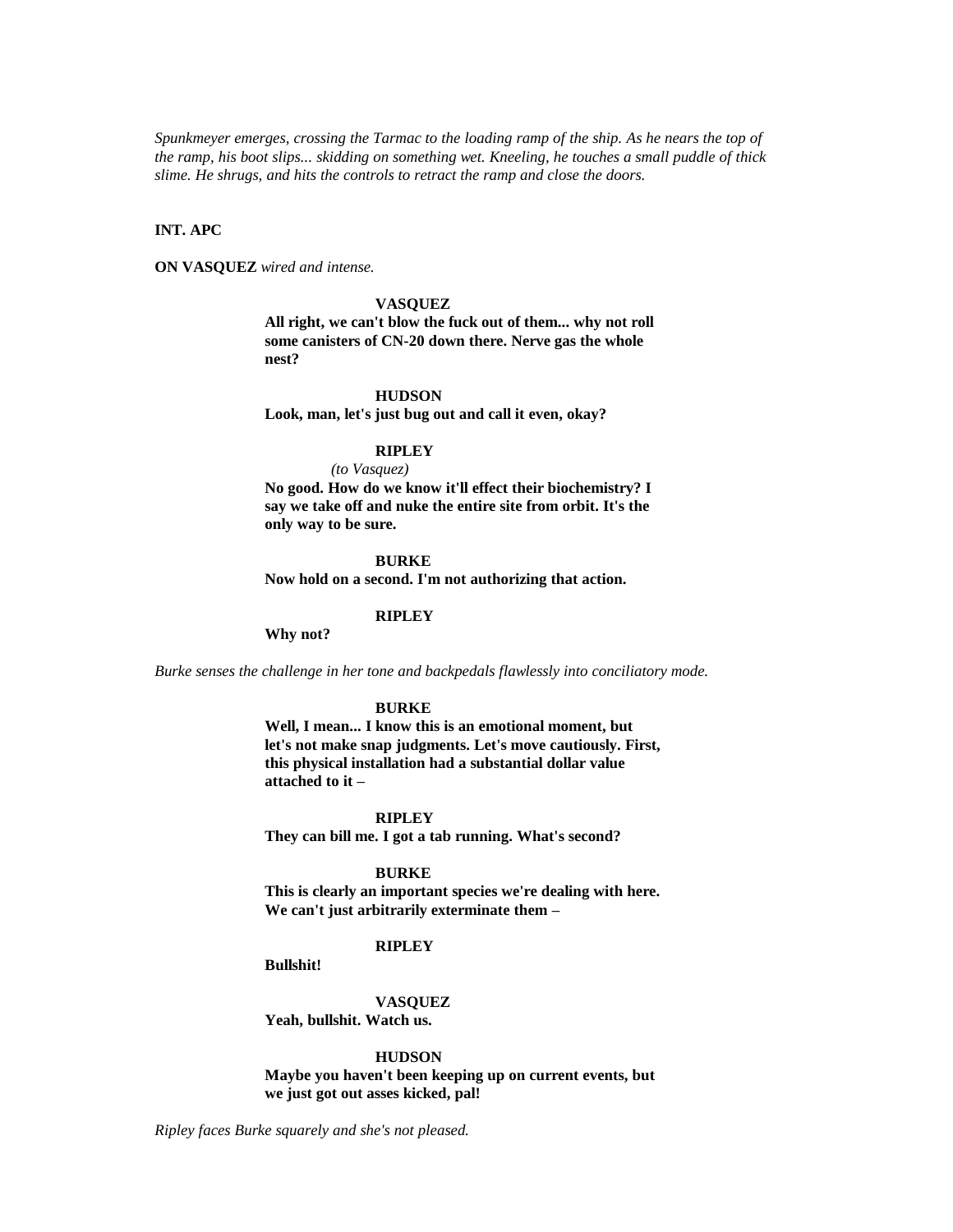### **RIPLEY**

#### **Look, Burke. We had an agreement.**

*Burke moves in, lowering his voice. He takes her aside from the others.*

#### **BURKE**

**I know, I know, but we're dealing with changing scenarios here. This thing is major, Ripley. I mean really major. You gotta go with its energy. Since you are the representative of the company who discovered this species your percentage will naturally be some serious, serious money.**

*Ripley stares at his like he's a particularly disagreeable fungus.*

## **RIPLEY**

**You son-of-a-bitch.**

#### **BURKE**

*(hardening)* **Don't make me pull rank, Ripley.**

**RIPLEY What rank? I believe Corporal Hicks has authority here.**

#### **BURKE**

**Corporal Hicks!?**

## **RIPLEY**

**This operation is under military jurisdiction and Hicks is next in chain of command. Right?**

#### **HICKS**

**Looks that way.**

*Burke starts to lose it and it's not a pretty sight.*

#### **BURKE**

**Look, this is a multimillion dollar operation. He can't make that kind of decision. He's just a grunt!** *(glances at Hicks)*

**No offense.**

#### **HICKS**

*(coolly)* **None taken.** *(into mike)* **Ferro, you copying?**

### **FERRO**

*(voice over; static)*

**Standing by.**

### **HICKS**

**Prep for dust-off. We're gonna need an immediate evac.** *(to Burke)*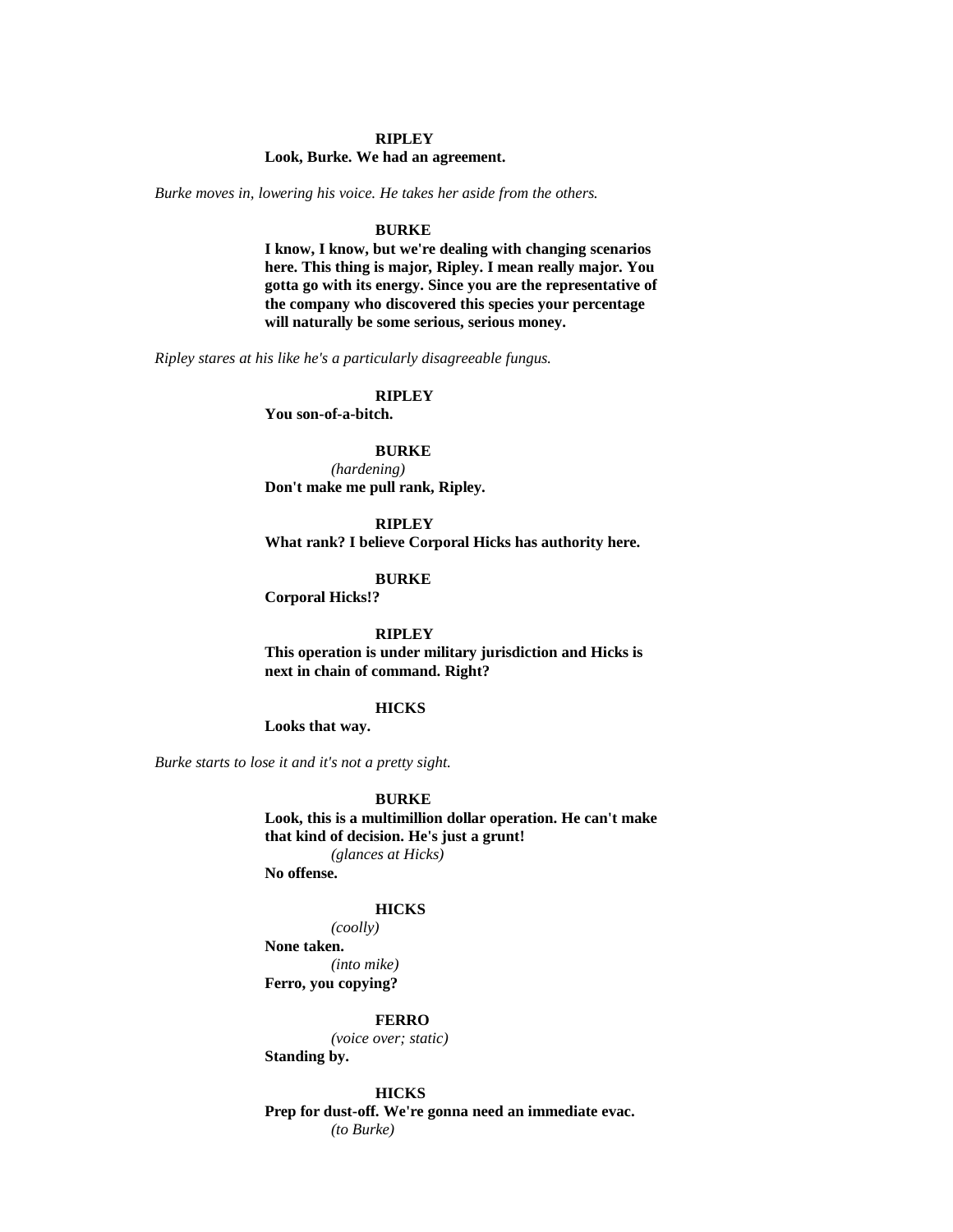## **I think we'll take off and nuke the site from orbit. It's the only way to be sure.**

*He winks. Burke looks like a kid whose toy has been snatched.*

### **BURKE**

## **This is absurd! You don't have the authority to –**

*CLACK! The sound of a rifle bolt snapping home truncates his rant. Vasquez has a pulse-rifle cradled, not exactly aimed at Burke but not exactly aimed away either. Her expression is masklike. End of discussion.*

*Ripley sits behind Newt, putting her arm around her.*

### **RIPLEY**

**We're going home, honey.**

## **EXT. DROP-SHIP**

*The ship rises through the spray thrown up by the downblast of the VTOL jets, hovering above the complex like a huge insect, its searchlights blazing.*

## **EXT. APC**

*The group is filing out of the personnel carrier, which is clearly a write off. Hicks and Hudson have Gorman between them, and the others emerge into the wind. They watch the ship roar in on its final approach.*

### **INT. DROP-SHOP COCKPIT**

*Ferro flicks the intercom switch several times. Thumps her headset mike.*

### **FERRO Spunkmeyer? Goddammit.**

*The compartment door behind her slides slowly back.*

### **FERRO**

*(turning)* **Where the fu --**

*Her eyes widen. It's not Spunkmeyer.*

*Am impression of leering jaws which blur forward, then a whirl of motion and a truncated scream. The throttle levers are slammed forward in the melee.*

## **EXT. APC – LANDSCAPE – STATION**

*They watch in dismay as the approaching ship dips and* VEERS WILDLY*. Its main engines*  ROAR FULL ON *and the craft accelerates toward them even as it loses altitude. It skims the ground. Clips a rock formation. The ship slews, sideslipping. It hits a ridge. Tumbles, bursting into flame, breaking up. It arcs into the air, end over end, a Catherine wheel juggernaut.*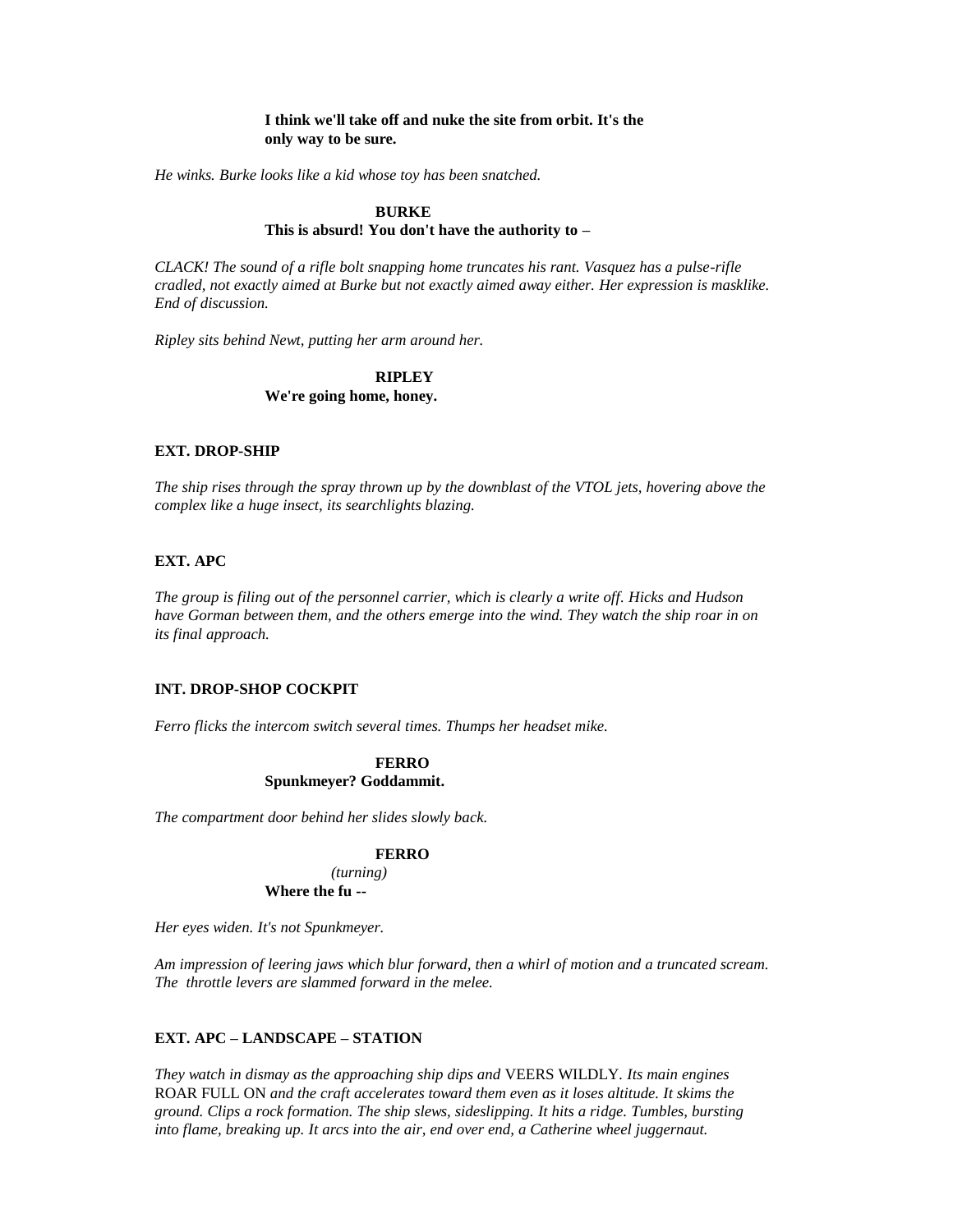### **RIPLEY**

**Run!**

*She grabs Newt and sprints for cover as a tumbling section of the ship's massive engine module slams into the APC and it explodes into twisted wreckage.*

*The drop-ship skips again, like a stone, engulfed in flames...* AND CRASHES INTO THE STATION*. A* TREMENDOUS FIREBALL*.*

*The remainder of the ground team watches their hopes of getting off the planet, and most of their superior fire power, reduced to flaming debris.*

*There is a moment of stunned silence, then...* 

## **HUDSON**

*(hysterical)*

**Well that's great! That's just fucking great, man. Now what the fuck are we supposed to do, man? We're in some real pretty shit now!**

### **HICKS**

**Are you finished?** *(to Ripley)* **You okay?**

*She nods. She can't disguise her stricken expression when she looks at Newt, but the little girl seems relatively calm. She shrugs with fatalistic acceptance.*

#### **NEWT**

**I guess we're not leaving, right?**

#### **RIPLEY**

**I'm sorry, Newt.**

**NEWT You don't have to be sorry. It wasn't your fault.**

#### **HUDSON**

*(kicking rocks)* **Just tell me what the fuck we're supposed to do now. What're we gonna do now?**

### **BURKE**

*(annoyed)*

**May be could build a fire and sing songs.**

### **NEWT**

**We should get back, 'cause it'll be dark soon. They come mostly at night. Mostly.**

*Ripley follows Newt's look to the AP station looming in the twilight, the burning drop-ship wreckage jammed into its basal structure.*

### **EXT. CONTROL BLOCK – NIGHT**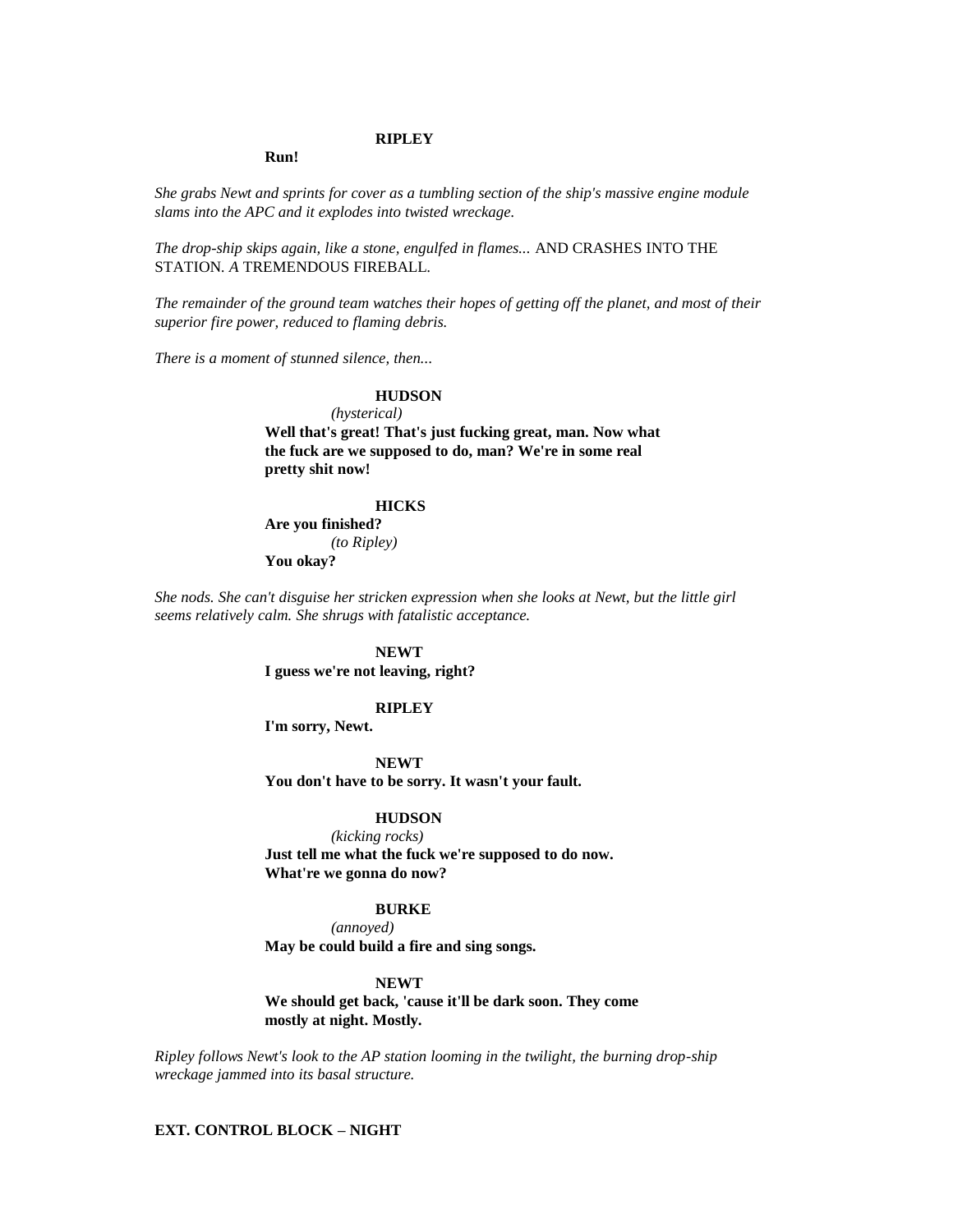*The wind howls mournfully around the metal buildings, dry and cold.*

### **INT. OPERATIONS**

*The weary and demoralized group is gathered to take stock of their grim options. Vasquez and Hudson are just setting down a scorched and dented packing case, one of several culled from the APC wreckage.*

*Hicks indicates their remaining inventory of weapons, lying on a table.*

#### **HICKS**

**This is all we could salvage. We've got four pulse-rifles with about fifty rounds each. Not so good. About fifteen M-40 grenades and two flame throwers less than half full... one damaged. And We've got four of these robot-sentry units with scanners and display intact.**

*He opens one of the scorched cases, revealing a high-tech servo-actuated machine gun with optical sensing equipment, packed in foam.*

### **RIPLEY**

**How long after we're declared overdue can we expect a rescue?**

#### **HICKS**

**About seventeen days.**

#### **HUDSON**

**Man, we're not going to make it seventeen hours! Those things are going to come in here, just like they did before, man... they're going to come in here and get us, man, long before...** 

#### **RIPLEY**

**She survived longer than that with no weapons and no training.**

*Ripley indicates Newt, who salutes Hudson smartly.*

#### **RIPLEY**

**So you better just start dealing with it. Just deal with it, Hudson... because we need you and I'm tired of your bullshit. Now get on a terminal and call up some kind of floor plan file. Construction blueprints, maintenance schematics, anything that shows the layout of this place. I want to see air ducts, electrical access tunnels, subbasements. Every possible way into this wing.**

*Hudson gathers himself, thankful for the direction. Hicks nods approval of her handling of it.*

**HUDSON Aye-firmative. I'm on it.**

### **BISHOP**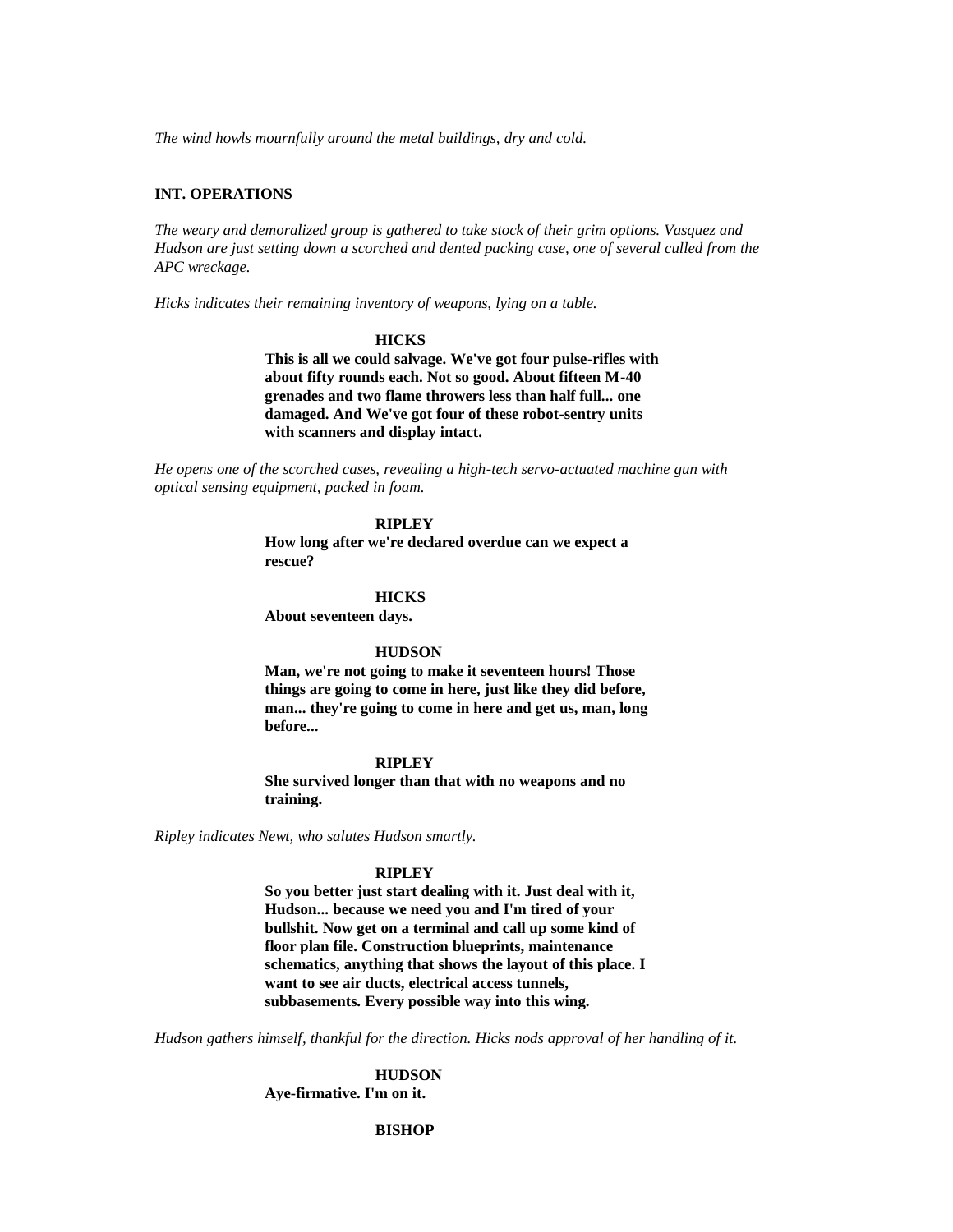**I'll be in medical. I'd like to continue my analysis.**

#### **RIPLEY**

**Fine. You do that.**

### **INT. OPERATIONS**

*Burke, Ripley, Hudson and Hicks are bent over a large* HORIZONTAL VIDEOSCREEN*, like an illuminated chart table. Newt hops from one foot to the other to see.*

### **RIPLEY**

**This service tunnel is how they're moving back and forth.**

### **HUDSON**

**Yeah, right, it runs from the processing station right into the sublevel here.**

*He traces a finger along the abstract ground plan.*

## **RIPLEY**

**All right. There's a fire door at this end. The first thing we do is put a remote sentry in the tunnel and seal that door.**

#### **HICKS**

**We gotta figure on them getting into the complex.**

#### **RIPLEY**

**That's right. So we put up welded barricades at these intersections...**  *(pointing)* **... and seal these ducts here and here. Then they can only come at us from these two corridors and we create a free** 

**field of fire for the other two sentry units, here.**

*Hicks contemplates her game plan and raises his hand, satisfied.*

**HICKS**

**Outstanding. Then all we need's a deck of cards. All right, let's move like we got a purpose.**

## **HUDSON**

**Aye-firmative.**

#### **NEWT**

*(imitating Hudson)* **Aye-firmative!**

### **INT. SERVICE TUNNEL – SUBLEVEL**

*A long straight service tunnel, lined with conduit, seems to go on forever. Vasquez and Hudson have finished setting up two of the robot sentry guns on tripods in the tunnel.*

#### **VASQUEZ**

*(shouting)*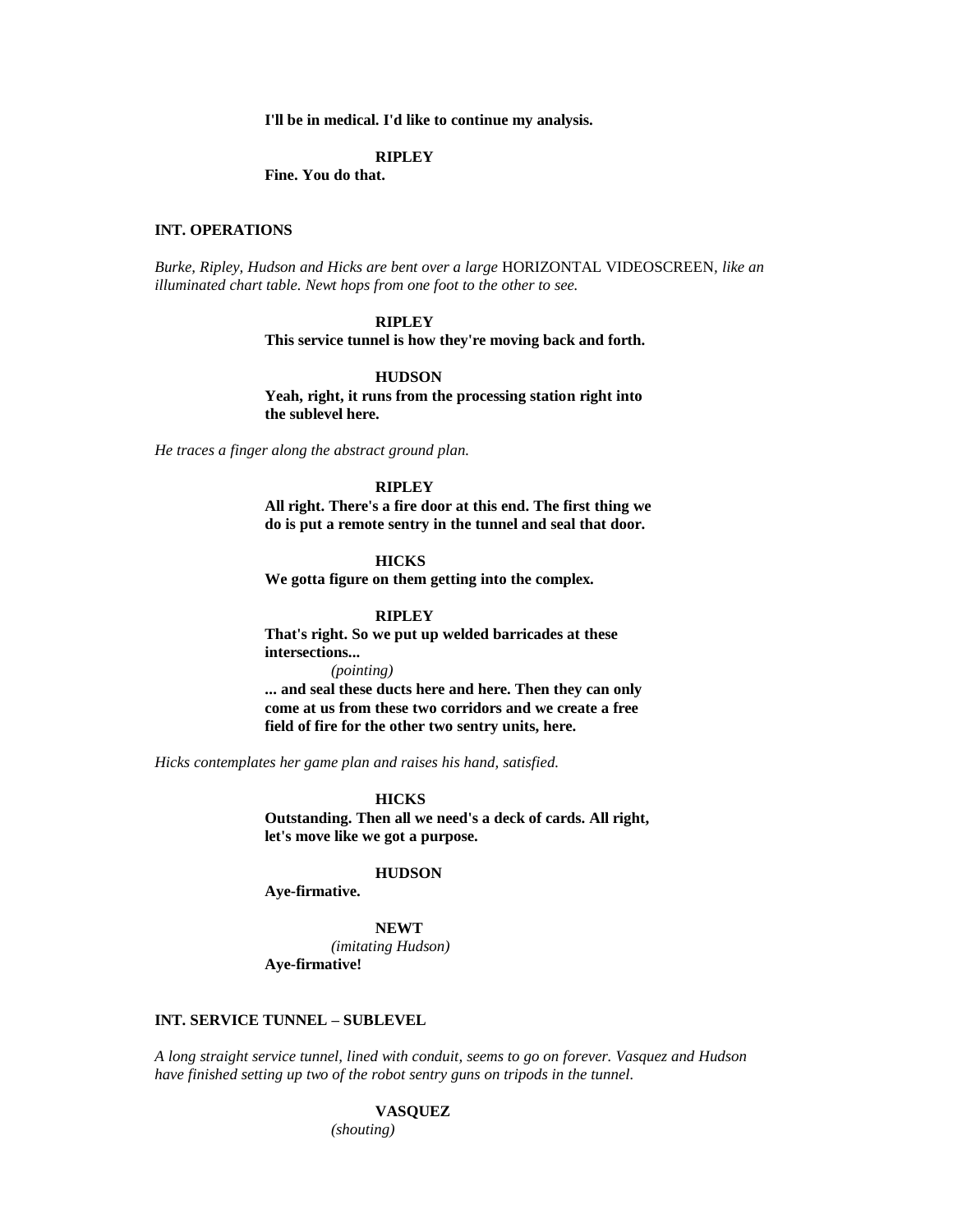## **Testing!**

*She hurls a wastebasket down the tunnel, into the automatic field of fire. The sentry guns swivel smoothly, the wastebasket bounces once... and is riddled by two quick bursts of EXPLODING* 10MM ROUNDS *into dime-sized shrapnel. They retreat behind a heavy steel* FIRE DOOR *which they roll closed on its track. Vasquez, using a* PORTABLE WELDING TORCH*, begins sealing the door to its frame, as Hudson paces nervously.*

> **HUDSON Hudson here. A and B sentries are in place and keyed. We're sealing the tunnel.**

## **INT. SECOND LEVEL CORRIDOR**

*Hicks pauses in his work.*

#### **HICKS**

*(into mike)*

**Roger.**

*He and Ripley are covering an air duct opening with a metal plate, welding it in place, showering sparks in the dark corridor. Behind them Burke and Newt are moving back and forth with cartons of food on a hand truck, stacking it inside the operations center. Hicks sets down his welder and pulls a small object out of a belt pouch. A braceletlike* EMERGENCY LOCATING BEEPER*.*

## **HICKS Here, put this on. Then I can locate you anywhere in the complex on this –**

*He indicates a tiny* TRACKER *hooked to his battle harness. He shrugs, a little self-consciously.*

### **HICKS Just a... precaution. You know.**

*Ripley pauses for a moment, regarding him quizzically.*

### **RIPLEY**

*(strapping it on)*

**Thanks.**

# **HUDSON**

**Uh, what's next?**

*She consults a printout of the floor plan.*

## **EXT. CONTROL BLOCK**

*The wind has died utterly and in the even more eerie stillness a diffuse mist has rolled into shroud the complex. Visibility is low in the fog. Everything looks underwater. There is no movement.*

### **INT. CORRIDOR**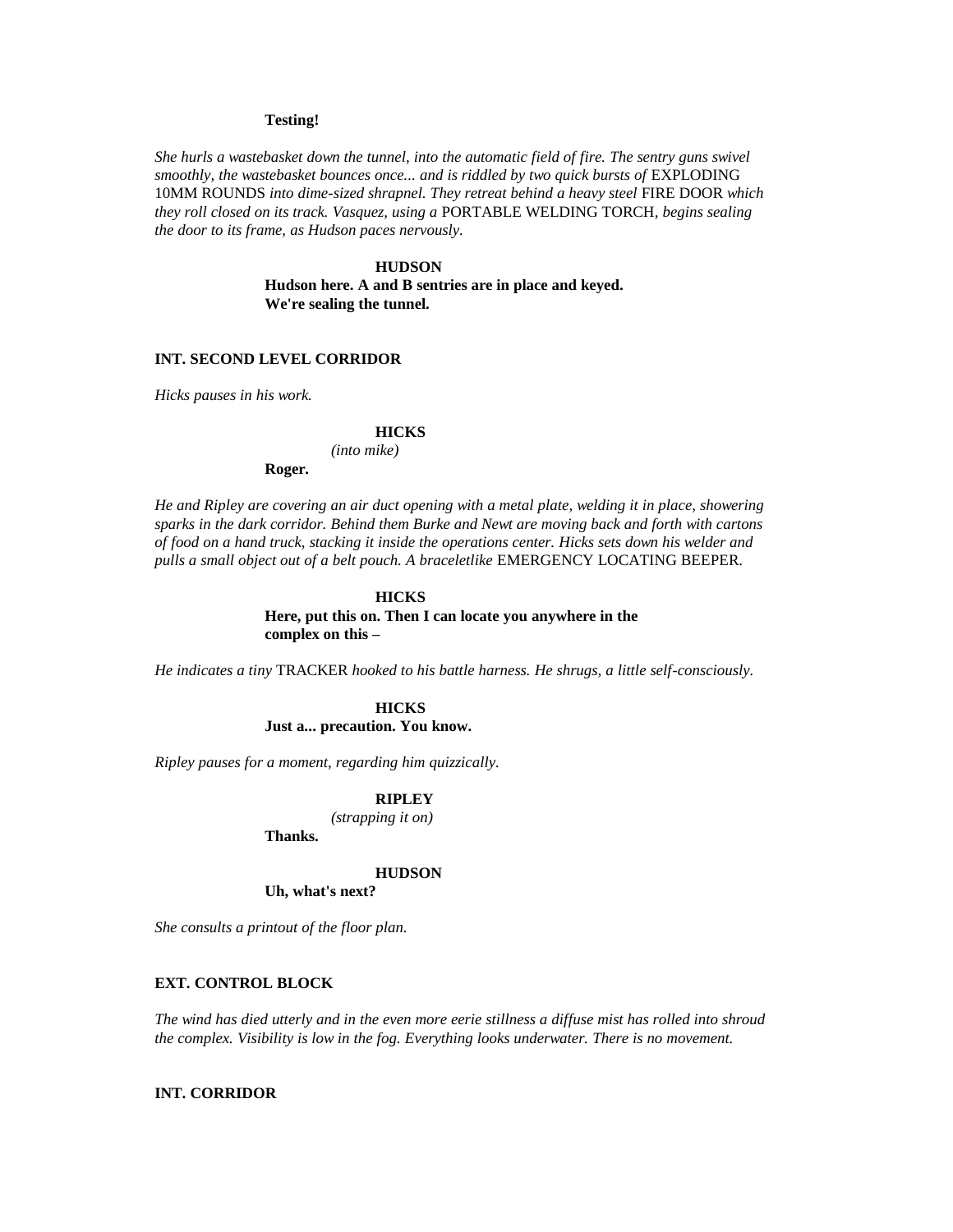*In the barricaded corridor sentry-gun "C" sits waiting, its "ARMED" light flashing green. Through a hole torn in the ceiling at the far end of the corridor the fog swirls in. Water drips. An expectant hush.*

## **INT. MED LAB ANNEX – OPERATING ROOM**

*Ripley carries an exhausted Newt through the inner connecting rooms of the medical wing. She reaches an OPERATING ROOM which is small but very high-tech... vaultlike metal walls, strange equipment. Several metal cots have been set up, displacing O.R. equipment which is pushed into one corner.*

*Newt is resting her head on Ripley's shoulder, barely awake... out of steam. Ripley sets her on one of the cots and Newt lies down.*

> **RIPLEY Now you just lie here and have a nap. You're exhausted.**

**NEWT I don't want to... I have scary dreams.**

*This obviously strikes a chord with Ripley, but she feigns cheerfulness.*

### **RIPLEY**

**I'll bet Casey doesn't have bad dreams.**

*Ripley lifts the doll's head from Newt's tiny fingers and looks inside. It is, of course, empty.*

## **RIPLEY**

**Nothing bad in here. Maybe you could just try to be like her.**

*Ripley closes the doll's eyes and hands her back. Newt rolls her eyes as if to say "don't pull that five-year-old shit on me, lady. I'm six."*

#### **NEWT**

**Ripley... she doesn't have bad dreams because she's just a piece of plastic.**

#### **RIPLEY**

**Oh. Sorry, Newt.**

**NEWT**

**My mommy always said there were no monsters. No real ones. But there are.**

*Ripley's expression becomes sober. She brushes damp hair back from the child's pale forehead.*

**RIPLEY**

*(quietly)* **Yes, there are, aren't there.**

**NEWT Why do they tell little kids that?**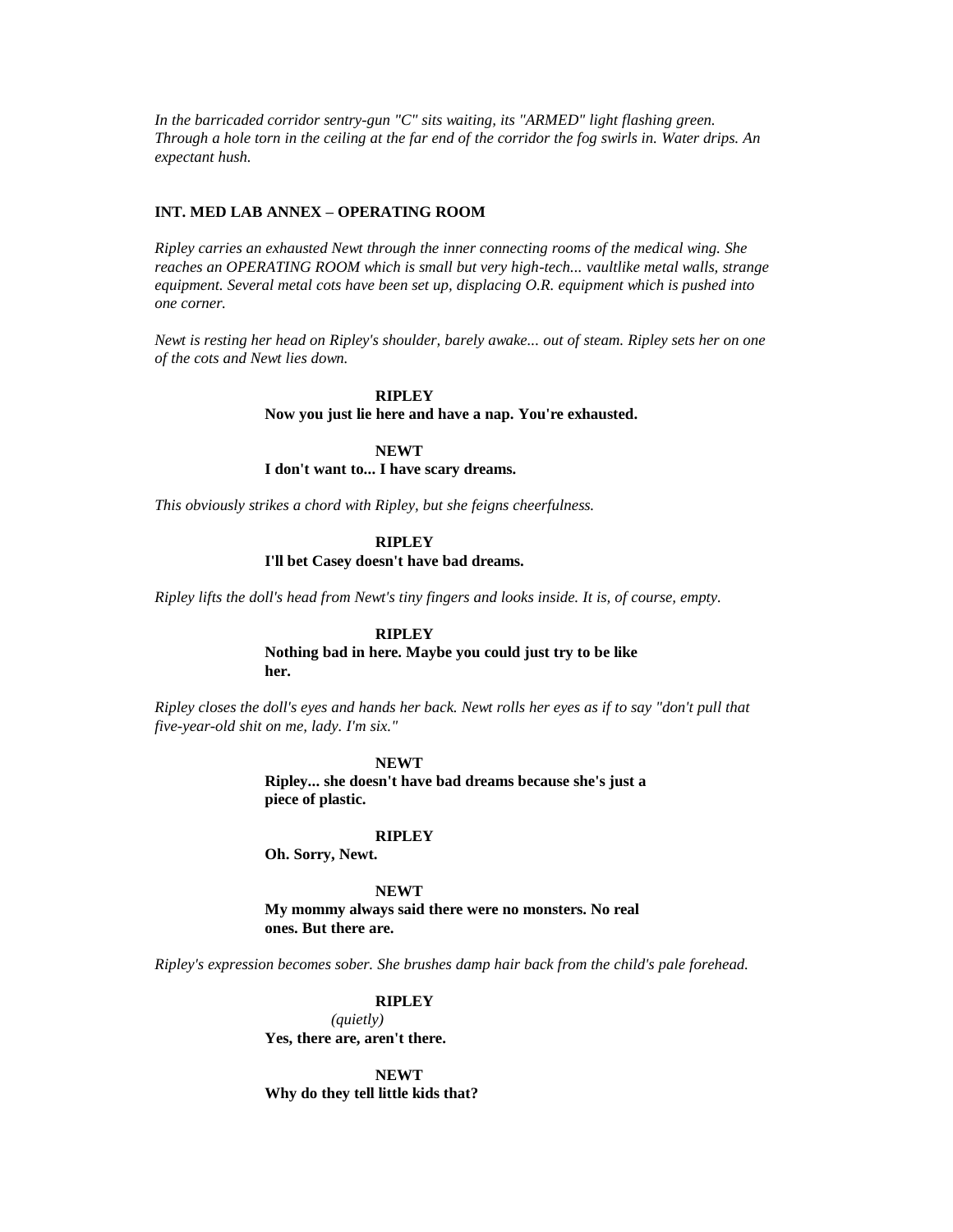*Newt's voice reveals her deep sense of betrayal. She's seen that the world can be just as terrifying as her most primal child's nightmare if not more so, and that's a lot worse than finding out there is no Santa.*

### **RIPLEY**

#### **Well, some kids can't handle it like you can.**

## **NEWT**

**Did one of those things grow inside her?**

*Ripley begins pulling blankets up an tucking them in around her tiny body.*

**RIPLEY**

**I don't know, Newt. That's the truth.**

**NEWT Isn't that how babies come? I mean people babies... they grow inside you?**

**RIPLEY**

**No, it's different, honey.**

**NEWT Did you ever have a baby?**

**RIPLEY**

**Yes. A little girl.**

#### **NEWT**

**Where is she?**

#### **RIPLEY**

*(quietly)*

**Gone.**

#### **NEWT**

## **You mean dead.**

*It's more statement than question. Ripley nods slowly.*

*She turns, reaching for a* PORTABLE SPACE HEATER *sitting nearby, and slides it closer to the bed. She switches it on. It HUMS and emits a cozy orange glow.*

#### **NEWT**

**Ripley, I was just thinking... Maybe I could do you a favor and fill in for her. Just for a while. You can try it and if you don't like it, it's okay. I'll understand. No big deal. Whattya think?** 

*Ripley gazes at her a long time before answering... a conflict between the urge to crush the child to her in a forever hug and the knowledge that neither of them may see another dawn.*

#### **RIPLEY**

**I think it's not the worst idea I've heard all day. Let's talk about it later.**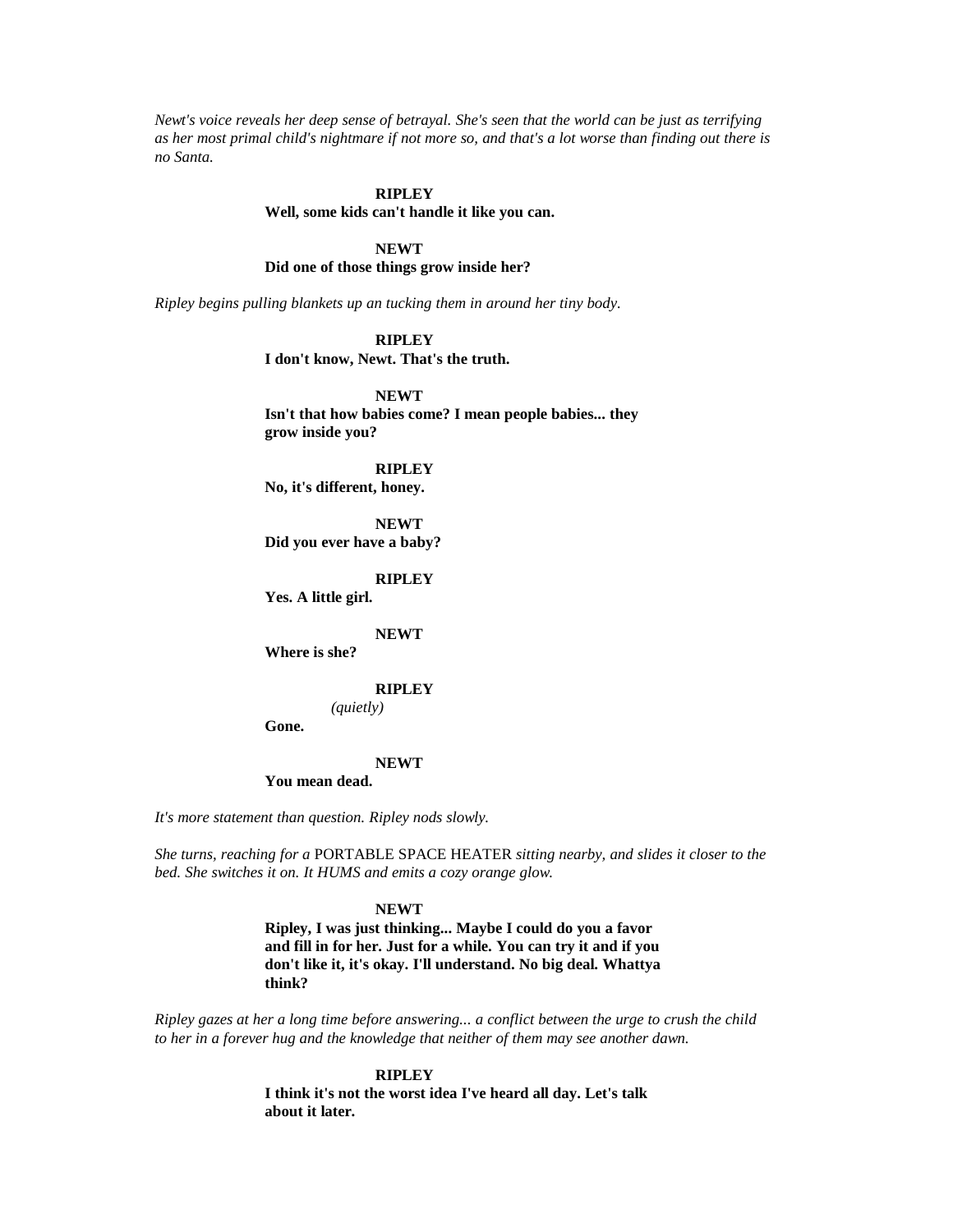*She switches off the light and starts to rise. Newt grabs her arm. A plaintive voice in the dark.*

#### **NEWT**

**Don't go! Please.**

### **RIPLEY**

## **I'll be right in the other room, Newt. And look... I can see you on that camera right up there.**

*Newt looks at the* VIDEO SECURITY CAMERA *above the door. Ripley unsnaps the* TRACKER BRACELET *given to her by Hicks and puts it on Newt's tiny wrist, cinching it down.*

### **RIPLEY**

## **Here. Take is for luck. Now go to sleep... and don't dream.**

*Ripley walks away and Newt rolls on her side, hugging Casey and gazing at the hypnotically pulsing function light on the bracelet. The space heater hums comfortingly.*

#### **INT. MED LAB**

**EXTREME CLOSEUP** – *Gorman, his eyelids slitted open like those of a corpse, but with the eyes tracking erratically. The only sign of life.*

### **RIPLEY**

*(voice over)*

**How is he?**

*Ripley stands over the Lieutenant, who is lying motionless on an examining table. Bishop looks up from his instruments nearby, the light of a single gooseneck lamp giving his features a macabre cast.*

#### **BISHOP**

**I've isolated a neuro-muscular toxin responsible for the paralysis. It seems to be metabolizing. He should wake up soon.**

#### **RIPLEY**

**Now let me get this straight. The aliens paralyzed the colonists, carried them over there, cocooned them to be hosts for more of those...** 

*Ripley points at the stasis cylinders containing the face-hugger specimens.*

### **RIPLEY**

**Which would mean lots of those parasites, right? One for each person... over a hundred at least.**

#### **BISHOP**

**Yes. That follows.**

**RIPLEY**

**But these things come from eggs... so where are all the eggs coming from.**

### **BISHOP**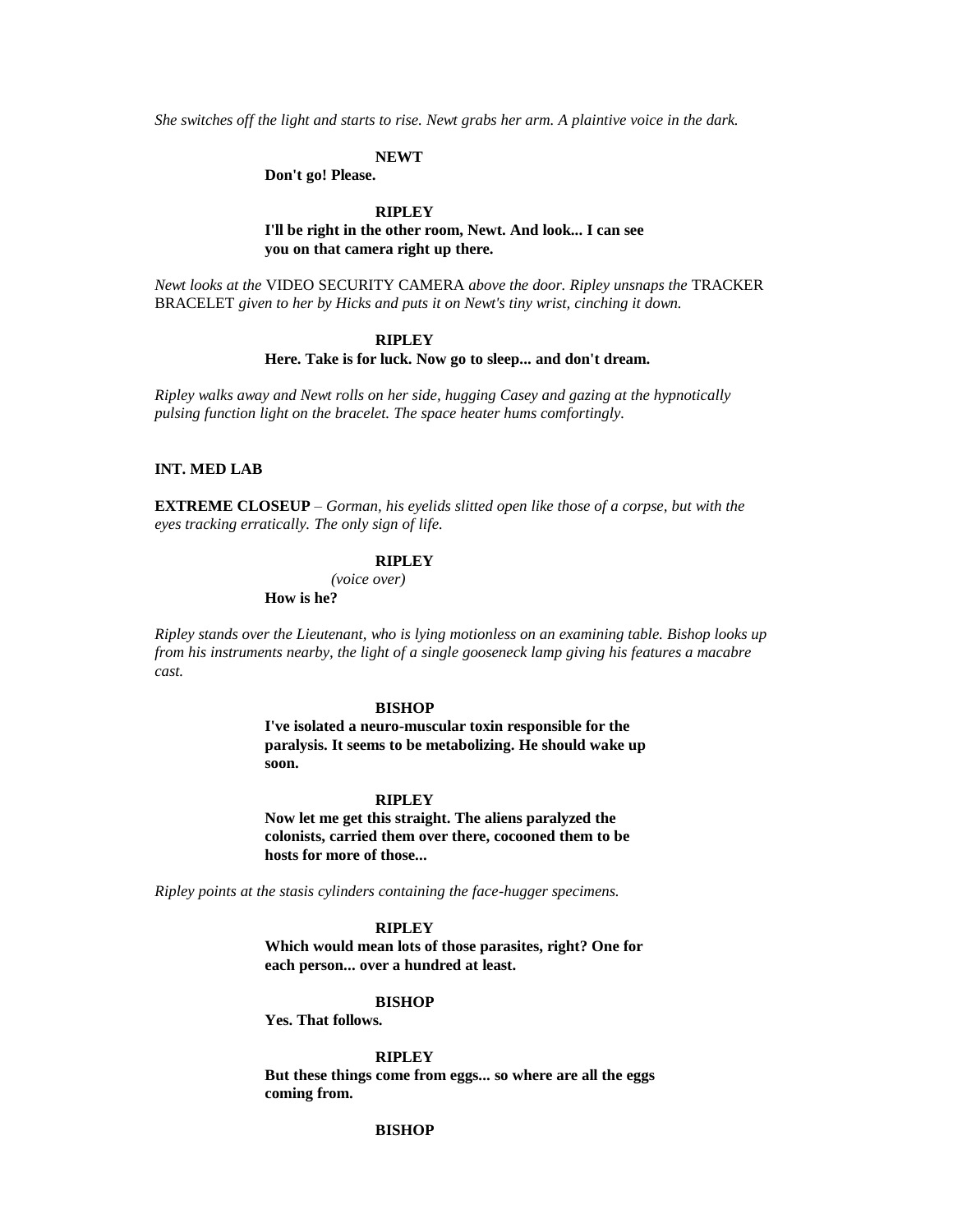**That is the question of the hour. We could assume a parallel to certain insect forms who have hivelike organization. An ant of termite colony, for example, is ruled by a single female, a queen, which is the source of new eggs.**

#### **RIPLEY**

**You're saying one of those things lays all the eggs?**

#### **BISHOP**

**Well, the queen is always physically larger then the others. A termite queen's abdomen is so bloated with eggs that it can't move at all. It is fed and tended by drone workers, defended by the warriors. She is the center of their lives, quite literally the mother of their society.**

## **RIPLEY**

**Could it be intelligent?**

#### **BISHOP**

**Hard to say. It may have been blind instinct... attraction to the heat of whatever... but she did choose to incubate her eggs in the one spot where we couldn't destroy her without destroying ourselves. That's if she exists, of course.**

*Ripley ponders the ramifications of Bishop's analysis.*

## **RIPLEY**

*(rising)* **I want those specimens destroyed as soon as you're done with them. You understand?**

*Bishop glances at the creatures, pulsing malevolently in their cylinders.*

### **BISHOP**

**Mr. Burke have instructions that they were to be kept alive in stasis for return to the company labs. He was very specific.**

*Ripley feels the fabric of her self-restraint tearing. She slaps the intercom switch.*

## **RIPLEY**

**Burke!**

#### **INT. MED LAB ANNEX**

*In a small observation chamber separated from the med lab by a glass partition, Ripley and Burke have squared off.*

#### **BURKE**

**Those specimens are worth millions to the bio-weapons division. Now, if you're smart we can both come out of this heroes. Set up for life.**

### **RIPLEY**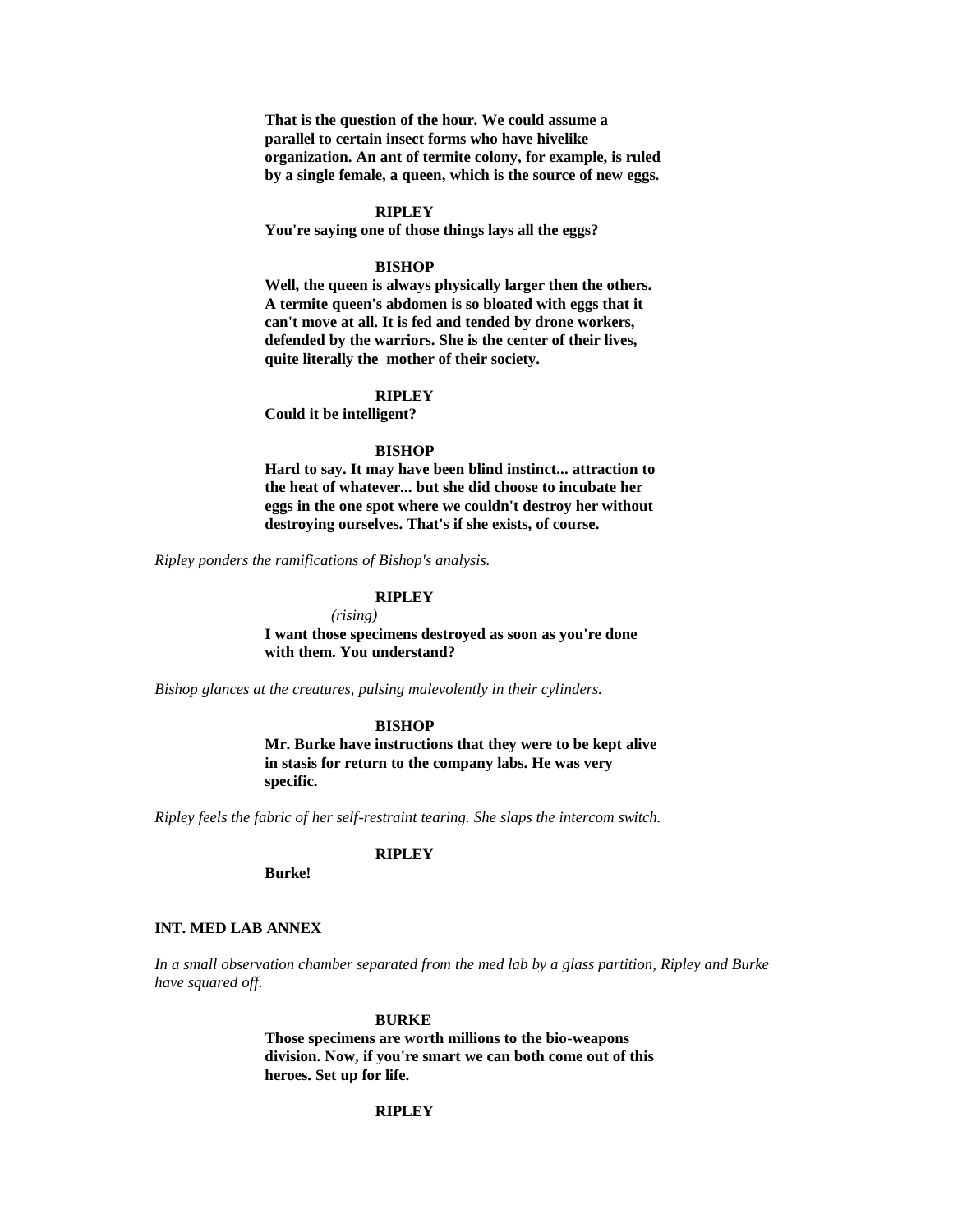**You just try getting a dangerous organism past ICC quarantine. Section 22350 of the Commerce Code.**

#### **BURKE**

**You've been doing your homework. Look, they can't impound it if they don't know about it.**

## **RIPLEY**

**But they will know about it, Burke. From me. Just like they'll know how you were responsible for the deaths of one hundred and fifty-seven colonists here –**

#### **BURKE**

**Now, wait a second –**

## **RIPLEY**

*(stepping on him)*

**You sent them to that ship. I just checked the colony log... directive dates six-twelve-seventy-nine. Signed Burke, Carter J.**

*Ripley's fury is peaking, now that the frustration and rage finally have a target to focus on.*

### **RIPLEY**

**You sent them out there and you didn't even warn them, Burke. Why didn't you warn them?**

**BURKE**

**Look, maybe the thing didn't even exist, right? And if I'd made it a major security situation, the Administration would've stepped in. Then no exclusive rights, nothing.**

*He shrugs, his manner blase, dismissive.*

### **BURKE**

**It was a bad call, that's all.**

*Ripley snaps. She slams him against the wall, surprising herself and him, her hands gripping his collar.*

#### **RIPLEY**

**Bad call? These people are fucking dead, Burke! Well, they're going to nail your hide to the shed... and I'll be there when they do.**

*She steps back, shaking, and looks at him with utter loathing, as if the depths of human greed are a far more horrific revelation than any alien.*

#### **BURKE**

*(sadly)* **I expected more of you, Ripley. I thought you would be smarter than this.**

**RIPLEY**

**Sorry to disappoint you.**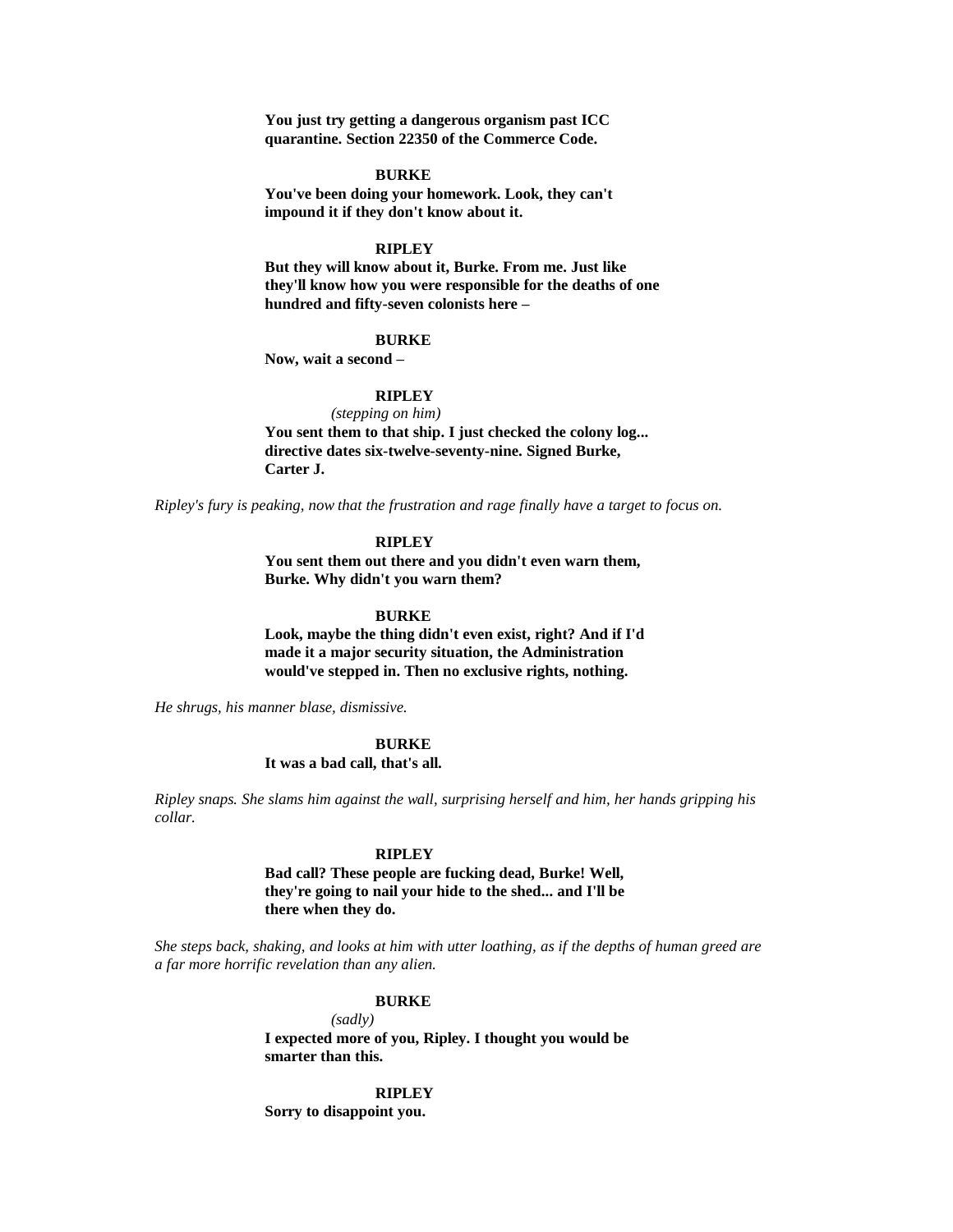*She turns away and strides out. The door closes. Burke stares after her, his mind a whirl of options.*

## **INT. CORRIDOR**

*Ripley is walking toward operations when a* STRIDENT ALARM *begins to sound. She breaks into a run.*

## **INT. OPERATIONS**

*Ripley double-times it to Hicks'* TACTICAL CONSOLE *where Hudson and Vasquez have already gathered. Hicks slaps a switch, killing the alarm.*

# **HICKS They're coming. They're in the tunnel.**

*The* TRILLING *of the motion sensor remains, speeding up.* TWO RED LIGHTS *on the tactical display light up simultaneously with an echoing crash of gunfire which vibrates the floor.*

## **HICKS**

### **Guns A and B. Tracking and firing on multiple targets.**

*The RSS guns pound away, echoing through the complex. Their separate bursts overlap in an irregular rhythm. A counter on the display counts down the number of rounds fired.*

## **HUDSON**

**They must be wall to wall in there. Look at those ammo counters go. It's a shooting gallery down there.**

## **INT. SERVICE TUNNEL – TIGHT ON RSS GUNS**

*Blasting stroboscopically in the tunnels. Their barrels are overheating, glowing cherry red. One*  CLICKS *empty and sits smoking, still swiveling to track targets it can't fire upon.*

## **INT. OPERATIONS**

*The digital counter on B gun reads zero.*

# **HICKS**

# **B gun's dry. Twenty on A. Ten. Five. That's it.**

SILENCE*. Then a* GONGLIKE BOOMING *echoes eerily up from sublevel.*

## **RIPLEY**

**They're at the fire door.**

*The* BOOMING INCREASES *in volume and ferocity.*

**HUDSON**

**Man, listen to that.**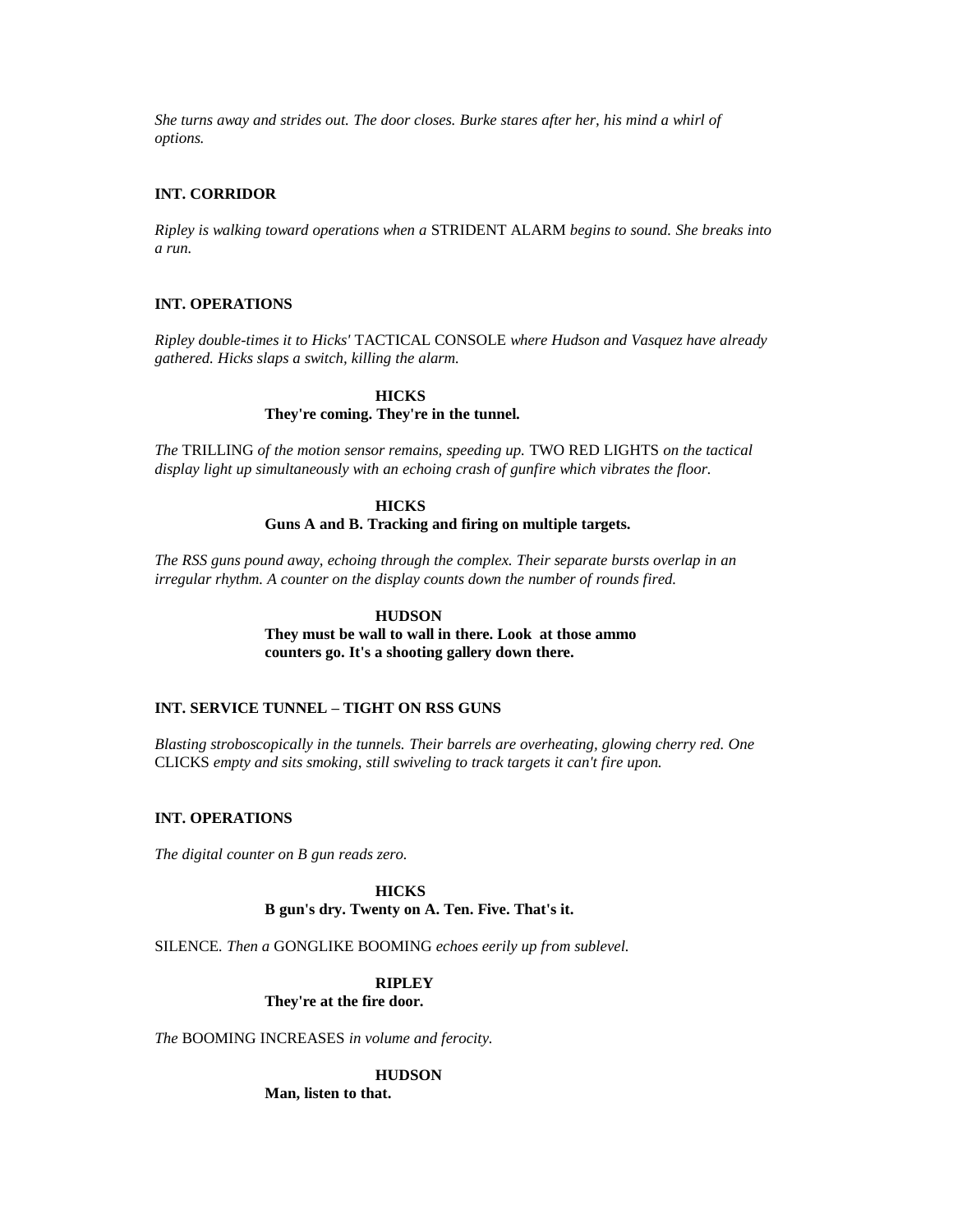*Mixed with the echoing crash-clang is a nerve-wrecking* SCREECH *of claws on steel. The intercom buzzes, startling them.*

### **BISHOP**

*(voice over)* **Bishop here. I'm afraid I have some bad news.**

### **HUDSON**

**Well, that's a switch.**

### **INT. OPERATIONS – MINUTES LATER**

*Everyone, including Bishop, is crowded at the window, intently watching the AP station which is a dim silhouette in the mist. Suddenly a column of flame, like an acetylene torch, jets upward from the complex at the base of the cone.*

### **BISHOP**

**That's it. See it? Emergency venting.**

**RIPLEY**

**How long until it blows?**

#### **BISHOP**

**I'm projecting total systems failure in a little under four hours. The blast radius will be about thirty kilometers. About equal to ten megatons.**

### **HICKS**

**We got problems.**

#### **HUDSON**

**I don't fucking believe this. Do you believe this?**

#### **RIPLEY**

**And it's too late to shut it down?**

**BISHOP**

**I'm afraid so. The crash did too much damage. The overload is inevitable, at this point.**

#### **HUDSON**

**Oh, man. And I was gettin' short, too! Four more weeks and out. Now I'm gonna buy it on this fuckin' rock. It ain't half fair, man!**

#### **VASQUEZ**

**Hudson, give us a break.**

*They watch as another gas jet lights up the fog-shrouded landscape.*

## **RIPLEY**

*(to Hicks)* **We need the other drop-ship. The on one the Sulaco. We have to bring it down on remote, somehow.**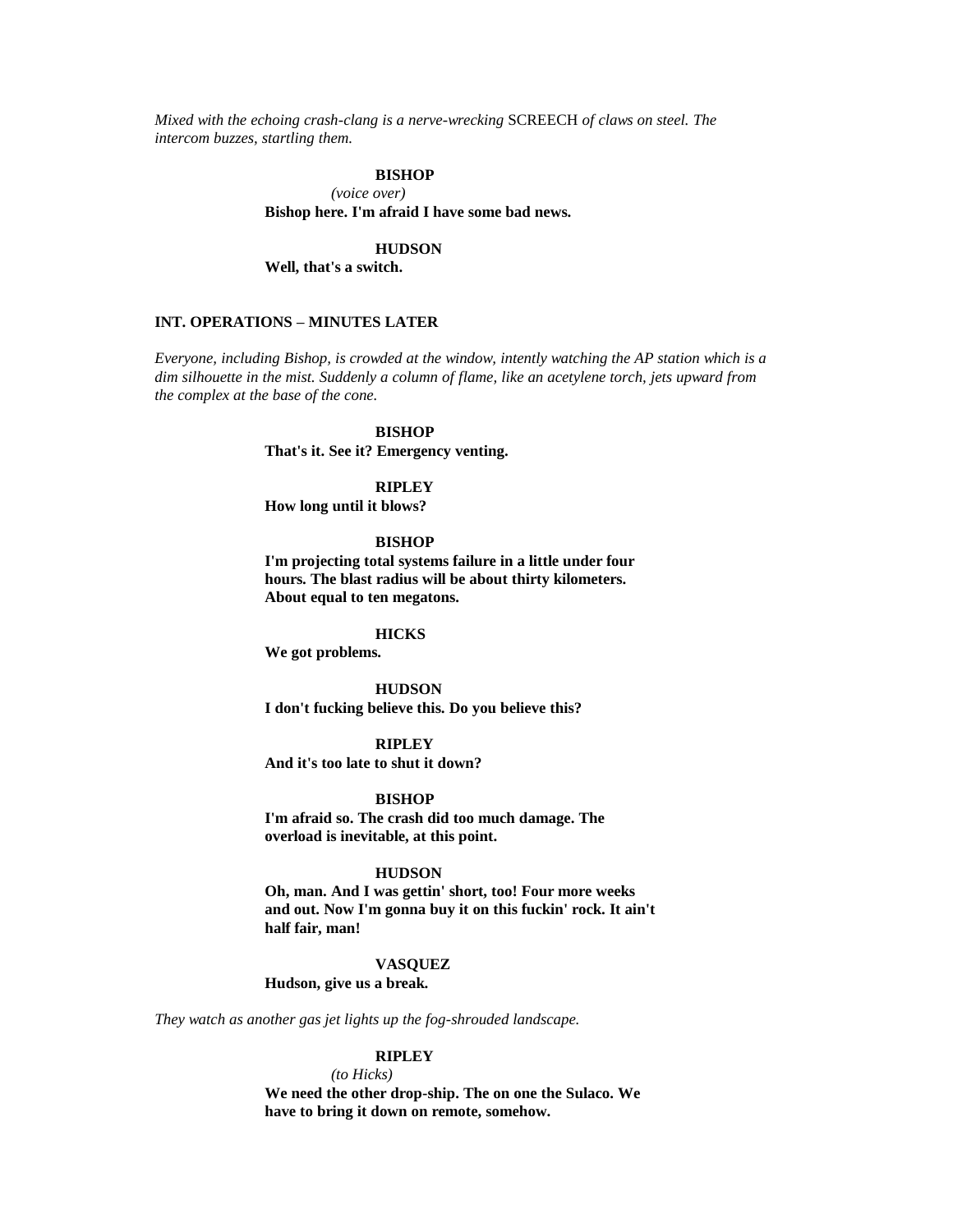## **HUDSON**

**How? The transmitter was on the APC. It's wasted.**

### **RIPLEY**

*(pacing)* **I don't care how! Think of a way. Think of something.**

**HUDSON**

**Think of what? We're fucked.**

#### **RIPLEY**

**What about the colony transmitter? That up-link tower down at the other end. Why can't we use that?**

#### **BISHOP**

**I checked. The hard wiring between here and there was severed in the fighting.**

*Ripley is wound up like a dynamo, her mind spinning out options, grim solutions.*

## **RIPLEY**

**Well then somebody's just going to have to go out there. Take a portable terminal and go out there and plug in manually.**

#### **HUDSON**

**Oh, right! Right! With those things running around. No way.**

#### **BISHOP**

*(quietly)*

**I'll go.**

#### **RIPLEY**

**What?**

#### **BISHOP**

**I'm really the only one qualified to remote-pilot the ship anyway. Believe me, I'd prefer not to. I may be synthetic but I'm not stupid.**

**RIPLEY All right. Let's get on it. What'll you need?**

#### **VASQUEZ**

## **Listen. It's stopped.**

*They listen. Nothing. An instant later comes the* HIGH-PITCHED TRILLING *of a motion-sensor alarm. Hicks looks at the tactical board.*

#### **HICKS**

**Well, they're into the complex.**

### **INT. MED LAB**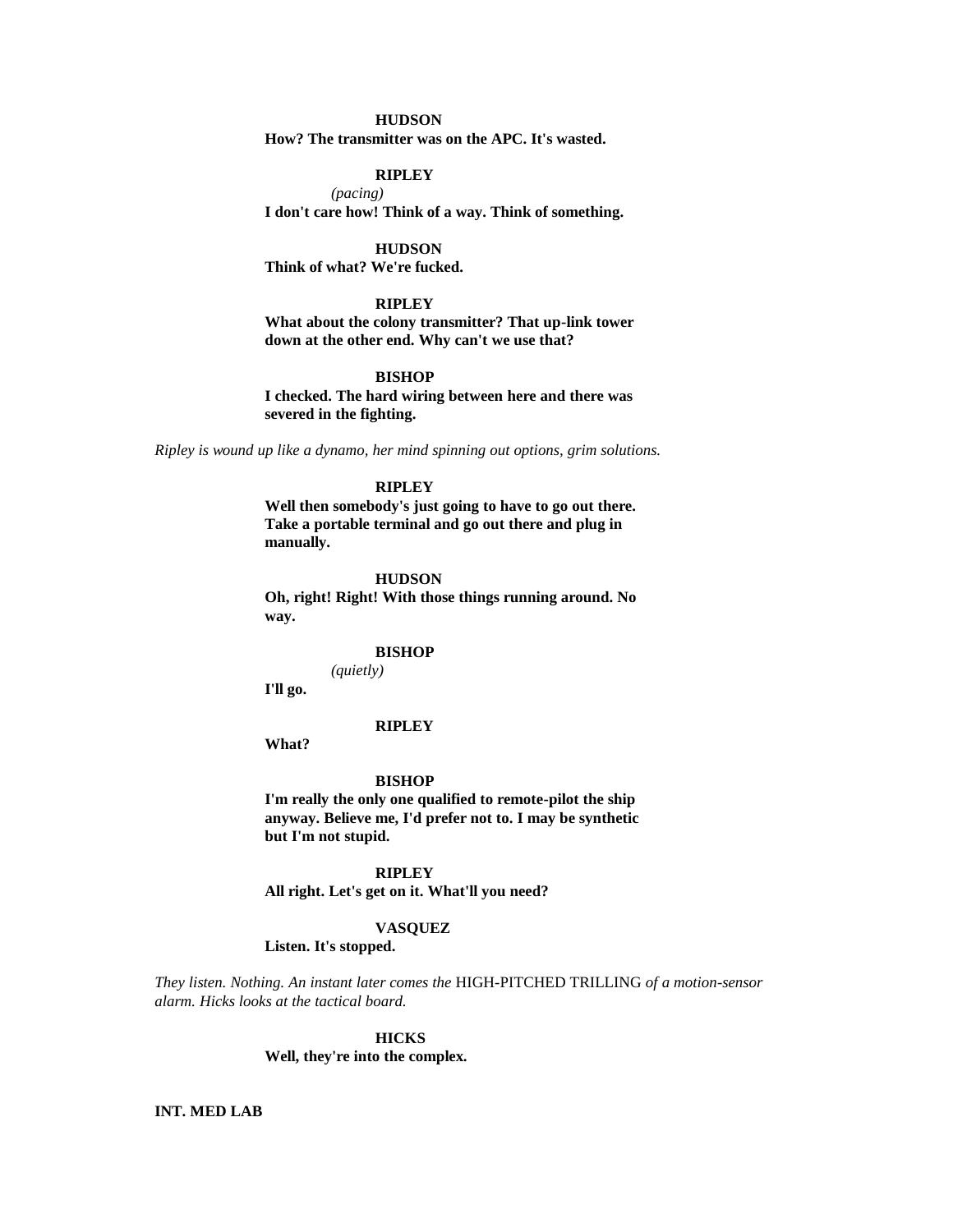*One of the acid holes from the colonists' siege has yielded access to subfloor conduits. Bishop lying in the opening, reaches up to graph the portable terminal as Ripley hands it down to him. He pushes it into the constricted shaft ahead of him. She then hands him a small satchel containing tools and assorted patch cables, a service pistol and a small cutting torch.*

#### **BISHOP**

**This duct runs almost to the up-link assembly. One hundred eighty meters. Say, forty minutes to crawl down there. One hour to patch in and align the antenna. Thirty minutes to prep the ship, then about fifty minutes flight time.** 

*Ripley looks at her watch.*

### **RIPLEY**

**It's going to be closer. You better get going.**

#### **BISHOP**

*(cheerfully)* **See you soon.**

*She squirms into the shaft, pushing the equipment along ahead of him with a scraping rhythm. The diameter of the conduit is barely larger than the width of his shoulders. Vasquez slides a metal plate over the hole and begins spot welding it in place.*

### **INT. CONDUIT**

*Bishop looks back as the welder seals him in. He sighs fatalistically and squirms forward. Ahead of him the conduit dwindles straight to seeming infinity. Like being in the bore of a very long Howitzer.*

#### **INT. MED LAB**

*Ripley jumps as an* ALARM *suddenly blares through the complex.*

#### **HICKS (V.O.) They're in the approach corridor.**

### **RIPLEY**

*(into mike)*

**On my way.**

*Ripley jumps up, unslinging a* FLAMETHROWER *from her shoulder in one motion, and sprints for operations with Vasquez. The sound of* SENTRY GUNS *opening up in staccato bursts echoes from close by.*

## **INT. OPERATIONS**

*Ripley runs to the tactical console where Hicks is mesmerized by the images from the surveillance cameras. The flashes of the sentry guns flare out the sensitive video, but impressions of figures moving in the smoky corridor are occasionally visible. The robot sentries hammer away, driving streamers of tracer fire into the swirling mist.*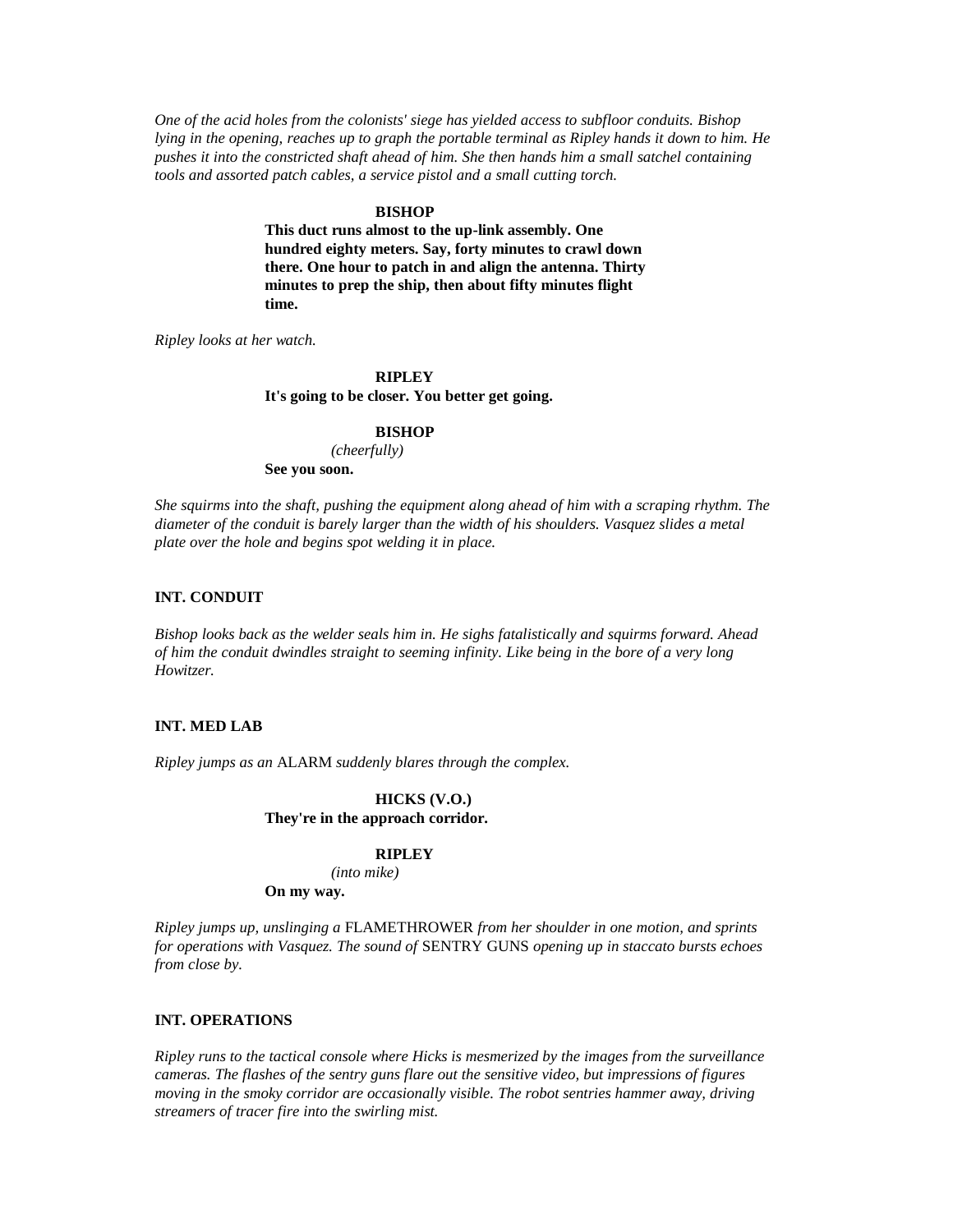### **HICKS**

**Twenty meters and closing. Fifteen. C and D guns down about fifty percent.**

*The digital readout whirl through descending numbers. An inhuman* SHRILL SCREECHING *is audible between bursts of fire.*

# **RIPLEY**

**Now many?**

# **HICKS Can't tell. Lots. D gun's down to twenty. Ten. It's out.**

*Then the firing from the remaining guns stop abruptly. The video image is a swirling wall of smoke. Small fires burn, dim glows in the mist. There are black and twisted shapes, and pieces of twisted shapes, scattered at the edge of visibility. However, nothing emerges from the wall of smoke. The motion sensor* TONE *shuts off.*

### **RIPLEY**

#### **They retreated. The guns stopped them.**

*The moment stretches. Everyone exhales slowly.*

#### **HICKS**

**Yeah. But look...** 

*The digital counters for the two sentry guns read "0" and "10" respectively. Less than a second's worth of firing.*

#### **HICKS**

**Newt time then can walk right up and knock.**

#### **RIPLEY**

**But they don't know that. They're probably looking for other ways to get in. That'll take them awhile.**

#### **HUDSON**

**Maybe we got 'em demoralized.**

### **HICKS**

*(to Vasquez and Hudson)* **I want you two walking the perimeter. I know we're all in strung out shape but stay frosty and alert. We've got to stop any entries before they get out of hand.**

*The two troopers nod and head for the corridor. Ripley sighs and picks up a cup of cold coffee, draining it in one gulp.*

#### **HICKS**

# **How long since you slept? Twenty-four hours?**

*Ripley shrugs. She seems soul weary, drained by the nerve-wracking tension. When she answers, her voice seems distant, detached.*

### **RIPLEY**

*(grimly)*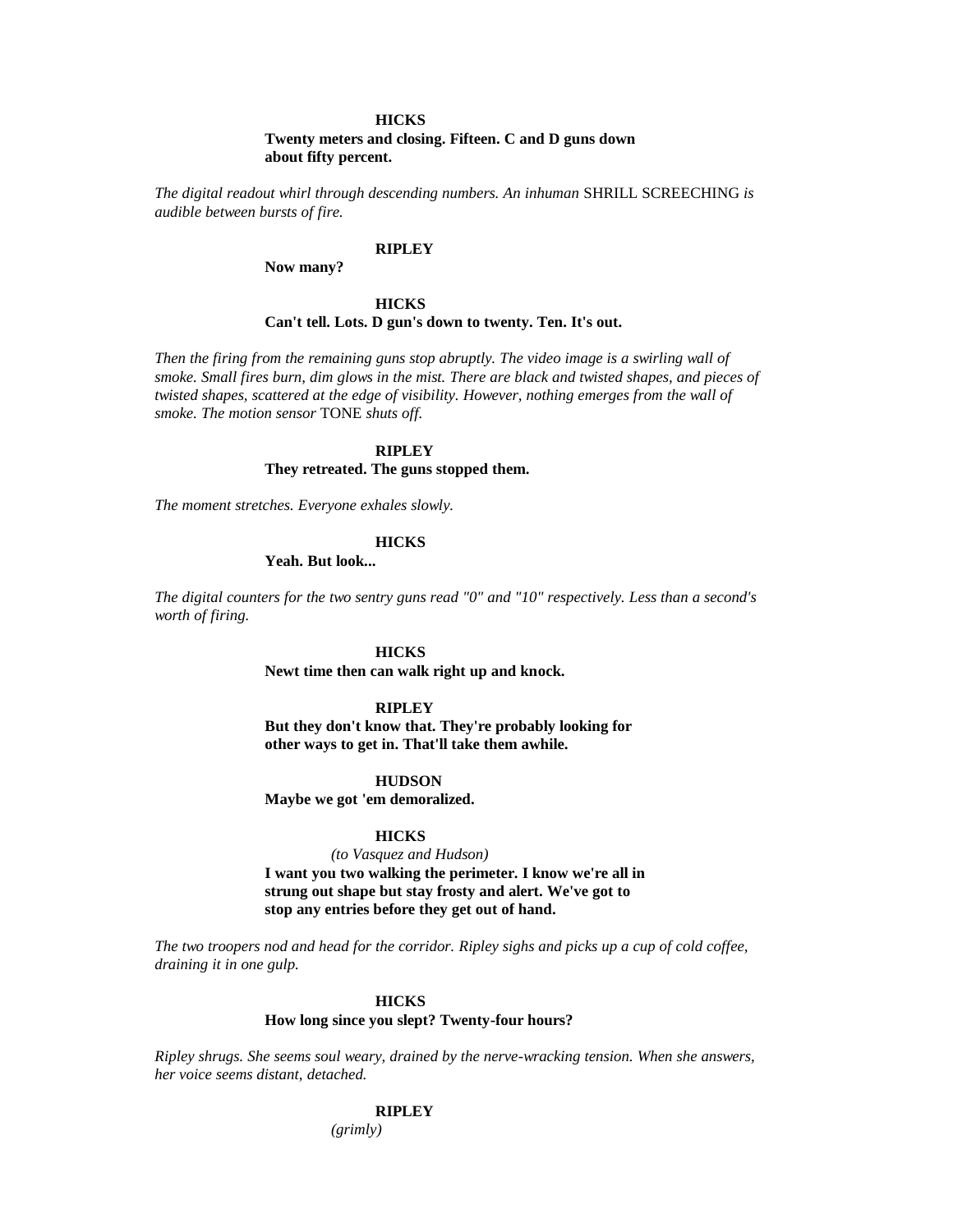**They'll get us.**

**HICKS**

**Maybe. Maybe not.**

**RIPLEY**

**Hicks, I'm not going to wind up like those others. You'll take care of it won't you, it if comes to that?**

**HICKS**

**If it comes to that, I'll do us both. Let's see that it doesn't Here, I'd like to introduce you to a close personal friend of mine.**

*He picks up his pulse-rifle and with the casually precise movements of long practice he snaps open the bolt, drops out the magazine and hands it to her.*

### **HICKS**

**M-41A 10mm pulse-rifle, over and under with a 30mm pump-action grenade launcher.**

*Ripley hefts the weapon. It is heavy and awkward. But there is an irrational promise of security in its lethal cold steel lines, to at least the sense that she will be in some greater measure the master of her own fate. She raises it clumsily.*

### **RIPLEY**

**What do I do?**

### **INT. CONDUIT**

*Bishop is in claustrophobic limbo between two echoing infinities. The pipe rings with his scraping advance. He approaches an irregular hole which admits a tiny shaft of light. He puts his eyes up to the acid-etched opening.*

### **HIS POV**

*As drooling jaws flash toward us,* SLAMMING *against the steel with a vicious scraping* SNAP*.*

*Bishop flattens himself away from the opening and inches along, looking pale and strained. He glances at his watch.*

### **INT. OPERATIONS**

*Ripley has the stock of the M-41A snugged up to her cheek and is awkwardly trying to keep up with Hicks' instructions. The Corporal is standing close behind her, positioning her arms. It's intimate but that's the last thing on their minds.*

> **HICKS Just pull it in real right. It will kick some. When the counter here heads zero, hit this...**

*He thumbs a button and the magazine drops out, clattering on the floor.*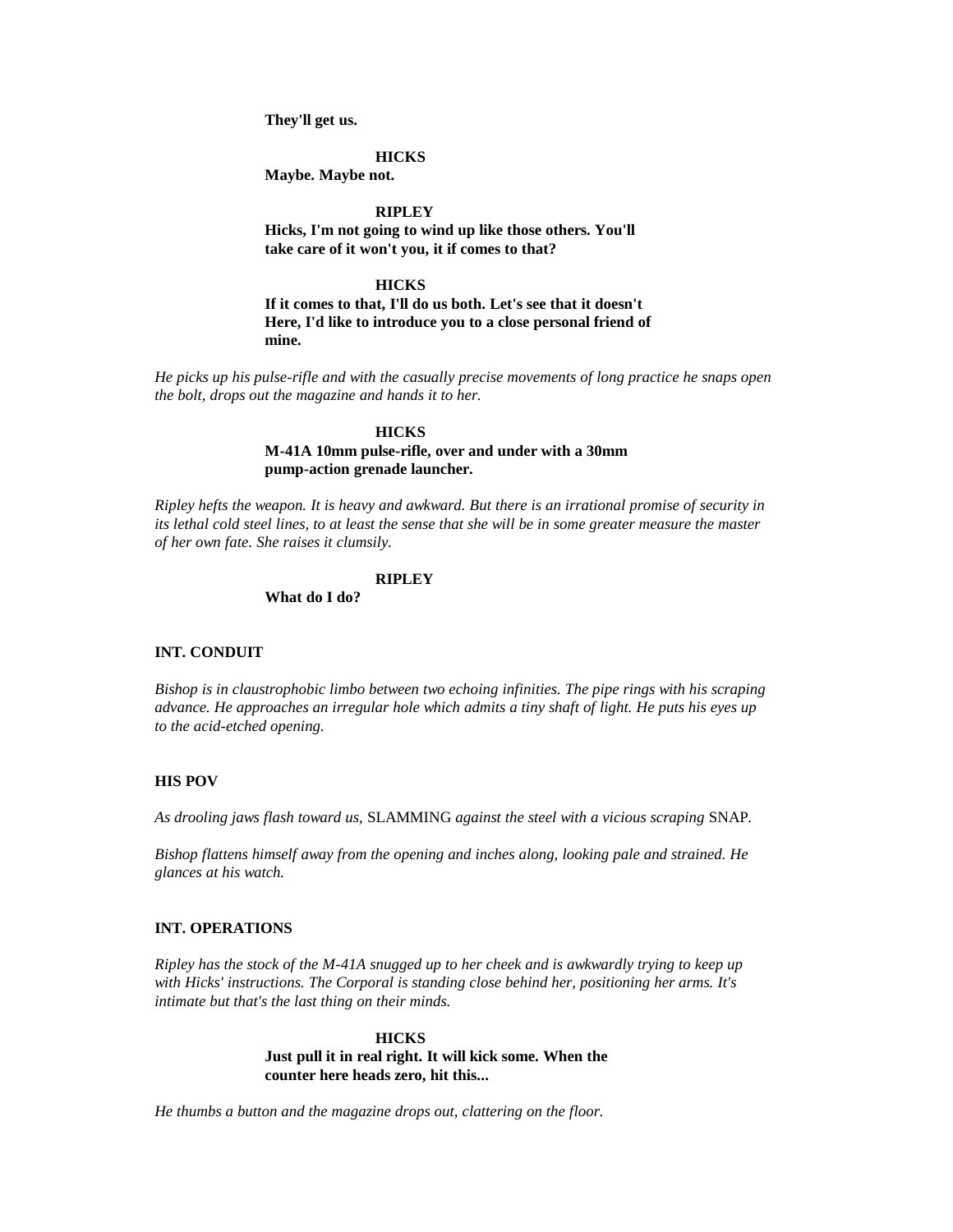### **HICKS**

**Just let it drop right out. Get the other one in quick. Just slap it in hard, it likes abuse. Now, pull the bolt.**

*CLACK!*

### **HICKS**

# **You're ready again.**

*Ripley repeats the action, not very smoothly. Her hands are trembling. She indicates a stout*  TUBE *underneath the slender pulse-rifle barrel.*

#### **RIPLEY**

**What's this?**

**HICKS Well, that's the grenade launcher... you probably don't want to mess with that.**

**RIPLEY Look, you started this. Now show me everything. I can handle myself.**

#### **HICKS**

**Yeah. I've noticed.**

#### **INT. CORRIDOR**

**DOLLYING WITH** *Ripley walking down the corridor, now carrying the newfound friend, the M-41A. Gorman steps out of the door to the med lab, looking weak but sound. Burke is right behind him.*

### **RIPLEY**

**How do you feel?**

**GORMAN**

**All right, I guess. One hell of a hangover. Look, Ripley... I...** 

### **RIPLEY**

**Forget it.**

*She shoulders by him into the med lab. Gorman turns to see Vasquez staring at him with cold, slitted eyes.*

# **GORMAN**

**You still want to kill me?**

### **VASQUEZ**

*(turning away)* **It won't be necessary.**

# **INT. MED LAB – ANNEX**

*Ripley crosses the deserted lab, passing through the annex to the small O.R. where she left Newt.*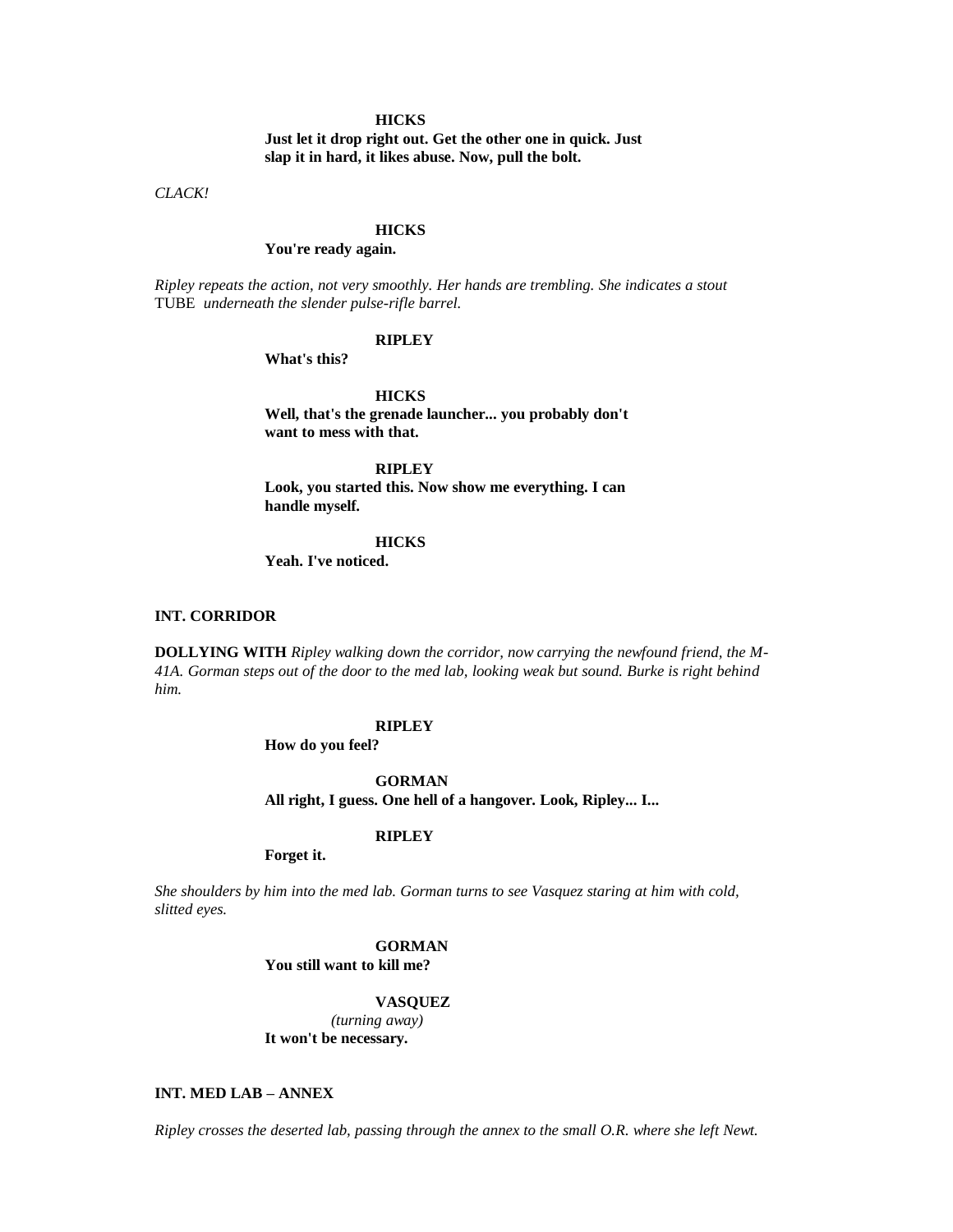### **INT. MED LAB – O.R.**

*Entering the darkened chamber, Ripley looks around. Newt is nowhere to be seen. On a hunch she kneels down and peers under the bed. Newt is curled up there, jammed as far back as she can get, fast asleep. Still clutching "Casey."*

*Ripley stares at Newt's tiny face, so angelic despite the demons that have chased her through her dreams and the reality between dreams. Ripley lays the rifle on top of the cot and crawls carefully underneath. Without waking the little girl, she slips her arms around her.*

*Ripley becomes merely the larger of two children huddling together in the darkness under their bed.*

*Newt's face contorts with the externalization of some tormented dreamscape. She cries out, a vague inarticulate plea. Ripley rocks her gently.*

> **RIPLEY There, there. Sssshh. It's all right.**

### **EXT. UP-LINK TOWER – VIEW OF AP STATION**

*A* VIEW OF *the processing station from the colony landing platform. A rising wind is clearing out the low fog and the silhouette of the station grows sharper. Several systems of high pressure conduits at the base of the conical tower are actually glowing dull red with heat in the darkness. High voltage discharges arc around the upper latticework, lighting the blighted landscape with irregular glaring flashes.*

PAN ONTO BISHOP*, f.g. hunched against the wind at the base of the telemetry tower. He has a*  TEST-BAY PANEL *open and the portable terminal patched in. His jacket is draped over the keyboard and monitor unit to protect it from the elements and he is typing frenetically.*

> **BISHOP** *(to himself)* **Now, if I did it right...**

*He punches a key marked "ENABLE."*

# **INT. SULACO CARGO LOCK – IN ORBIT**

*The drop bay is empty and silent, with the remaining ship brooding in the shadows. A KLAXON sounds and rotating clearance lights come on. Hydraulics whine to life. Drop-ship two moves out on its overhead track and is lowered into the drop bay fro launch-prep. Service booms and fueling couplers move in automatically around the hull. A recorded announcement echoes across the huge chamber.*

> **FEMALE VOICE Attention. Attention. Automatic fueling operations have begun. Please extinguish all smoking materials.**

### **INT. OPERATING ROOM – TIGHT ON RIPLEY – MED LAB**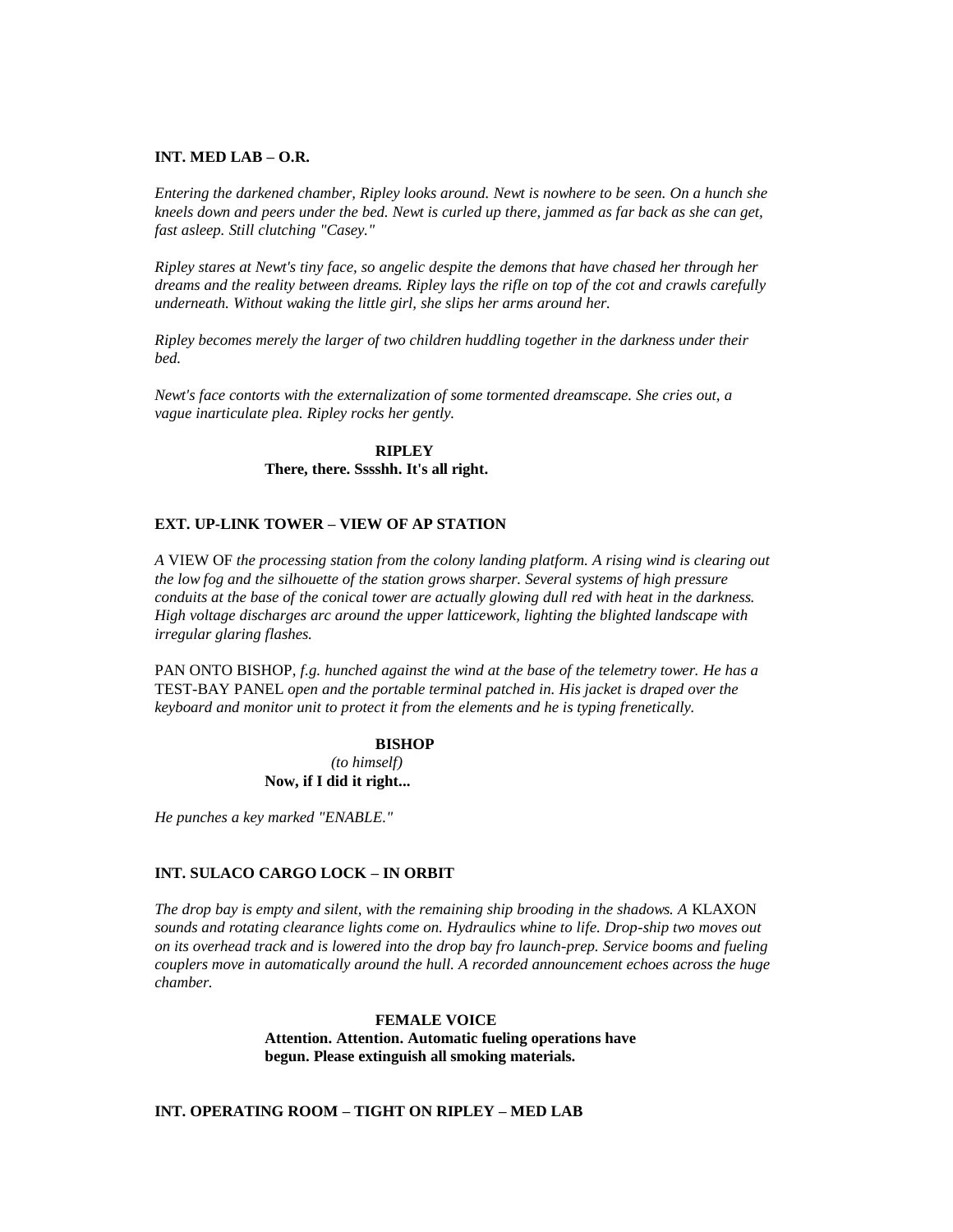*As she awakens with a start. She checks her watch... an hour has passed. She gently disengages herself from Newt and is about to crawl out from beneath the cot when she sees something and*  FREEZES*.*

*Across the room, just inside the door to the med lab, are two innocuous but nonetheless chilling objects.* TWO STASIS CYLINDERS*. Their tops are hinged open, and the suspension fields are switched off. They are both* EMPTY*. Ripley feels a slow upwelling wave of terror rise through her in that silent frozen moment... the inescapable certainty of a lethal presence. Unable to move or breathe, she looks around frantically, assessing the situation.*

### **RIPLEY**

*(whispers)* **Newt. Newt, wake up.**

**NEWT**

**Wah... ? Where are... ?**

#### **RIPLEY**

*(whispers)* **Sssh. Don't move. We're in trouble.**

*Newt nods, now wide awake. They listen in the darkness for the slightest betrayal of movement. The scrabble of multiple legs across the polished floor, for example.*

*There is only the droning HUM of the little space heater. Ripley reaches up and, clutching the springs of the underside of the cot, begins to inch it away from the wall.*

*The* SQUEAL OF METAL *as the legs scrape across the floor is jarringly loud in the stillness.*

*When the space is wide enough she cautiously slides herself up between the wall and the edge of the cot, reaching for the rifle she left lying on top of the mattress. Here yes clear the edge of the bed. The rifle is* GONE*.*

*She snaps her head around. A* SCUTTLING SHAPE LEAPS TOWARD HER *from the foot of the bed! She ducks with a startled cry. The obscene thing hits the wall above her, legs moving lightning fast. Reflexively she slams the bed against the wall, pinning the creature inches above her face. Its legs and tail writhe with incredible ferocity and it emits a demented, piercing*  SQUEAL*.*

*Ripley heaves Newt across the polished floor and in a frenzied scramble rolls from beneath the cot. She flips it over, trapping the creature underneath.*

*They back away, gasping. Ripley's eyes flash around the shadowed room where every corner of space between equipment holds lethal promise. The creature scuttles from beneath the bed and disappears under a back of cabinets in a blur. Ripley hugs Newt close and heads toward the door, moving as if every object in the room had a million volts running through it. She reaches the door. Hits the wall switch. Nothing happens. Disabled from outside. She tries the lights. Nothing. She pounds on the door. The acoustically dampened door panel thunks dully. She moves to the observation window, glancing frantically over her shoulder. The bare floor behind her is like a screaming threat.*

# **RIPLEY**

*(shouting)* **Hey... hey!**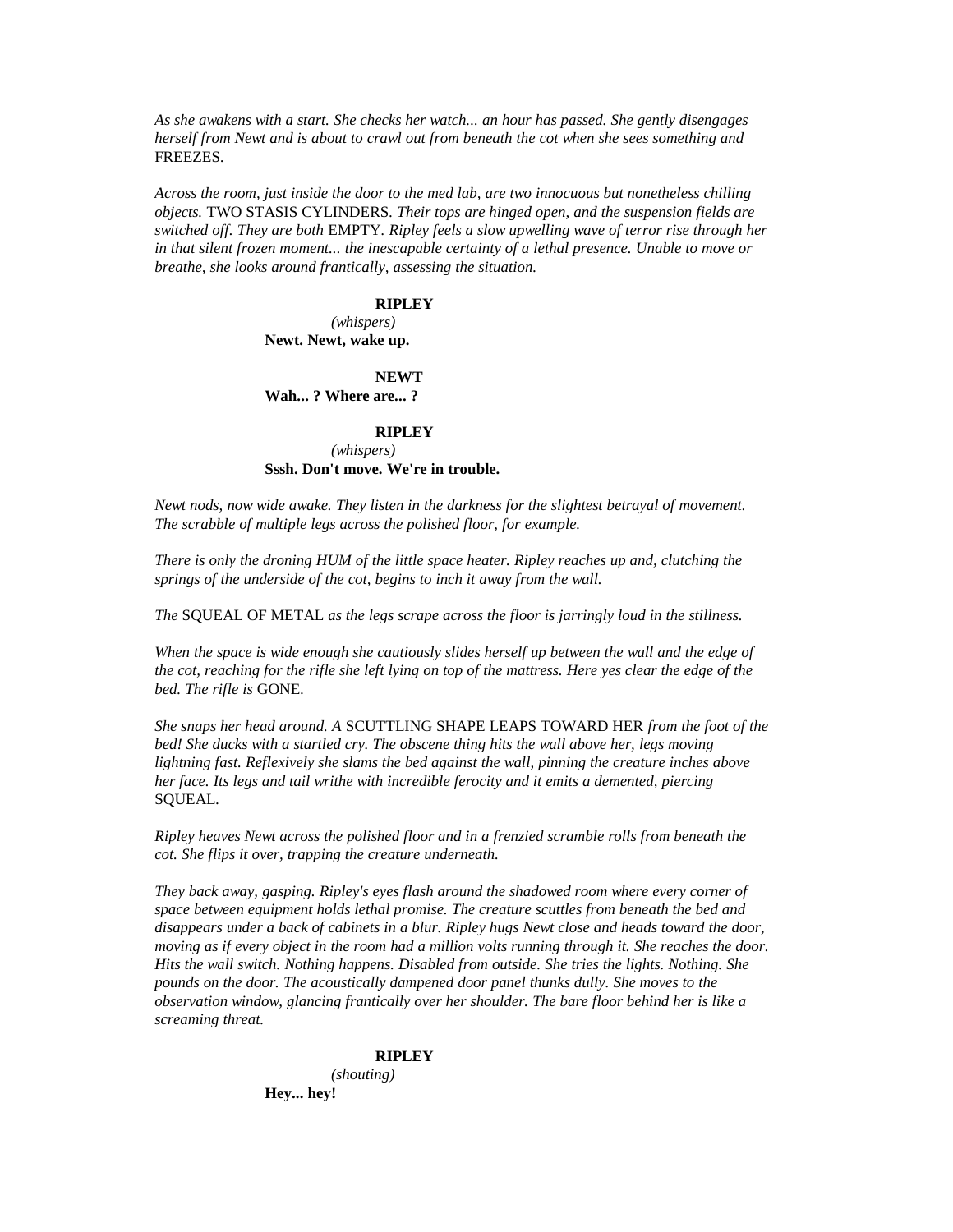*She pounds on the window. Through the double thickness window we can* SEE *that the lab is dark and empty. Ripley whirls, hearing a loathsome scrabbling behind her. Newt starts to whimper, feeding off her fear. She steps in front of the video surveillance camera and waves her arms in a circle.*

#### **RIPLEY**

**Hicks! Hicks!**

### **INT. OPERATIONS – TIGHT ON VIDEO MONITOR**

*Showing Ripley waving her arms. There is no sound, a surreal pantomime.*

*A hand* ENTERS FRAME *and switches off the monitor. Ripley's image vanishes.*

# **WIDER ANGLE**

*As Burke straightens casually from the console. Hicks is talking via headset with Bishop and hasn't noticed Ripley's plight or Burke's action.*

### **HICKS**

*(into mike)* **Roger. Check back when you've activated the ship.** *(turning)* **He's at the up-link tower.**

# **BURKE**

*(calmly)* **Excellent.**

### **INT. OPERATING ROOM**

*Ripley picks up a steel chair and slams it against the observation window. It bounces back from the high-impact material. She tries again.*

#### **REVERSE ANGLE**

*From the med lab side, showing her futile efforts, the chair hitting with a dull* THWACK *barely audible through the double thickness pressure port.*

*Ripley turns, studying the room. She fumbles through a clutter of equipment on a counter next to her and finds a* SMALL EXAMINATION LIGHT*. Snapping it on she plays the beam over the walls. Tall assemblies of surgical and anaethesiology equipment loom in the dark. She hears, or thinks she hears, movements. The light spins across the room, swiveling and bobbing frantically. Like an indicator of her growing panic. Newt starts a thin, high wailing.*

#### **NEWT Mommy... mommmyyyyy...**

*Ripley steadies herself, realizing Newt's terror and the child's dependence on her. She plays the beam across the ceiling. Holds on something. Gets an idea. She removes her lighter from a jacket pocket and picks up some papers from the counter. Moving cautiously she boosts Newt up onto the*  SURGICAL TABLE *in the center of the room and clambers up after her.*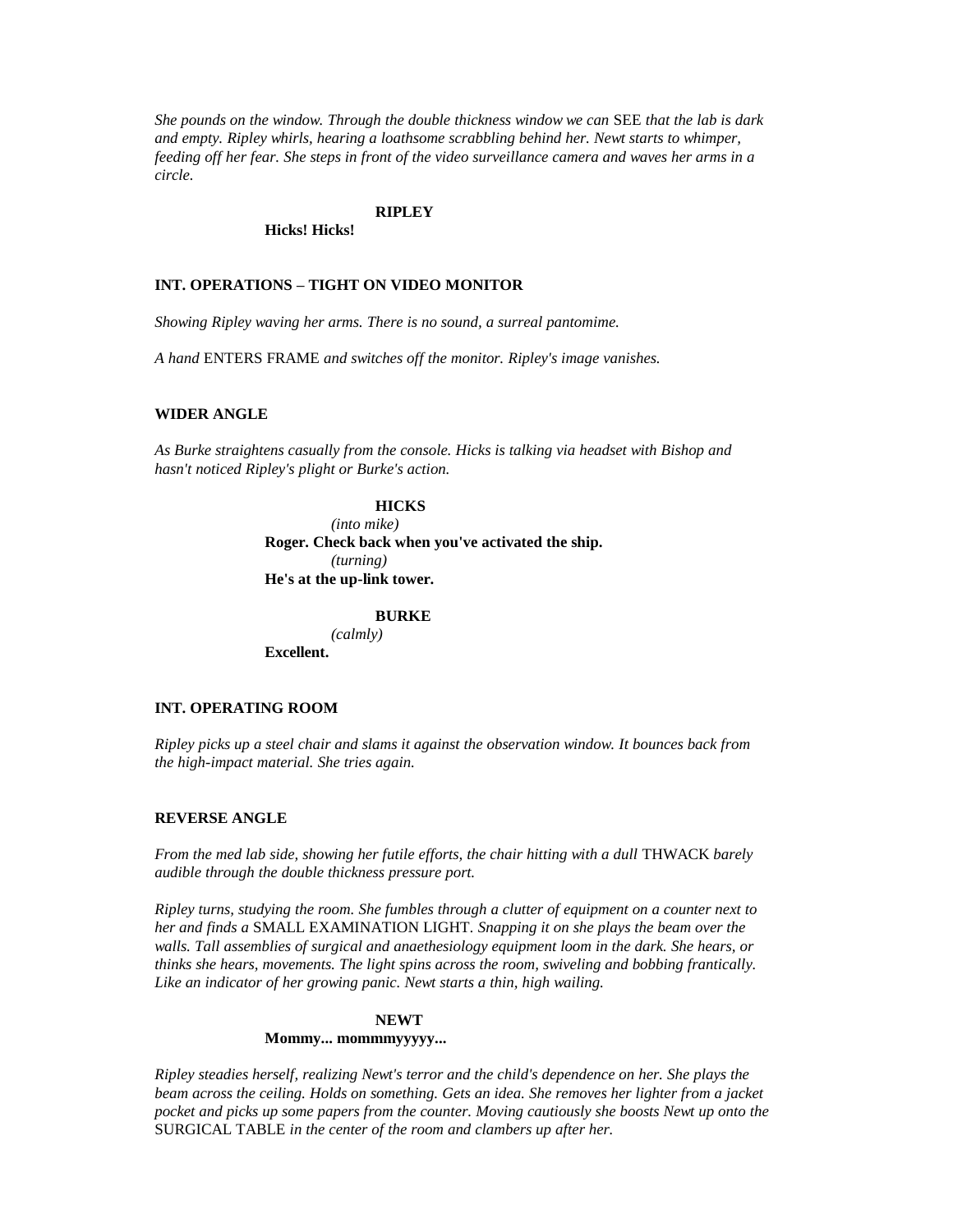# **NEWT Mommy... I mean, Ripley... I'm scared.**

# **RIPLEY**

# **I know, honey. Me too.**

*Ripley lights the papers and holds the flaming mass under the temperature sensor of a fire control system* SPRINKLER HEAD*. It triggers, spraying the room from several sources with water. An*  ALARM *sounds throughout the complex.*

# **INT. OPERATIONS**

*Hicks jumps at the sound of the alarm, finally identifying its source among the lights flashing on his board. He bolts for the door, yelling into his headset as he moves.*

# **HICKS**

### **Vasquez, Hudson, meet me in medical! We got a fire!**

# **INT. OPERATING ROOM**

*Ripley and Newt are drenched as the sprinklers continue to drizzle in the darkness. The SIREN hoots maniacally, masking all other sound. Ripley scans the room with her light, her hair plastered to her face, wiping water out of her eyes. She is eye level with a complex surgical*  MULTILIGHT*. She looks into its tangle of arms and cables, inches away. Looks away. Her eyes snap back.* SOMETHING LEAPS AT HER FACE*. She* SCREAMS *and topples off the table, splashing to the floor. Newt shrieks and scrambles away as Ripley hurls the* CHITTERING *creature off of her. It slams against a wall of cabinets, clings for a moment, then leaps back as if driven by a steel spring. Ripley scrambles desperately, pulling equipment over on top of herself, clawing across the floor in a frenzy of motion. In a blur of multijointed legs the creature scuttles up her body.*

*She tears at it, but it is incredibly powerful for its size. It moves like lightning toward her head, avoiding her fumbling hands. Newt screams abjectly, backing away, until she is pressed up against a desk in one corner.*

*Ripley has both hands up, forcing the pulsing body back from her face. The thing's tail whips around her throat and begins to tighten, forcing the underside of its body close to her. Ripley thrashes about, knocking over equipment, sending instruments* CLATTERING*. Water streams over her, into her eyes, blinding her and making it impossible to get a grip on the creature's body.*

### **ANGLE ON NEWT**

*As crablike legs appear from behind the desk, right behind her. She sees it and, thinking fast, jams the desk against the wall, pinning the writhing thing. The desk jumps and shudders against all the pressure her tiny body can bring to bear on it. She wails between gritted teeth as the second creature gets one leg free, then another and another. Squeezing itself inexorably onto the desk top... toward her.*

*The legs of the chittering thing claw at Ripley's head, getting a surer grip even as she whips her head from side to side. The obscene* TUBULE *extrudes wetly from the sheath on the creature's underside, forcing itself between the arms she has crossed tightly over her face.*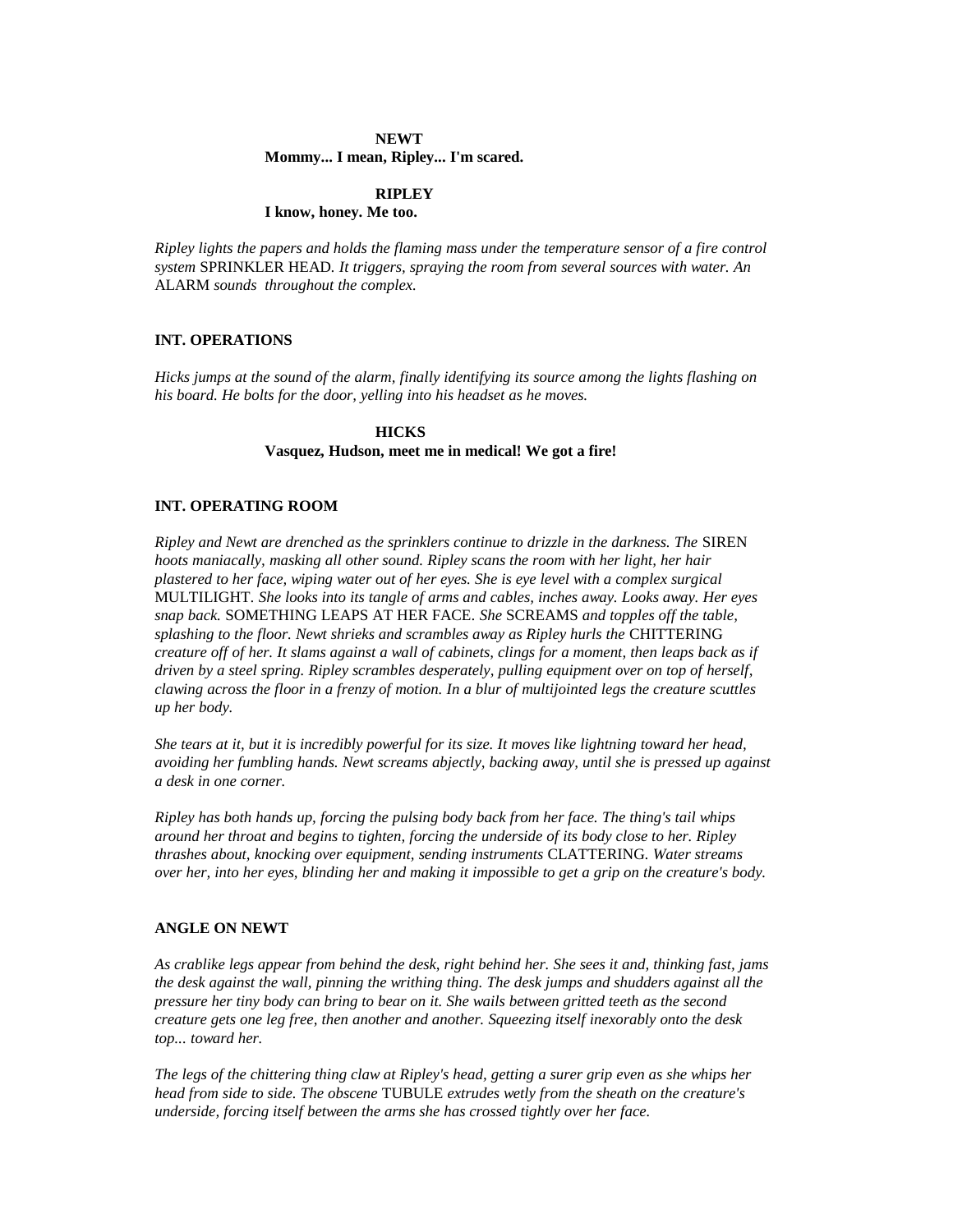*A figure appears at the observation window, a silhouette behind the misted-over glass. A hand wipes a clear spot. Hick's eyes appear. He steps back. WHAM! A burst of pulse-rifle fire shatters the tempered glass. Hicks dives into the crazed spider web pattern and explodes into the room in a shower of fragments. He hits rolling, his armor grinding through the shards, and slides across to Ripley. He gets his fingers around the thrashing legs of the vicious beast and pulls. Between the two of them they force is away from her face, though Ripley is losing strength as the tail tightens sickeningly around her throat. Hudson leaps into the room, flings Newt away from the desk to go skidding across the wet floor, and blasts the second creature against the wall. Point-blank. Acid and smoke.*

*Gorman appears at Ripley's side and grabs the tail, unwinding its writhing length like a boa constrictor coil from her throat. All of them grip the struggling,* SHRIEKING *creature.*

# **HICKS The corner! Ready?**

#### **HUDSON**

**Do it!**

*Hicks hurls the thing into the corner. It scrabbles upright in an instant and leaps back toward them. WHAM! Hudson gets it clean.*

*Ripley collapses, gagging. The alarm and sprinklers shut off automatically. Hicks sees the stasis cylinders.*

#### **RIPLEY**

*(coughing)* **Burke... it was Burke.**

# **INT. OPERATIONS – ANGLE ON HUDSON**

*Looking decidedly stressed-out. He grips his rifle tightly,* AIMED RIGHT AT CAMERA*.*

**HUDSON**

*(intense)*

#### **I say we grease this rat-fuck son of a bitch right now!**

THE GROUP *is gathered around Burke who sits in a chair, maintaining an icy calm although beads of sweat betray intense concealed tension. Only a few minutes have passes and everyone is still buzzed on adrenaline, as if the whole group is charged with high voltage.*

#### **HICKS**

*(pacing)* **I don't get it. It doesn't make any Goddamn sense.**

*Ripley stands in front of Burke, every fiber of her being accusing him with absolute outrage. Burke tries to break Ripley's stare, which is like a diamond drill. He can't.*

# **RIPLEY**

**He wanted an alien, only he couldn't get it back through quarantine. But if we were impregnated... whatever you call it... and then frozen for the trip back at just the right time... then nobody would know about the embryos we were carrying. We and Newt.**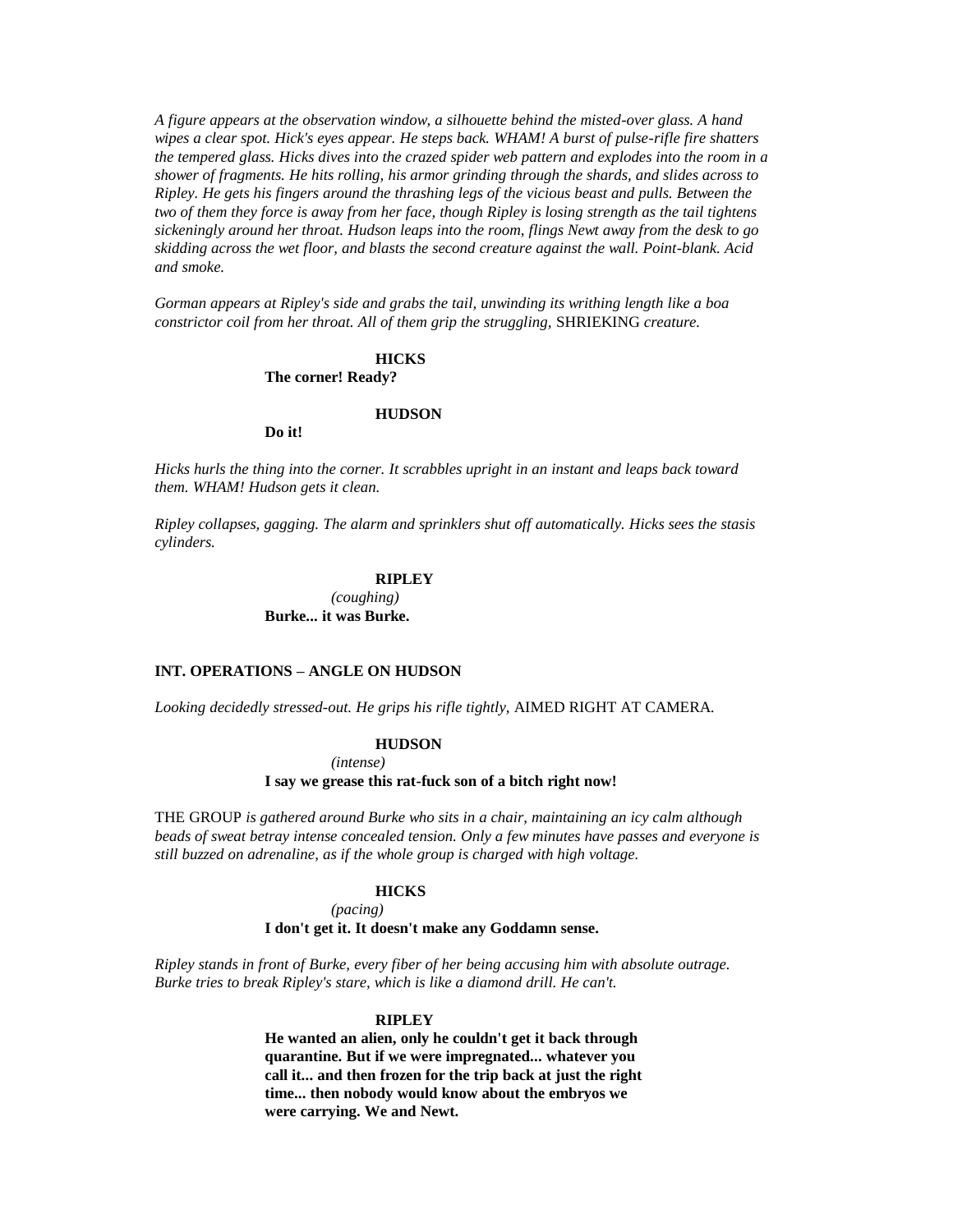*Ripley glances at the little girl, a frail figure sitting nearby, hugging her knees and watching the proceedings with somber eyes. She is all but lost in an adult jacket someone has found for her, and her still damp hair is plastered to her forehead and cheeks.*

# **HICKS**

**Wait a minute. We'd know about it.**

# **RIPLEY**

**The only way it would work is if he sabotaged certain freezers on the trip back. Then he could jettison the bodies and make up any story he liked.**

#### **HUDSON**

**Fuuuck! He's dead.** *(to Burke)* **You're dogmeat, pal.**

**BURKE This is total paranoid delusion. It's pitiful.**

# **RIPLEY**

*(wearily)* **You know, Burke, I don't know which species is worse. You don't see them screwing each other over for a fucking** 

**percentage.**

#### **HICKS**

*(serious)* **Let's waste him.** *(to Burke)* **No offense.**

*Ripley shakes her head, the rage giving way to a sickened emptiness.*

### **RIPLEY**

**Just find someplace to lock him up until it's time to –**

THE LIGHTS GO OUT*. Everyone stops in the sudden darkness, realizing instinctively it is a new escalation in the struggle. Hicks looks at the board. Everything is out. Doors. Video screens.*

### **RIPLEY**

**They cut the power.**

**HUDSON What do you mean, they cut the power? How could they cut the power, man? They're animals.**

*Ripley picks up her rifle and thumbs off the safety.*

# **RIPLEY**

**Newt! Stay close.** *(to the others)* **Let's get some trackers going. Come on, get moving. Gorman, watch Burke.**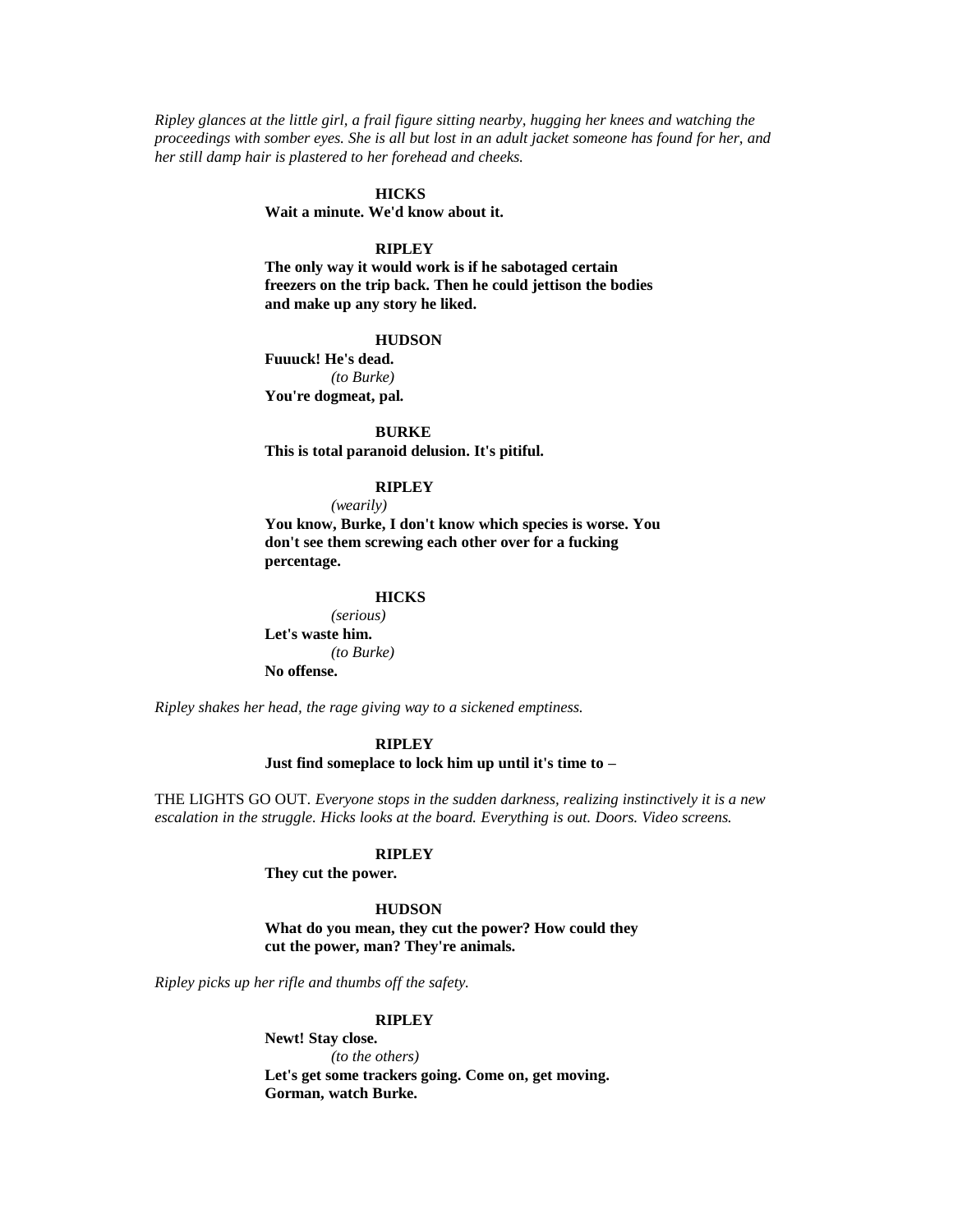*Hudson and Vasquez pick up their scanners and move to the door. Vasquez has to slide it open manually on its track.*

# **INT. CORRIDOR**

*The two troopers separate and move rapidly to the barriers at opposite ends of the control block.*

**DOLLYING WITH VASQUEZ** *as she moves forward with feral steps in the darkness.*

### **ON HUDSON**

*Scanning the med lab and the nearby barrier.*

# **RIPLEY**

*(voice over)*

**Anything?**

*BEEP. Hudson's tracker lights up, a faint signal.*

### **HUDSON**

**There's something.**

*He pans it around. Back down the corridor. It beep again, louder.*

# **HUDSON**

**It's inside the complex.**

# **VASQUEZ (V.O.)**

**You're just reading me.**

#### **HUDSON**

**No. No! It ain't you. They're inside. Inside the perimeter. They're in here.**

**RIPLEY Hudson, stay cool. Vasquez?**

# **ANGLE ON VASQUEZ**

*Swinging her tracker and rifle together. She aims it behind her. BEEP.*

### **VASQUEZ**

*(cool)* **Hudson may be right.**

# **INT. OPERATIONS**

*Ripley and Hicks share a look... "here we go."*

### **HICKS**

*(low)* **It's game time.**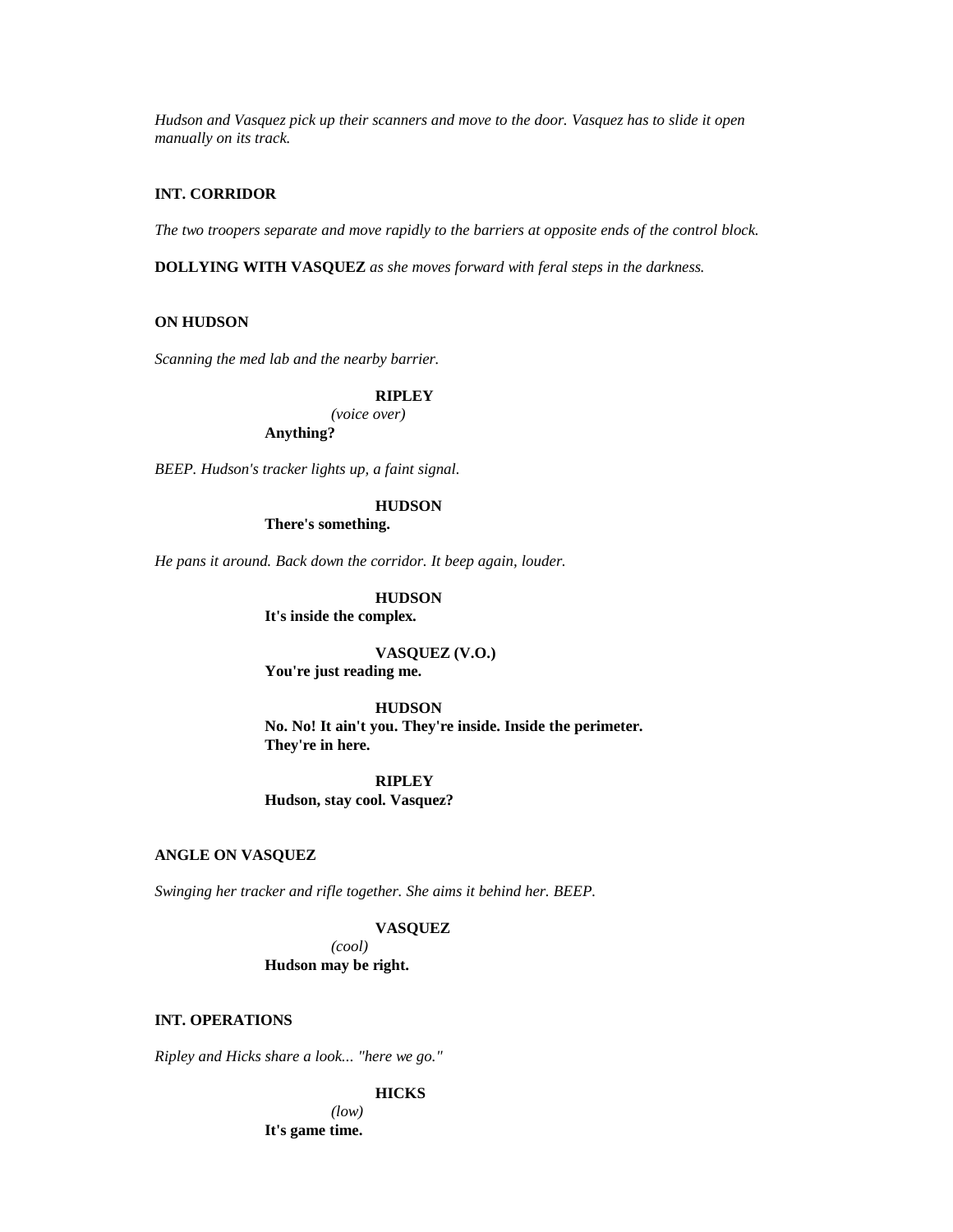# **RIPLEY Get back here, both of you. Fall back to Operations.**

### **INT. CORRIDOR**

*Hudson backtracks nervously, peering all around. He looks stretched to the limit.*

**HUDSON This signal's weird... must be some interference or something. There's movement all over the place...** 

### **RIPLEY (V.O.)**

**Just get back here!**

*Hudson reaches the door to operations at a run, a moment before Vasquez. They pull the door shut and lock it.*

# **INT. OPERATIONS**

*Hudson joins Ripley and Hicks, who are laying out their armament. Flamethrowers. Grenades. M-41A magazines. Hudson's tracker beeps. Then again. The tone continues through the* SCENE*, its rhythm increasing.*

### **HUDSON Movement! Signal's clean.**

*He pans the scanner. Stops. The range display reads out, counting down.*

### **HUDSON**

### **Range twenty meters.**

### **RIPLEY**

*(to Vasquez)* **Seal the door.**

*Vasquez picks up a hand-welder and moves to comply.*

#### **HUDSON**

**Seventeen meters.**

### **HICKS**

#### **Let's get these things lit.**

*He hands one flamethrower to Ripley and begins priming the other himself. It lights with a muffled POP. Ripley's lights a moment later. Sparks shower around Vasquez as she begins welding the door. Hudson's tracker is beeping like mad now, as fast as their hearts.*

#### **RIPLEY**

**They learned. They cut the power and avoided the guns. They must have found another way in, something we missed.**

# **HICKS**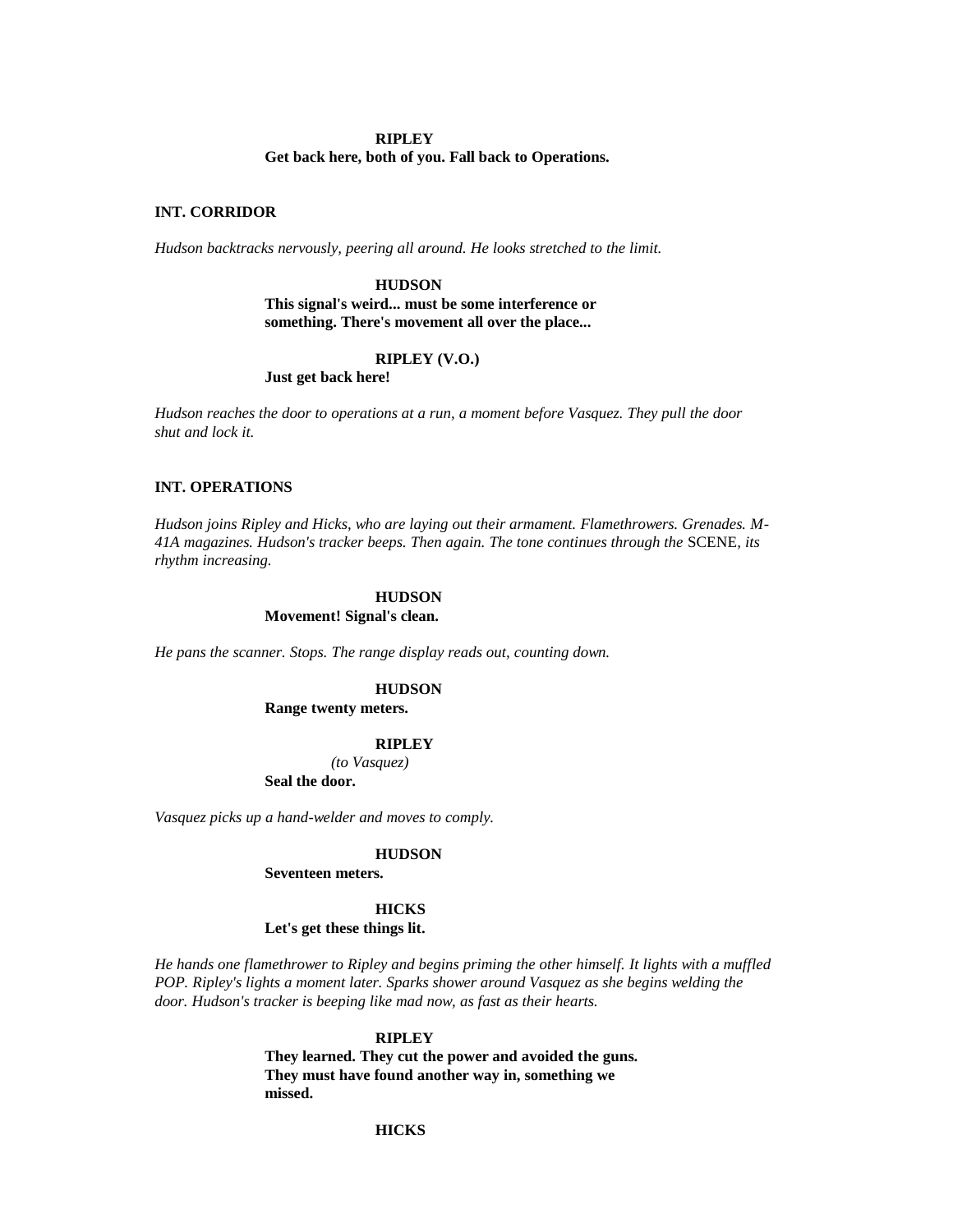**We didn't miss anything.**

### **HUDSON**

**Fifteen meters.**

# **RIPLEY**

**I don't know, an acid hole in a duct. Something under the floors, not on the plans. I don't know!**

*She picks up Vasquez' scanner and aims it the same direction as Hudson's.*

### **HUDSON**

**Twelve meters. Man, this is a big fucking signal. Ten meters.**

# **RIPLEY They're right on us. Vasquez, how you doing?**

*Vasquez is heedlessly showering herself with molten metal as she welds the door shut. Working like a demon.*

### **HUDSON**

**Nine meters. Eight.**

**RIPLEY**

**Can't be. That's inside the room!**

# **HUDSON**

**It's readin' right. Look!**

*Ripley fiddles with her tracker, adjusting the tuning.*

# **HICKS Well you're not reading it right!**

# **HUDSON Six meters. Five. What the fu –**

*He looks at Ripley. It dawns on both of them at the same time. She feels a cold premonitory dread as she angles her tracker upward to the ceiling, almost overhead. The tone gets louder.*

*Hicks climbs onto a file cabinet and raises a panel of acoustic drop-ceiling. He shines his light inside.*

### **HICKS' POV**

*A soul-wrenching nightmare image. Moving in the beam of light are aliens. Lots of aliens. They are crawling like bats, upside down, clinging to the pipes and beams of the structural ceiling, not touching the flimsy acoustic panels. They glisten hideously as they claw their way forward in silence. They cover the ceiling of the operations room. The inner sanctum is utterly violated.*

### **ON HICKS**

*Blasted by fear.*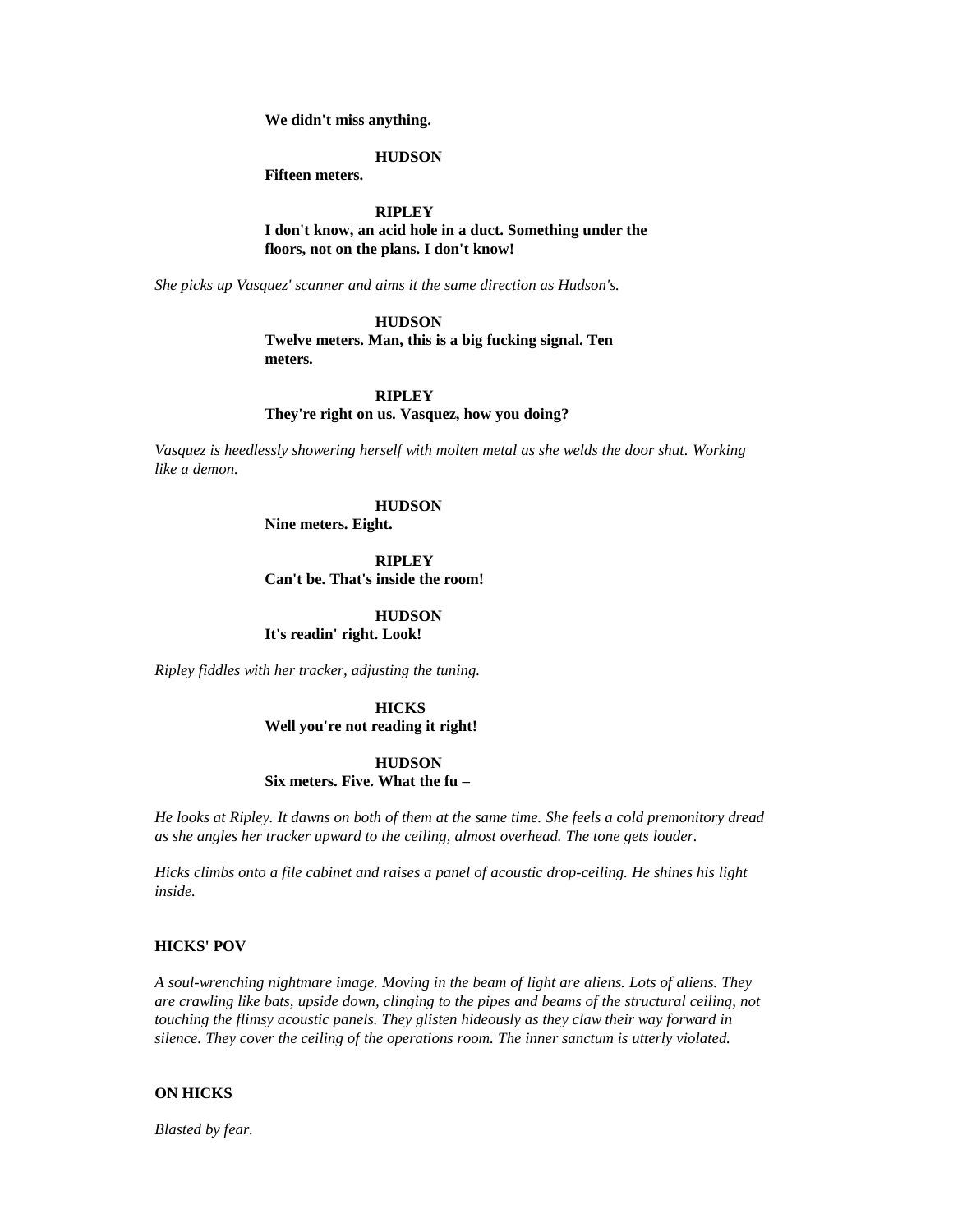*Something moves... he snaps the light around. It's a meter behind him.* IT LUNGES*! He drops reflexively, the claws raking across his armor.*

*Hicks falls into the room just as the creatures detach en masse from the handholds.* THE CEILING EXPLODES*, raining debris. Nightmare shapes drop into the room. Newt screams. Hudson opens fire. Vasquez grabs Hicks, pulls him up, firing one handed with her flamethrower. Ripley scoops up Newt and staggers back. Gorman turns to fire and Burke bolts for the only remaining exit, the corridor connecting to the med lab. In the strobelike glare of the pulse-rifles we* SEE *flashes of aliens, moving forward in the smoke from the flamethrower fires. They move like nothing human... leaping quick as insects at times or gliding with powerful, balletic grace.*

### **RIPLEY Medical! Get to medical!**

*She dashes for the corridor.*

### **INT. MED LAB CORRIDOR**

**DOLLYING BEHIND HER** *as she sprints, the walls becoming a frenzied blur. Ahead of her Burke clears the door to the med lab.* HE SLIDES IT CLOSED*. Ripley slams into the door. Tries the latch. Hears it* LOCK *from the far side.*

### **RIPLEY**

**Burke! Open the door!**

**NEWT**

**Look!**

*Behind her an alien is moving down the corridor like a locomotive, a graceful skeleton shape as lethal and inhuman as you can imagine. Strobe flashes backlight the demented silhouette. Shaking, Ripley raises her rifle. She squeezes the trigger.* NOTHING HAPPENS*. The creature*  HISSES*, baring its teeth as it advances. Ripley checks the* SAFETY*. The safety is off. The*  DIGITAL COUNTER*. The magazine is full. Newt begins to wail. Ripley's hands, slick with sweat, are trembling so much she almost drops the rifle. Panic screams in her brain. The thing is almost on her, filling the corridor, when she remembers. She snaps the bolt back, chambering a round. Whips the stock to her shoulder.* FIRES*. FLASH-CRACK! A* FLASHBULB GLIMPSE OF *shrieking jaws as the silhouette is hurled back, screeching insanely.*

*Ripley is slammed against the door by the recoil, blinded by the flash and deafened by the concussion.*

### **INT. OPERATIONS**

*Hicks looks up. Fires* POINT-BLANK *at a leaping silhouette. SCREEEECH! The fire-control system has tripped, with sprinklers spraying the room and a mindless* SIREN *wailing. Total pandemonium.*

> **HUDSON** *(hysterical)* **Let's go! Let's go!**

> > **HICKS**

**Fuckin' A!**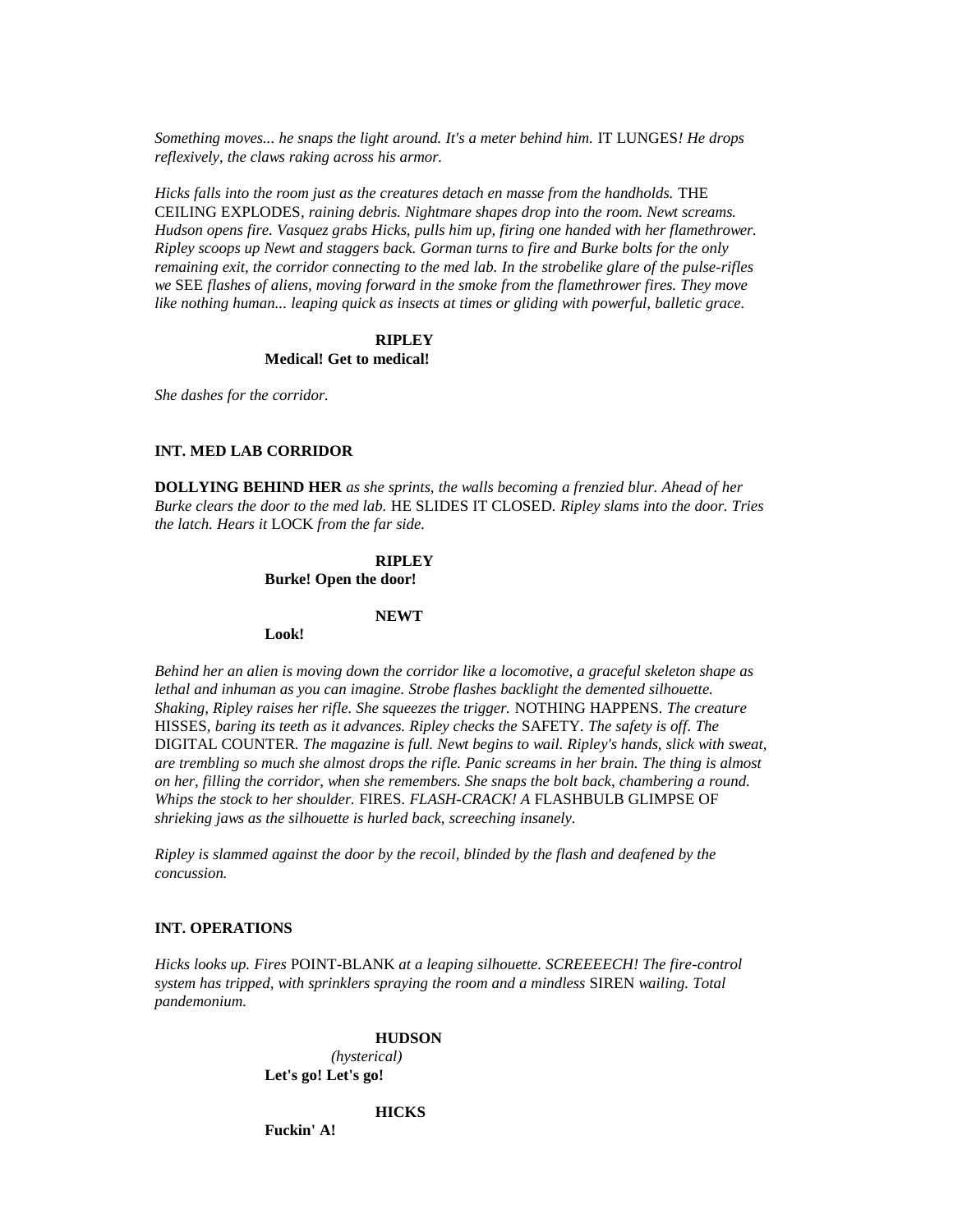*Hudson screams as floor panels lift under him, and clawed arms seize him lightning fast, dragging him down. Another skeletal shape leaps on him from above. He disappears into the subfloor crawlway. Hicks, Vasquez and Gorman make it to the med lab access corridor.*

# **INT. CORRIDOR**

*Stunned, Ripley sees through dissipating smoke the creature rising to advance again. Flinching against blast and glare she drills it* POINT-BLANK *with a* BLINDING BURST *that carries the M-41A's muzzle right up toward the ceiling. Newt covers her ears against the* CONCUSSION*.*

#### **HICKS (O.S.)**

**Hold you fire!**

*The troopers seem to materialize out of the smoke.*

# **RIPLEY**

*(indicating door)*

**Locked.**

### **HICKS**

**Stand back.**

*Hicks snaps the torch off his belt and cuts into the lock. Inhuman shapes enter the far end of the corridor. Vasquez hands her flamethrower to Gorman and unslings her rifle. She starts loading 30mm grenades into the launcher, like oversize 12-guage shells.*

# **GORMAN**

**You can't use those in here!**

### **VASQUEZ**

**Right. Fire in the hole!**

*She pumps a round up and fires. The grenade* EXPLODES *and the blast almost knocks them down. Hicks Hicks the door open, molten droplets flying.*

#### **HICKS**

*(shouting at Vasquez)* **Thanks a lot! Now I can't hear shit.**

#### **VASQUEZ**

*(shouting)* **What?**

#### **INT. MED LAB ANNEX**

*Vasquez slides the door almost closed, then fires three grenades rapid-fire through the gap. She slams the door home as the grenades detonate, the explosion sounding gonglike through the metal.*

*Ripley sprints across the room, trying the far door. Burke has locked it as well. Hicks switches his hand-torch from* CUT *to* WELD *and starts sealing the door they just passed through.*

# **INT. MED LAB**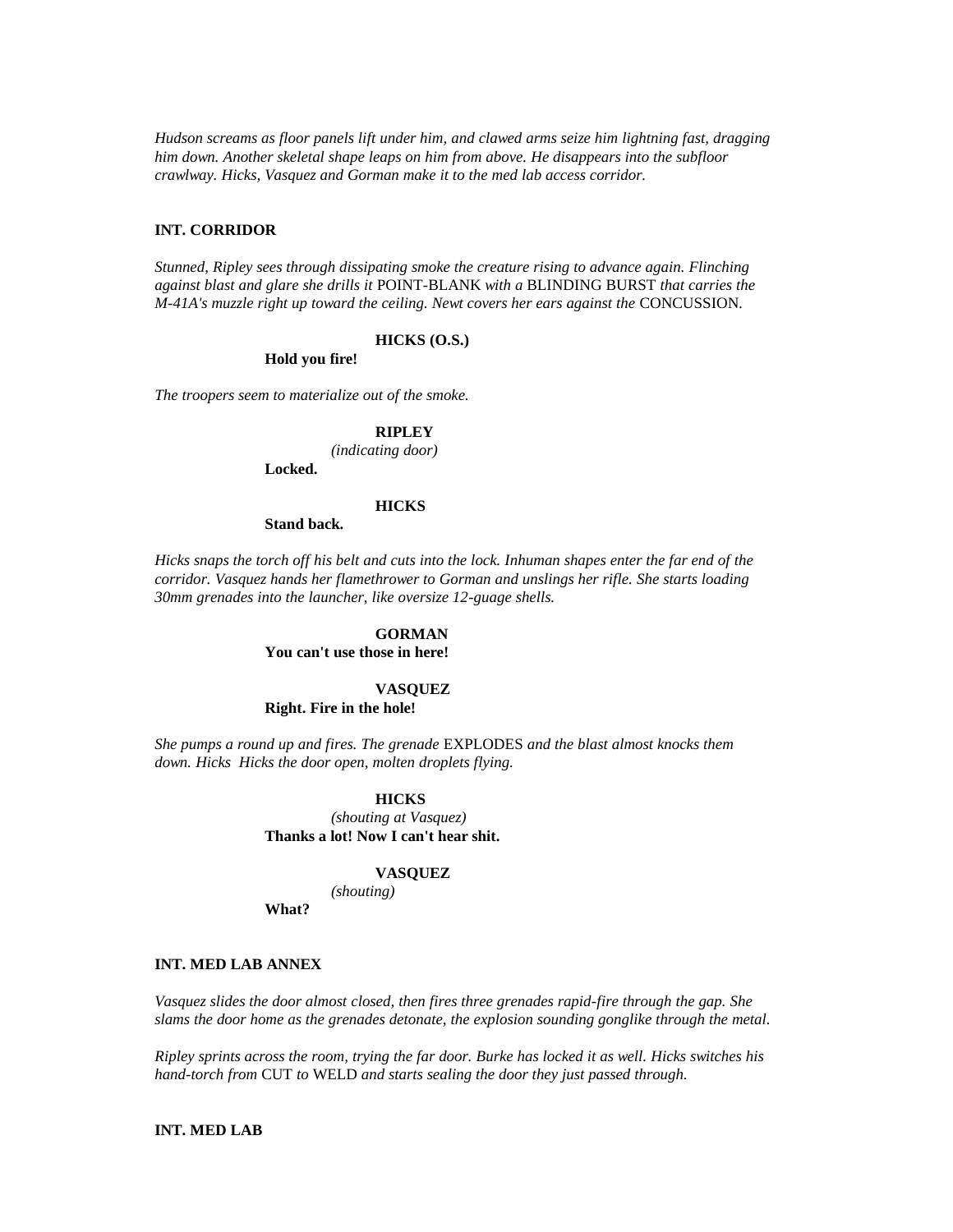*Burke, hyperventilating with terror, backs across the dark chamber. Gasping, almost paralyzed with fear, he crosses the chamber to the door leading to the main concourse. His fingers reach for the latch. It moves by itself. The door opens slowly.*

# **ON BURKE**

*His eyes wide, transfixed by his fate. We hear the* BULLWHIP CRACK *of a tail-stinger striking as we:*

#### **CUT TO:**

### **INT. MED LAB ANNEX**

*The door dimples with a clanging impact, separating slightly from its frame. Another crash, the squeal of tortured steel. Newt grabs Ripley by the hand and tugs her across the room.*

### **NEWT**

### **Come on! This way.**

*She leads Ripley to an air vent set low in the wall and expertly unlatches the grille, swinging it open. Newt starts inside but Ripley pulls her back.*

### **RIPLEY**

#### **Stay behind me.**

*Ripley trades her rifle for Gorman's flamethrower before he can protest and enters the air shaft, which is a tight fit. Newt scrambles in behind, followed by Hicks, Gorman and Vasquez on rearguard. Glancing back fearfully Newt pushes on Ripley's butt as they crawl rapidly through the shaft.*

### **NEWT**

**Come on. Crawl faster.**

#### **RIPLEY**

#### **DO you know how to get to the landing field from here?**

#### **NEWT**

### **Sure. Go left.**

*Ripley turns into a larger* MAIN DUCT *where there is enough room to crab-walk in a low crouch. She runs, scraping her back on the ceiling. The troopers' armor clatters in the confined space. They approach an intersection. She fires the flamethrower around the corner, the looks. Clear.*

### **NEWT**

### **Go right.**

*They sprint into the narrow connecting duct, the maze becoming a blur. Ripley fires the flamethrower periodically, as they pass side ducts covered by louvered grilles or vertical shafts going to higher or lower levels.*

### **HICKS**

*(into headset)* **Bishop, you read me? Come in, over.**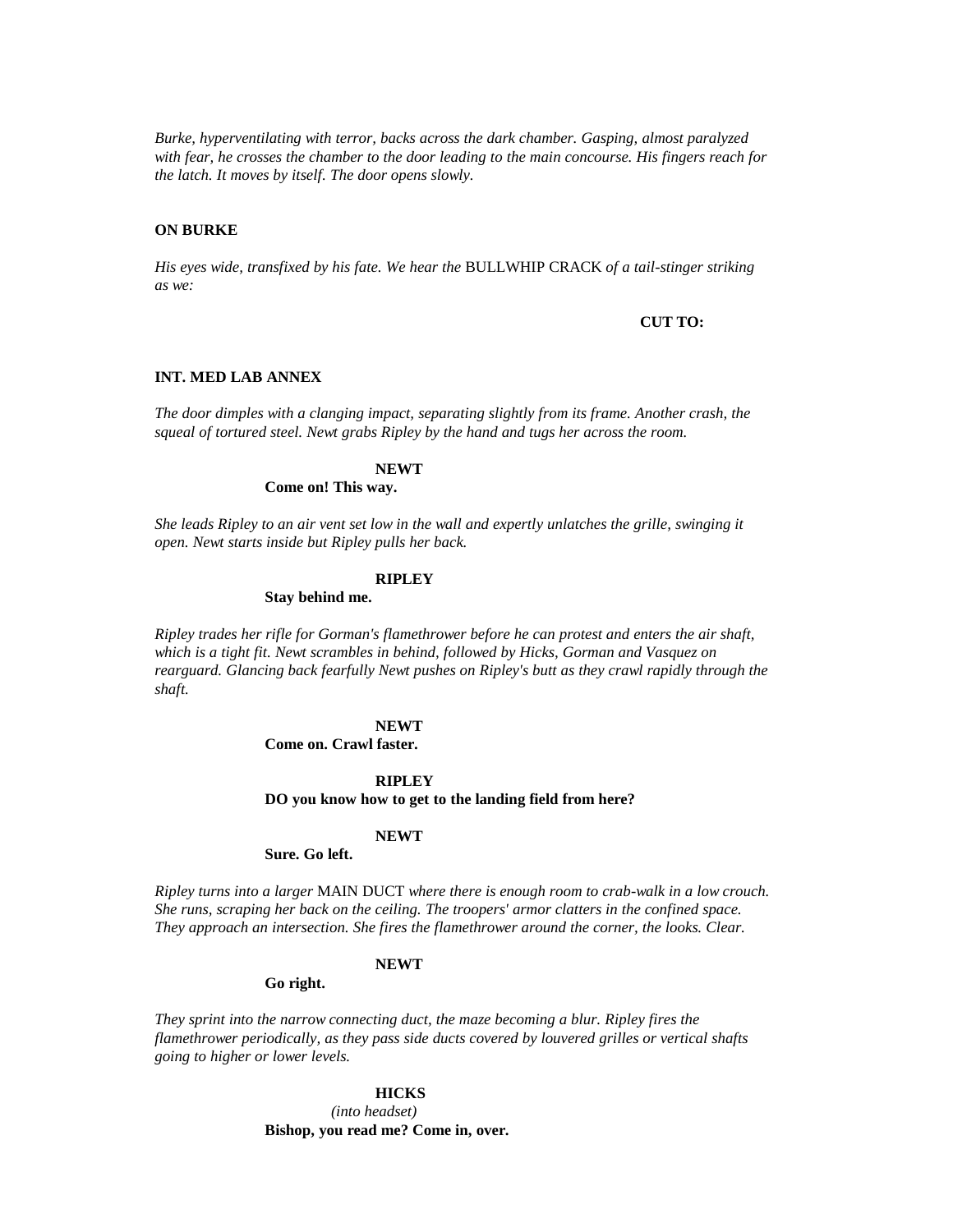*There is a long pause then Bishop's* VOICE*, almost unintelligible with interference, comes over the radio.*

### **BISHOP (V.O.)**

*(static)* **Yes, I read you. Not very well...** 

### **EXT. UP-LINK RELAY – LANDING FIELD**

*Bishop is huddled against the base of the telemetry mast, out of the wind which is now gusting viciously.*

### **BISHOP**

# *(yelling; over enunciating)* **The ship is on its way. ETA about sixteen minutes. I've got my hands full flying... the weather's come up a bit.**

*Bishop's fingers are blurring over the terminal keys and he squints, watching the screen as the flight telemetry updates rapidly.*

*In the b.g. the AP station has become a raging demon, wreathed in boiling steam and electrical discharges.*

### **INT. AIR DUCT**

### **HICKS**

### **All right, stand by there. We're on out way. Over.**

*The beam of Ripley's light wavers hypnotically in the tunnel ahead. She blinks, seeing something... not sure.*

*A* GLINTING OBSCENE FORM MOVING TOWARD THEM*, filling the tunnel at the absolute limit of the light's power.*

#### **RIPLEY**

# **Back. Go back!**

*They try to crawl back, jamming together. Behind them, the way they have come, a* GRATING *is battered in with a FEROCIOUS CLANG and the deadly silhouette of a warrior flows into the duct. They are trapped. Vasquez uses her flamethrower, bathing the tunnel in fire. Hicks snaps out his hand-welder and cuts into the wall of the duct. Molten metal spatters him, as sparks fill the tunnel with lurid light. Vasquez' flamethrower sputters.*

#### **VASQUEZ**

# *(icy)*

# **Losing fuel.**

*Between eye-searing bursts of flame Ripley sees the glistening apparitions closing in. Hicks' torch feathers out. Empty. Bracing his back he kicks hard at the cherry-hot metal. It bends aside.*

*Beyond is a narrow* SERVICE WAY*, lined with pipes and conduit. Hicks slides through the searing hole, lifting Newt safely through as Ripley hands her out. Ripley follows and turns to help*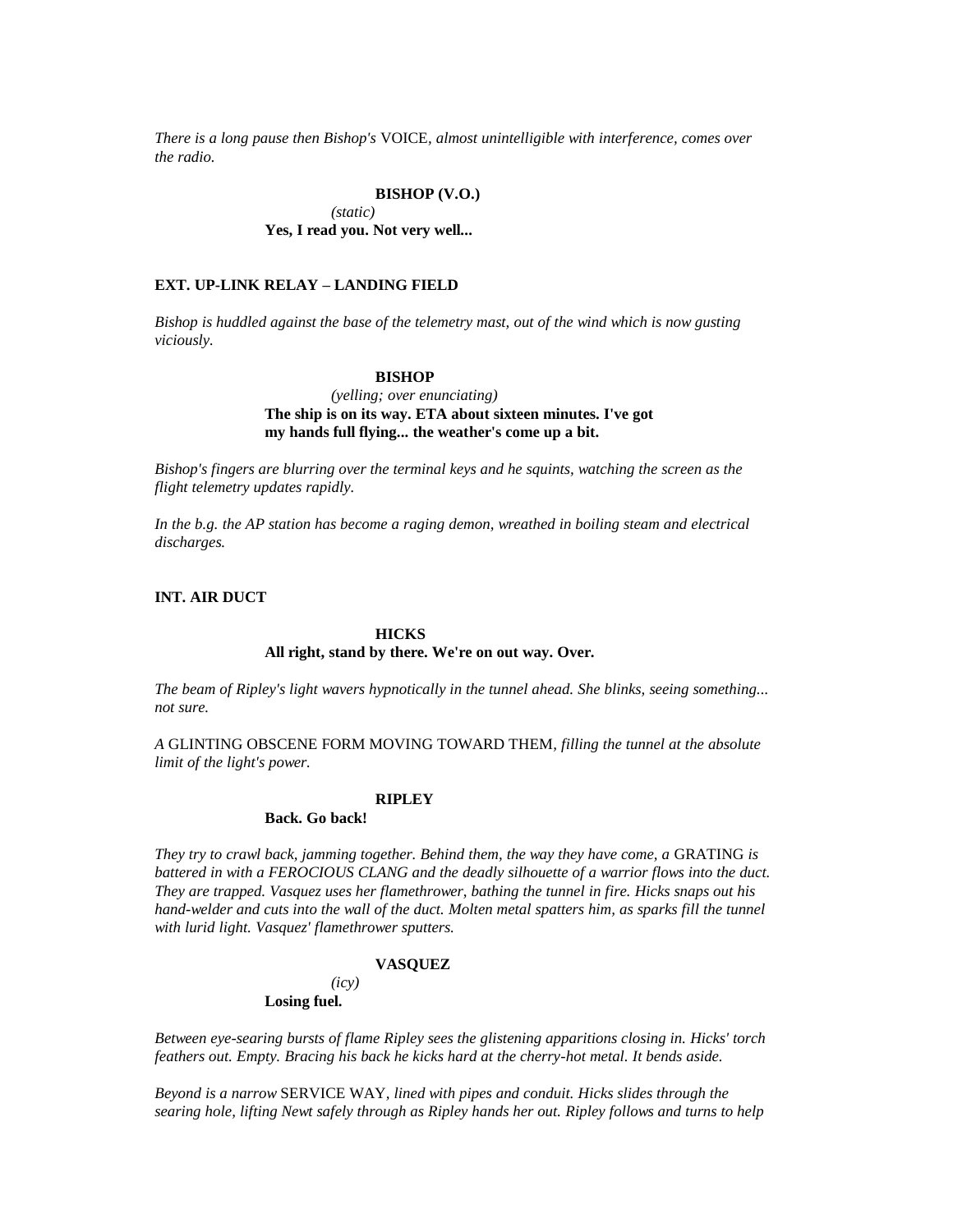*Gorman. Vasquez' flamethrower goes dry. She draws her* SERVICE PISTOL*. Suddenly she looks up as a* WARRIOR SCREECHES DOWN FROM A VERTICAL SHAFT*, right above her.*

*She fires with incredible rapidity... BAM! BAM! BAM! Rolls aside. It lands on her legs and she snaps her head to one side just as its* TAIL STINGER *buries into the metal wall beside her cheek. She fires again, emptying the pistol, kicking the thrashing shape away.*

*Acid cuts through her chickenplate armor, searing into her thigh. She cries out, gritting her teeth against the white-hot pain. Gorman sees Vasquez hit, unable to move. Sees the creatures coming the other way... and turns away from the escape hole. He crawls back to her, grabs her battle harness and starts dragging her towards safety. Too late. The approaching alien warriors have reached and passed the opening. Vasquez sees him, barely conscious.*

#### **VASQUEZ**

### *(hoarse whisper)* **You always were an asshole, Gorman.**

*She seizes his hand in a deadly drip, but we* RECOGNIZE *it as the "power greeting" she shared with Drake... something for the chosen few. Gorman returns the grip. He hands her two grenades and arms two himself as the creatures are upon them.*

### **INT. SERVICE WAY**

RUSHING WITH *Ripley, Newt and Hicks as a full tilt run. The service way lights up with a*  POWERFUL BLAST *behind them and they stumble with the shock wave. Newt breaks out ahead and it's all Ripley and Hicks can do to keep up.*

### **NEWT**

### **This way. Come on, we're almost there!**

### **RIPLEY**

#### **Newt, wait!**

*The kid moves like lightning, diving and dodging around obstacles. If it wasn't clear before it's clear now that we are on her turf, and she's the ace. Running on and on, their breathing loud and echoing... the walls a directionless blur. Newt never hesitates.*

*They reach a junction with a narrow* ANGLED CHUTE *which runs upward at a steep 45 degrees.*

### **NEWT**

### **Here! Go up.**

#### **INT. CHUTE**

*Ripley looks up the angles shaft, seeing light at the top... an exterior vent hood. The sound of wind booms down from above. Like blowing across a bottle top vastly amplified.*

*Ripley enters, bracing her feet on perilously narrow side ribs in the shaft. She looks down. The chute descends far into the depths, lost in shadow. She starts to climb with Next behind/below her, and Hicks, just emerging from the side duct.*

# **NEWT**

**Just up there –**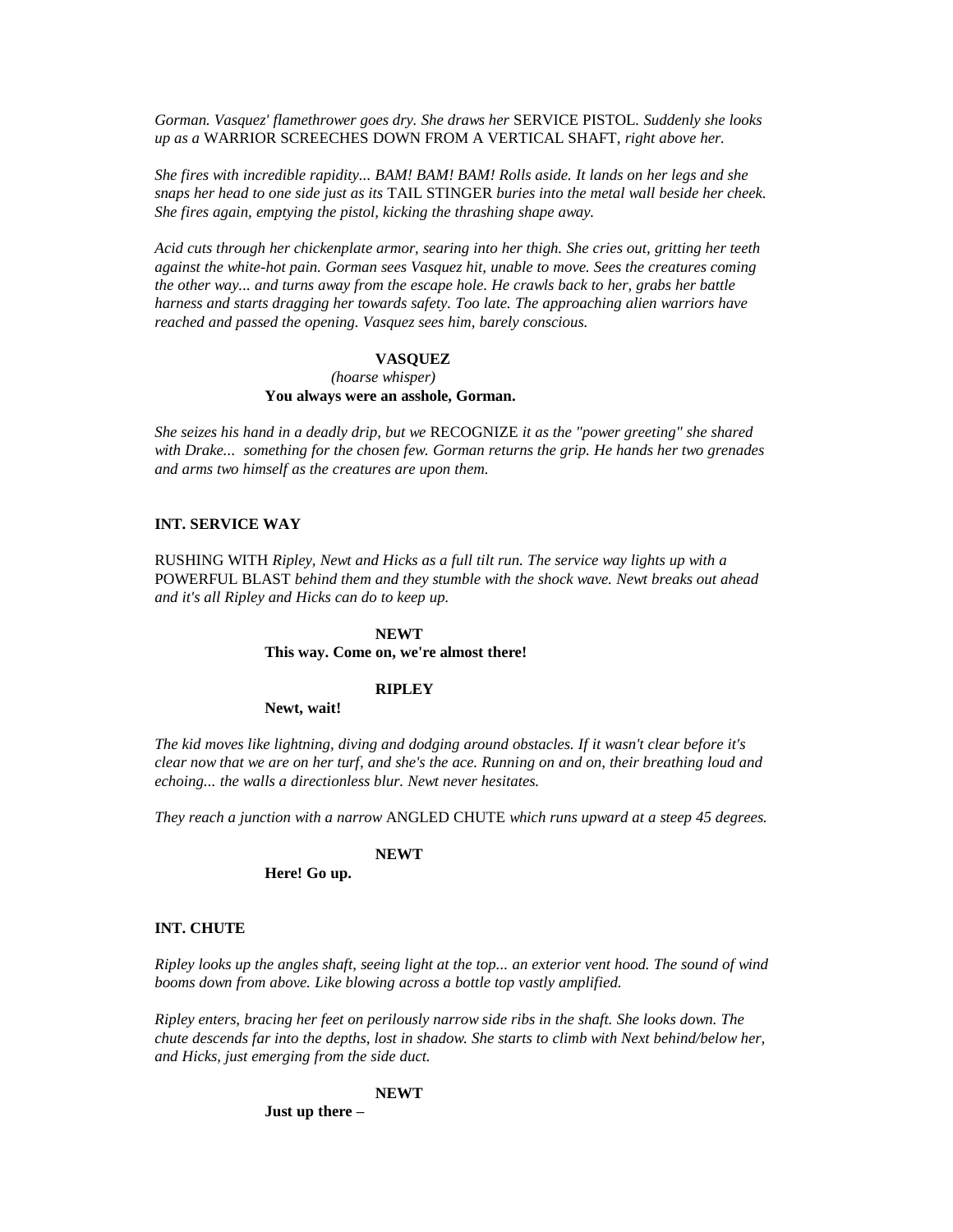*Newt slips, a rusted rib collapsing under her foot. She slides... catches herself with one hand. Ripley reaches for her, dropping her light. The hand-light goes skittering and bumping down the chute, around a bend, and disappears.*

*Ripley strains, reaching, her hand groping for Newt's. They miss, inches apart.*

# **NEWT**

# **Riiiiipppleee –**

*She slips. Hicks lunges, grabbing her oversized jacket.* AND SHE SLIPS OUT OF IT*. With an echoing scream Newt plummets, sliding down the chute into darkness.*

**MOVING WITH HER***, the walls racing by in a dizzy blur like a bobsled ride. THe shaft pitches left. Newt bounces, sliding halfway up the wall. The chute forks ahead. Newt tumbles into the right shaft, which drops at a steeper angle into the depths. Just disappearing down the LEFT SHAFT we* SEE *Ripley's light.*

*Ripley looks Hicks in the eye. And kicks free... sliding down the chute after Newt. Ripley slams her feet into the side-ribs, bracing herself in a controlled descent. Ripley reaches the "V." Sees the glow of the light in the left fork. She goes left.*

# **RIPLEY**

**Newt!**

*She hears a plaintive reply, so echoey and distorted it has no direction.*

# **NEWT (O.S.)**

# **Mommy... where are you?**

*Ripley reaches the bottom of the chute where it intersects with a HORIZONTAL SERVICE* TUNNEL*. The light is lying there, but no Newt. The echoing wail comes again.*

### **NEWT (O.S.)**

### **Moooommeeee...**

*Ripley starts down the tunnel, answering. Newt's call comes again. Fainter? She can't tell. She spins in a growing panic, starts the other way.*

### **RIPLEY**

*(to her headset)* **Hicks, get down here. I need that locator.**

### **INT. SUBBASEMENT**

*Newt is in a low grottolike chamber, filled with pipes and machines. It is flooded, almost up to Newt's waist.*

*She looks up, seeing light streaming through a grating. Ripley's voice seems to come from there.*

### **RIPLEY (O.S.) Newt! Star wherever you are!**

*Newt climbs some pipes, straining to reach the grating.*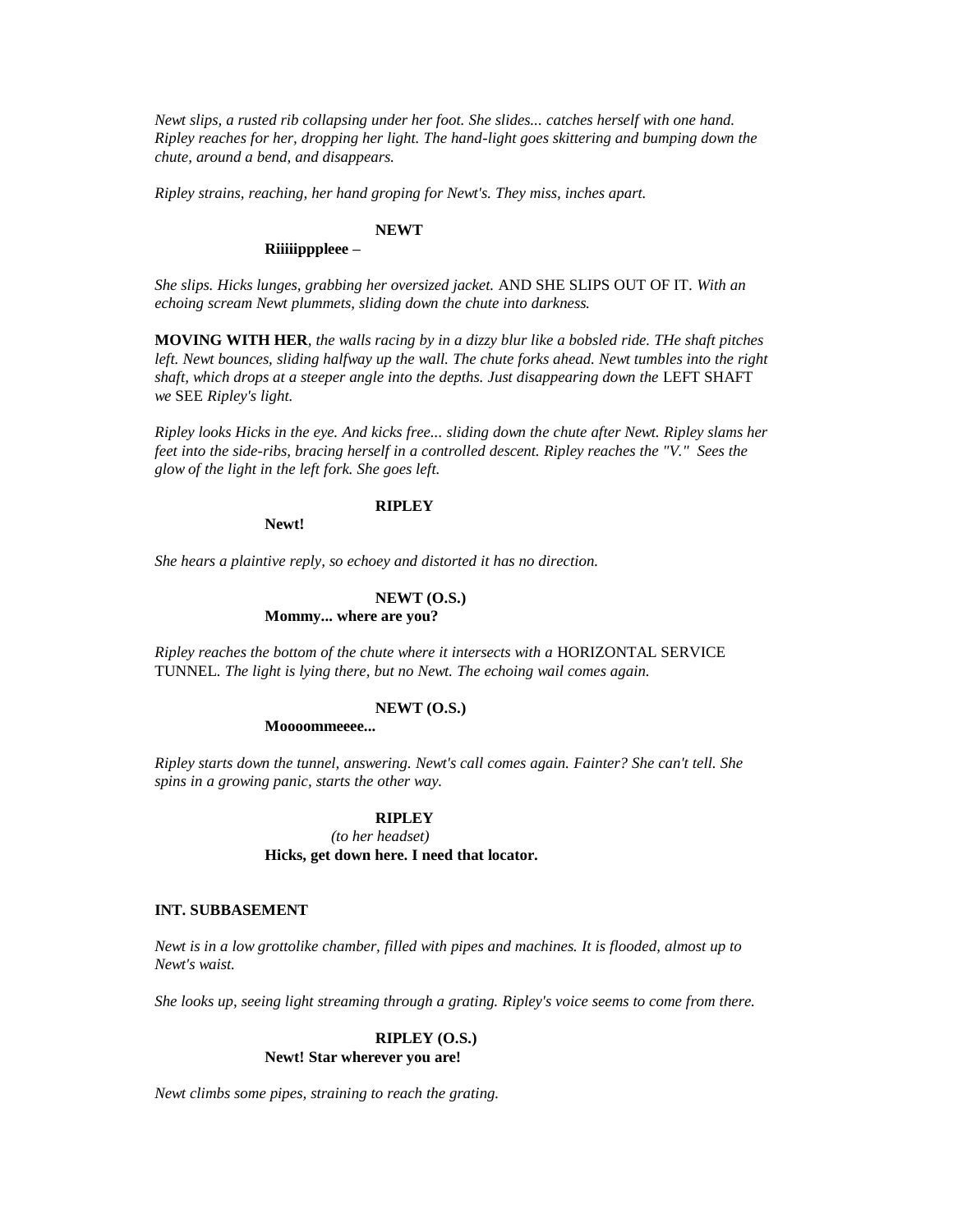# **INT. SERVICE TUNNEL**

*Hicks joins Ripley, unsnapping the emergency-locator from his belt. They follow the signal into a lighted area where the power apparently was not cut.*

### **HICKS**

# **This way. We're close...**

*Following the signal they come to a grating set in the floor.*

# **NEWT Here! I'm here. I'm here.**

*Ripley runs to the grating. Looking down she sees Newt's tearstreaked face. Newt reaches up. Her tiny fingers wriggle up through the bars of the grate. Ripley squeezes the child's precious fingertips.*

### **RIPLEY**

### **Climb down, honey. We have to cut through this grate.**

*Newt backs away, climbing down the pipe as Hicks cuts into the bars with his hand-torch.*

# **INT. SUBBASEMENT**

*Newt, standing waist deep in the water, watches sparks shower blindingly as Hicks cuts. She bites her lip, trembling. Cold and terrified. Silently a glistening shape rises in one graceful motion from the water behind her. It stands, dripping, dwarfing her tiny form. Newt turns, sensing the movement... She* SCREAMS *as the shadow engulfs her.*

# **INT. SERVICE TUNNEL**

*Ripley panics, hearing screaming below, then splashing. She and Hicks kick desperately at the grating, smashing it down. Heedless of the cherry-hot edges Ripley lunges into the hole with her light.*

### **RIPLEY**

### **Newt! Newt!**

*The surface of the water reflects the beam placidly. Newt is gone. Bobbing in the water, eyes staring, is "Casey" the doll head. In sinks slowly, distorting, vanishing in darkness.*

*Hicks pulls Ripley away from the hole. She struggles furiously, trying to tear out of his grip.*

### **RIPLEY**

**No! Noooo!**

*He drags her back. It takes all of his strength.*

### **HICKS**

*(intense)* **She's gone! Let's go!**

*He sees something moving toward them through a lattice of pipes. Ripley is irrational. Hysterical.*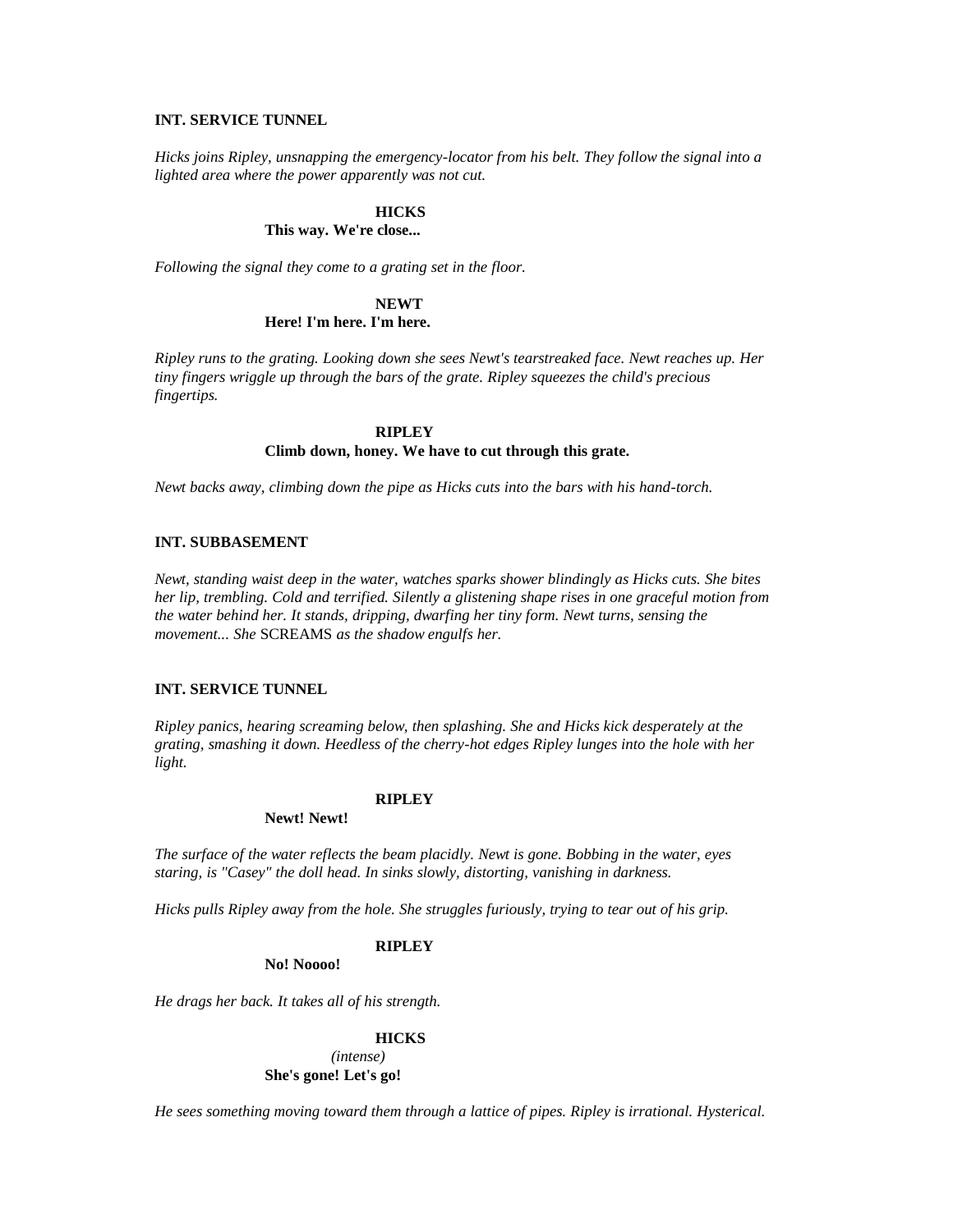### **RIPLEY**

**No! No! She's alive! We have to –**

### **HICKS All right! She's alive. I believe it. But we gotta get moving! Now!**

*He drags her toward an* ELEVATOR *not far away at the end of the tunnel. Gets her inside, slamming her against the back wall. Hits the button to go to surface level. An alien warrior leaps into the tunnel, starts toward them. The doors are closing. Not fast enough. The creature gets one arm through, the doors closing on it.* THEY OPEN AGAIN*, an automatic safety feature.* THE WARRIOR HISSES, LUNGING*. Hicks* FIRES*,* POINT-BLANK*. It spins away,* SCREECHING*. Acid sluices between the closing doors, across Hicks' armored chest plate, as he shields Ripley with his body. The lift starts upward. Hicks' fingers race with the clasps as the stuff eats its way toward his skin. Galvanized out of her hysteria, Ripley claws at his armor, helping him as much as she can. He screams as the acid contacts his chest and arm. He shucks out of the combat armor like a madman, dropping the smoking pieces to the floor. Acrid fumes fill the air, searing eyes and lungs. The elevator stops. The doors part and they stumble out, Ripley supporting Hicks who is doubled over in agony.*

# **RIPLEY**

**Come on, you can make it. Almost there.**

#### **EXT. LANDING FIELD**

*Drop-ship two descends toward the landing grid, side-slipping in hurricane gusts. Bishop stands, guiding it with the portable terminal. The ship sets down hard. Slides sideways. Stops. Bishop turns as Ripley and Hicks stumble out of a doorway in the colony building behind him. He goes to them, helping to support Hicks and they run toward the ship, buffeted by the gale. Ripley shouts, her words barely audible over the wind.*

#### **RIPLEY HOW MUCH TIME?**

# **BISHOP PLENTY! TWENTY-SIX MINUTES!**

### **RIPLEY WE'RE NOT LEAVING!**

*The loading ramp deploys and they run into the ship.*

### **EXT. PROCESSING STATION**

*An infernal engine, roaring out of control. Steam blasts and swirls, lightning zaps around the superstructure and columns of incandescent gas thunder hundreds of feet into the air.*

*We* APPROACH*, hypnotically. The drop-ship* ENTERS FRAME*, moving toward the station. It pivots, hovering in the blasting turbulence, and settles onto a* NARROW LANDING PLATFORM *ten levels above the ground, or about a third of the way up the enormous structure.*

### **INT. DROP-SHIP**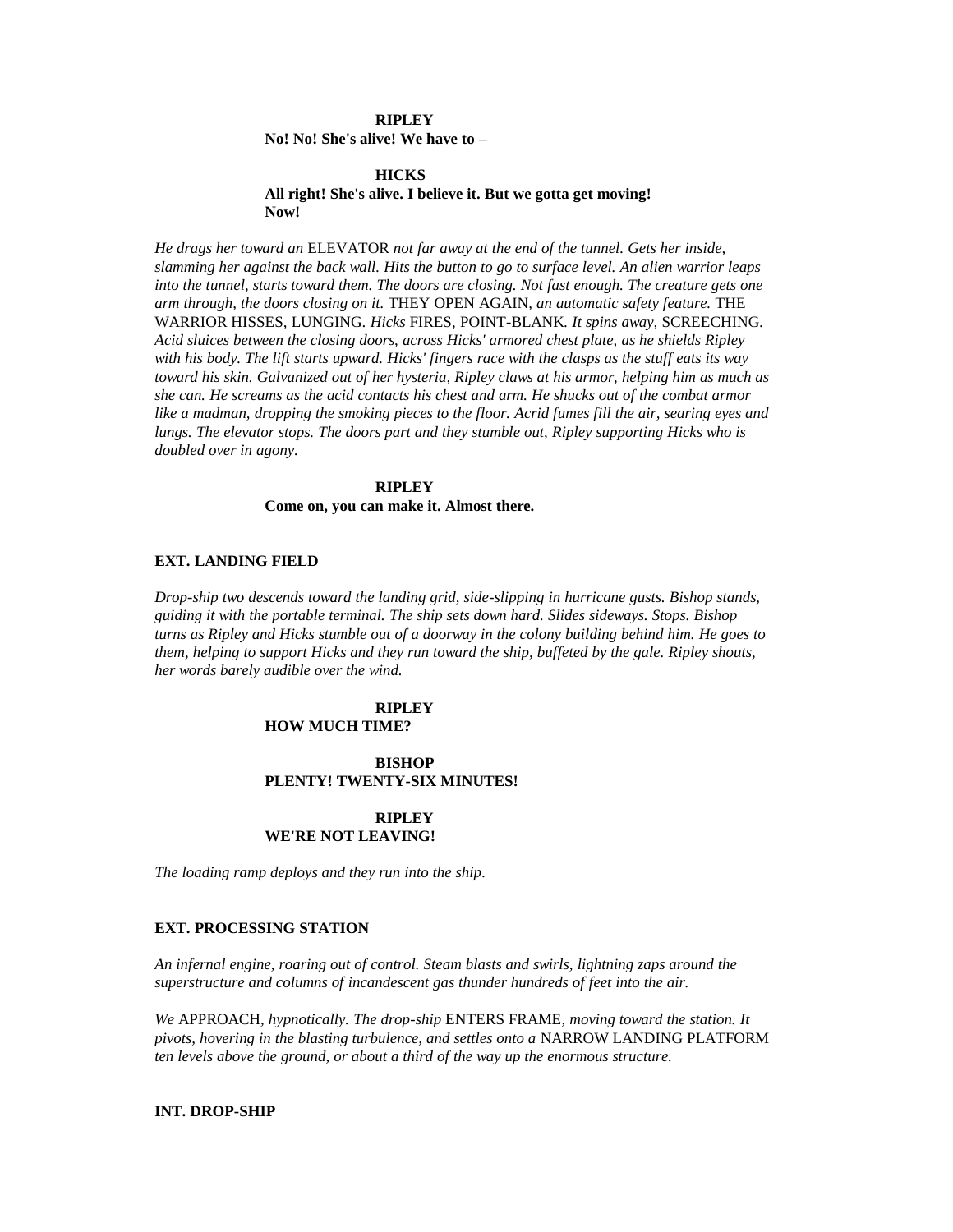*Ripley finishes winding tape around a bulky object and drops the roll. She has crudely fastened a M-41A assault rifle together, side by side, with a flamethrower. A massive, unwieldy package of absolute firepower. Her movements are curt, precise... determined. She works rapidly, snatching magazines, grenades, belts and other gear from the fully stocked ordnance racks of the drop-ship.*

*Bishop comes aft from the pilot's compartment to help Hicks dress his injuries. Hicks is sprawled in a flight seat, the contents of a* FIELD MEDICAL KEY *strewn around him. He's out of the game... contorted with pain.*

### **BISHOP**

**Ripley...** 

**RIPLEY She's alive. They brought her here and you know it.**

**BISHOP In seventeen minutes this place will be a cloud of vapor the size of Nebraska.**

*Ripley is stuffing gear rapidly into a satchel, her hands flying.*

# **RIPLEY**

**Hicks, don't let him leave.**

#### **HICKS**

*(grimacing with pain)*

# **We ain't going anywhere.**

*She hefts the hybrid weapon, grabs the satchel and spins to the door controls. The door opens. Wind and machine-thunder blast in.*

### **RIPLEY**

**See you, Hicks.**

*Hicks is holding a wad of gauze plastered over his face.*

#### **HICKS**

**Dwayne. It's Dwayne.**

*Ripley grabs his hand. They share a moment, albeit brief. Mutual respect in the valley of death.*

# **RIPLEY**

**Ellen.**

**HICKS** *(nods with satisfaction)* **Don't be long, Ellen.**

*Ripley runs down the ramp, crossing the platform to the open doors of a LARGE FREIGHT* ELEVATOR*. The doors close.*

### **INT. FREIGHT ELEVATOR**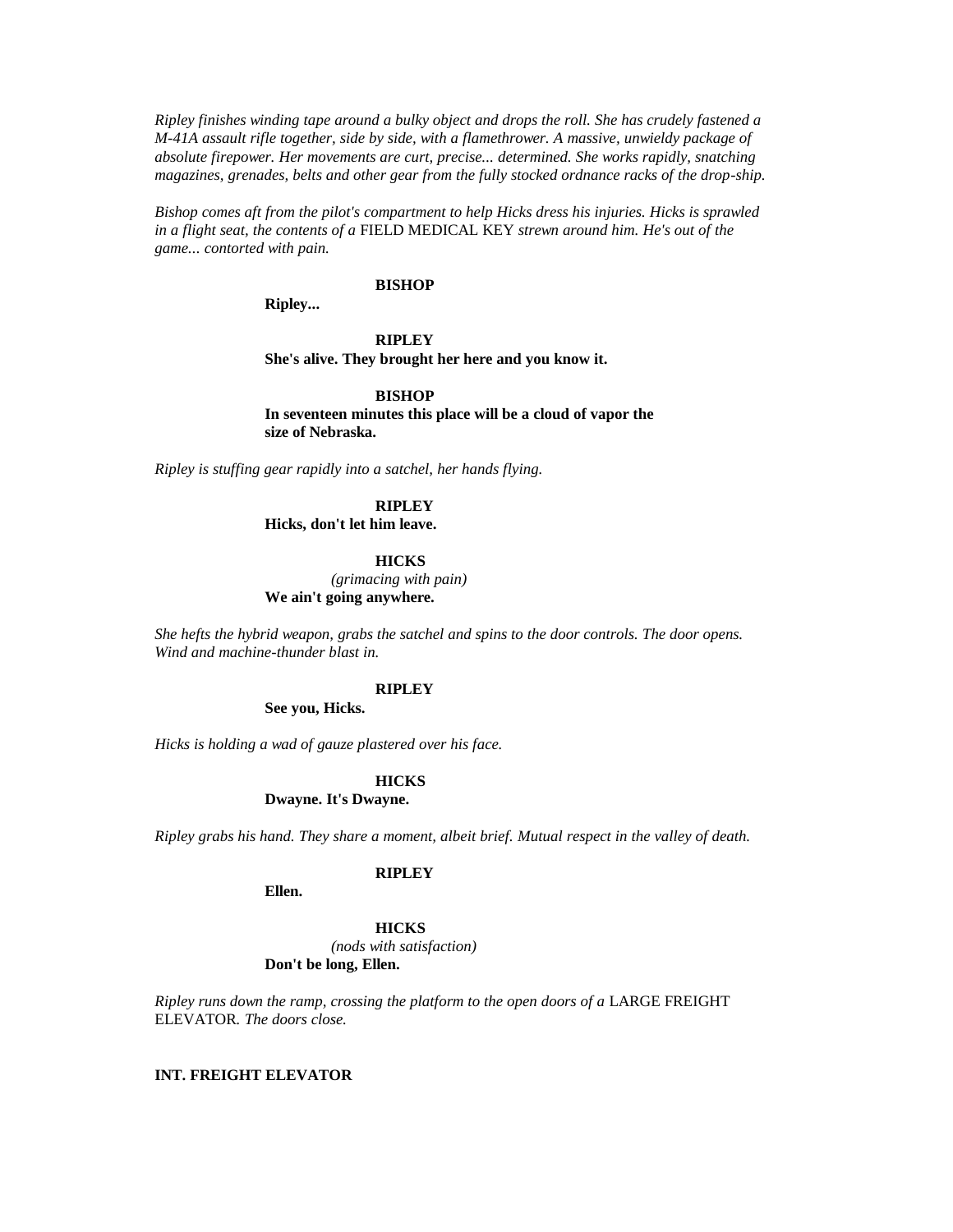*The elevator descends. Bars of light move rhythmically across her as Ripley stands facing the doors, watching the landings go by. The heat grows more intense. Pipes glowing cherry-red pass by. Steam hisses and billows. The lift clatters in a steady beat. Hypnotic.*

*Ripley removes her jacket and dons a battle harness directly over her T-shirt. Her hair is matted, and she glistens with sweat. Her eyes burn with a determination that holds the gut-panic in check.*

*The elevator descends. She checks her weapon. Attaches a* BANDOLIER OF GRENADES *to her harness. Primes the flamethrower. Checks the rifle's magazine. Racks the bolt, chambering the first round. She checks the* MARKING FLARES *jammed in the thigh pockets of her jump pants. She drops an unprimed grenade, trembling, forcing herself to be strong. We* SEE *she doesn't know doodley about grenades.*

*This is the most terrifying thing she has ever done. She begins to hyperventilate, soaking with sweat. Her fingers slick and slippery on the rifle. The elevator descends.*

*The lift motors whine, slowing. It hits bottom with a bump. The safety cage retracts. Slowly, expectantly, the doors open.*

# **HER POV THROUGH THE PARTING DOORS**

*An empty corridor. Dark, swirling with steam, a ruddy glow* VISIBLE *here and there. It seems to have been a descent into Dantean Hell. The air itself vibrates with heat distortion. Couplings groan. Machinery whines and throbs. Like the beating of a vast heart the pounding of massive pumps echoes through the station.*

# **INT. CORRIDOR**

*Ripley moves out of the lift, knuckles white on the rifle. Her eyes dart, straining to penetrate the lethal gloom. Behind her we* SEE *a* SECOND ELEVATOR *next to hers, its lift cage somewhere on a higher floor. Ahead the corridor is encrusted with the alien excrescence and not far down the bio-mechanoid catacomb begins. She enters the maze, darting glances at Hick's* LOCATOR*, taped to the top of her kludge weapon.*

*A* VOICE *echoes down the tunnels, calm and mechanical.*

#### **VOICE**

**Attention. Emergency. All personnel must evacuate immediately. You now have fourteen minutes to reach minimum safe distance.**

### **INT. CATACOMB**

*Range and direction read out in rapid-fire alpha-numerics on the locator display.*

*Ripley blinks sweat out of her eyes, moving through the swirling steam of the alien maze. She approaches an intersecting tunnel. Flashing emergency lights illuminate the insane fresco of the walls. She spins, firing the flamethrower. Nothing there. She whirls back. Moves forward, trembling and adrenalized.*

*Skeletal figures drown in the walls, frozen in macabre tormented positions like human insects in amber. Steam blasts, blinding her. The locator signal strengthens an she turns, crouches through a low passage, turns again. At each intersection she quickly lights a FIFTEEN-MINUTE*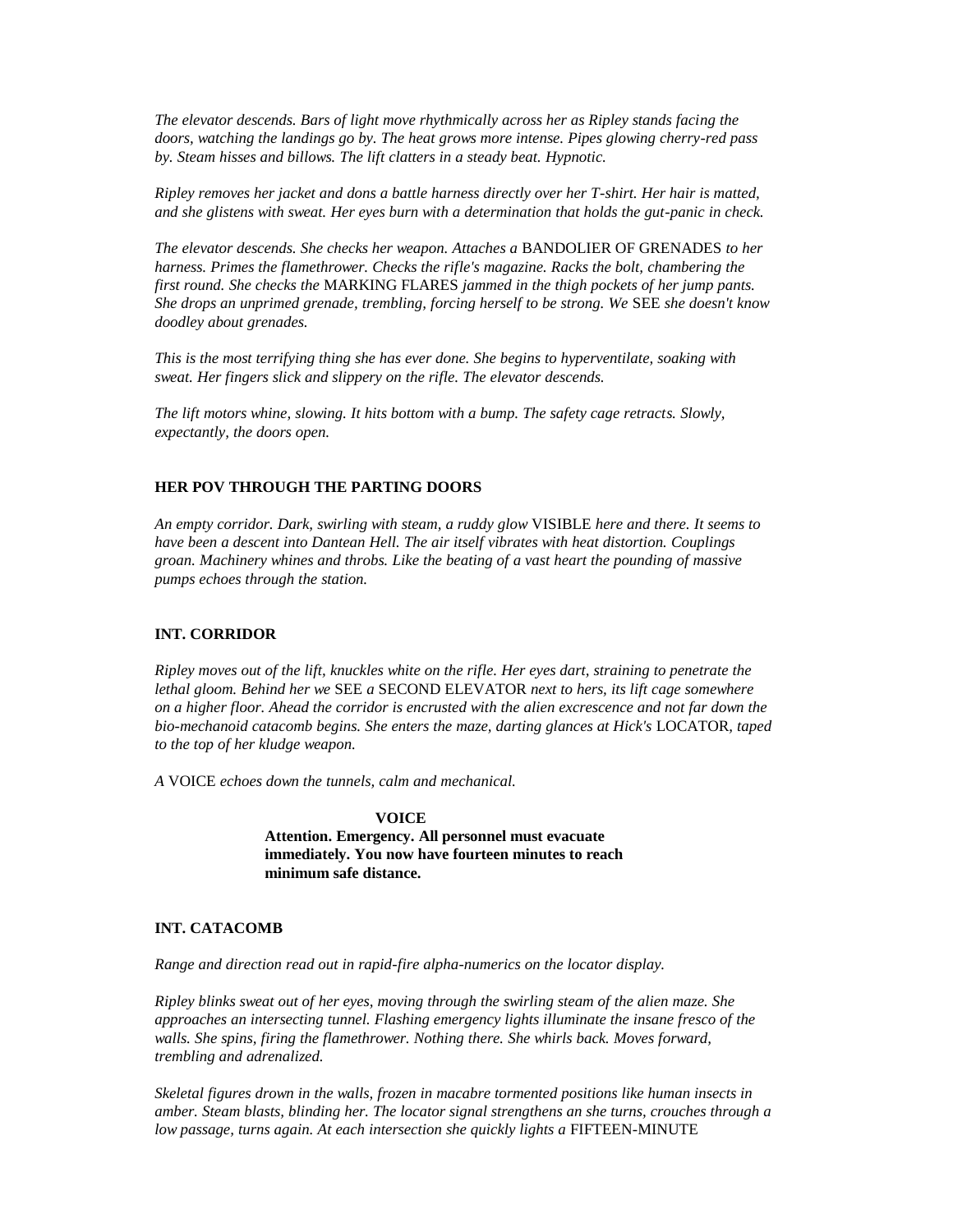MARKING FLARE *and drops it. For the way back. She has to turn sideways, inching through a fissure between two walls of death... cocoon niches, human bas-relief sealed in resin.*

SUDDENLY SOMETHING SHOOTS OUT, GRABBING HER*! A hand. She recovers , then recognizes the face sealed in the wall. Carter Burke.*

### **BURKE**

**Ripley... help me. I can feel it... inside. Oh, God... it's moving! Oh gooood...** 

*She looks at him. No one deserves this.*

#### **RIPLEY**

**Here.**

*She hands him a grenade, wrapping his fingers around the spoon, and pulls the primer. She moves on.*

#### **VOICE**

### **You now have eleven minutes to reach minimum safe distance.**

*Ripley moves ahead. The locator signals shows she is almost there. A* CONCUSSION *rocks the place, like an earthquake, jarring her almost off her feet. Then another. The whole station seems to shudder. A* SIREN *begins to wail a demented rhythm. Following the tracker she turns a corner and stops. The* RANGE INDICATOR READS ZERO*. She looks down, horrified to see Newt's tracer bracelet lying on the floor of the tunnel. All hope recedes, disintegrating into mindless chaos.*

# **INT. EGG CHAMBER**

*Newt is cocooned in a pillarlike structure at the edge of a cluster of upright OVOID SHAPES... alien eggs. Her eyelids flutter open and she becomes aware of her surroundings. The egg nearest her begins to move... opening like an obscene flower at its top to reveal something stirring within. Newt stares, transfixed by terror, as the jointed legs appear over the lip of the ovoid one by one. She* SCREAMS*.*

# **INT. CATACOMBS**

*Ripley hears the scream and breaks into a run.*

### **INT. EGG CHAMBER**

*Newt watches the face-hugger emerge and turn toward her. Ripley runs in just as it is tensing to leap, and* FIRES*, blasting it with a burst from the assault rifle. The flash illuminates the figure of an adult warrior, nearby. It spins, moving straight for Ripley. Firing from the hip she drills it with two controlled bursts which catapult it back. She steps toward it,* FIRING AGAIN*. Her expression is murderous.* AND AGAIN*. It spins onto its back. She unleashes the flamethrower and it vanishes in a fireball. Ripley runs to Newt and begins tearing at the fresh resinous cocoon material, freeing the child. She swings her up onto her back.*

# **NEWT**

*(weakly)*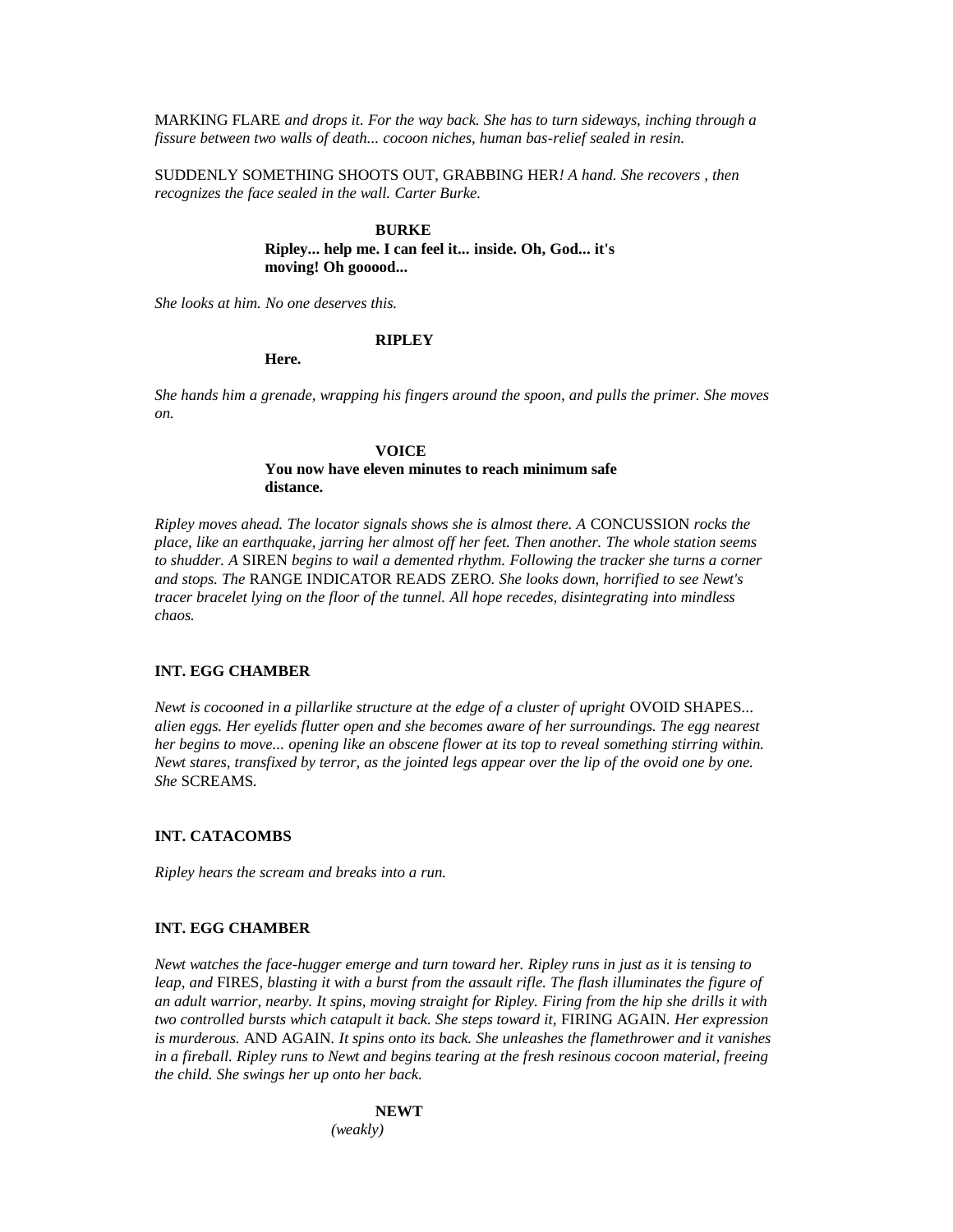### **I knew you'd come.**

### **RIPLEY Newt, I want you to hang on, now. Hang on tight.**

*Groggily Newt hooks her arms and legs through the belts of Ripley's battle harness as Ripley picks up her weapon. More warriors are moving toward her among the eggs. She fires the flamethrower. The eggs are engulfed. One of the warriors lunges forward, a living fireball. She blasts it in half with two bursts from the M-41A. Ripley retreats, ducking under a glistening cylindrical mass. A*  PIERCING SHRIEK *fill the chamber. She turns. And there it is.*

*A massive silhouette in the mist, the* ALIEN QUEEN *glowers over her eggs like a great, glistening black insect-Buddha. What's bigger and meaner than the Alien? His momma. Her fanged head is an unimaginable horror. Her six limbs, the four arms and two powerful legs, are folded grotesquely over her distended abdomen. The egg-filled abdomen swells and swells into a great pulsing tubular sac, suspended from a lattice of pipes and conduits by a weblike membrane as if some vast coil of intestine were draped carelessly among the machinery. Ripley realizes she ducked under part of it a moment before. Inside the abdominal sac can be* SEEN *the forms of countless eggs, churning their way toward the pulsating ovipositor where they emerge glistening, to be picked up by* DRONES*. The drones are tiny scuttling albino versions of the "warrior" aliens we have already seen.*

*Ripley pumps the slide on her grenade launcher. She fires. Pumps and fires again. Four times. The grenades punch deep into the egg sac and* EXPLODE*, ripping it open from within. Eggs are tons of gelatinous matter pour across the chamber floor. The Queen goes berserk,* SCREECHING *like some psychotic steam whistle. Ripley lays about her with the flamethrower, igniting everything in sight with an insane fury. Eggs shrivel in the inferno, and figures of warriors and drones vanish in frenzied thrashing. Over all is the Queen's shrieking as she struggles in the flames. Two warriors emerge from the boiling smoke, closing on her. She pulls the trigger... an empty click.* DIGITAL COUNTER *flashing crimson zeroes. She drops the magazine, grabs another from her belt, rams it home and* OPENS UP*.*

*The creatures vanish in rapid-fire flashes. Ripley backs away, venting her terror in a sustained orgy of fire as she blasts everything that moves in one long eye-searing expenditure of energy. Then she dashes into the catacombs, navigating by sheer primal instinct.*

# **INT. CATACOMBS**

*Ripley runs, blindly, with panting intensity verging on hysteria. Impressions crash upon her... the maze blurring by, sirens howling, the station rocking with explosions, emergency lights flashing, steam blasting, red-hot steel hissing. Reality itself is reduced to a concussive series of strobelike instants of relentless forward motion.*

*She sees one of the flares she dropped and turns. Sees another, sprinting toward it as the foundations of the world shake.*

# **INT. EGG CHAMBER**

*Lashing in a frenzy, the* QUEEN DETACHES FROM THE EGG SAC*, ripping away and dragging torn cartilage and tissue behind it.* SEEN DIMLY THROUGH *swirling smoke, it rises on its powerful legs and steps forward.*

# **INT. CATACOMBS – CORRIDOR**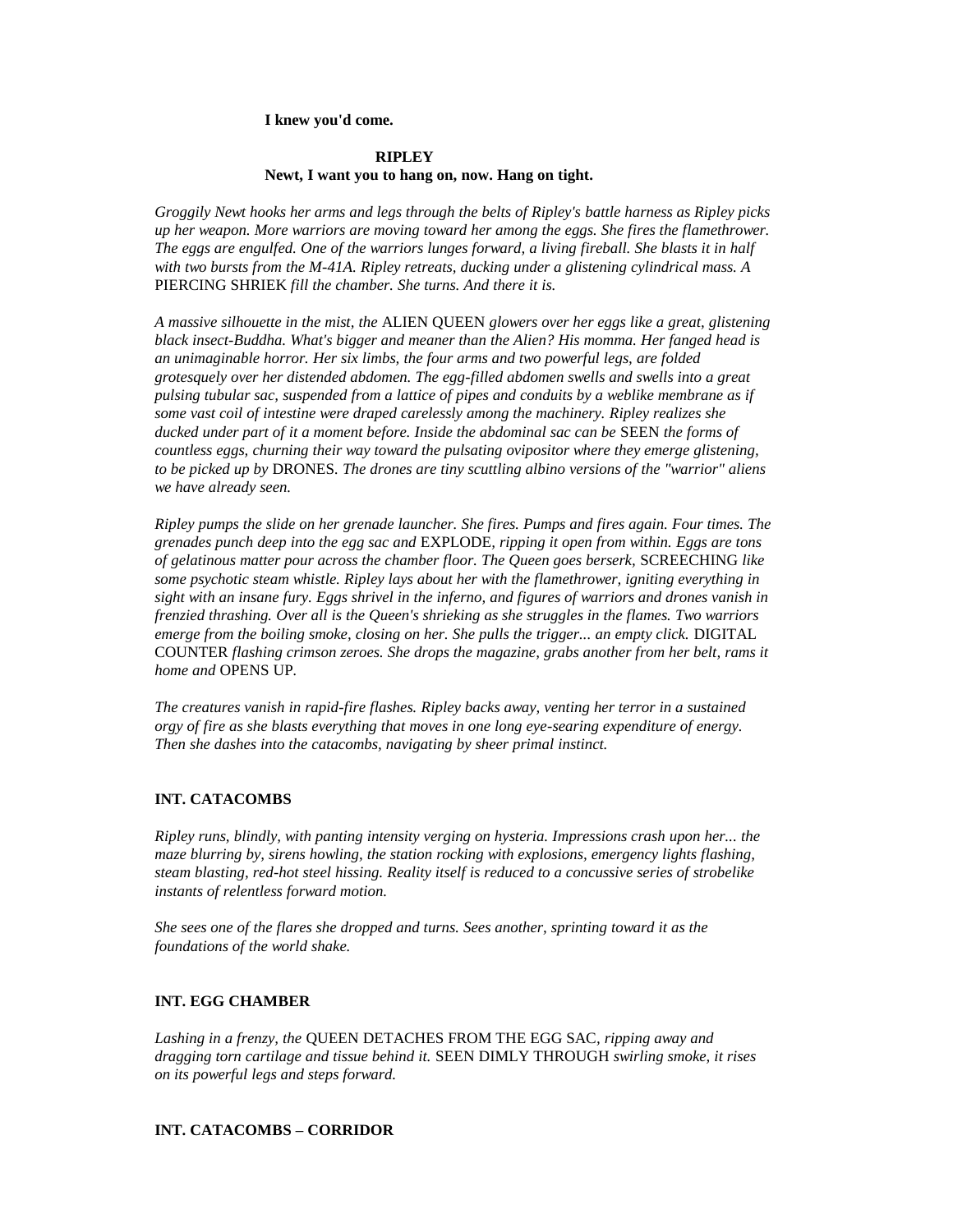*Ripley uses the flamethrower ahead of her, firing bursts of pulse-rifle fire down side corridors at indistinct shapes and shadows. The weapon is empty when she reaches the freight elevators. A mass of debris, falling down the shaft from a higher level, has demolished the life cage she*  descended in. She slams the control for the other cage and hears the sound of the LIFT MOTOR'S WHINE *as it begins its slow descent from several levels up.* AN ENRAGED SCREECH ECHOES *in the corridor. Ripley sees a silhouette moving in the smoke... a glistening black shape which*  FILLS THE CORRIDOR TO THE CEILING*...* THE QUEEN*. Her last cartridge is reading zeroes. The flamethrower sputters uselessly when she tries that. The grenades are gone. Ripley drops the weapon and looks up the shaft to the descending lift... then at the approaching FIGURE. The elevator won't be in time. She runs to a ladder set in the wall as a horrendous screech beats in her ears. She scrambles up the rungs.*

### **INT. SECOND LEVEL**

*Ripley struggles up through a narrow hatch, Newt clinging to her. She dives aside as a*  POWERFUL BLACK ARM *shoots up through the opening, its razor claws slamming into the grille-floor inches from her. Looking down through the grille she sees the great horrifying jaws directly below her, wet and leering. She scrambles up, running, as the grille-floor lifts and buckles behind her with the titanic force of the creature below. It hurls itself with insane ferocity against the metal, pacing her from below as she runs.*

### **INT. STAIRWELL**

*Ripley reaches an open-grid emergency stairwell and sprints upward. It rocks and shudders with the station's death throes.*

# **VOICE You now have two minutes to reach minimum safe distance.**

# **INT. CORRIDOR – ELEVATORS**

*The lift reaches bottom, the doors rolling open. The Queen turns and freezes, as if contemplating the open lift cage.*

### **INT. STAIRWELL**

*Ripley stumbles, smashing her knees against the metals stairs. As she rises she hears the LIFT* MOTORS *start up. Looking down through the lattice work of the station she sees the life cage start ominously upward. She knows there is only one explanation for that. She runs on, the stairwell becoming a crazy whirl around her.*

### **EXT. LANDING PLATFORM**

*Ripley, with Newt still clinging to her, slams through the door opening onto the platform. Through wind-whipped streamers of smoke she sees...* THE SHIP IS GONE*.*

# **RIPLEY**

### **BISHOP!**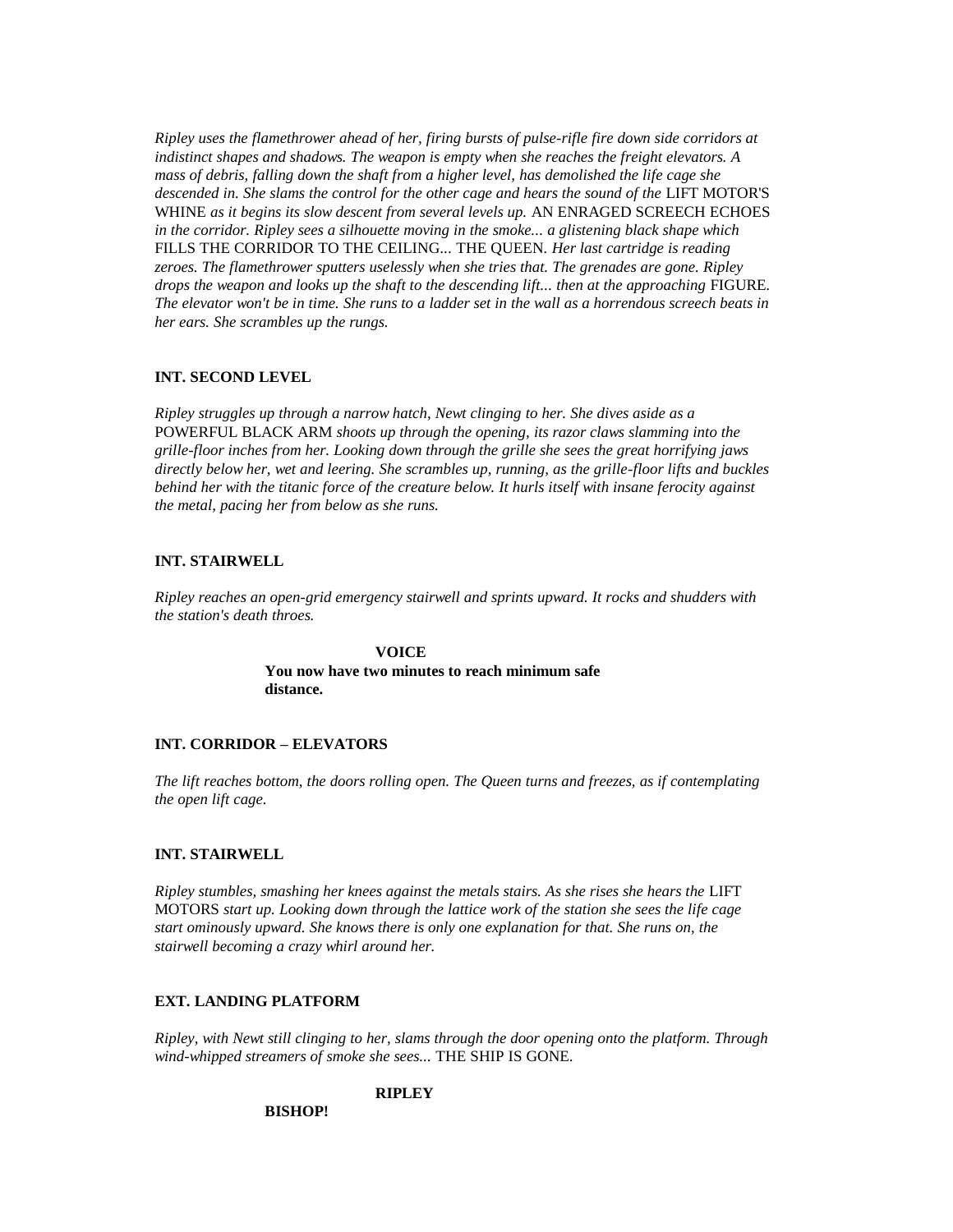*Her shouts become inarticulate screams of hatred, outrage at the final betrayal. She scans the sky. Nothing.*

### **RIPLEY** *(hysterical)* **BISHOP!**

*Newt is sobbing.*

*The lift rises ponderously* INTO VIEW*. Ripley turns, backing away from the doors toward the railing. There is no place to run to on the platform.* EXPLOSIONS *detonate in the complex far below and huge fireballs swell upward through the machinery. The platform bucks wildly. Nearby a cooling tower collapses with a* THUNDEROUS ROAR *and the* SHRIEK OF RENDING STEEL*. More* EXPLOSIONS*, one after another, rocketing up from below. Ripley stares transfixed as the lift stops. The safety cage parts.*

### **RIPLEY**

*(to Newt; low)* **Close your eyes, baby.**

*The lift doors begin to open. A glimpse of the apparition within.*

# **ANGLE ON RIPLEY AND NEWT**

*As the drop-ship* RISES RIGHT BEHIND THEM*, its hovering jets roaring.*

### **VOICE**

### **You now have thirty seconds to reach...**

*Ripley leaps for the loading boom projecting down from the cargo bay and it raises them into the ship. A* TREMENDOUS EXPLOSION RIPS THROUGH THE COMPLEX *nearby, slamming the ship sideways. Its extended landing legs foul in a tangle of conduit, grinding with a hideous squeal of metal on metal.*

### **INT. / EXT. DROP-SHIP – STATION**

*Ripley leaps into a seat with Newt, cradling her. Begins strapping in. Bishop wrestles with the controls. The landing legs retract, ripping free. Ripley slams her seat harness latches home.*

### **RIPLEY**

# **Punch it, Bishop!**

*The entire lower level of the station disappears in a fireball. The air vibrates with intense heat waves and concussion. The drop-ship engines fire. Ripley is slammed back in her seat. The ship vaults out and up, Bishop standing it on its tail, pouring on the gees. Ripley and Newt see everything shake into a blur.*

### **EXT. STRATOSPHERE**

*The drop-ship lunges up and out of the cloud layer into the clear high night. Below, the clouds light up from beneath from horizon to horizon.*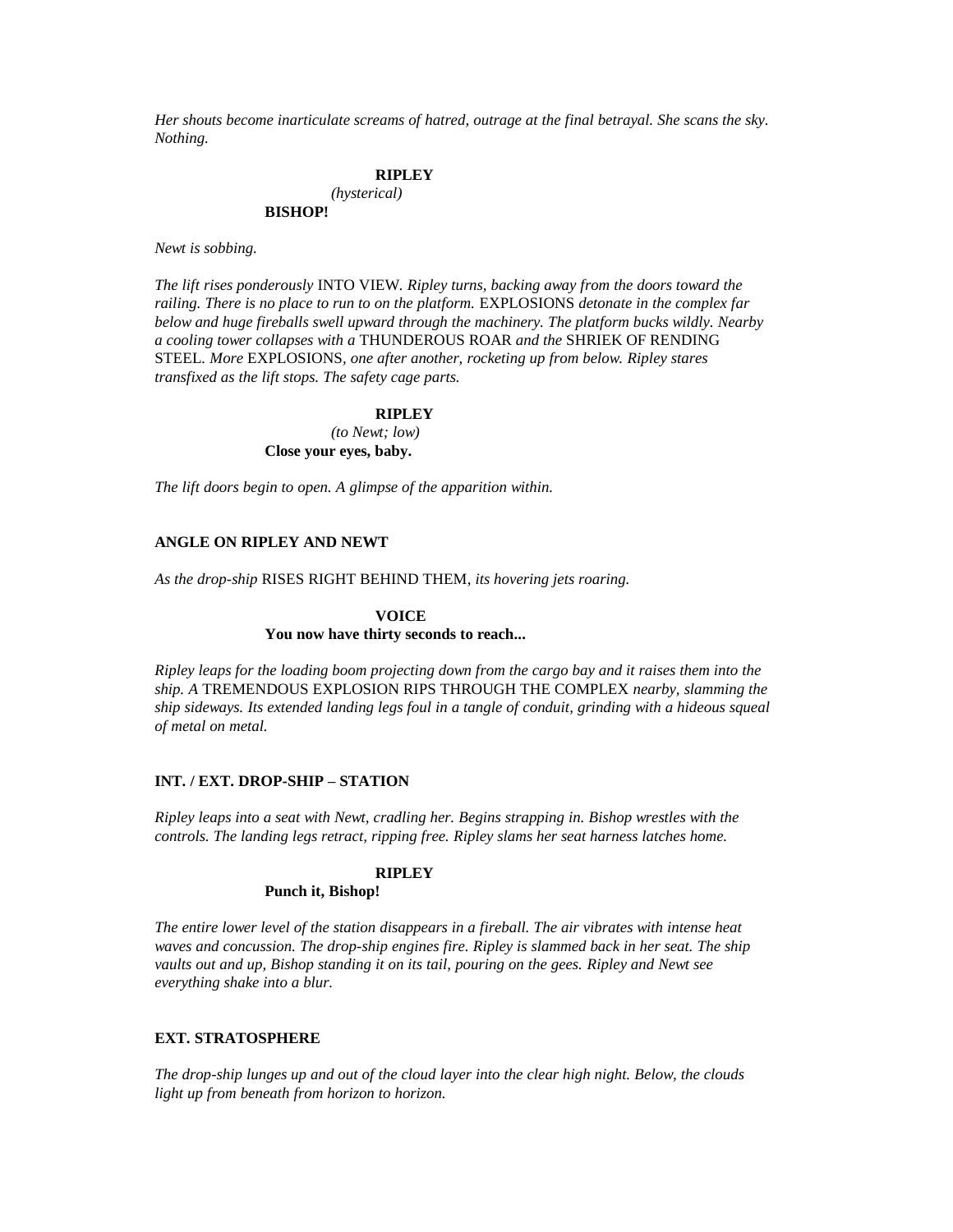*A* SUN HOT DOME OF ENERGY *bursts up through the cloud layer,* WHITING OUT THE FRAME*. The tiny ship is slammed by the shockwave, tossed forward... and climbs, scorched but functioning, toward the stars.*

# **INT. DROP-SHIP**

*Ripley and Newt watch the blinding glare fade away and they sit, wide-eyed, trembling, realizing they are finally and truly safe. Newt starts to cry quietly, and Ripley strokes her hair.*

### **RIPLEY**

**It's okay, baby. We made it. It's over.**

# **INT. SULACO CARGO LOCK – IN ORBIT – LATER**

*The scorched and battered ship once again sits in its drop-bay, steam blasting from cooling vents beside the engine. Rotating clearance lights sweep the dark chamber hypnotically.*

# **INT. DROP-SHIP**

*Bishop stands behind Ripley as she kneels beside a comatose Hicks.*

**BISHOP I gave him a shot, for the pain. We'll need to get a stretcher to cart him up to medical.**

*Ripley nods and, picking up Newt, precedes Bishop down the aisle to the loading ramp.*

**BISHOP I'm sorry if I gave you a scare but that platform was just becoming too unstable...** 

### **INT. CARGO LOCK – DROP-SHIP**

*Bishop continues as they move down the ramp.*

**BISHOP I had to circle and hope things didn't get too rough to take you off.**

*Ripley turns to him, stopping partway down the ramp. She puts her hand on his shoulder.*

**RIPLEY You did okay, Bishop.**

# **BISHOP**

**Well, thanks, I –**

*He notices a tiny innocuous drop of liquid splash onto the ramp next to his shoe. SSSSSS. Acid.*  SOMETHING BURSTS FROM HIS CHEST*, spraying Ripley with milklike android blood. It is the razor-sharp scorpion TAIL of the alien* QUEEN*. Driven right through him from behind. Bishop thrashes, seizing the protruding section of tail in his hands, as is slowly lifts him off the deck. Above them the Queen glowers from its place of concealment among the hydraulic*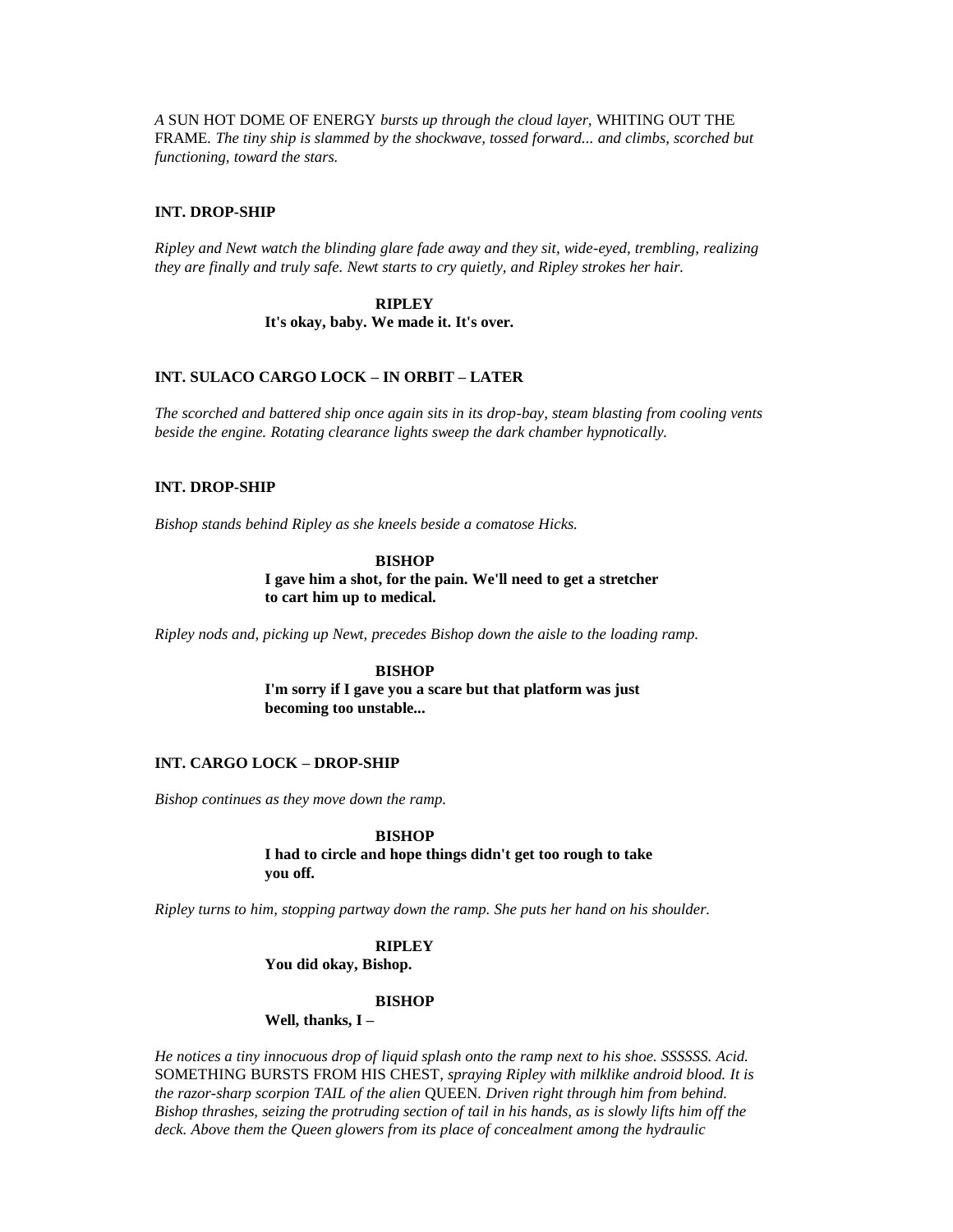*mechanisms inside one landing-leg bay. It blends perfectly with the machinery until it begins to emerge. Seizing Bishop in two great hands it rips him apart and flings him aside, shredded, like a doll. It descends slowly to the deck, the rotating lights glistening across its shiny black limbs, dripping acid and rage. Still smoking where Ripley half-fried it. The Queen is huge, powerful... and very pissed off. It descends slowly, its six limbs unfolding in inhuman geometries.*

*Ripley moves with nightmarish slowness herself, staring hypnotized... terrified to break and run. She lowers Newt to the deck, never taking her eyes off the creature.*

### **RIPLEY**

**RIPLEY**

*(to Newt)*

*Newt runs for cover. The Alien drops to the deck, pivoting toward the motion. Ripley waves her arms, decoying.*

**Here!**

**Go!**

*Without warning it moves like lightning, straight at her. Ripley spins, sprinting, as the creature*  leaps for her. Its feet slam, echoing, on the deck behind her. She clears a door. Hits the switch. It WHIRRS *closed. BOOM! The Alien hits a moment later.*

# **INT. DARK CHAMBER**

*Ripley moves ferret-quick among dark, unrecognizable machines.*

### **VARIOUS ANGLES VERY TIGHT ON WHAT SHE IS DOING**

*Her feet going into stirruplike mechanisms. Velcro straps fastened over them. Fingers stabbing buttons in a sequence. Her hand closing on a complex grip-control. The* HUM *of powerful motors. The* WHINE *of hydraulics.*

### **INT. CARGO LOCK**

*The Queen turns its attention from the doors to Newt as the little girl crawls into a system of trenchlike service channels which cross the deck. The channels are covered by steel grillework and barely big enough for her to crawl through.*

# **INT. CHANNEL**

*Newt scurries like a rabbit as the looming figure of the Alien appears above, seen through the bars. A section of grille is ripped away behind her. She scrambles desperately. Another section is ripped away right at her heels. Light pouring in. The next will be right above her.*

# **INT. CARGO LOCK**

*The Queen spins at the sound of door motors behind her. The parting doors* REVEAL *an inhuman silhouette standing there.*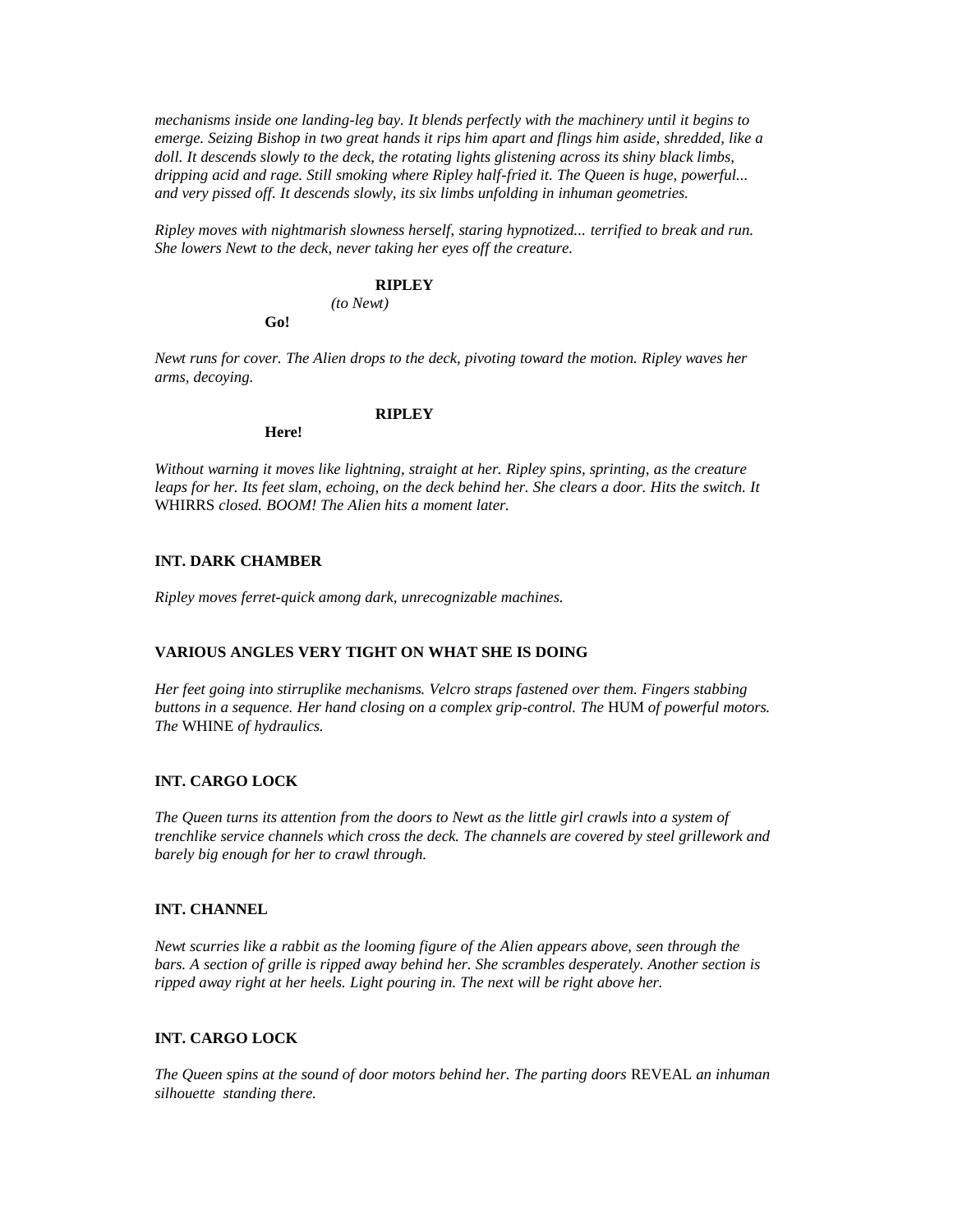*Ripley steps out,* WEARING TWO TONS OF HARDENED STEEL. THE POWER LOADER*.*  Like medieval armor with the power of a bulldozer. She takes a step... the massive foot CRASH-CLANGS *to the deck. She takes another, advancing.*

*Ripley's expression is one you hope you'll never see... Hell hath no fury like that of a mother protecting her child and that primal, murderous rage surges through her now, banishing all fear.*

# **RIPLEY Get away from her, you bitch!**

*The Queen* SCREECHES *pure lethality and leaps.*

*WALLOP! A roundhouse from one great hydraulic arm catches it on its hideous skull and slams it into a wall. It rebounds into a massive backhand. CRASH! It goes backward into heavy loading equipment.*

# **RIPLEY**

*(screaming)* **Come on!**

*The Queen emerges as a blur of rage, lashing with unbelievable fury. The battle is joined.*

*Claws swipe, tail lashes. Ripley parries with radical swipes of the steel forks. They circle in a whirling blur, demolishing everything in their path. The cavernous chamber echoes with nightmarish sounds... WHINE, CRASH, CLANG, SCREECH.*

*They lock in a death embrace. Ripley closes the forks, crushing two of the creature's limbs. It lashes and writhes with incredible fury, coming within inches of her exposed body. She lifts it off the ground. The hind legs rip at her, slamming against the safety cage, denting it in. The striking teeth extend almost a meter from inside its fanged maw, shooting between the crash-bars. She ducks and the teeth slam into the seat cushion behind her dead in a spray of drool. Yellow acid foams down the hydraulic arms toward her. The creature rips at high-pressure hoses. Purple hydraulic fluid sprays... machine blood mixing with alien blood. They topple, off balance. The Queen pins her. Ripley hits a switch. The power loader's* CUTTING TORCH *flares on, directly in the thing's face. They roll together, over the lip of a* RECTANGULAR PIT*, A* VERTICAL LOADING AIRLOCK*.*

# **INT. LOADING LOCK**

*They crash together four meters below, twisted in the loader's wreckage. The Alien shrieks, pinned.*

*Ripley pulls her arm out of the controls of the loader and claws toward a panel of airlock actuating buttons. She slaps the red "INNER DOOR OVERRIDE" and latches the "HOLD" locking-key down. A* KLAXON *begins to sound. She hits "OUTER DOOR OPEN" and there is a hurricane shriek of air as the doors on which they are lying separate,* REVEALING *the infinite pit of stars, below.*

*All this time the Alien has been lashing at her in a frenzy and she has been parrying desperately in the confined space. The airlock becomes a wind tunnel, blasting and buffetting her as she struggles to unstrap from the loader. The air of the vast ship howls past her into space as she claws her way up a service ladder.*

# **INT. CARGO BAY**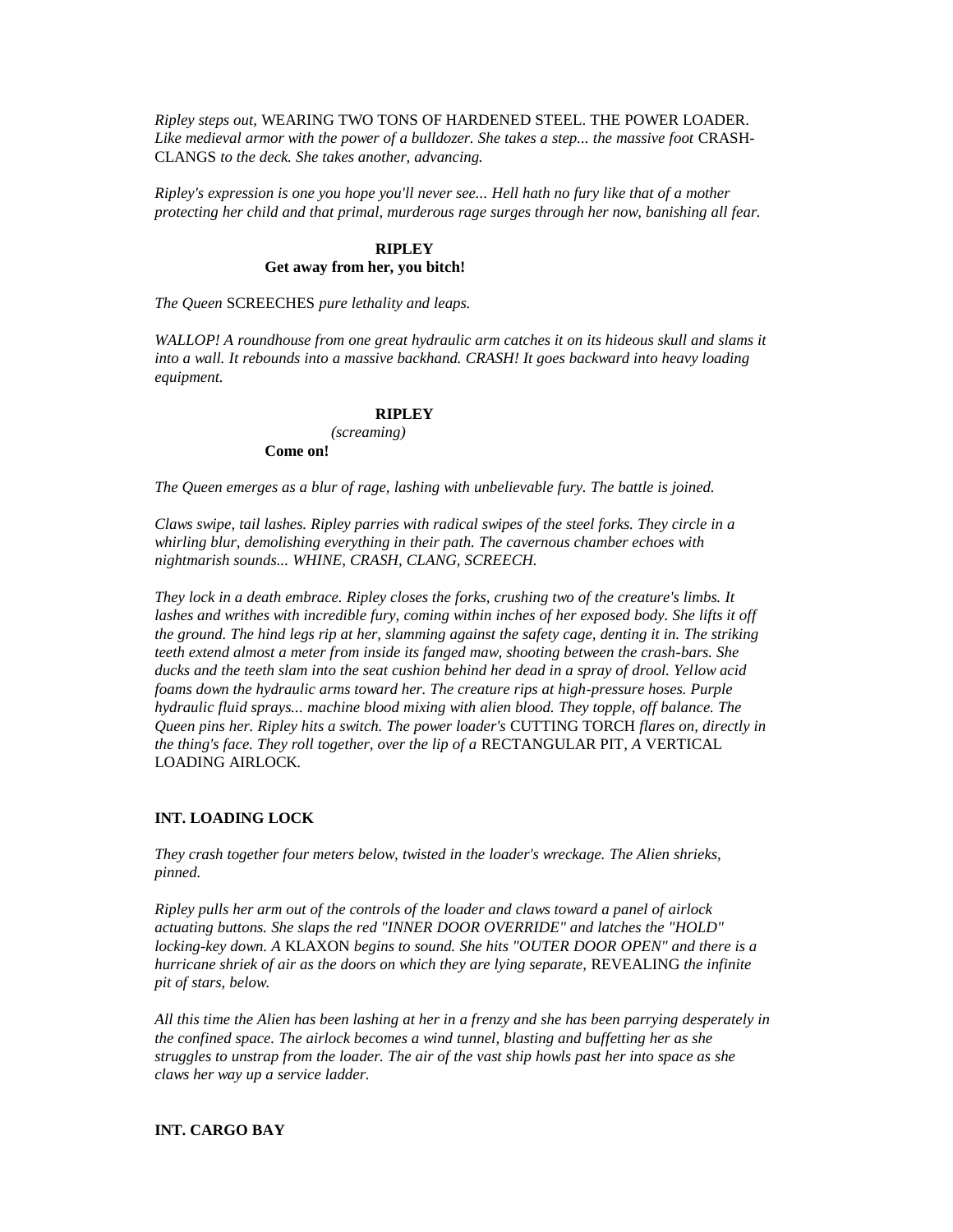*Newt screams as the hurricane airstream sucks her across the floor toward the airlock. Bishop, torn virtually in two, his pastalike internal organs whipped by the wind, grips a stanchion and reaches desperately for Newt as she slides past him. He catches her arm and hangs on as she dangles, doll-like, in the airblast.*

### **INT. LOADING LOCK**

*The Alien seizes Ripley's ankle. She locks her arms around a ladder rung, feels them almost torn out of their shoulder sockets.*

*The door opens farther, all of space yawning below. The loader tumbles clear, falling away. It drags the Alien, still clutching one of Ripley's lucky hi-tops, into the depths of space. Its* SHRIEK *fades, it gone.*

*With all her strength Ripley fights the blasting air, crawling over the lip of the inner doorway. She releases the* OVERRIDE *from a second panel. The inner doors close. The turbulent air eddies and settles.*

*She lies on her back, drained of all strength. Gasping for breath. Weakly she turns her head, seeing Bishop still holding Newt by the arm. Encrusted with his own vanilla milkshake blood. Bishop gives her a small, grim smile.*

#### **BISHOP**

**Not bad for a human.**

*He winks.*

*Ripley crosses to Newt.*

### **NEWT**

### *(weakly)* **Mommy... Mommy?**

# **RIPLEY**

# **Right here, baby. Right here.**

*Ripley hugs her desperately.*

### **INT. CORRIDOR**

*Ripley limps along the corridor, carrying Newt on her hip. The ship's systems hum comfortingly. Newt's head rests on her shoulder.*

> **NEWT Are we going to sleep now?**

# **RIPLEY**

**That's right.**

#### **NEWT**

**Can we dream?**

### **RIPLEY**